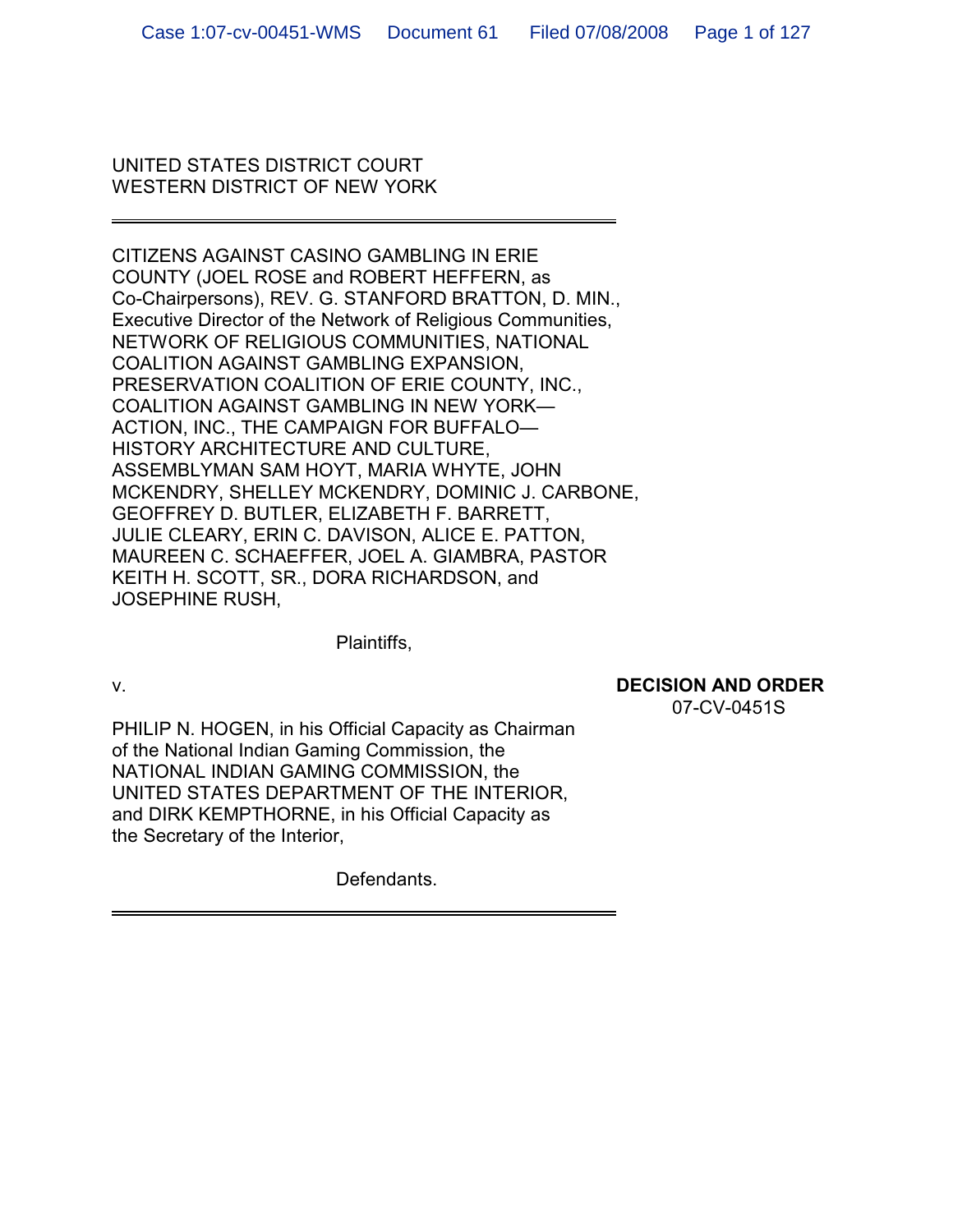# **TABLE OF CONTENTS**

| I. |                                               |                                                           |  |  |  |  |  |  |
|----|-----------------------------------------------|-----------------------------------------------------------|--|--|--|--|--|--|
| Ш. |                                               |                                                           |  |  |  |  |  |  |
|    | А.                                            |                                                           |  |  |  |  |  |  |
|    | <b>B.</b>                                     | <b>British Dominance and Rights of Extinguishment</b>     |  |  |  |  |  |  |
|    | C.                                            | The Revolutionary War and Articles of Confederation.  5   |  |  |  |  |  |  |
|    | D.                                            |                                                           |  |  |  |  |  |  |
|    | Е.                                            |                                                           |  |  |  |  |  |  |
|    | F.                                            |                                                           |  |  |  |  |  |  |
|    | G.                                            | Subsequent Treaties and SNI Land Cessions. 11             |  |  |  |  |  |  |
|    | Η.                                            |                                                           |  |  |  |  |  |  |
|    | I.                                            |                                                           |  |  |  |  |  |  |
|    | J.                                            | The Indian Claims Commission and the SNI's Claims         |  |  |  |  |  |  |
|    | K.                                            | The Salamanca Indian Lease Authority 21                   |  |  |  |  |  |  |
|    | L.                                            | The Seneca Nation Settlement Act of 1990 22               |  |  |  |  |  |  |
|    | М.                                            |                                                           |  |  |  |  |  |  |
|    | N.                                            |                                                           |  |  |  |  |  |  |
| Ш. | THE GOVERNMENT'S JURISDICTIONAL CHALLENGES 32 |                                                           |  |  |  |  |  |  |
|    | А.                                            |                                                           |  |  |  |  |  |  |
|    | В.                                            | 33                                                        |  |  |  |  |  |  |
|    |                                               | 1.<br><b>Constitutional and Prudential Standing</b><br>33 |  |  |  |  |  |  |
|    |                                               | 2.                                                        |  |  |  |  |  |  |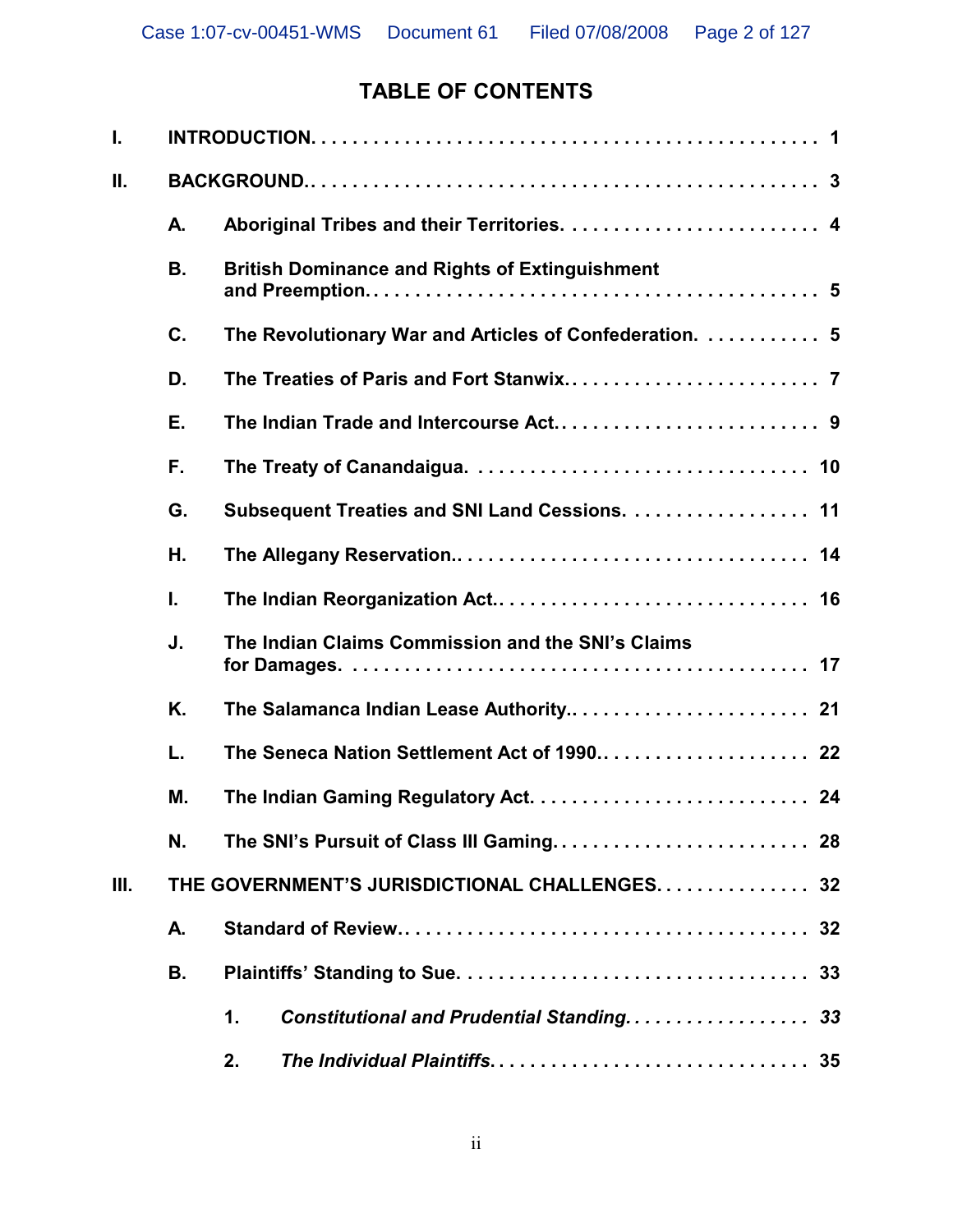|     |    | 3. |                                                 |                                                                                |    |  |  |
|-----|----|----|-------------------------------------------------|--------------------------------------------------------------------------------|----|--|--|
|     | C. |    | The Quiet Title Act and Sovereign Immunity.  42 |                                                                                |    |  |  |
| IV. |    |    |                                                 |                                                                                |    |  |  |
|     | А. |    |                                                 |                                                                                |    |  |  |
|     |    | 1. |                                                 | Defendants' Motion to Dismiss 47                                               |    |  |  |
|     |    | 2. | Plaintiffs' Motion for Summary Judgment. 49     |                                                                                |    |  |  |
|     |    | 3. |                                                 |                                                                                |    |  |  |
|     | В. |    | <b>Plaintiffs' First Claim for Relief:</b>      |                                                                                |    |  |  |
|     |    | 1. |                                                 | The Meaning of Indian Country 54                                               |    |  |  |
|     |    |    | a.                                              |                                                                                |    |  |  |
|     |    |    | b.                                              |                                                                                |    |  |  |
|     |    |    | c.                                              | Dependent Indian Communities 57                                                |    |  |  |
|     |    |    | d.                                              | The Requirements for Finding a Dependent                                       |    |  |  |
|     |    | 2. |                                                 |                                                                                |    |  |  |
|     |    |    | a.                                              | Congressional Drafting and the Significance of                                 |    |  |  |
|     |    |    | b.                                              | The Treatment of Trust and Restricted Fee Lands.                               | 64 |  |  |
|     |    |    |                                                 | i.<br>The Trust Acquisition Statute and<br>Related Cases.                      | 65 |  |  |
|     |    |    |                                                 | ii.<br>Restricted Fee Land Cases                                               | 67 |  |  |
|     |    |    |                                                 | iii.<br>Congressional and Agency Treatment of<br>Trust and Restricted Fee Land | 69 |  |  |
|     |    |    | C.                                              | The Buffalo Parcel and the Dependent Indian                                    | 72 |  |  |
|     |    |    |                                                 | The Set-Aside Requirement. 72<br>i.                                            |    |  |  |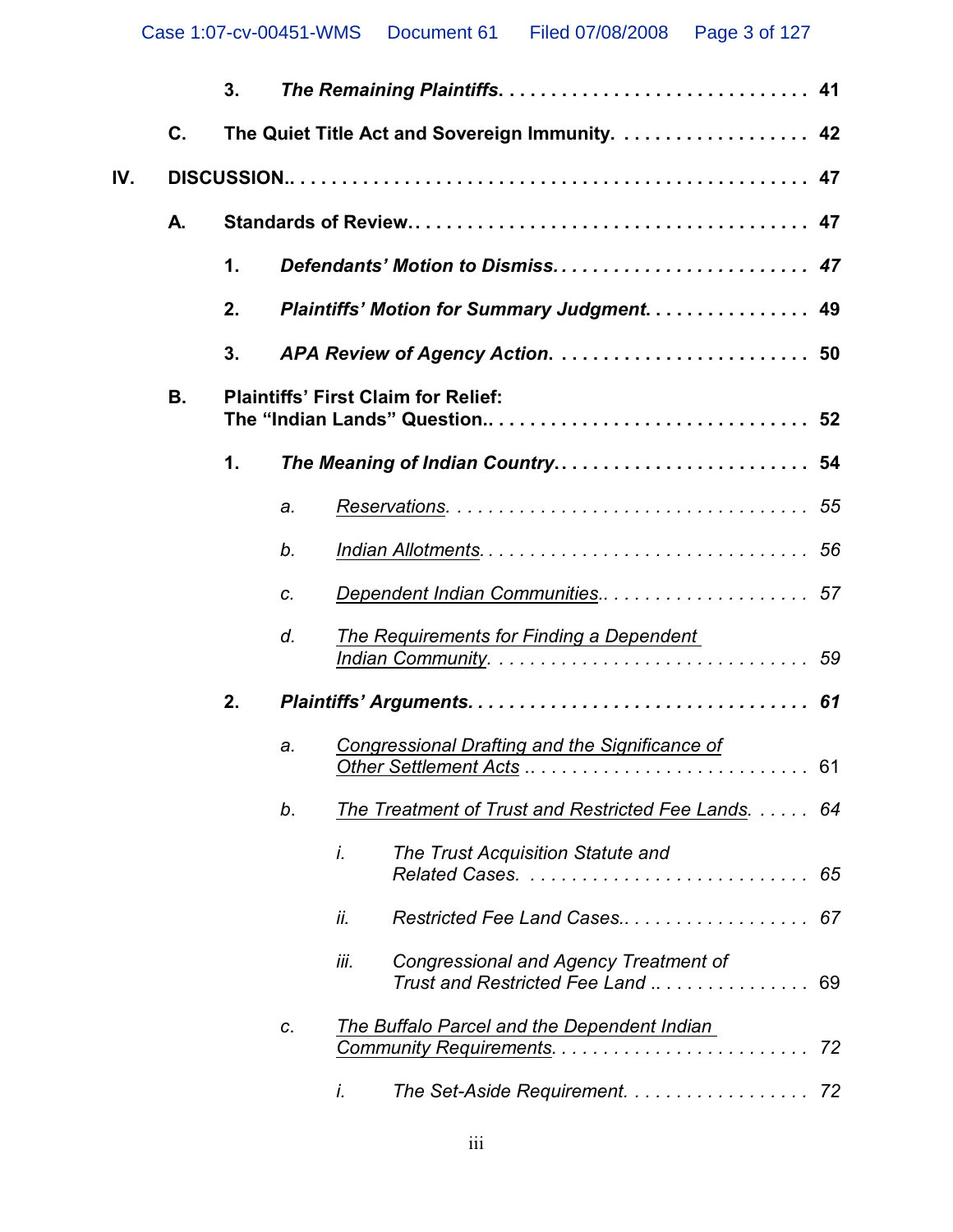|     |    |    |    |     | А. |    | The SNSA's Text and Structure 73                                                                                            |
|-----|----|----|----|-----|----|----|-----------------------------------------------------------------------------------------------------------------------------|
|     |    |    |    |     | В. |    | The Judicial Decisions. 75                                                                                                  |
|     |    |    |    | ii. |    |    |                                                                                                                             |
|     |    |    |    |     | Α. |    |                                                                                                                             |
|     |    |    |    |     |    | 1. | The restricted fee process 81                                                                                               |
|     |    |    |    |     |    | 2. | The reservation process. 85                                                                                                 |
|     |    |    |    |     | В. |    | The Judicial Decisions. 89                                                                                                  |
|     |    |    | d. |     |    |    |                                                                                                                             |
|     |    | 3. |    |     |    |    |                                                                                                                             |
|     | C. |    |    |     |    |    | Plaintiffs' Second Claim for Relief: Settlement of a Land Claim<br>The Section 20 Gaming Prohibition and its Exceptions. 98 |
|     |    | 1. |    |     |    |    |                                                                                                                             |
|     |    | 2. |    |     |    |    | The Settlement of a Land Claim Exception.<br>103                                                                            |
|     |    |    | a. |     |    |    | The Significance of Titles and Headings.<br>103                                                                             |
|     |    |    | b. |     |    |    | 105                                                                                                                         |
|     |    |    | C. |     |    |    | <b>The Nature and Existence of an Enforceable</b><br>108                                                                    |
|     |    |    |    | İ.  |    |    | The Right to Eject Lessees 108                                                                                              |
|     |    |    |    | ii. |    |    | The Right to Damages for Inadequate<br>109                                                                                  |
|     |    | 3. |    |     |    |    | The Agency Action and APA Review. 117                                                                                       |
|     | D. |    |    |     |    |    | Defendants Motion to Dismiss all Claims against the DOI<br>119                                                              |
|     | Е. |    |    |     |    |    | Plaintiffs' Motion to Supplement the Record.<br>120                                                                         |
| V.  |    |    |    |     |    |    |                                                                                                                             |
| VI. |    |    |    |     |    |    |                                                                                                                             |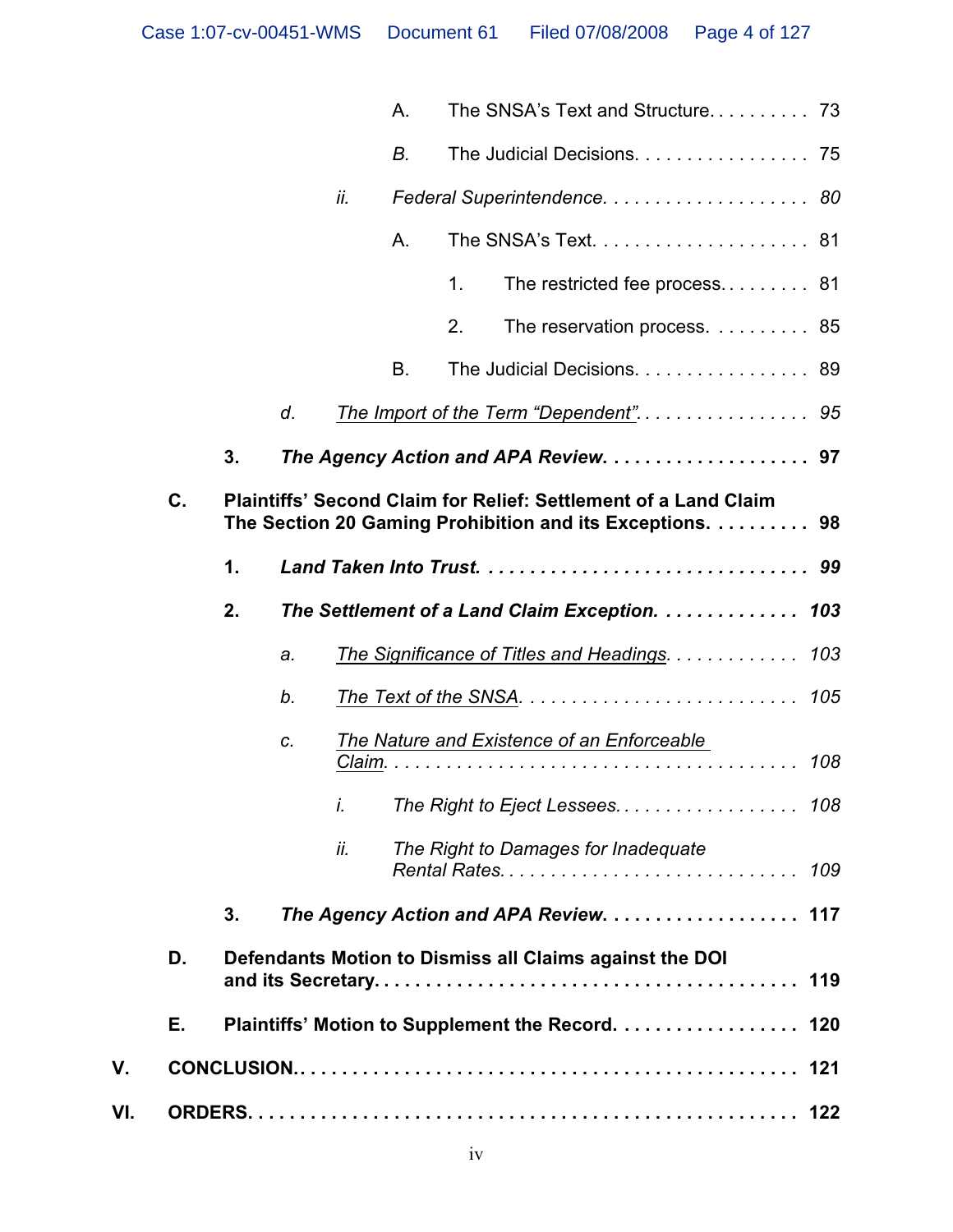# **ABBREVIATIONS AND ACRONYMS**

The following abbreviations and acronyms are used in this Decision:

# **STATUTES**

| <b>APA</b>  | Administrative Procedure Act, 5 U.S.C. §§ 701 et seq.                |
|-------------|----------------------------------------------------------------------|
| <b>DJA</b>  | Declaratory Judgments Act, 28 U.S.C. §§ 2201 et seq.                 |
| <b>IGRA</b> | Indian Gaming Regulatory Act, 25 U.S.C. §§ 2701 et seq.              |
| <b>IRA</b>  | Indian Reorganization Act, 25 U.S.C. §§ 461 et seq.                  |
|             | Nonintercourse Act Indian Trade and Intercourse Act, 25 U.S.C. § 177 |
| <b>QTA</b>  | Quiet Title Act, 28 U.S.C. § 2409a                                   |
| <b>SNSA</b> | Seneca Nation Settlement Act of 1990, 25 U.S.C. §§ 1774 et seq.      |

# **AGENCIES AND ENTITIES**

| <b>CACGEC</b> | Citizens Against Casino Gambling in Erie County           |
|---------------|-----------------------------------------------------------|
| Chairman      | Chairman of the National Indian Gaming Commission         |
| Commission    | Indian Claims Commission                                  |
| Committee     | Select Committee on Indian Affairs                        |
| <b>DOI</b>    | United States Department of the Interior                  |
| <b>NIGC</b>   | <b>National Indian Gaming Commission</b>                  |
| Secretary     | Secretary of the United States Department of the Interior |
| <b>SILA</b>   | Salamanca Indian Lease Authority                          |
| <b>SNI</b>    | Seneca Nation of Indians                                  |

# **DOCUMENTS**

- Compact "Nation-State Gaming Compact between the Seneca Nation of Indians and the State of New York," deemed approved by the Secretary as of October 25, 2002
- Ordinance "Seneca Nation of Indians Class III Gaming Ordinance," approved by the Chairman on July 2, 2007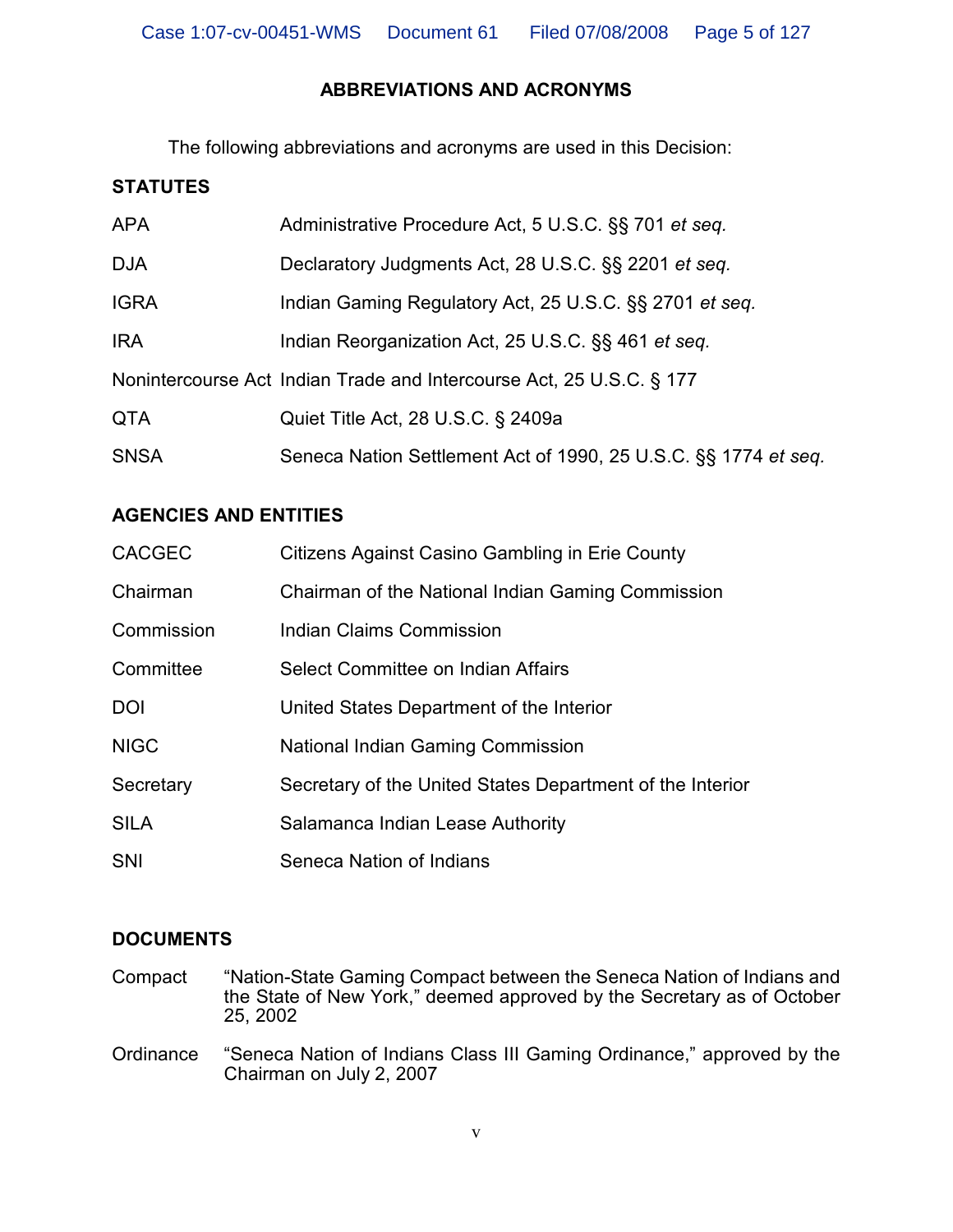#### **I. INTRODUCTION**

Plaintiffs Citizens Against Casino Gambling in Erie County, *et al.* (collectively, "Plaintiffs" or "CACGEC"), commenced this action on July 12, 2007, and filed a First Amended Complaint on November 28, 2007. (Docket No. 49, hereafter "Am. Compl.") Plaintiffs challenge the National Indian Gaming Commission's ("NIGC") decision to approve a Class III Gaming Ordinance that was enacted by the Seneca Nation of Indians ("SNI") on June 9, 2007. The NIGC's approval permits the SNI to operate a gambling casino in the City of Buffalo on land the tribe purchased in 2005. Plaintiffs allege that certain determinations on which the NIGC based its approval are arbitrary, capricious, an abuse of discretion and not in accordance with law. They seek declaratory and injunctive relief, and an award of costs and fees, under the Administrative Procedure Act ("APA"), 5 U.S.C. §§ 701-706; the Declaratory Judgments Act ("DJA"), 28 U.S.C. §§ 2201 and 2202; Rule 57 of the Federal Rules of Civil Procedure; and the Indian Gaming Regulatory Act ("IGRA"), 25 U.S.C. §§ 2701 - 2721.

Plaintiffs' Amended Complaint asserts two claims against NIGC Chairman Hogen, the NIGC, the United States Department of the Interior ("DOI"), and DOI Secretary Kempthorne (collectively, "Defendants" or "the Government"). In the first, Plaintiffs challenge the NIGC's conclusion that certain SNI-owned land in the City of Buffalo (the "Buffalo Parcel" or "Parcel") is "Indian lands," as that term is defined in the IGRA. In the second, they challenge the NIGC's determination that the Buffalo Parcel was acquired "as part of the settlement of a land claim," and is thereby excepted from the IGRA's general prohibition on gaming on lands acquired after October 17, 1988.

There are now three motions before the Court. On September 10, 2007,

1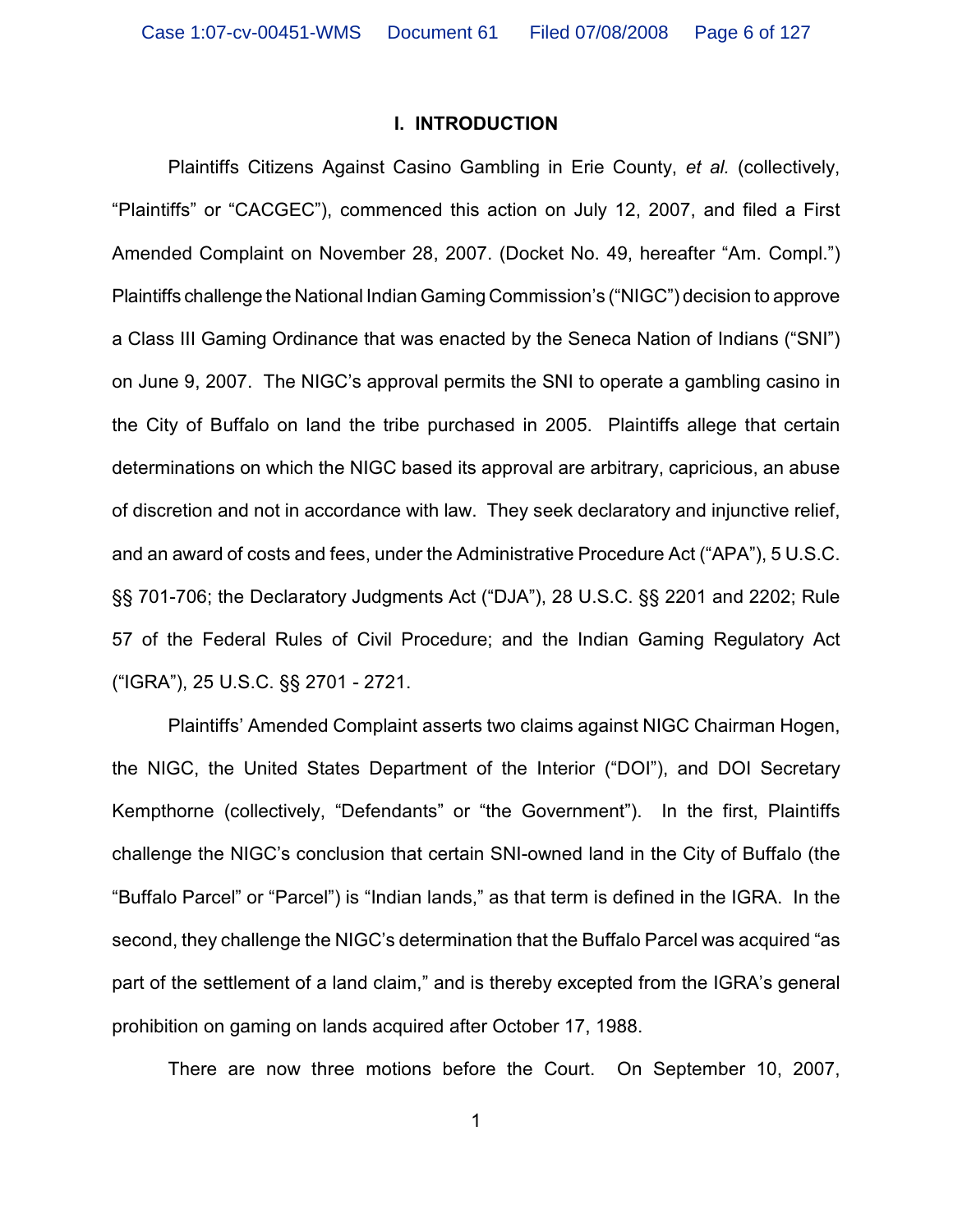Defendants moved to Dismiss the Complaint or in the alternative for Summary Judgment, pursuant to Rules  $12(b)(1)$ ,  $12(b)(6)$  and 56 of the Federal Rules of Civil Procedure.<sup>1</sup> Defendants urge that Plaintiffs lack Article III and prudential standing to sue, the Court lacks jurisdiction over this suit because the United States has not waived its sovereign immunity, and Defendants are entitled to judgment as a matter of law. Defendants alternatively seek summary judgment, but only if the Court does not agree with their contention that the Amended Complaint presents solely legal questions that can be resolved on a motion to dismiss. Docket No. 28-2 at 8-9.

Plaintiffs responded to Defendants' motion to dismiss, and also affirmatively moved,

on October 10, 2007, for summary judgment on the merits of their claims that Defendants'

actions were arbitrary, capricious, an abuse of discretion, and not in accordance with law.<sup>2</sup>

Plaintiffs later moved, on January 10, 2008, for Leave to Supplement the Record. $3$ 

All motions were fully briefed as of January 25, 2008, $4$  and are now ready for

Defendants filed a Memorandum in Opposition to Plaintiffs' Motion. (Docket No. 59.)

 $^{\rm 1}$  In support of their Motion, Defendants filed a Memorandum of Law, the Declaration of Gina L. Allery, Esq., and a Local Rule 56.1 Statement of Material Facts. (Docket No. 28.)

Plaintiffs filed an opposing Memorandum of Law, the Affidavit of Joel Rose, the Affidavit of Rev. G. Stanford Bratton, the Affidavit of Gregory Lodinsky, the Affidavit of John McKendry, the Affidavit of Joel A. Giambra, and a Response to Defendants' Statement of Material Facts. (Docket No. 37.)

Defendants filed a Reply Memorandum of Law. (Docket No. 44.)

 $1<sup>2</sup>$  In support of their Motion, Plaintiffs filed a Memorandum of Law, a Local Rule 56.1 Statement of Undisputed Facts, and the Affidavit of Cornelius D. Murray, Esq., with annexed exhibits 1-15. (Docket No. 36.)

Defendants filed an Opposing Memorandum of Law and a Response to Plaintiffs' Statement of Facts. (Docket No. 45.)

Plaintiffs filed a Reply Memorandum of Law, and the Reply Affidavit of Cornelius D. Murray, Esq. with annexed exhibits A and B. (Docket No. 52.)

 $^3$  Plaintiffs filed a Memorandum of Law in Support, and the Declaration of Cornelius D. Murray, Esq. with annexed exhibits A and B. (Docket No. 56.)

The Court granted the SNI leave to file a Brief *Amicus Curiae* to address the issues raised in <sup>4</sup> the parties' respective dispositive motions, and the *amicus* brief was filed on January 17, 2008. (Docket No. 58.) Plaintiffs were granted leave to expand their reply memorandum to respond to the SNI's brief.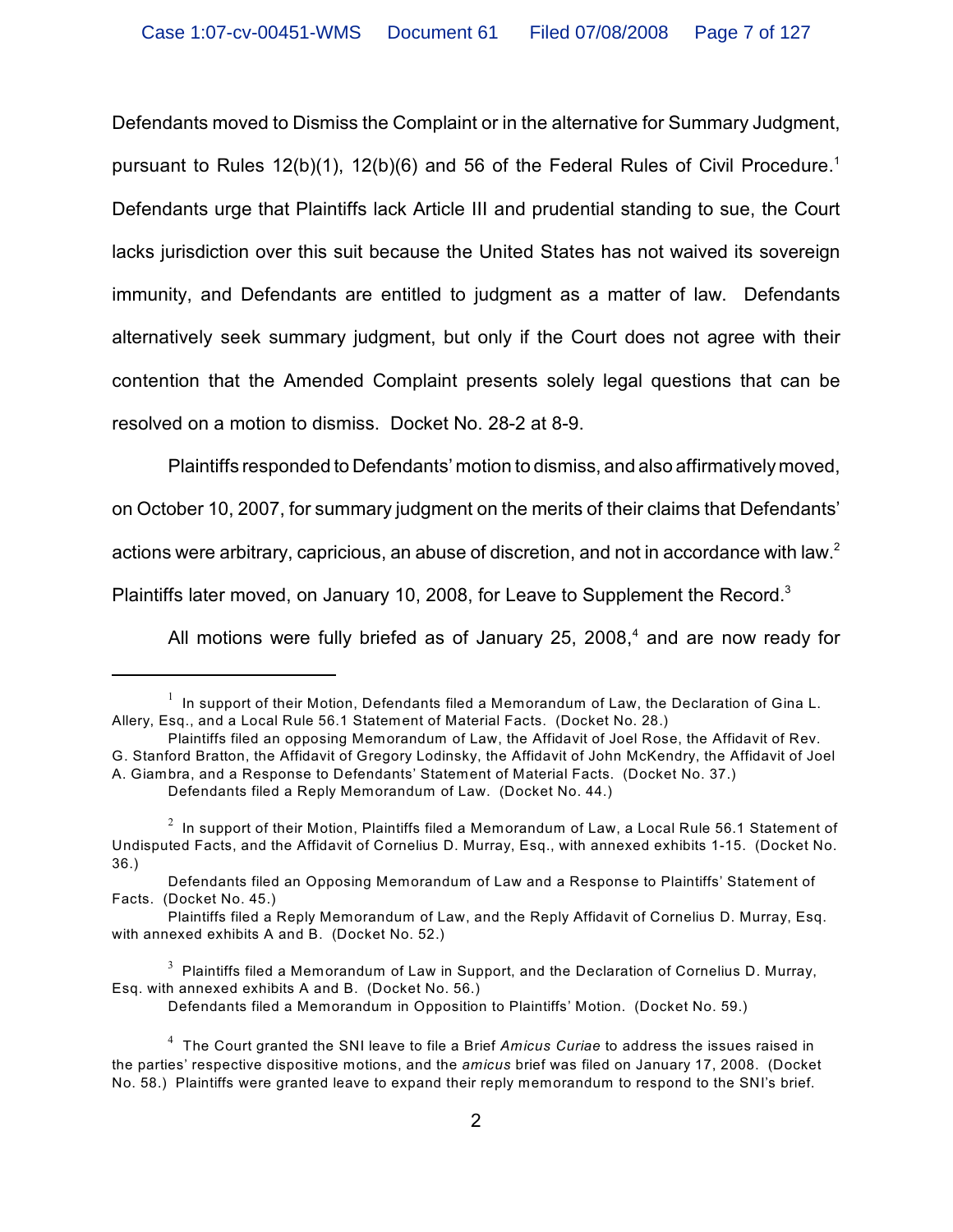disposition. The Court heard extensive oral argument on essentially the same questions in a previous action by Plaintiffs, and recently found that no additional argument is necessary. For the reasons set forth below, the Court finds that one or more plaintiffs has standing to sue and the Court has subject matter jurisdiction over this dispute. On the substantive disputes, the Court finds that, as a matter of law, the Buffalo Parcel is "Indian lands" within the meaning of the IGRA. However, the Parcel was not acquired "as part of the settlement of a land claim," and this exception to the IGRA's general prohibition against gaming on land acquired after October 17, 1988, does not apply to make the Parcel gaming-eligible.

#### **II. BACKGROUND**

An understanding of the parties' respective arguments and the context in which they arise requires more than a passing familiarity with the SNI's historical relationship to land in western New York and its prior dealings with the federal government.<sup>5</sup> In addition, resolution of the pending motions requires an understanding of the IGRA, 25 U.S.C. §§ 2701 - 2721, and other relevant statutes such as the Seneca Nation Settlement Act of 1990 ("SNSA"), 25 U.S.C. §§ 1774-1774h, and the Indian Trade and Intercourse Act (the "Nonintercourse Act"), 25 U.S.C. § 177. Accordingly, the Court begins with a discussion

<sup>(</sup>Docket Nos. 50 and 51.)

 $5\text{ }$  "To understand twenty-first century Native American legal issues, one must be familiar with developments often dating back to the sixteenth, seventeenth and eighteenth centuries. A wealth of seemingly non-legal data affects the legal relationship between Indians and the federal government." COHEN'S HANDBOOK OF FEDERAL INDIAN LAW , Matthew Bender (2005 ed.) (hereinafter "COHEN'S") at 7.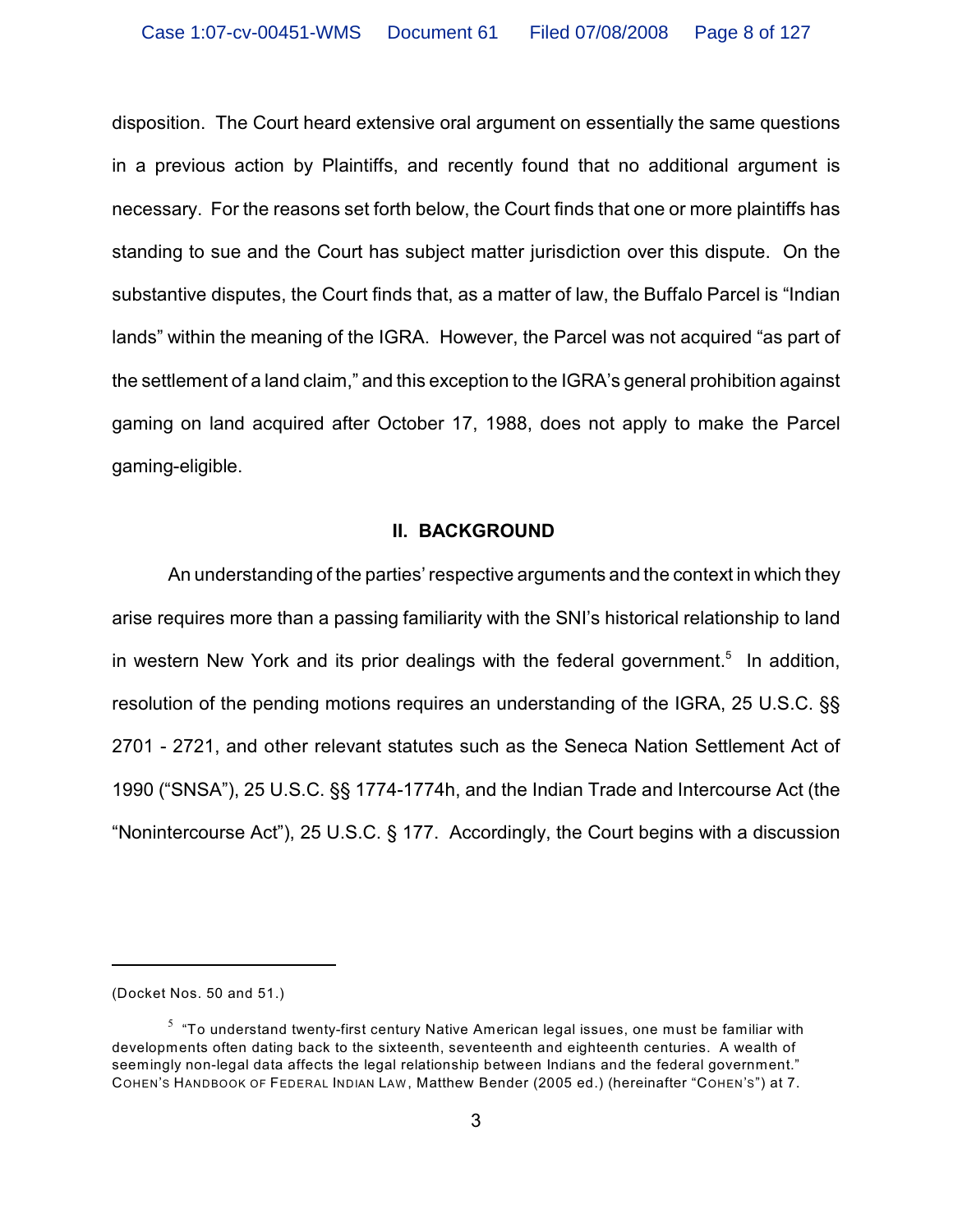of the historical, legal, and procedural background of this case and these statutes. $^6$ 

#### **A. The Aboriginal Tribes and their Territories**

In aboriginal times, the SNI was one of five nations comprising the Iroquois Confederacy, or Haudenosaunee ("People of the Longhouse"), believed to have been formed in the fifteenth century.<sup>7</sup> Seneca Nation of Indians v. New York, 206 F. Supp. 2d 448, 458 n.12 (W.D.N.Y. 2002), *aff'd*, 382 F.3d 245 (2d Cir. 2004), *cert. denied*, 547 U.S. 1178, 126 S. Ct. 2351, 165 L. Ed. 2d 278 (2006) (citation omitted). The SNI was the westernmost tribe of the Confederacy and, at the time of the first European contact, its villages were all east of the Genesee River, extending from the Genesee Valley eastward to the watershed between Seneca and Cayuga Lakes. *Id.* at 458. The area to the west of the SNI's villages was occupied by three separate but allied groups—the Neutral Nation of Indians (territory encompassing both sides of the Niagara River), the Wenros (east along the south shore of Lake Ontario), and the Eries (south of present-day Buffalo and along the southeast shore of Lake Erie into Ohio). *Id*. at 457-58.

Between 1638 and 1680, the SNI engaged in warfare with, and defeated, first the Wenros, then the Neutrals, and finally, the Eries. *Id.* at 458-59. After driving these groups from the region, the SNI did not permanently occupy land west of the Genesee River, but apparently did use the area for hunting and fishing. *Id.* at 459. For the most part, the SNI continued to permanently reside between the Genesee River and Seneca Lake until the

 $6$  Defendants contend that this case does not require an examination of historical documents and developments; it involves nothing more than a straightforward interpretation of one recent statute. Docket No. 45 at 5-6. For reasons that will become clear, this Court disagrees.

 $7$  The five nations included the Senecas, the Cayugas, the Onondagas, the Oneidas and the Mohawks. In the early eighteenth century, the Tuscaroras joined the Confederacy, which then became known as the Six Nations of the Iroquois. *Id.*; *see also*, Cayuga Indian Nation of New York v. Cuomo, 413 F.3d 266, 269 n.1 (N.D.N.Y. 1983).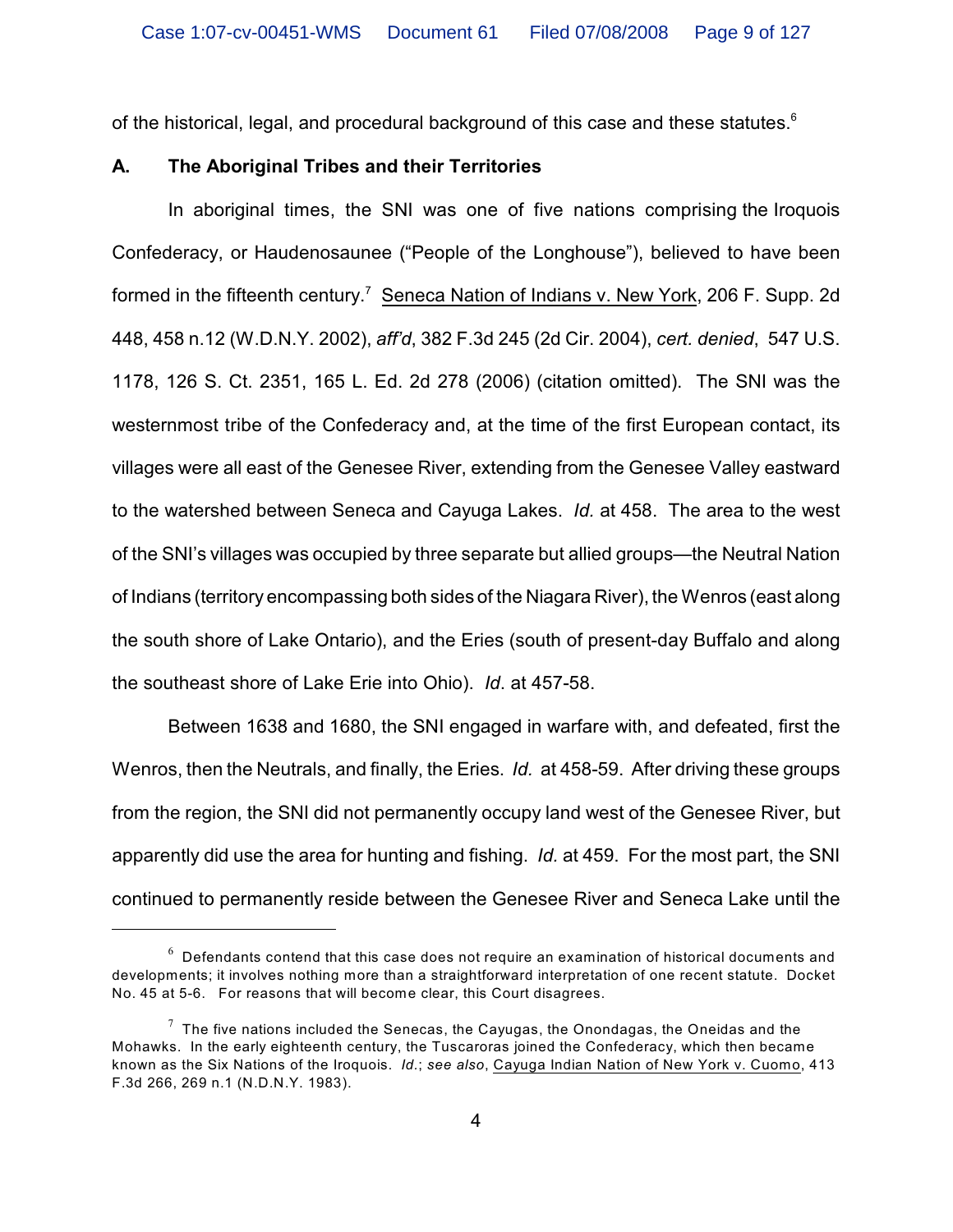Revolutionary War. *Id.* The Senecas who moved west to the Niagara region in the early 1700s did so to work for the French, carrying goods over the escarpment portage there. *Id*. at 463.

## **B. British Dominance and Rights of Extinguishment and Preemption**

Through the mid-1700s, both the French and the British sought to claim land in present-day New York State. In 1763, following several British military victories, France and Great Britain entered into the Treaty of Paris, whereby France ceded to Great Britain all its claims to territories east of the Mississippi River. *Id*. at 464-65. On October 7, 1763, King George III issued a Royal Proclamation prohibiting the purchase or settlement of Indian lands west of the crest of the Appalachian Mountains by anyone, including the colonial governors, without permission of the Crown. *Id*. at 465. The Crown held the right to extinguish Indian title to land and the right of preemption—*i.e.*, the right to acquire Indian land once Indian title had been extinguished.<sup>8</sup> Oneida Indian Nation v. New York, 649 F. Supp. 420, 425 (N.D.N.Y. 1986), *aff'd*, 860 F.2d 1145, 1167 (2d Cir. 1988), *cert. denied*, 493 U.S. 871, 110 S. Ct. 200, 107 L. Ed. 2d 154 (1989). Great Britain's centralization of Indian affairs by the Proclamation of 1763 eventually became one of the grievances leading to the American Revolution. *Id.*

## **C. The Revolutionary War and Articles of Confederation**

In 1776, the year after the Revolutionary War began, the colonies formally declared their independence as a new nation. In 1777, the Delegates of the thirteen states agreed

 $8$  Under the "doctrine of discovery," the discovering European nations held fee title to Indian land, subject to the Indians' right of occupancy and use. That right was called Indian title or aboriginal title. County of Oneida v. Oneida Indian Nation of New York, 470 U.S. 226, 234 & n.3, 105 S. Ct. 1245, 84 L. Ed. 2d 73 (1985). Indian tribes could enter into agreements to dispose of the land they occupied but, under the right of preemption, a tribe could only dispose of holdings to the country holding fee title.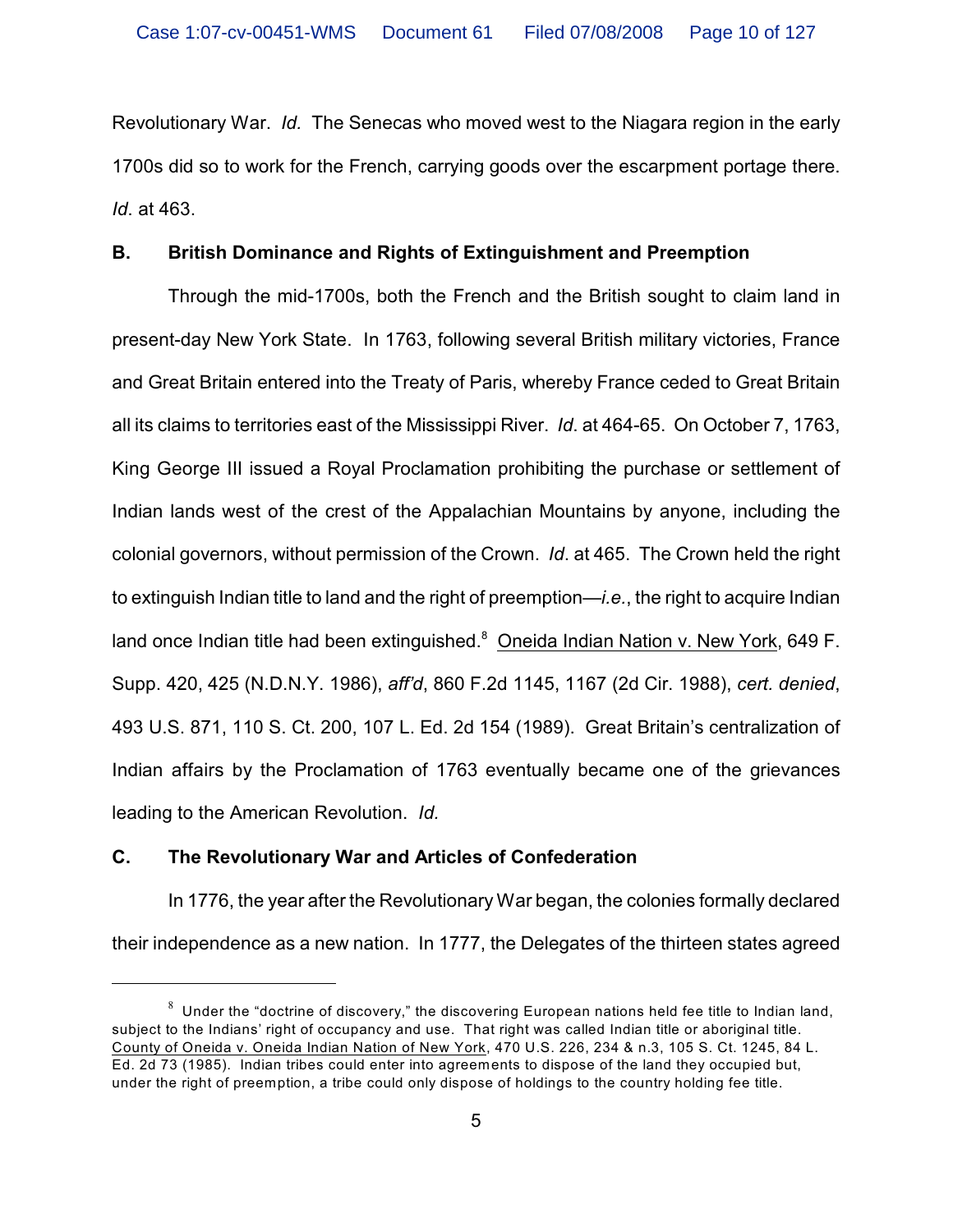to Articles of Confederation providing for perpetual union between the states. Provisions relative to land and Indian affairs in clauses 2 and 4 of Article IX state, in pertinent part, that:

[N]o State shall be deprived of territory for the benefit of the United States.

. . . .

The United States in Congress assembled shall also have the sole and exclusive right and power of . . . regulating the trade and managing all affairs with the Indians, not members of any of the States, provided that the legislative right of any State within its own limits be not infringed or violated . . . .

U.S.C.A. Art of Confed. art. IX, cls, 2 and 4. So, while control over Indian affairs was centralized in the new government, as it had been under the British, the thirteen states won two important guarantees. First, clause 2 protected their territories from encroachment by the national government and, second, clause 4 confirmed their right to purchase Indian lands within their borders without the consent of Congress. Oneida Indian Nation v. New York, 860 F.2d 1145, 1155-58 (2d Cir. 1988).

Ratification of the Articles of Confederation was delayed for several years, until 1781. This was due in part to a controversy over "western lands" to which seven of the thirteen states, including New York and Massachusetts, laid claim. Seneca Nation of Indians, 206 F. Supp. 2d at 472. States without such claims and the national government wanted to limit states' boundaries to their traditional borders. *Id.* In particular, the national government wanted to secure the western lands to finance the war debt. *Id.* A compromise was finally reached whereby the landed states ceded their western land claims to the United States in exchange for the recognition of favorable state boundaries. *Id.* at 472-73. In 1781 and 1785, respectively, New York and Massachusetts ceded their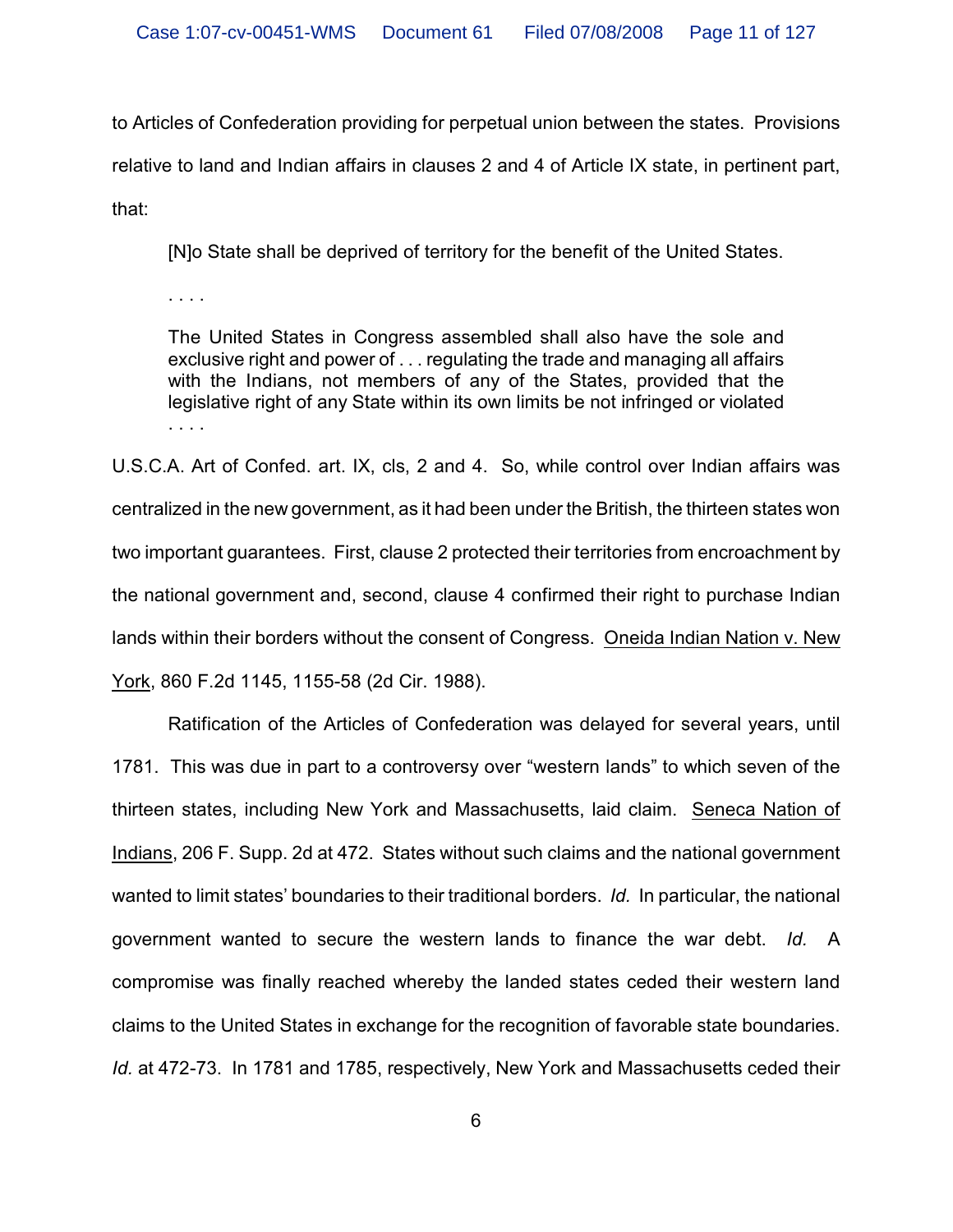claims to lands north and west of the Ohio River. Seneca Nation of Indians v. United States, 12 Ind. Cl. Comm. 755, 757 (1963). This "Northwest Territory" (present-day Ohio) comprised the first land of the federal public domain. *Id.* at 758. Lands to the east remained the property of the states, individually, $9$  and land retained by New York never became part of the federal public domain. *Id.* Thus, legal title to lands occupied by the SNI in New York has never been in the United States. Seneca Nation of Indians v. United States, 12 Ind. Cl. Comm. 552, 561 (1963).

During the Revolutionary War, the SNI allied with the British. United States v. Oneida Nation of New York, 576 Ct. Cl. 870, 876 (1978). In 1779, the Continental Army retaliated for that allegiance by invading the SNI's Genesee Valley villages and destroying homes and crops. Seneca Nation of Indians, 206 F. Supp. 2d at 470. The Senecas were dispersed and many fled to Fort Niagara seeking British protection. *Id.* at 470-71. They did not return to the Genesee Valley, and settled instead along the banks of Buffalo Creek (formerly Neutral Nation territory, now known as the Buffalo River). *Id.* at 471.

#### **D. The Treaties of Paris and Fort Stanwix**

The 1783 Treaty of Paris between the United States and Great Britain ended the Revolutionary War. It confirmed the sovereignty of the United States and established boundaries between the United States and British North America, but did not include any reservation of Indian rights. *Id.* at 474. With no peace treaty in place between the United States and Britain's wartime Indian allies, the threat of hostilities continued. Of particular concern were the possibilities that the Indians would again ally with the British (who had

 $^9\,$  Britain's fee title in land to which Indian title had been extinguished and its right of preemption had passed to the individual states at the time of the Revolutionary War. James v. Watt, 716 F.2d 71, 74 (1st Cir. 1983), *cert. denied*, 467 U.S. 1209, 104 S. Ct. 2396, 81 L. Ed. 2d 353 (1984).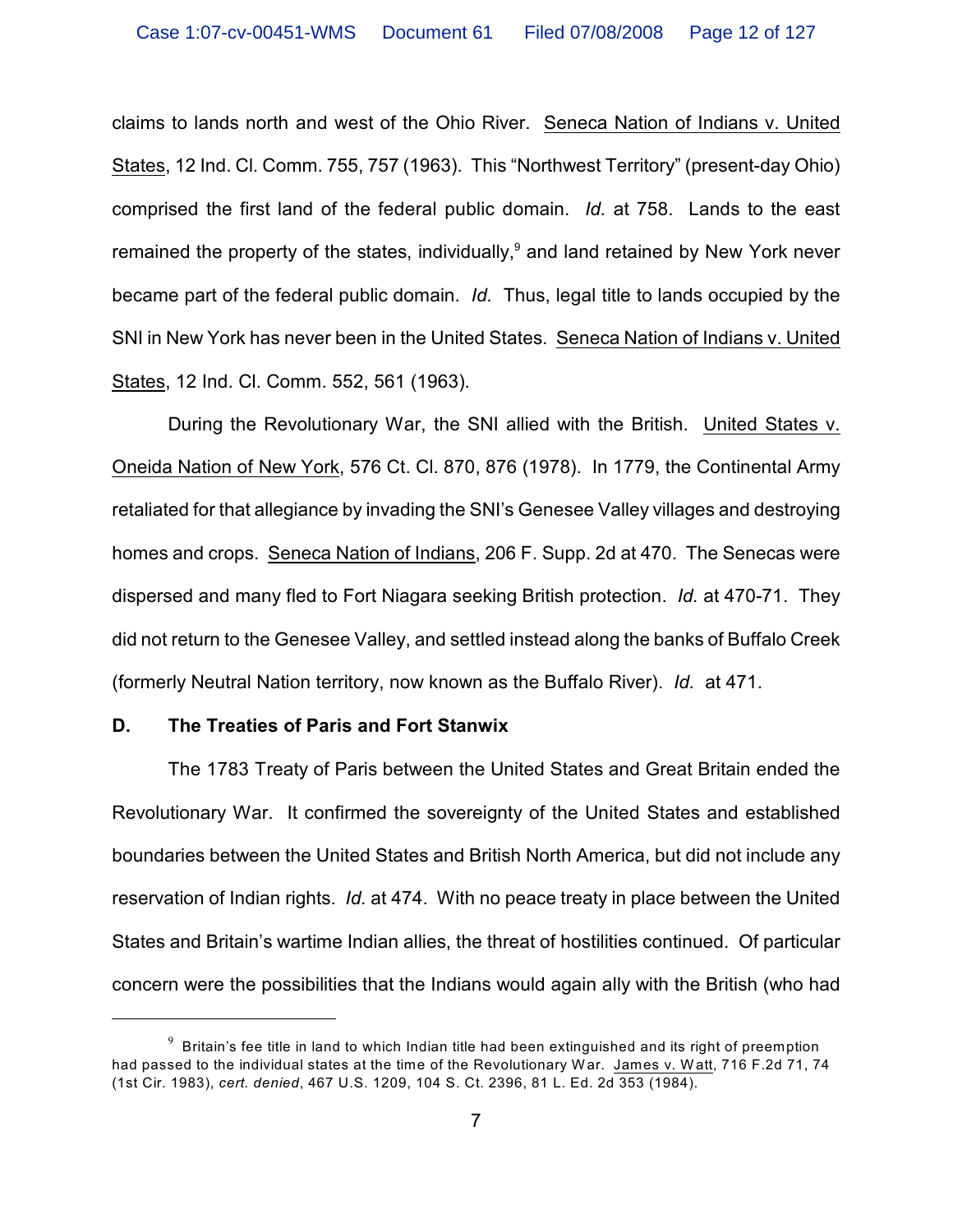refused to vacate some of their forts in the United States), various tribes would unite to mount a war against the United States, and hostilities would delay the settlement of western lands. *Id.*; Oneida Indian Nation, 649 F. Supp. at 443.

George Washington urged that the United States negotiate a peace treaty with the Six Nations and establish boundary lines for their lands. Seneca Nation of Indians, 206 F. Supp. 2d at 475. The Continental Congress's Committee for Indian Affairs made a similar recommendation. *Id.* Shortly thereafter, the Congress adopted the Commitee's report and elected commissioners to negotiate with the Six Nations. *Id.* at 475-476. Formal treaty sessions began on October 12, 1784, at Fort Stanwix (now Rome, New York). The Six Nations ultimately relinquished claims to the Northwest Territory, to a fourmile-wide strip of land running from Johnston's Landing Place on Lake Ontario southward along the Niagara River to Buffalo Creek on Lake Erie, and to a six-mile-square area around Fort Oswego in exchange for goods and the peaceful possession of the lands they retained. Treaty with the Six Nations, art. III, Oct. 22 1784, 7 Stat. 15.

Of the Six Nations, the SNI lost the most land at Fort Stanwix, resulting in tribal dissatisfaction and potential unrest. Seneca Nation of Indians, 206 F. Supp. 2d at 480-81, 487. In 1789, the government attempted to quell possible instability by compensating the Six Nations for the land they had relinquished. *Id.* at 481; Treaty with the Six Nations, Jan. 9, 1789, 7 Stat. 33. This approach was largely ineffective and the SNI's dissatisfaction was exacerbated by an unfavorable geographical error in a survey later done in connection with the Fort Stanwix treaty. Seneca Nation of Indians, 206 F. Supp. 2d at 483-84. The 1784 Treaty described the western boundary of the Six Nations as running from the mouth of Buffalo Creek to the northern border of Pennsylvania. It was thought that this line was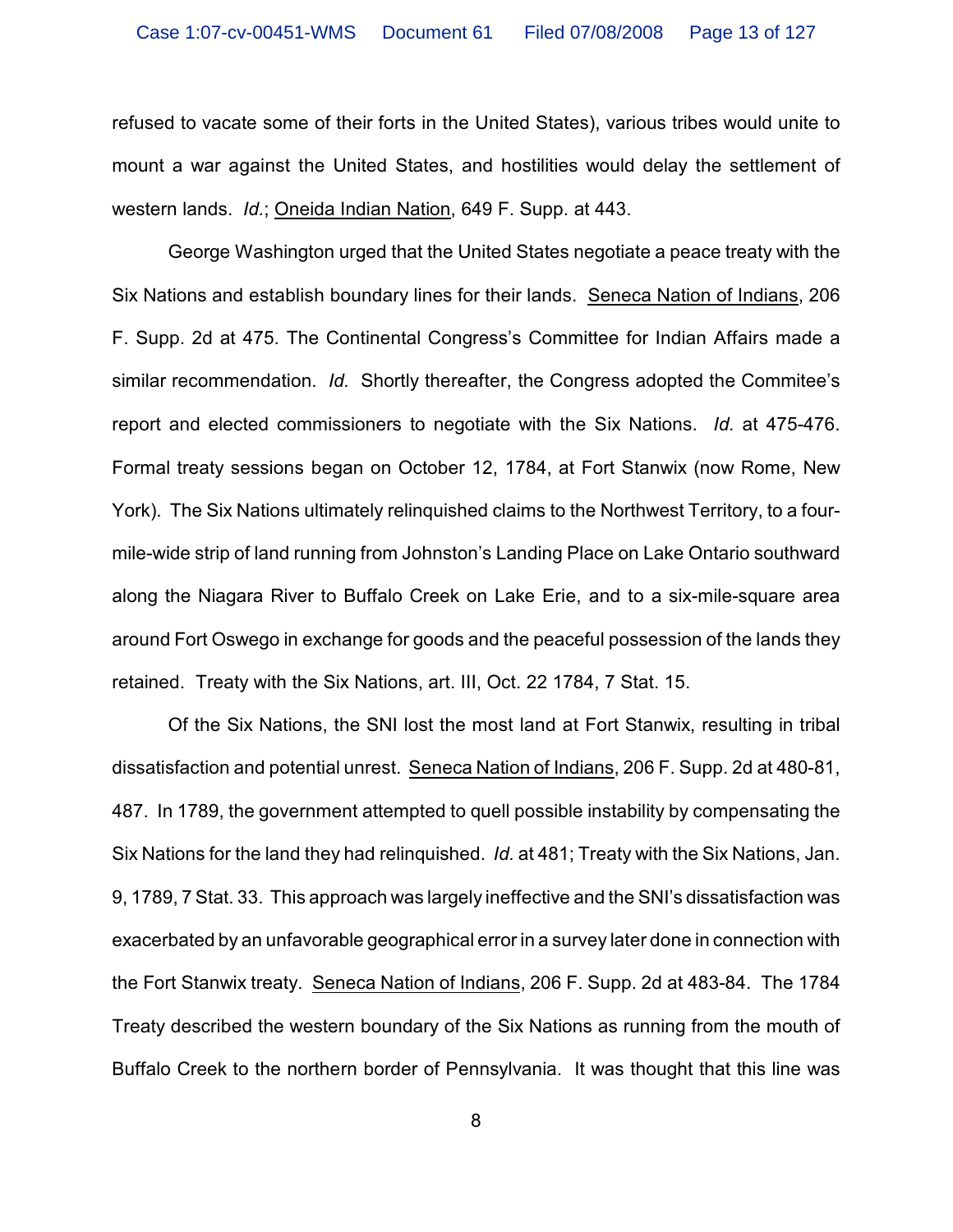coterminous with the western boundary of New York State. *Id.* at 483. However, when New York ceded to the United States its claim to land in the Northwest Territory in 1781, the state's actual boundary was established much farther west. *Id.* The boundary line described in the 1784 Treaty cut off all of present-day Chautauqua County and parts of Erie and Cattaraugus Counties, greatly diminishing the land base retained by the Six Nations, and particularly the SNI. *Id.*

#### **E. The Indian Trade and Intercourse Act**

The United States Constitution, which became effective on March 4, 1789, granted the federal government authority over Indian affairs. Its adoption removed any doubt as to whether, under the Articles of Confederation, certain rights over Indians continued to be reserved to the states. United States v. City of Salamanca, 27 F. Supp. 541, 543 (W.D.N.Y. 1939). The new federal government initially pursued a policy protective of Indians and sought to secure tribal rights to reserved lands. City of Sherrill v. Oneida Indian Nation of N.Y., 544 U.S. 197, 204, 125 S. Ct. 1478, 161 L. Ed. 2d 386 (2005). In furtherance of that policy, Congress passed the first Indian Trade and Intercourse Act ("Nonintercourse Act"), which declared, in relevant part:

That no sale of lands made by any Indians, or any nation or tribe of Indians within the United States shall be valid to any person or persons, or to any state, whether having the right of preemption to such lands or not, unless the same shall be made and duly executed at some public treaty, held under the authority of the United States.

Act of July 22, 1790, ch. 33, 1 Stat. 137. In passing the Nonintercourse Act, Congress exercised its authority under the Indian Commerce Clause, U.S. CONST., art. I, § 8, cl. 3, to ban the states from purchasing or acquiring Indian lands without the federal government's approval. Federal Power Comm'n v. Tuscarora Indian Nation, 362 U.S. 99,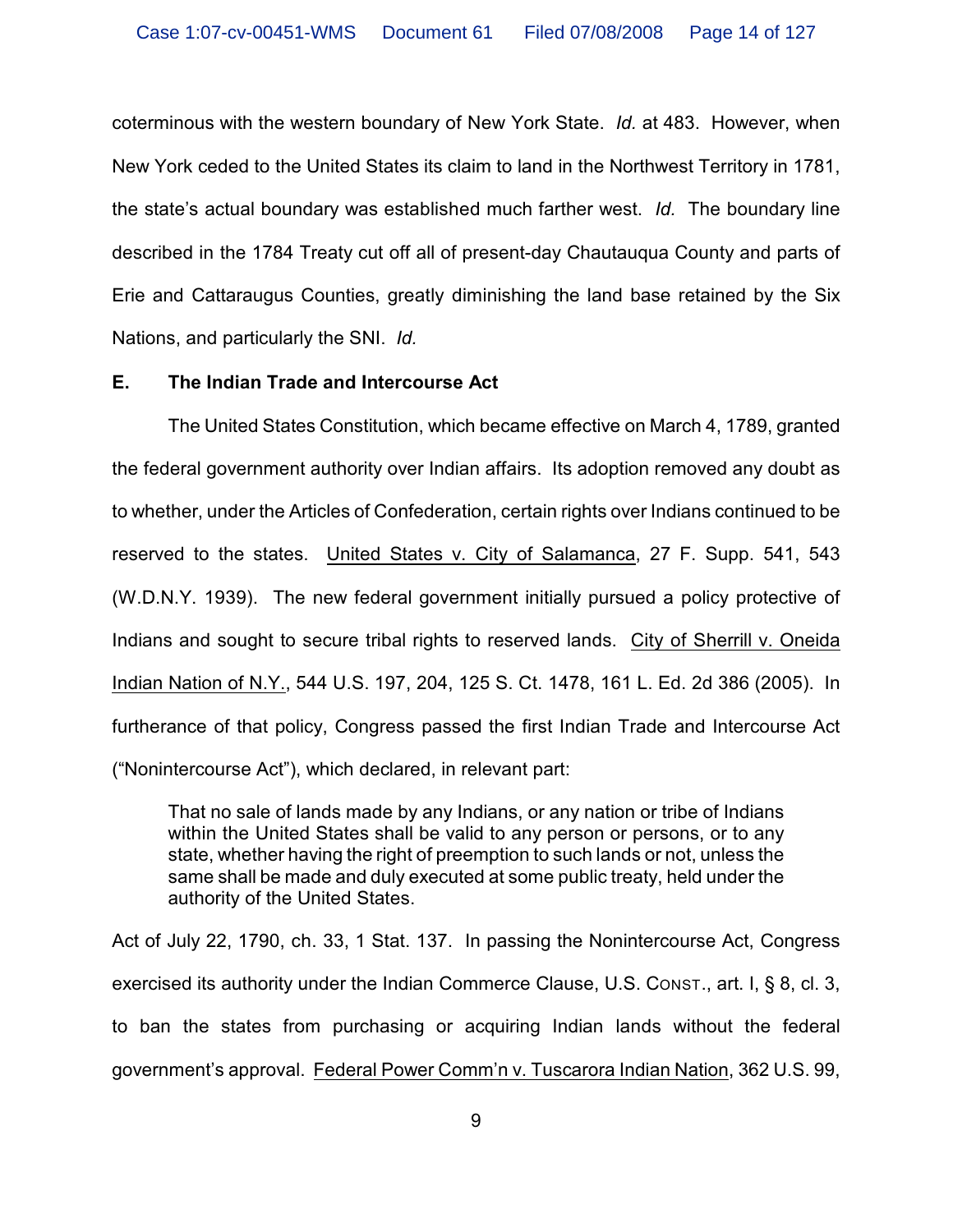119, 80 S. Ct. 543, 4 L. Ed. 2d 584 (1960) ("The obvious purpose of the Nonintercourse Act is to prevent unfair, improvident, or improper disposition by Indians of lands owned or possessed by them to other parties . . . [by enabling the federal government] to vacate any disposition of their lands made without its consent.") (citations omitted) (alteration added).

The Nonintercourse Act was renewed periodically and remains substantially in force today. Last modified in 1834, the Act is currently codified in 25 U.S.C. § 177. Seneca Nation of Indians v. United States, 173 Ct. Cl. 917, 924 n.6 (1965) (tracing amendments). The current version provides, in pertinent part, that:

No purchase, grant, lease or other conveyance of lands, or of any title or claim thereto, from any Indian nation or tribe of Indians, shall be of any validity in law or equity, unless the same be made by treaty or convention entered into pursuant to the Constitution.

25 U.S.C. § 177.

# **F. The Treaty of Canandaigua**

Hostilities between the United States and Indian tribes located west of New York and Pennsylvania continued well after the Revolutionary War. Seneca Nation of Indians, 206 F. Supp. 2d at 486. Attempts to treat with the western tribes ultimately failed and, in 1794, rumors began to circulate that the Six Nations, or at least the SNI, might join with the western tribes against the United States. *Id.* Largely due to concerns over the likelihood that the SNI would go to war, the United States again sought a treaty with the Six Nations. *Id.* at 486-87. In the 1794 Treaty of Canandaigua, the United States described and acknowledged a vast tract of land in western New York as belonging to the "Senekas" (the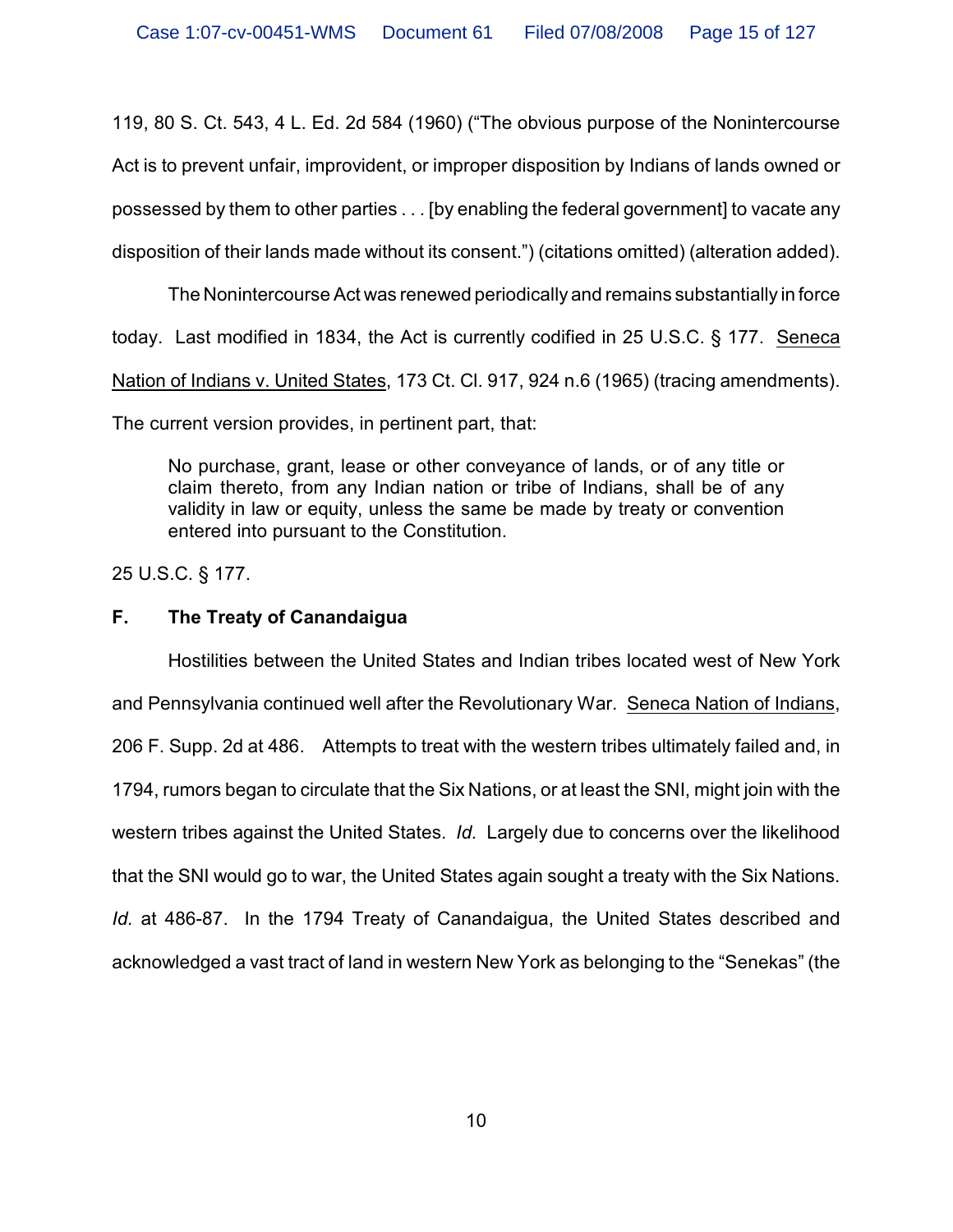SNI),<sup>10</sup> and the Six Nations, in turn, each agreed never to claim "any other lands within the boundaries of the United States." Treaty of Canandaigua, art. III and IV, Nov. 11, 1794, 7 Stat. 44. However, it was not long before land recognized by the Treaty of Canandaigua as belonging to the SNI was largely lost due to the government's shift away from a policy protective of Indian land rights.

# **G. Subsequent Treaties and SNI Land Cessions**

Prior to 1786, sovereignty over most of what is now western and central New York was claimed by both New York and Massachusetts under conflicting grants from the Crown. Seneca Nation of Indians, 12 Ind. Cl. Comm. at 759. In 1786, New York entered into a convention agreement with Massachusetts (the Hartford Compact) by which it proposed to grant that state the preemption rights to some 6,000,000 acres in western New

 $10$  One of the purposes of the Treaty of Canandaigua was to correct the geographical error in the boundaries allotted to the Six Nations in the 1784 Treaty of Fort Stanwix. Seneca Nation of Indians, 173 Ct. Cl. at 922 n.5. Article III of the Treaty provides that:

The land of the Seneka nation is bounded as follows: Beginning on Lake Ontario, at the north-west corner of the land they sold to Oliver Phelps, the line runs westerly along the lake, as far as O-yongwong-yeh Creek, at Johnson's Landing-place, about four miles eastward from the fort of Niagara; then southerly up that creek to its main fork, then straight to the main fork of Stedman's creek, which empties into the river Niagara, above fort Schlosser, and then onward, from that fork, continuing the same straight course, to that river; (this line, from the mouth of O-yong-wong-yeh Creek to the river Niagara, above fort Schlosser, being the eastern boundary of a strip of land, extending from the same line to Niagara river, which the Seneka nation ceded to the King of Great-Britain, at a treaty held about thirty years ago, with Sir W illiam Johnson;) then the line runs along the river Niagara to Lake Erie; then along Lake Erie to the north-east corner of a triangular piece of land which the United States conveyed to the state of Pennsylvania, as by the President's patent, dated the third day of March 1792; then due south to the northern boundary of that state; then due east to the south-west corner of the land sold by the Seneka nation to Oliver Phelps; and then north and northerly, along Phelps's line, to the place of beginning on Lake Ontario. Now, the United States acknowledge all the land within the aforementioned boundaries, to be the property of the Seneka nation; and the United States will never claim the same, nor disturb the Seneka nation, nor any of the Six Nations, or of their Indian friends residing thereon and united with them, in the free use and enjoyment thereof: but it shall remain theirs, until they choose to sell the same to the people of the United States, who have the right to purchase.

This Treaty returned to the SNI the land west and south of the mouth of Buffalo Creek, to the Pennsylvania border.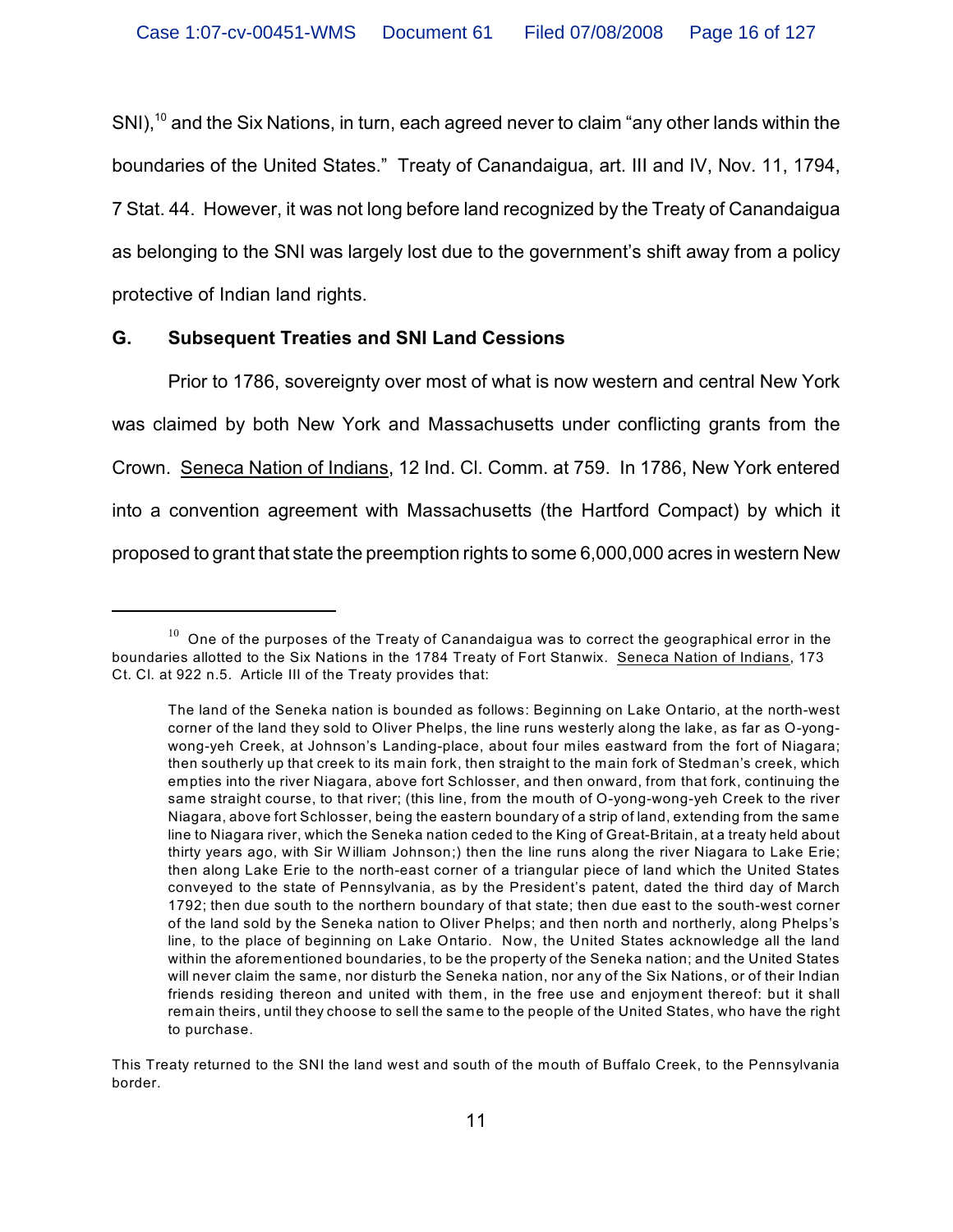York,<sup>11</sup> in exchange for which Massachusetts relinguished its claim to sovereignty over the land. *Id.* at 759-60; City of Salamanca, 27 F. Supp. at 544; Seneca Nation of Indians, 206 F. Supp. 2d at 481. In 1796, Robert Morris, American statesman and "financier of our Revolution,"<sup>12</sup> acquired from Massachusetts the preemption rights to the westerly portion of that land.<sup>13</sup> City of Salamanca, 27 F. Supp. at 544. On September 15, 1797, by the Treaty of Big Tree, the federal government approved Morris' purchase of the bulk of the SNI's land holdings.<sup>14</sup> 7 Stat. 601. Morris, in turn, conveyed the land and his remaining rights to the Holland Land Company. Federal Power Comm'n, 362 U.S. at 123 n.18. In 1810, the Holland Land Company sold all right, title and interest in the SNI's remaining land to David A. Ogden for the Ogden Land Company, subject only to the rights of the SNI. Seneca Nation of Indians, 12 Ind. Cl. Comm. at 766. The SNI thereafter ceded most of its reserved land to the Ogden Land Company. Seneca Nation of Indians v. United States,

 $^{11}$  As previously noted, the right to purchase Indian lands had been reserved to the original states by the Articles of Confederation, which was in effect at the time of the Hartford Compact.

 $12$  Croxall v. Shererd, 72 U.S. 268, 18 L. Ed. 572, 5 Wall. 268 (1867).

 $13$  Preemption rights to the entire acreage had earlier been sold to Phelps and Gorham who, in 1788, purchased from the Iroquois land in the Genesee Valley and eastward. Seneca Nation of Indians, 12 Ind. Cl. Comm. at 760. They were financially unable to carry out the entire purchase, however, and later conveyed the westerly lands back to Massachusetts. *Id*. at 759-61, 764. The preemption rights to the remaining land were then sold to Morris.

 $14$  The total area then held by the SNI encompassed approximately 4,250,000 acres which included modern-day Chautauqua, Cattaraugus, Erie (except a strip along the northern section of the Niagara River), Niagara, Orleans and W yoming counties, most of Allegany and Genesee counties, and portions of Monroe and Livingston counties. Seneca Nation of Indians v. United States, 28 Ind. Cl. Comm. 12, 15 (May 3, 1972); Banner v. United States, 238 F.3d 1348, 1350 n.1 (Fed. Cir. 2001) ("Banner II"). A total of 4,030,325 acres was ceded at Big Tree. Seneca Nation of Indians, 28 Ind. Cl. Comm. at 16. The approximately 200,000 acres reserved for the SNI included the Allegany Reservation (in Cattauraugus County), the Cattaraugus Reservation (in Erie, Chautauqua and Cattaraugus Cos.), the Buffalo Creek Reservation (in Erie Co.), the Canadaway Reservation (in Chautauqua Co.), the Tonawanda Reservation (in Erie, Genesee and Niagara Cos.) and six smaller reservations in the Genesee Valley: Caneadea, Squaky Hill, Little Beard's Town, Big Tree, Canawagus, and Gardeau. 7 Stat. 601; City of Salamanca, 27 F. Supp. at 544.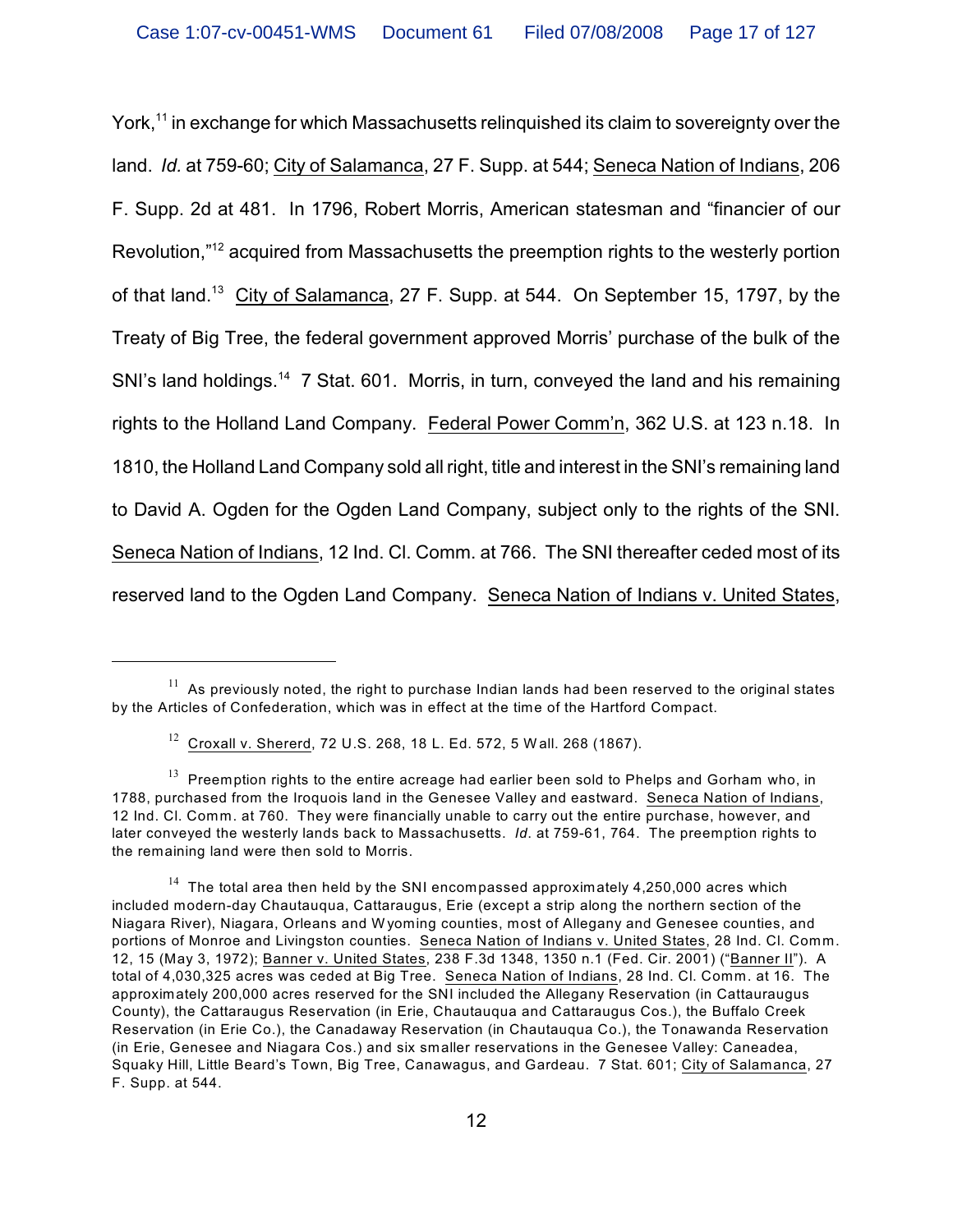28 Ind. Cl. Comm. 12, 29 (May 3, 1972).

In 1823, the SNI ceded 16,720 acres of its Gardeau Reservation. *Id.* at 30. Three years later, in 1826, the SNI relinquished a total of 87,526 acres from eight reserves, including portions of its Cattaraugus (5,120 acres), Tonawanda (33,409 acres), and Buffalo Creek Reservations (33,637 acres). *Id.* at 32-36. In 1838, certain chiefs of the Six Nations, including chiefs from the SNI, entered into a treaty at Buffalo Creek that provided for the sale of all remaining tribal lands to the Ogden Land Company and the withdrawal of the Iroquois Confederacy tribes to land in Kansas. Treaty with the New York Indians, Jan. 15, 1838, 7 Stat. 550. Serious differences arose among the SNI leadership regarding the circumstances and terms of the 1838 treaty, and that dissension led to a "compromise" treaty with the SNI only, in 1842. Treaty with the Senecas, May 20, 1842, 7 Stat. 586. Under the 1842 treaty, the SNI confirmed the cession of its Tonawanda and Buffalo Creek reservations, but retained title to the Allegany (30,469 acres) and Cattaraugus (21,680 acres) Reservations.<sup>15</sup> The SNI also retained title to a one-mile square tract (640 acres) of land at Oil Spring, straddling Allegany and Cattauraugus counties, on which no Senecas

 $15$  The SNI has what is referred to as "recognized" title to its reservation land. Recognized title is based on a tribe's claim to immemorial rights, arising prior to white settlement, that has been recognized by federal treaty or statute. Deere v. State of New York, 22 F.2d 851, 854 (N.D.N.Y. 1927), *aff'd sub nom.* Deere v. St. Lawrence River Power Co., 32 F.2d 550 (2d Cir. 1929). This is in contrast to land received in the form of a grant from the federal government. *Id.* By the Treaty of Fort Stanwix, "the right of occupation of the lands [inhabited by the Six Nations] . . . was not granted, but recognized and confirmed." *Id.* (alterations added); 7 Stat. 15, 15-16. Later, in the Treaty of Canandaigua, the United States acknowledged all the land described in article III "to be the property of the Seneka nation." 7 Stat. 44, 45. Similarly, the Treaty of Big Tree "reserved" eleven specified parcels of land to the SNI, which were "clearly and fully understood to remain [SNI] property." 7 Stat. 601, 602 (alteration added). Finally, the second Treaty of Buffalo Creek acknowledged the SNI's continued right to occupy and enjoy the Cattaraugus and Allegany Reservations "with the same right and title in all things, as they had and possessed therein immediately before the [first Treaty of Buffalo Creek]." 7 Stat 586, 587 (alteration added). Recognized title has the advantage of relative permanence and constitutes "property" within the meaning of the Fifth Amendment to the Constitution of the United States. United States v. Creek Nation, 295 U.S. 103, 109- 11, 55 S. Ct. 681, 79 L. Ed. 1331 (1935).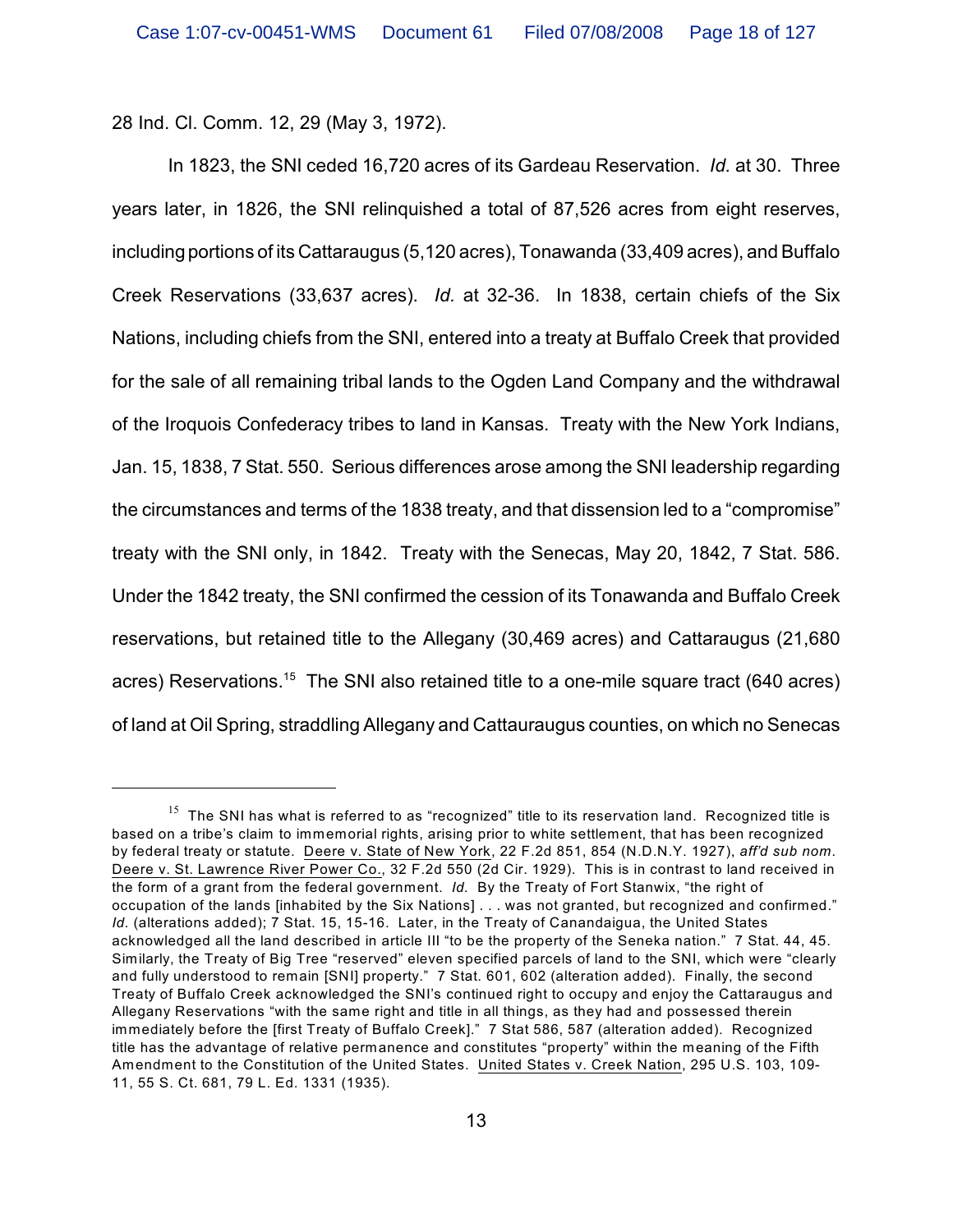resided but which encompasses a spring the SNI valued for its purported medicinal qualities.

The SNI's treaty cessions to Morris and Ogden reflect the changes then taking place in federal Indian policy. First, the nation's rapid growth in the late eighteenth and early nineteenth centuries created a demand for westward expansion and a corresponding pressure on the government to extinguish Indian title by treaty. Later, as Indian tribes became increasingly resistant to requests that they cede their territories, the government moved toward a policy of removing Indians to lands in the western states in exchange for their existing lands. *See, e.g.*, Banner v. United States, 238 F.3d 1348, 1351 (Fed. Cir. 2001) ("Banner II").

In 1871, the federal government abandoned formal treaty-making with Indian tribes altogether, Act of March 3, 1871, § 1, 16 Stat. 544 (codified in 25 U.S.C. § 71), and moved toward a policy of allotment<sup>16</sup> and assimilation.

#### **H. The Allegany Reservation**

Early on, the SNI's Allegany Reservation was considered of little value. City of Salamanca, 27 F. Supp. at 544. That assessment changed when railroads extended through it to the west. Railroad construction purportedly was authorized by an Act of Legislature of the State of New York, May 12, 1836, Laws 1836, c. 316. This Act permitted

 $^{16}$  The General Allotment Act of 1887, commonly referred to as the Dawes Act, opened the door to further losses of Indian lands. 25 U.S.C. §§ 331 *et seq.*, 24 Stat. 388. Under the Act, tribe members gave up their ownership interest in commonly held reservation land for an individual land allotment that either was held by the government in "trust" for the Indian, or by the Indian in "restricted fee," for a specified number of years, after which it was conveyed to the individual by fee patent, without restriction on alienation. United States v. Ramsey, 271 U.S. 467, 470, 46 S. Ct. 559, 70 L. Ed. 2d 1039 (1926). Under the Dawes Act, existing reservations were diminished. Typically, only a portion of reservation land was parceled into individual allotments, with the remainder made available for sale to white settlers. Oklahoma Tax Comm'n v. Sac and Fox Nation, 508 U.S. 114, 117, 113 S. Ct. 1985, 124 L. Ed. 2d 30 (1993).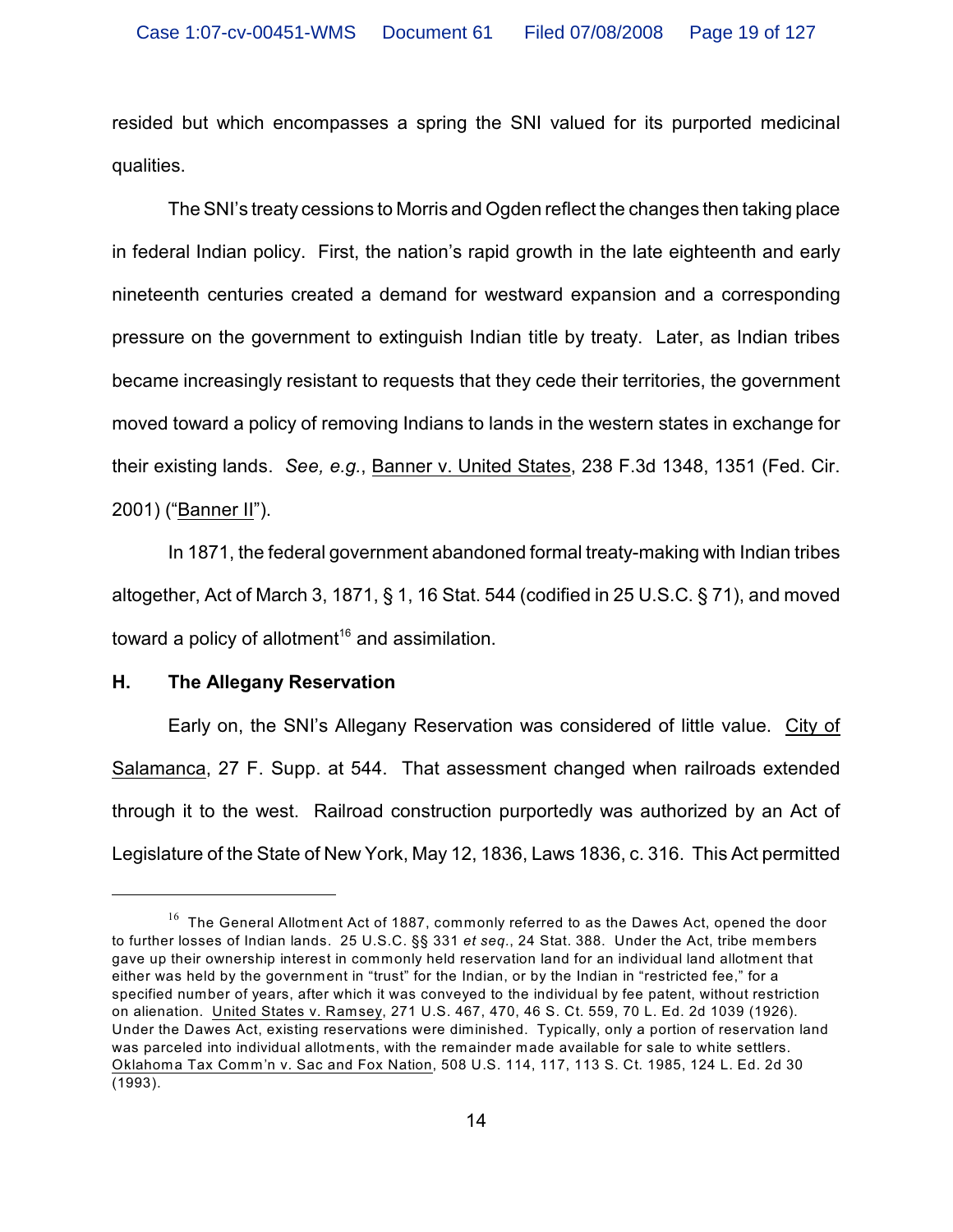the use of certain reservation land for railroad purposes only, but provided that fee should not vest in the railroads. City of Salamanca, 27 F. Supp. at 544. Inevitably, along with railroads came the growth of settlements, and settlers residing on the Allegany Reservation leased land from the SNI. *Id.* 

Sometime prior to 1875, the Supreme Court of New York found that these leases had been taken without federal authority and declared them invalid based on the Nonintercourse Act, 25 U.S.C. § 177. City of Salamanca, 27 F. Supp. at 544; Banner v. United States, 44 Fed. Cl. 568, 570 (1991) ("Banner I"). New York State petitioned Congress to ratify the leases, and Congress responded by enacting the Act of February 19, 1875, ch. 90, 18 Stat. 330. City of Salamanca, 27 F. Supp. at 544. That Act provided that existing leases would be valid and binding for a period of five years from its date of passage (to February 19, 1880), after which the SNI:

through its councillors shall be entitled to the possession of the said lands, and shall have the power to lease the same: *Provided, however*, That at the expiration of said period, or the termination of said leases, as hereinbefore provided, said leases shall be renewable for periods not exceeding twelve years, and the persons who may be at such time the owner or owners of improvements erected upon such lands, shall be entitled to such renewed leases and to continue in possession of such lands, on such conditions as may be agreed upon by him or them and such councillors; and in case they cannot agree upon the conditions of such leases, or the amount of annual rents to be paid, then the said councillors shall appoint one person, and the other party or parties shall choose one person, as referees to fix and determine the terms of said lease and the amount of annual rent to be paid; and if the two so appointed and chosen cannot agree, they shall choose a third person to act with them, the award of whom, or the major part of whom, shall be final or binding upon the parties . . . .

18 Stat. 330, § 3 (12 year leases to expire February 19, 1892). Congress later passed the Act of September 30, 1890, ch. 1132, 26 Stat. 558, which extended the lease renewal period from twelve years to "a term not exceeding ninety-nine years" (to February 19,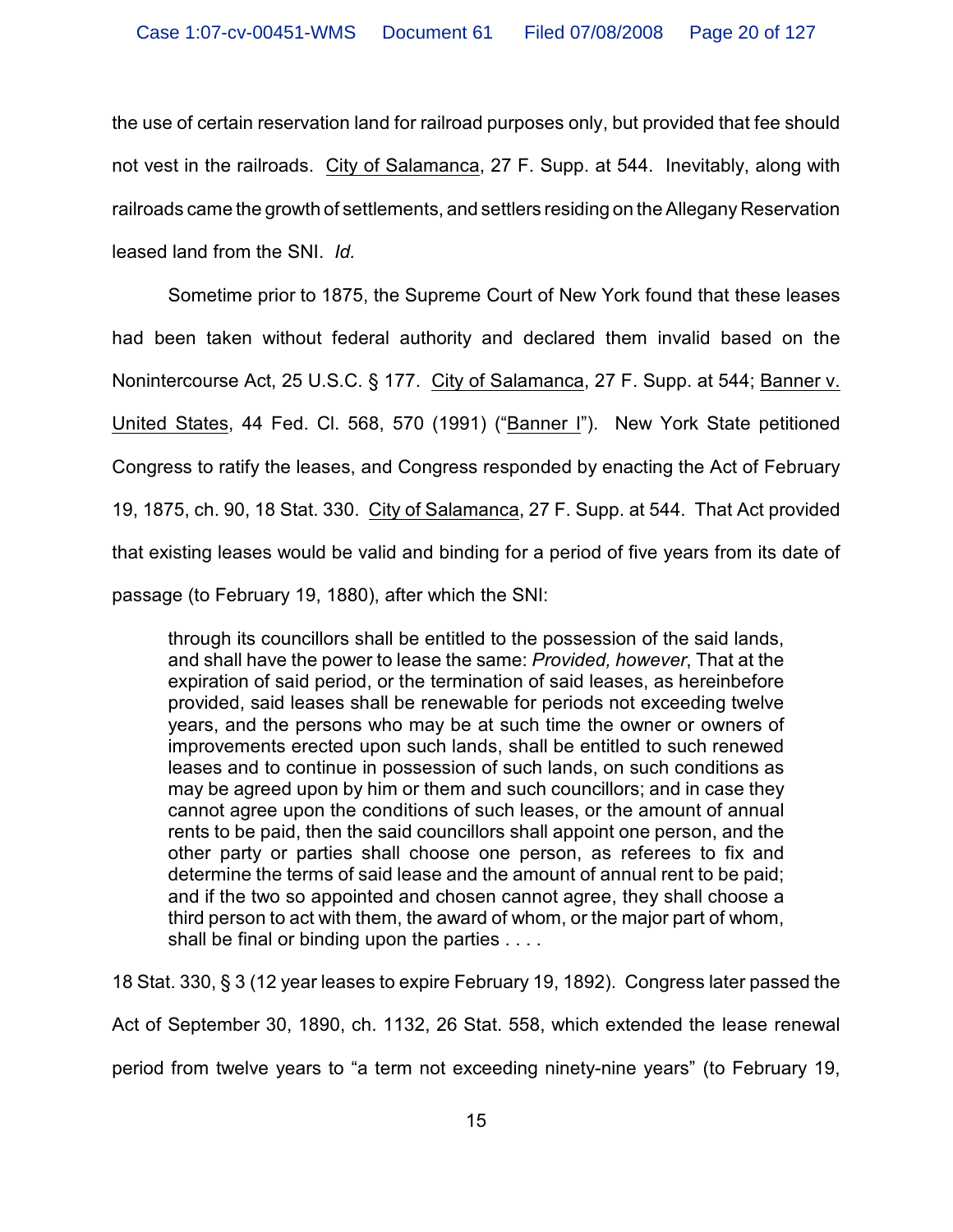1991), and incorporated "all other terms and conditions of the [Act of 1875]." (alteration added). Throughout these leasing periods, the SNI's ownership of the leased land was not disputed.

Following its final treaty cession in 1842, the SNI's Allegany land base remained intact until 1963. Then, the United States, by condemnation, acquired flowage rights and other easements on some 10,000 acres in the Allegheny Reservation (approximately onethird of the reserved land), as part of the Allegheny River Reservoir (Kinzua Dam) Project in southwestern New York State and Pennsylvania. United States v. 1132.5 Acres of Land, 441 F.2d 356, 357 (2d Cir.), *cert. denied*, 404 U.S. 850, 92 S. Ct. 86, 30 L. Ed. 2d 89 (1971). Because of its recognized title to the land, the SNI was entitled to receive, and did receive, compensation for the taking. *Id.*

#### **I. The Indian Reorganization Act**

In 1934, yet another shift in federal Indian policy was evidenced by Congress's enactment of the Indian Reorganization Act ("IRA"), 48 Stat. 984-88, codified as amended in 25 U.S.C. §§ 461 *et seq.* The government was moving from a policy of assimilation to one of Indian self-determination and the reinvigoration of tribal governments. To that end, the IRA encouraged tribes to adopt constitutions and authorized the Secretary to issue charters of incorporation as means by which tribes could govern their internal affairs and engage in economic development. 48 Stat. at 987-88, 25 U.S.C. §§ 469, 476-477. The IRA was also directed toward stemming the loss of Indian land. It did not reactivate the federal restrictions on alienation that had been removed by fee transfers. However, the IRA did put an end to the granting of allotments, extended indefinitely the trust or restriction periods on remaining allotments, and authorized the Secretary of the Interior to restore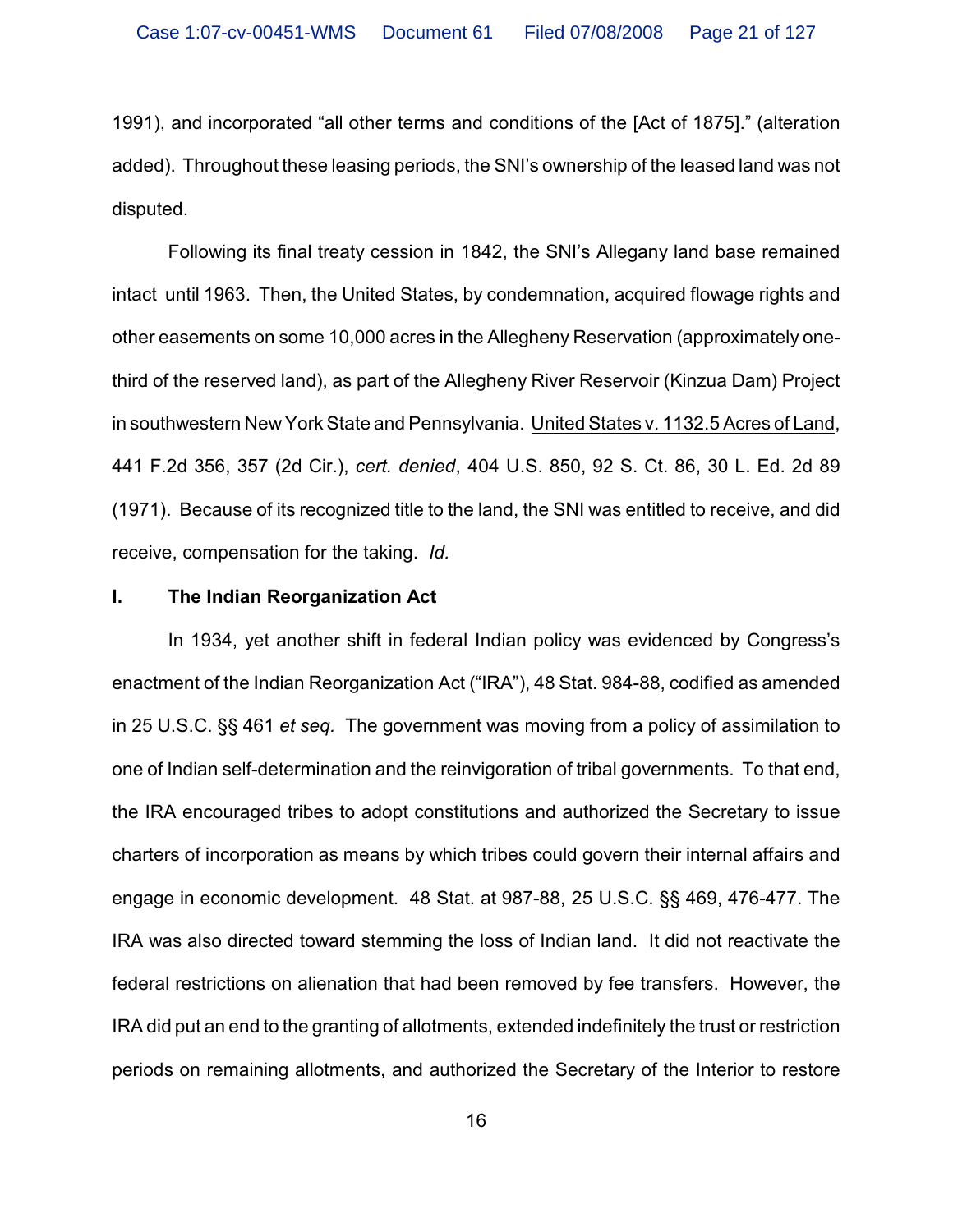surplus lands (reservation land previously opened up for sale) to tribal ownership, acquire land in trust in the name of the United States to provide land for Indians, and proclaim new reservations on lands acquired pursuant to the IRA. 48 Stat. at 984-86, 25 U.S.C. §§ 461- 465, 467. Consistent with the IRA's goal of self-governance, Congress did not impose its provisions on Indian tribes:

This Act shall not apply to any reservation wherein a majority of the adult Indians, voting at a special election duly called by the Secretary of the Interior, shall vote against its application. It shall be the duty of the Secretary of the Interior, within one year after the passage and approval of this Act, to call such an election, which election shall be held by secret ballot upon thirty days' notice.

48 Stat. at 988, 25 U.S.C. § 478.

Voting was held among the Iroquois nations in June 1935, and the nations, including the SNI, overwhelmingly rejected the IRA due to concerns over maintaining their sovereignty and their remaining land base. LAURENCE M.HAUPTMAN,THE IROQUOIS AND THE NEW DEAL 56-59 (1981). The SNI, who alone among the Six Nations already had an elective system of government, saw the IRA as superfluous. Wilcomb E. Washburn, *A Fifty-Year Perspective on the Indian Reorganization Act*, 86 AMERICAN ANTHROPOLOGIST 279, 286 (June 1984).

## **J. The Indian Claims Commission and the SNI's Claims for Damages**

It was not long before federal policy once again did an about face and turned to tribal termination and the relocation of individual Indians. COHEN's at 89-92 (period lasting 1943-1961). Advocates of termination sought to, among other things, bring finality to tribal complaints about the erosion of their land bases. *Id.* at 92. In 1946, Congress passed the Indian Claims Commission Act, which established the Indian Claims Commission (the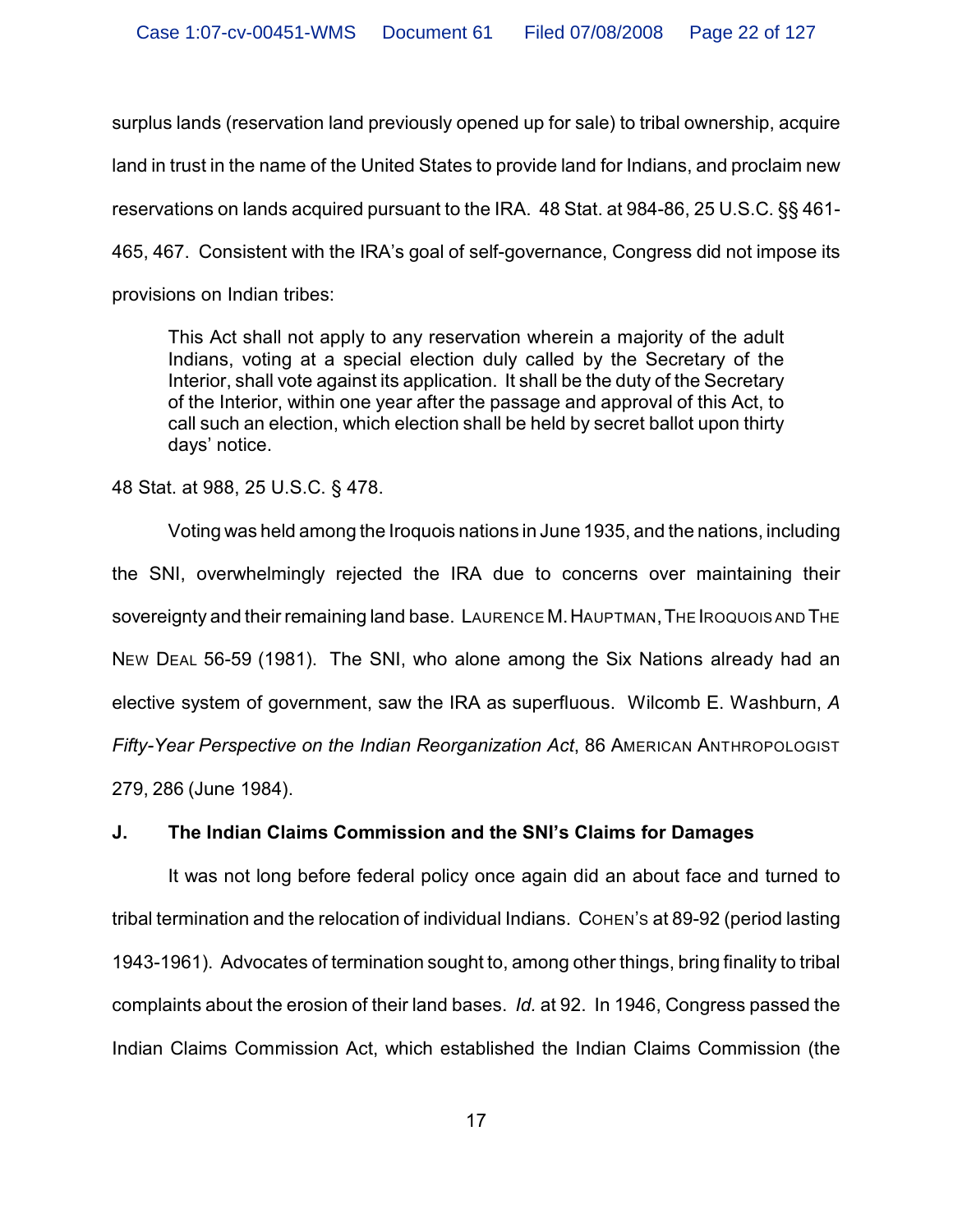"Commission") to hear and resolve certain claims by Indian tribes against the federal

government. Act of August 13, 1946, ch. 959, 60 Stat. 1049. Specifically, the Commission

was given jurisdiction over:

(1) claims in law or equity arising under the Constitution, laws, treaties of the United States and Executive orders of the President; (2) all other claims in law or equity, including those sounding in tort, with respect to which the claimant would have been entitled to sue in a court of the United States if the United States was subject to suit; (3) claims which would result if the treaties, contracts, and agreements between the claimant and the United States were revised on the ground of fraud, duress, unconscionable consideration, mutual or unilateral mistake, whether of law or fact, or any other ground cognizable by a court of equity; (4) claims arising from the taking by the United States, whether as the result of a treaty of cession or otherwise, of lands owned or occupied by the claimant without payment for such lands of compensation agreed to by the claimant; and (5) claims based upon fair and honorable dealings that are not recognized by any existing rule of law or equity.

60 Stat 1049, 1050, § 2. The Commission was authorized to hear only claims that accrued

prior to enactment of the statute and were filed within five years thereafter—no later than

August 13, 1951. *Id.* at § 12 (claims falling outside those parameters could not "thereafter

be submitted to any court or administrative agency for consideration, nor will such claim

thereafter be entertained by the Congress"). The only redress available in a Commission

proceeding was a monetary award, and the Commission's orders were appealable to the

Court of Claims.<sup>17</sup> Seneca Nation of Indians, 206 F. Supp. 2d at 499. The Commission

was originally intended to exist for ten years, but Congress authorized extensions until

September 30, 1978. *Id.* At that time, all remaining cases were transferred to the Court

of Claims. *Id.*; Act of July 20, 1977, Pub. L. No. 95-69, 91 Stat. 273.

On August 11, 1951, the SNI filed a petition with the Commission seeking an award

 $17$  The Court of Claims was succeeded by the United States Claims Court in 1982, and the United States Court of Federal Claims in 1992.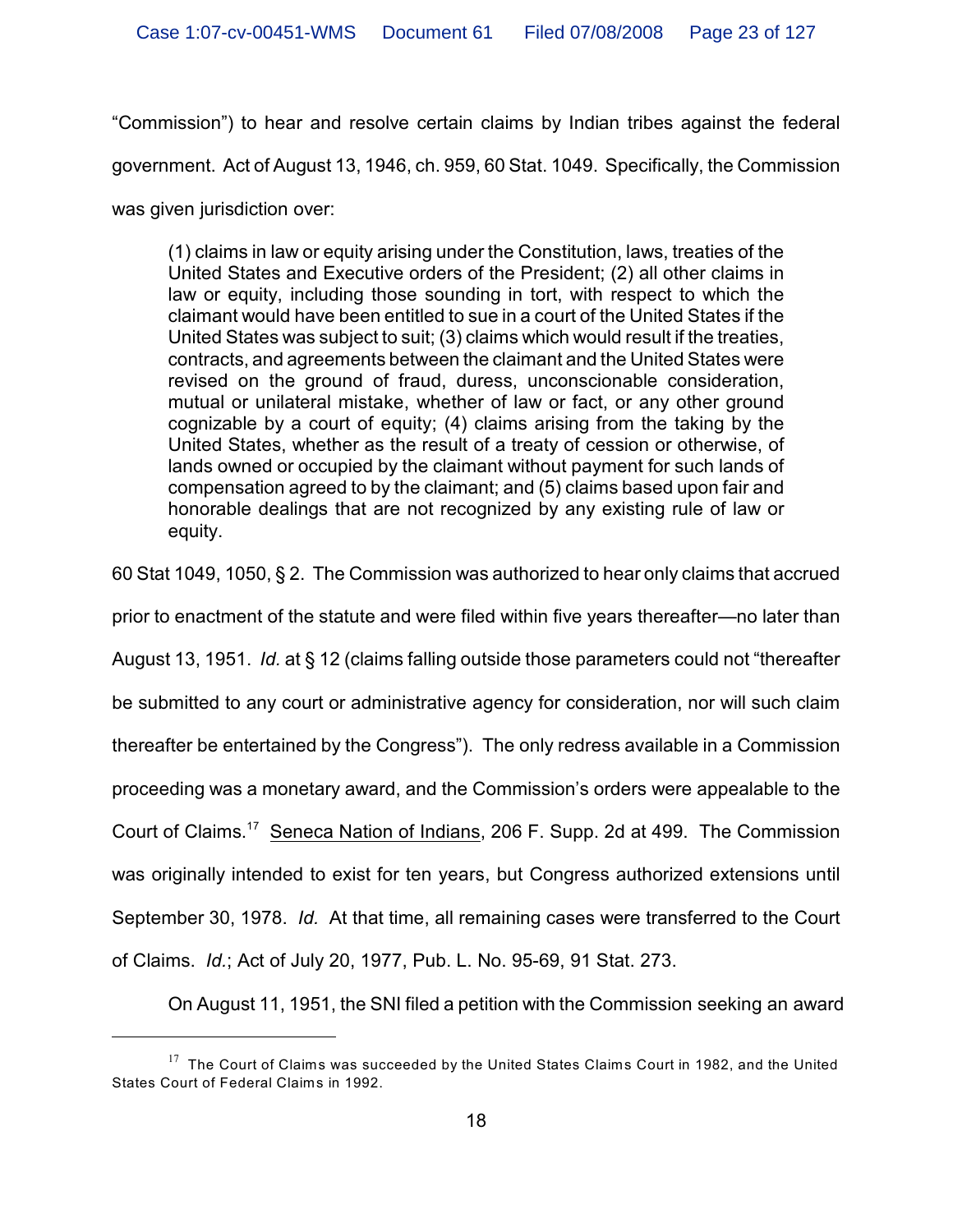for damages for the United States' alleged failure to ensure that the SNI received conscionable consideration in the sale and leasing of its land under various treaties, agreements and statutes. *See* Seneca Nation of Indians v. United States, 39 Ind. Cl. Comm. 355, 355 (1977). The SNI sought redress for, among other things, the 1788 Phelps Gorham purchase, the 1797 Morris purchase, the cessions to the Ogden Land Company in 1823, 1826 and 1838, and the Allegany Reservation land leases validated by the Act of 1875 and extended pursuant to the Act of 1890. On January 20, 1958, the Commission directed the SNI to file separate petitions for a number of their claims. *Id.* at 355.

 In Seneca Nation of Indians v. United States, 12 Ind. Cl. Comm. 780 (1963), the Commission considered several of the SNI's land cession claims and determined that the United States was not liable for injuries the SNI purportedly suffered from the sales to Phelps and Gorham in 1788, Morris in 1797, and the Ogden Land Company in 1826 and 1838. In the Commission's view, the United States could not be responsible for the allegedly unlawful taking of SNI land because it has never held title to Indian land in New York State. *Id*. at 782. The Commission found that no treaty imposed a duty on the United States that would render it liable for the alleged injuries, nor did the Nonintercourse Act. *Id.* 783-93. The SNI appealed.

The Court of Claims affirmed the Commission as to the Phelps Gorham purchase, but reversed as to all others. Seneca Nation of Indians, 173 Ct. Cl. 917. With respect to the Phelps Gorham purchase, the Court of Claims agreed that the Continental Congress had not assumed any fiduciary role toward the SNI under the Articles of Confederation, which then controlled. *Id.* at 920-21. However, the Court found a compelling distinction between the sale of land to Phelps and Gorham and all later sales—to wit, Congress's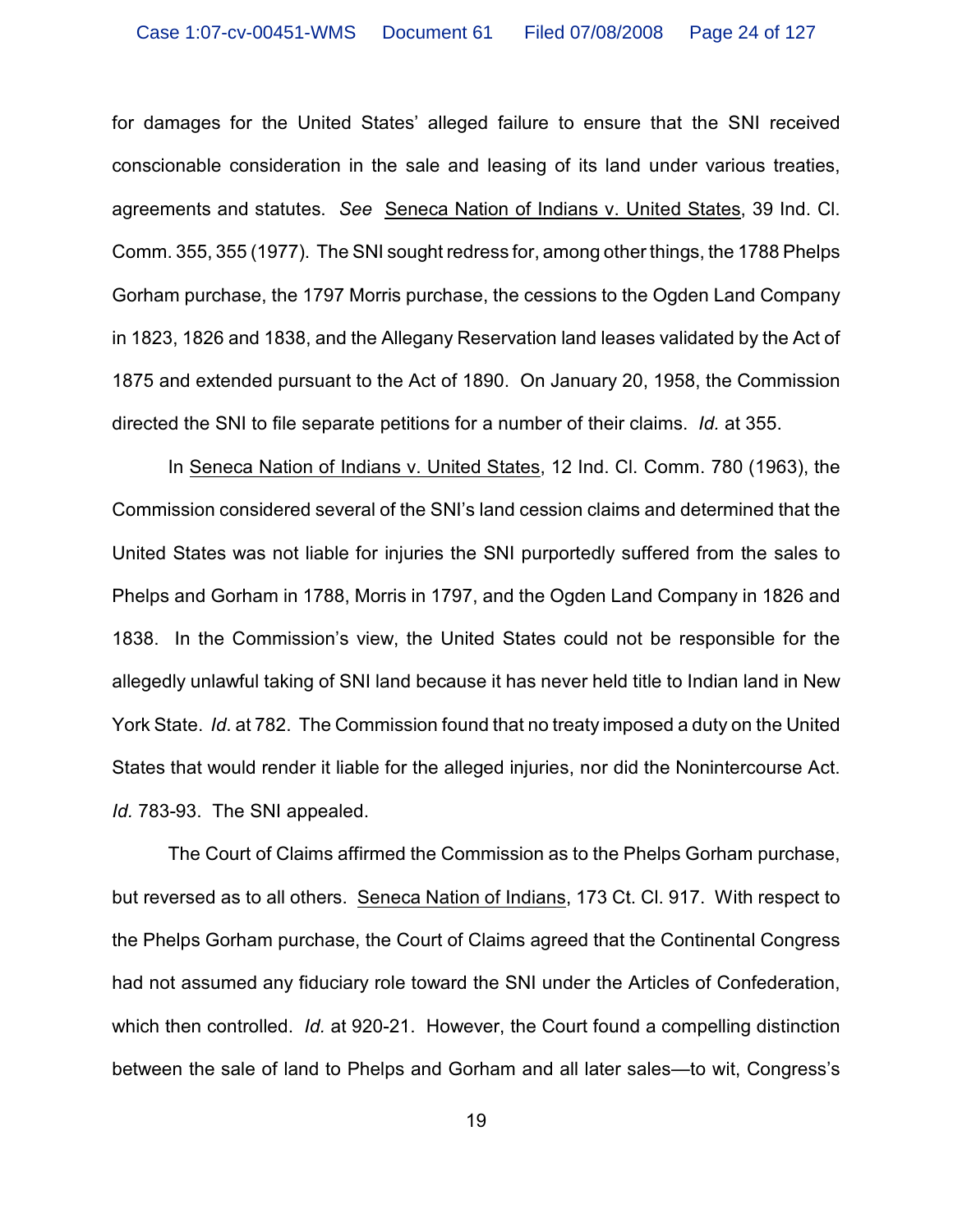adoption of the Nonintercourse Act in 1790. *Id.* at 922. By that Act, the United States assumed a special fiduciary responsibility to protect and guard Indians against unfair treatment in transactions with respect to the disposition of their lands. *Id.* at 925. The Court held that wherever the Nonintercourse Act applies, it necessarily follows that "the United States is liable, under the Indian Claims Commission Act, for the receipt by the Indians of an unconscionably low consideration." *Id.* at 925-26. On remand, the Commission awarded the SNI \$5,649,585.04 for various claims relating to its post-1790 land cessions. Seneca Nation of Indians, 28 Ind. Cl. Comm. at 41 (Docket Nos. 342-A, B, C, E, F, I, 368 and 368-A).

On November 20, 1958, the SNI refiled its claim relating to the Allegany leases (which had been the Tenth Claim of its original petition) as Docket No. 342-G. Seneca Nation of Indians, 39 Ind. Cl. Comm. at 356. The Commission did not make a determination on liability with respect to the SNI's claim for damages from its leases to non-Indians during the period 1870 to 1951. *Id.* at 358 (Docket No. 342-G). Instead, that claim was settled in 1977 by stipulation for entry of final judgment in the amount of \$600,000. *Id.* at 358, 360, 364. The stipulation was "by way of compromise and settlement," and the United States did not admit liability. *Id.* at 357, 364. The final judgment disposed of all claims the SNI "asserted, or could have asserted in Docket No. 342-G, including, but not limited to, all claims for the leasing of [its] reservation lands for any purpose." *Id.* at 364.

In the 1960s, during the pendency of the SNI's claims, national Indian policy was once again in the process of reversal—this time returning to the goals of tribal selfdetermination, self-governance, and the federal-Indian trust relationship that are hallmarks of the IRA. This policy era continues to date. COHEN'S at 97-113.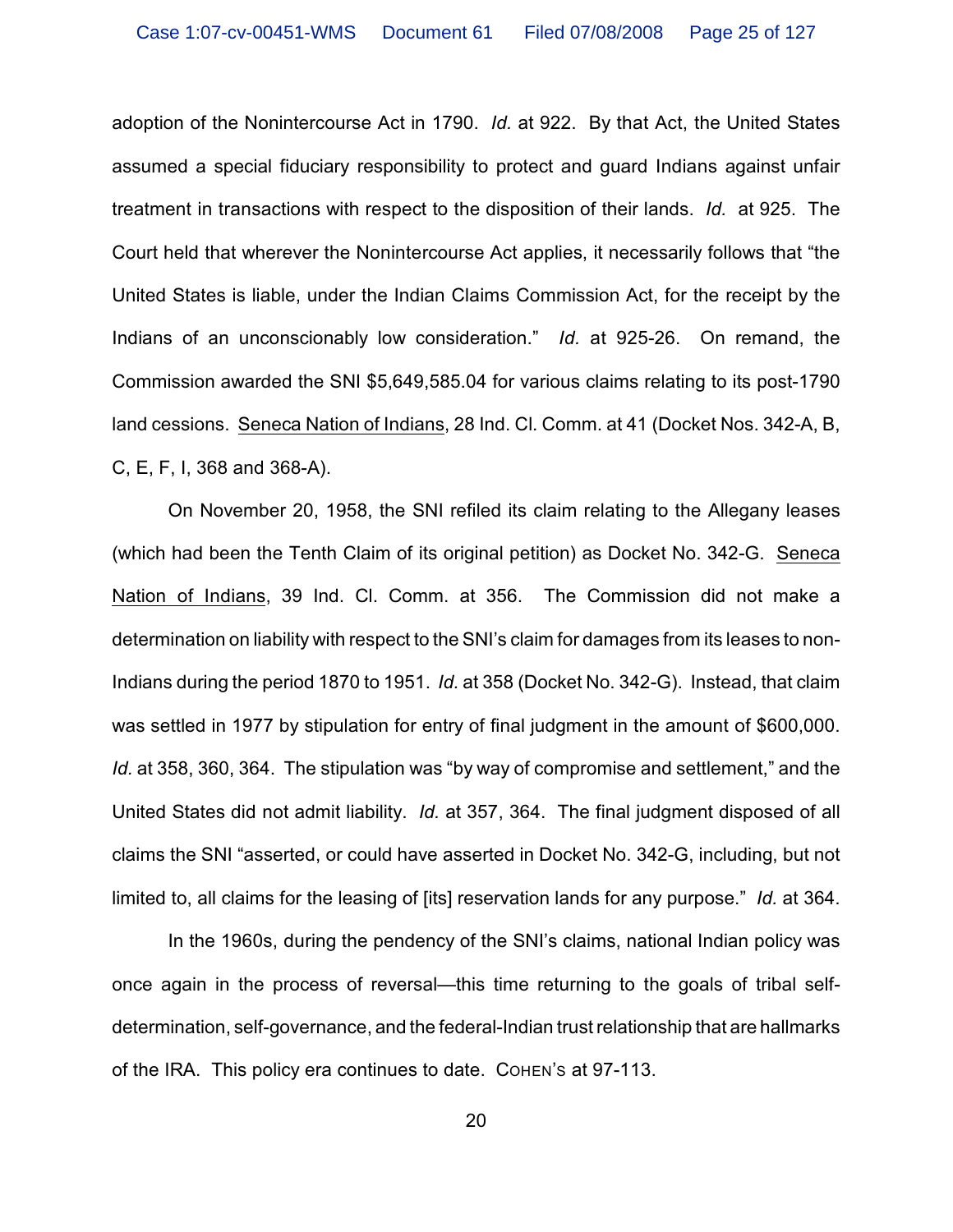## **K. The Salamanca Indian Lease Authority ("SILA")**

The SNI's 99-year land leases to non-Indians, which were the subject of Commission Docket No. 342-G, were set to expire on February 19, 1991. In 1969, while the SNI's claim was still pending, the New York State legislature created the Salamanca Indian Lease Authority ("SILA") as a public benefit corporation authorized to negotiate and enter into a new "master lease" with the SNI for all reservation lands underlying the city of Salamanca ("the city"). N.Y. PUB. AUTH. LAW §§ 1790-99. Nearly twenty years of lease negotiations ensued, and during the latter course of negotiations, the "master lease" concept was rejected. Fluent v. Salamanca Indian Lease Authority, 847 F. Supp. 1046, 1049 (W.D.N.Y. 1994). SILA then received authorization from an overwhelming majority of lessees to negotiate for the terms and provisions of a renewal of their individual leases. *Id.* SILA explained to the lessees, in September 1987, that individual lessees were each required to affirmatively renew their "99-year leases;" SILA would negotiate the renewal terms and each lessee would then decide whether to sign the lease. *Id.* 

By letter dated May 21, 1990, SILA notified lessees that lease negotiations had concluded. *Id.* at 1050. The renewal agreement between the city of Salamanca and the SNI offered new leases for a term of 40 years, with the right to renew for an additional 40 years. Annual rents would be based on the fair market value of the land, without improvements. *Id.* A total of \$800,000 was to be collected by the city from lessees and paid to the SNI, subject to adjustment based on yearly reappraisal. *Id.* One of the conditions of the renewal agreement was that the federal and state governments agree to pay to the SNI a total of \$60 million, an amount believed to approximate the difference between the rents the SNI had actually received over the previous 99 years and the fair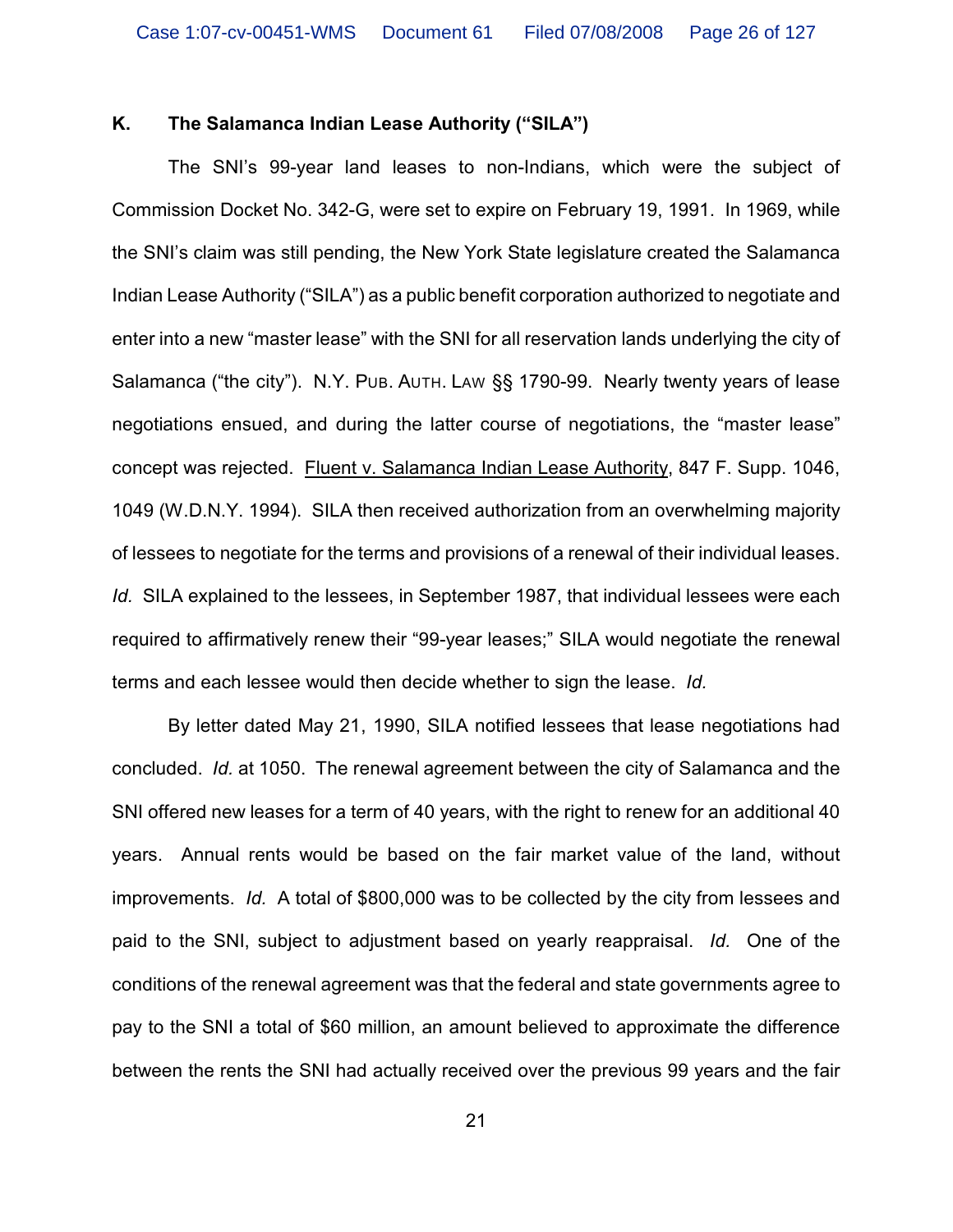market rental value of the leased land over that same time period. The federal government was to pay \$35 million, and the state government \$25 million. *Id.*; *see also*, S. REP. NO. 101-511, at 23 (1990).

## **L. The Seneca Nation Settlement Act of 1990 ("SNSA")**

In 1990, Congress considered the city and SNI's request that it implicitly ratify the lease renewal agreement and went on to enact the Seneca Nation Settlement Act of 1990, PUB. L. 101-503, 104 Stat. 1292 (codified in 25 U.S.C. §§ 1774-1774h).

The SNSA's background is set forth in committee reports to the Senate and House.<sup>18</sup> The Select Committee on Indian Affairs ("Committee") reported that the SNI had lost the use of "significant portions of its Allegany Reservation" during a 99-year lease period with terms that were "grossly unfair." S. REP. NO. 101-511, at 4-5. As for the non-Indian lessees, the Committee noted that an increase in lease payments to a fair market rate would be "a great financial shock" in a community that has been in severe economic decline, and that "if a major disaster is to be averted for the city of Salamanca . . . further congressional legislation is needed." *Id.* at 5-6. The Committee was of the opinion that passage of the SNSA, by which the renewal agreement would become effective, would provide stability to the lessees, fair rents to the SNI going forward, and compensation for a past unfairness. *Id.* at 6, 33.

The Executive Branch, by the DOI, strongly opposed passage of the SNSA, in part because it would commit the United States to pay \$35 million to address past inequities when "it is not clear whether the United States could be held legally liable for the low rental

 $18$  Because the reports do not differ in any relevant respect, citations are to the Senate Report only.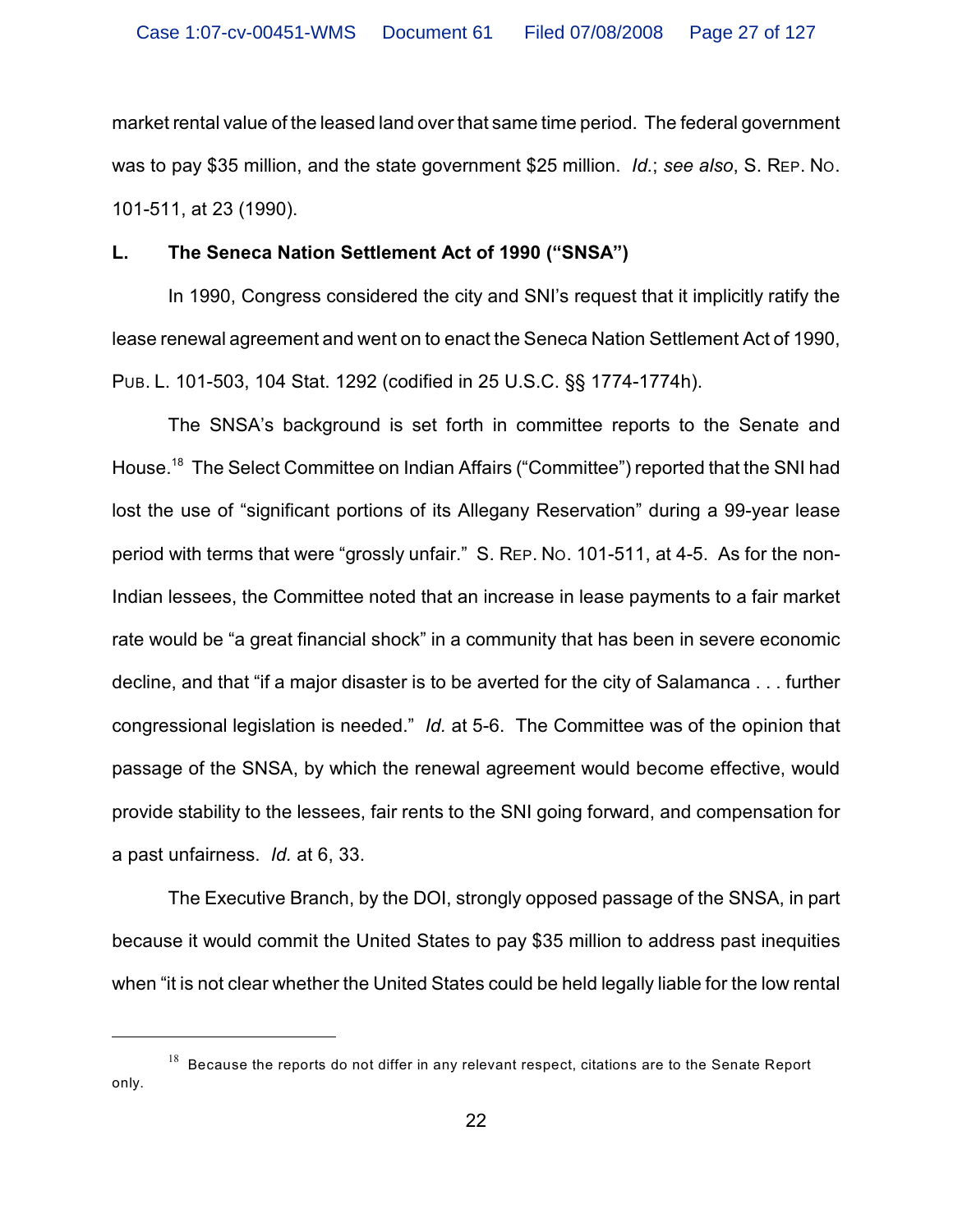rates for the use of tribal property." *Id.* at 39. As previously noted, there had been no determination of liability by the Claims Commission on this issue, nor had the United States conceded liability. While acknowledging the DOI's objection, the Committee was of the opinion that "the \$60 million which is to be paid to the [SNI] is a fair and equitable compensation for the losses sustained by [it]." *Id*. at 32 (combined federal and state payments). The Committee recommended passage of the bill "to permit a renewal of the leases at fair market value and provide[ ] compensation to the [SNI] from the United States and the State for the loss of the fair market value of their lands during the last 99 years due to the action of the United States." *Id*. at 6, 31.

In enacting the SNSA,<sup>19</sup> Congress found that:

An analysis of historic land values indicates that the payments made under the original [99-year] lease agreement and under the [Claims Commission] settlement described in paragraph (2)(E) were well below the actual lease value of the property.

25 U.S.C. § 1774(a)(3) (alterations added). Congress further found that the federal government had "a moral responsibility . . . to help secure a fair and equitable settlement for past inequities." *Id.* § 1774(a)(6). To assist in resolving inequities relating to the 1892 leases, the SNSA provided that the United States would pay the SNI \$35 million. *Id.* §§  $1774(b)(2)$ ,  $1774d(b)$ .<sup>20</sup> The United States sought "to avoid the potential legal liability on the part of the United States that could be a direct consequence of not reaching a settlement." *Id.* § 1774(b)(8).

 $19$  The "Seneca Nation Settlement Act of 1990" is the short title for Public Law 101-503, entitled "An Act to provide for the renegotiation of certain leases of the Seneca Nation, and for other purposes." 104 Stat. 1292 (1990).

<sup>&</sup>lt;sup>20</sup> New York passed legislation in July 1991, in which it agreed to pay the SNI \$25 million. See Fluent, 847 F. Supp. at 1050.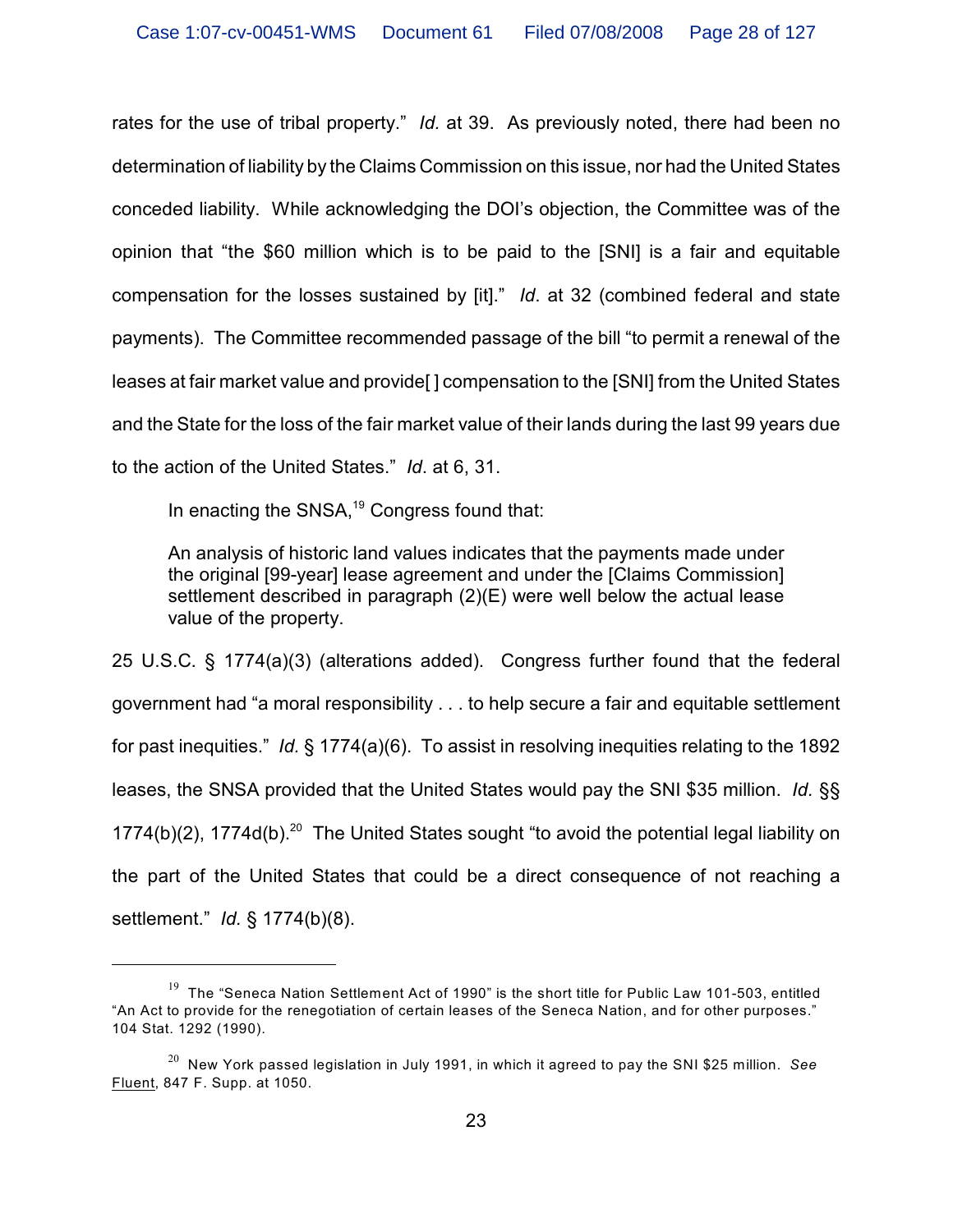Also among SNSA's purposes was the promotion of stability and security for city residents, economic growth of the city, economic self-sufficiency of the SNI, and cooperative economic and community development efforts between them. *Id.* § 1774(b)(4)-(7). To that end, \$5 million of the \$35 million paid to the SNI was earmarked for "economic and community development of the Seneca Nation, including the city of Salamanca, which is an integral part of the Seneca Nation's Allegany Reservation." *Id.* § 1774d(b)(2)(A). Use of the remaining \$30 million was to be determined by the SNI in accordance with its constitution and laws. *Id.* § 1774d(b)(1).

One of the SNSA's miscellaneous provisions permits the SNI, in its discretion, to

acquire land with funds received under the SNSA:

Land within its aboriginal area in the State or situated within or near proximity to former reservation land may be acquired by the Seneca Nation with funds appropriated pursuant to this subchapter. State and local governments shall have a period of 30 days after notification by the Secretary or the Seneca Nation of acquisition of, or intent to acquire such lands to comment on the impact of the removal of such lands from real property tax rolls of State political subdivisions. Unless the Secretary determines within 30 days after the comment period that such lands shall not be subject to the provisions of section 2116 of the Revised Statutes (25 U.S.C. 177), such lands shall be subject to the provisions of that Act [the Nonintercourse Act] and shall be held in restricted fee status by the Seneca Nation. Based on the proximity of the land acquired to the Seneca Nation's reservations, land acquired may become a part of and expand the boundaries of the Allegany Reservation, the Cattaraugus Reservation, or the Oil Spring Reservation in accordance with the procedures established by the Secretary for this purpose.

*Id*. § 1774f(c) (alteration added). The intent of the SNSA generally, and this land

acquisition provision in particular, are in dispute here.

# **M. The Indian Gaming Regulatory Act ("IGRA")**

Two years prior to passing the SNSA, on October 17, 1988, Congress enacted the

Indian Gaming Regulatory Act ("IGRA"), 25 U.S.C. §§ 2701-2721.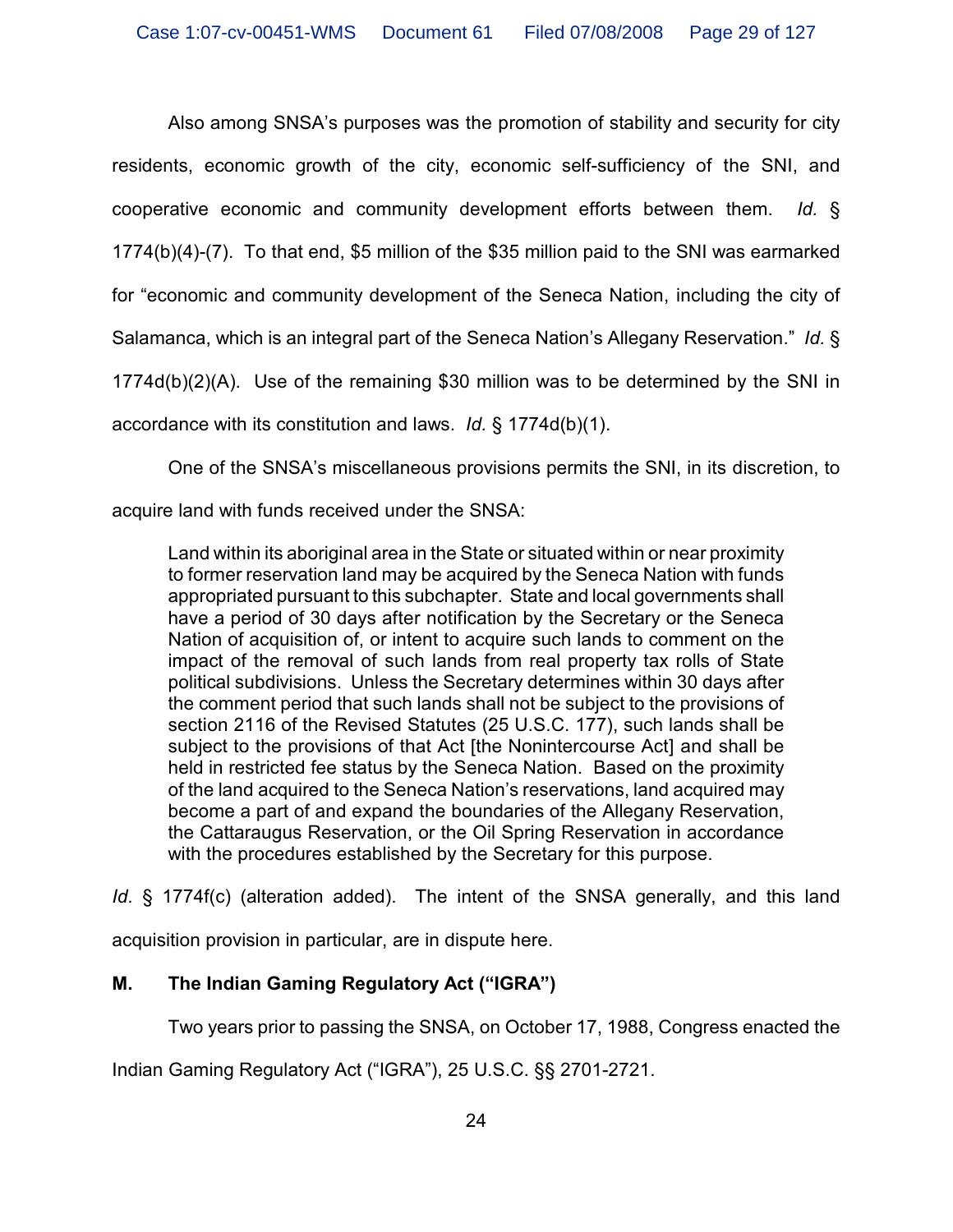Games of chance have a historic connection to tribal ceremonies and celebrations. Such gaming was not a subject of government scrutiny until 1979, when the Seminole Tribe of Florida opened a "high stakes" bingo hall on its reservation lands. The State of Florida, expressing concerns over the possible infiltration of Indian gaming by "criminal elements," attempted to shut down the tribe's bingo hall and the Seminoles sought injunctive relief. In Seminole Tribe of Florida v. Butterworth, the Fifth Circuit affirmed the district court's grant of relief to the tribe, concluding that the State of Florida did not prohibit bingo games as against public policy and the state's civil statute regulating bingo could not be enforced on tribal sovereign land. 658 F.2d 310, 313-16 (5th Cir. 1981), *cert. denied*, 455 U.S. 1020, 102 S. Ct. 1717, 72 L. Ed. 2d 138 (1982). The reasoning of Seminole v. Butterworth and other circuit court cases that followed was affirmed by the Supreme Court in Calfornia v. Cabazon Band of Mission Indians, which upheld the sovereign right of Indians to engage in gaming on tribal lands. 480 U.S. 202, 107 S. Ct. 1083, 94 L. Ed. 2d 244 (1987). Underlying the Court's ruling is the long-standing principle that a state has no jurisdiction over Indian lands unless Congress has expressly ceded that jurisdiction. *Id.* at 207. In short, states had no means of restricting or regulating gaming on Indian lands within their borders.

After Cabazon, Congress sought to address the increasing prevalence of bingo and other high stakes gaming on Indian land. Some members advocated for gaming as a means to tribal economic self-reliance, while others expressed concerns over the unregulated operation of activities that were not otherwise permitted in most states.

These concerns are reflected in the IGRA's various purposes:

(1) to provide a statutory basis for the operation of gaming by Indian tribes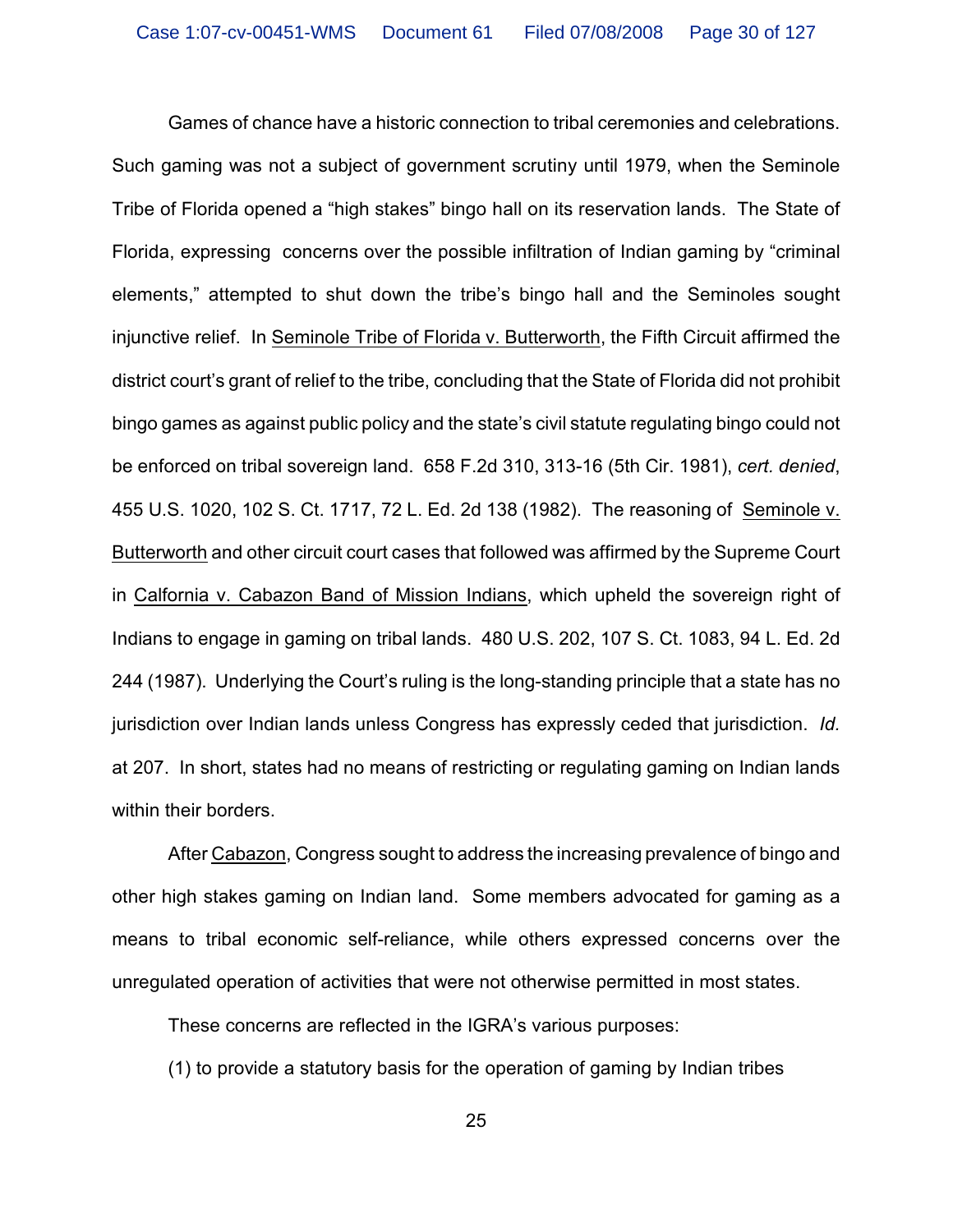as a means of promoting tribal economic development, self-sufficiency, and strong tribal governments;

(2) to provide a statutory basis for the regulation of gaming by an Indian tribe adequate to shield it from organized crime and other corrupting influences, to ensure that the Indian tribe is the primary beneficiary of the gaming operation, and to assure that gaming is conducted fairly and honestly by both the operator and players; and

(3) to declare that the establishment of independent Federal regulatory authority for gaming on Indian lands, the establishment of Federal standards for gaming on Indian lands, and the establishment of a National Indian Gaming Commission are necessary to meet congressional concerns regarding gaming and to protect such gaming as a means of generating tribal revenue.

25 U.S.C. § 2702.

The IGRA provides for three classes of gaming, and each is subject to a different level of regulation. 25 U.S.C. § 2710. With respect to each class, the IGRA "seeks to balance the competing sovereign interests of the federal government, state governments and Indian tribes, by giving each a role in the regulatory scheme." Artichoke Joe's v. Norton, 216 F. Supp. 2d 1084, 1092 (E.D. Cal. 2002), *aff'd*, 353 F.3d 712 (9th Cir. 2003), *cert. denied*, 543 U.S. 815, 125 S. Ct. 51, 160 L. Ed. 2d 20 (2004).

Class I gaming is not subject to any type of regulation and includes "social games solely for prizes of minimal value or traditional forms of Indian gaming [associated] with tribal ceremonies or celebrations." 25 U.S.C. § 2703(6), 2710(a)(1) (alteration added).

Class II gaming includes bingo, pull-tabs, punch boards and other similar games, as well as card games not prohibited by state law. *Id*. § 2703(7)(A). Class II games are authorized if conducted under a gaming ordinance approved by the NIGC Chairman and located in a state that permits such gaming for any purpose by any entity. *Id*. § 2710(a)(2), (b)(1)(A) and (B). The federal government regulates, monitors and audits class II gaming.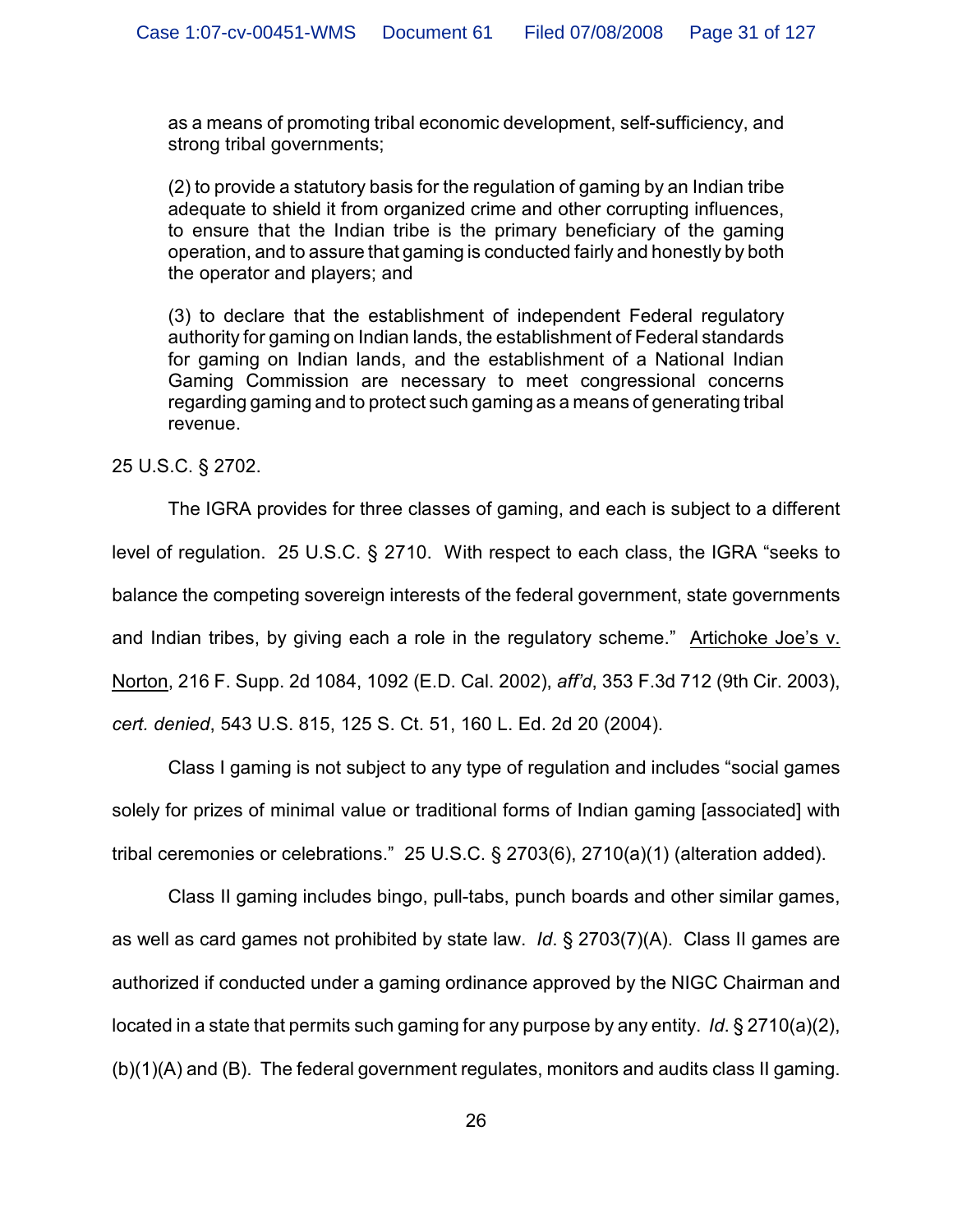*Id.* § 2706.

Class III gaming, the category at issue in this case, is the "most heavily regulated and most controversial form of gambling" under the IGRA. Artichoke Joe's Cal. Grand Casino v. Norton, 353 F.3d 712, 715 (9th Cir. 2003). It is comprised of all forms of gaming not in classes I or II, including slot machines, games such as baccarat, blackjack, roulette, and craps, and sport betting, parimutuel wagering and lotteries. 25 U.S.C. § 2703(8) and (7)(B); 25 C.F.R. § 502.4. Class III gaming is lawful only if: (1) the governing body of the tribe having jurisdiction over the Indian land on which gaming is to take place authorizes class III gaming by adopting an ordinance or resolution that is then approved by the NIGC Chairman; (2) the gaming is located in a state that permits such gaming; and (3) the gaming is conducted in conformance with a "tribal-state compact" that regulates such gaming. 25 U.S.C. § 2710(d)(1).

An IGRA requirement applicable to all three classes is that the gaming operation be sited on Indian land within the tribe's jurisdiction. 25 U.S.C.  $\S 2710(a)(1)$ , (b)(1), (d)(1)(A)(i) and (d)(2)(A). For purposes of the IGRA, "Indian lands" include:

(A) all lands within the limit of any Indian reservation; and

(B) any lands title to which is either held in trust by the United States for the benefit of any Indian tribe or individual or held by any Indian tribe or individual subject to restriction by the United States against alienation and over which an Indian tribe exercises governmental power.

*Id.* § 2703(4); *see also*, 25 C.F.R. § 502.12.<sup>21</sup>

 $^{21}\,$  Section 502.12 of Title 25 of the Code of Federal Regulations defines Indian lands as follows: (a) Land within the limits of an Indian reservation; or

<sup>(</sup>b) Land over which an Indian tribe exercises governmental power and that is either—

<sup>(1)</sup> Held in trust by the United States for the benefit of any Indian tribe or individual; or (2) Held by an Indian tribe or individual subject to restriction by the United States against alienation.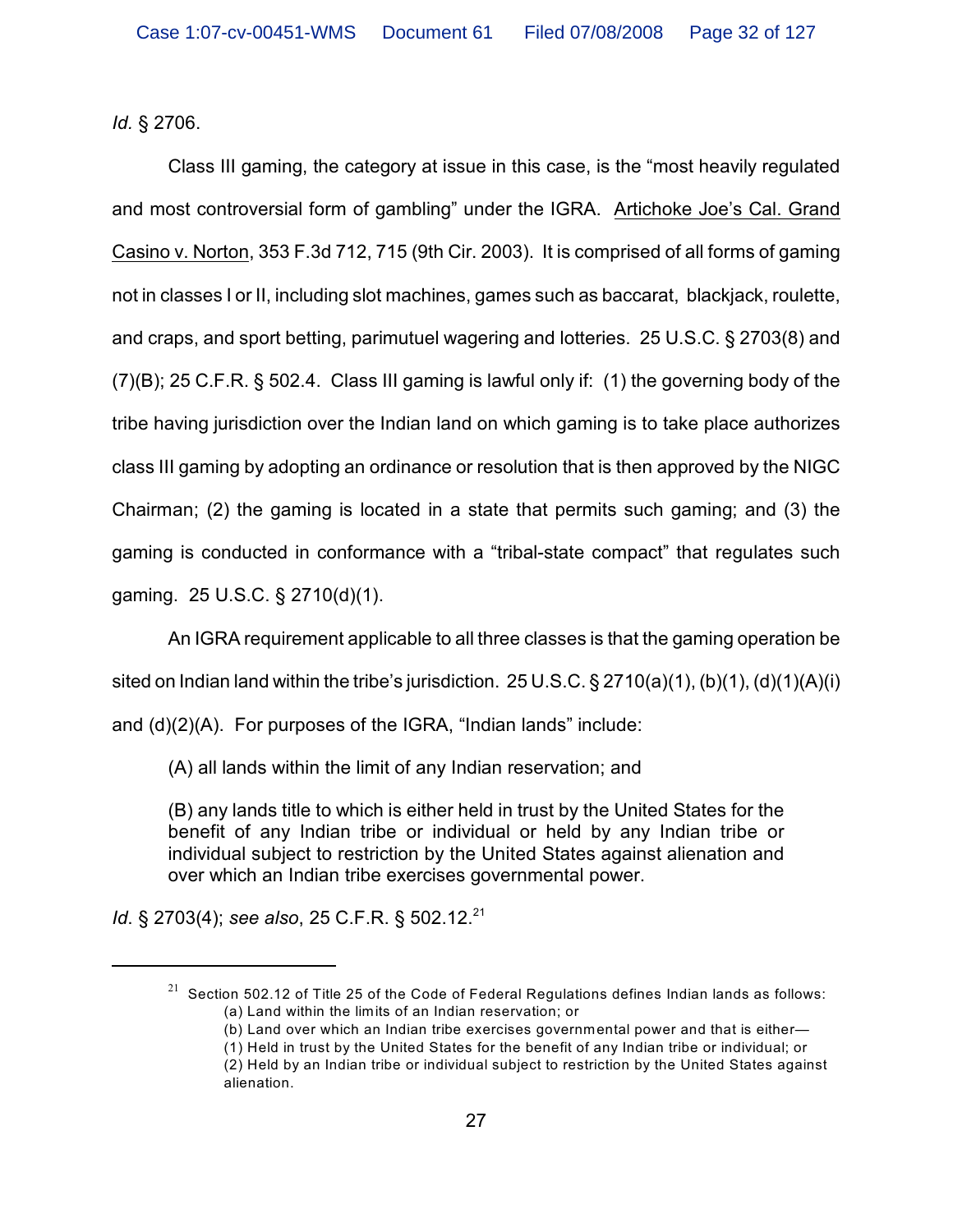However, the IGRA expressly prohibits gaming on land "acquired by the Secretary

in trust for the benefit of an Indian tribe after October 17, 1988 $^{\text{22}}$  unless a defined statutory

exception applies. 25 U.S.C. § 2719. Among the exceptions are where:

lands are taken into trust as part of—

(i) a settlement of a land claim*,*

(ii) the initial reservation of an Indian tribe acknowledged by the Secretary under the Federal acknowledgment process, or

(iii) the restoration of lands for an Indian tribe that is restored to Federal recognition.

*Id.* § 2719(b)(1)(B). If none of these exceptions apply, gaming can occur on after-acquired

lands only if:

(A) the Secretary, after consultation with the Indian tribe and appropriate State, and local officials, including officials of other nearby Indian tribes, determines that a gaming establishment on newly acquired lands would be in the best interest of the Indian tribe and its members, and would not be detrimental to the surrounding community, but only if the Governor of the State in which the gaming activity is to be conducted concurs in the Secretary's determination[.]

*Id.* § 2719(b)(1)(A).

# **N. The SNI's Pursuit of Class III Gaming**

In 2002, the SNI sought and obtained the state and federal approvals required by

the IGRA for a class III gaming operation.

On August 18, 2002, the SNI and the State of New York executed a Tribal-State

Gaming Compact (the "Compact") for the conduct of class III gaming at three sites in New

York State, one of which was a then-unidentified area to be purchased within the City of

 $22$  This provision is often referred to as the "after-acquired lands prohibition on gaming."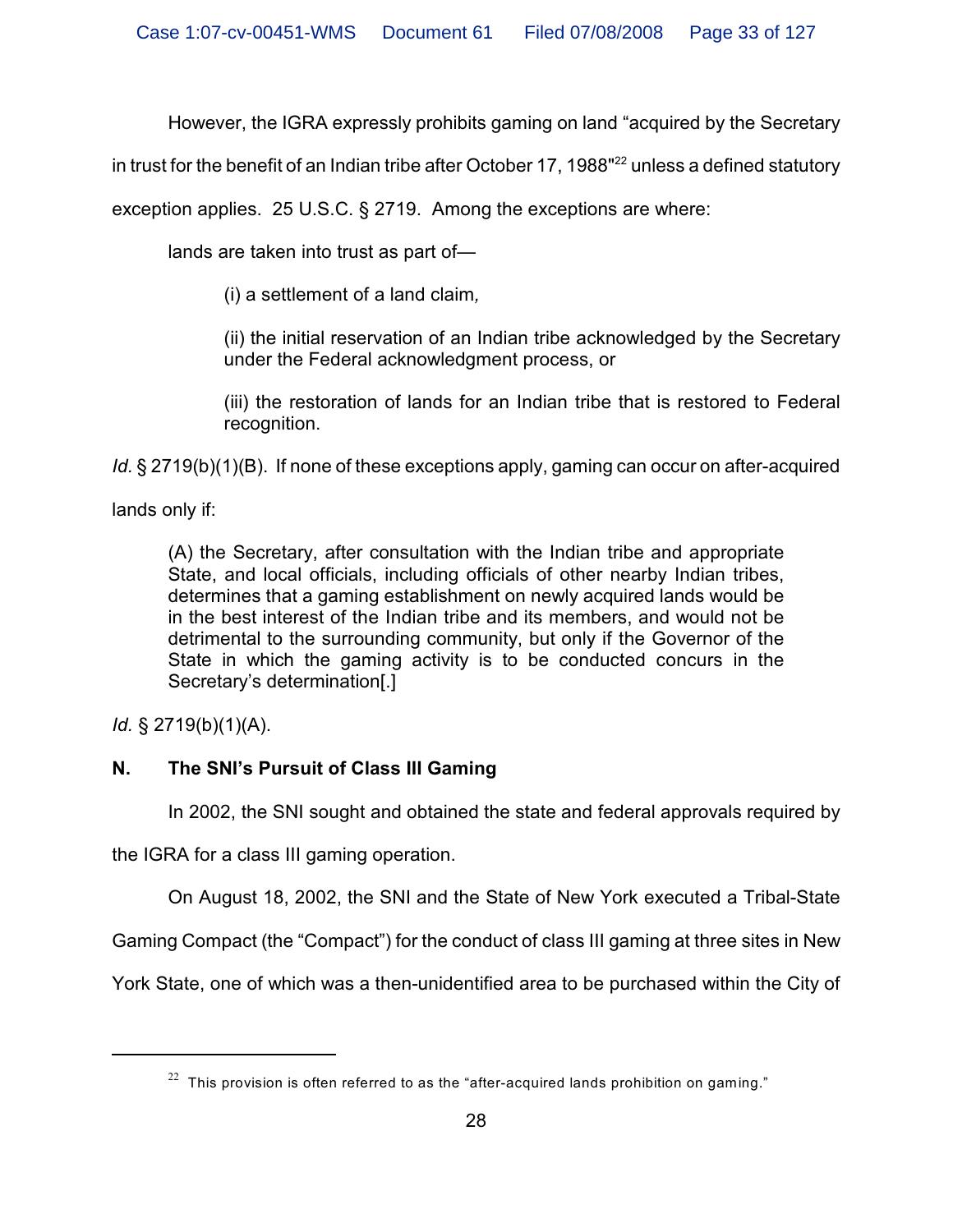Buffalo. AR00233;<sup>23</sup> Murray Aff., Ex. 15 at  $\P$  11(a)(2). The Compact reflects the SNI's intent to use funds it received under the SNSA to purchase land in Buffalo. AR00237; Murray Aff., Ex. 15 at ¶ 11(b)(4) and (c).

The Tribal-State Compact was forwarded to the DOI and received on September 10, 2002. AR00233. Within 45 days thereafter, the Secretary of the Interior<sup>24</sup> did not affirmatively approve or disapprove the Compact, thereby allowing it to be deemed approved as of October 25, 2002, pursuant to section 11(d)(8)(C) of the IGRA, 25 U.S.C. § 2710(d)(8)(C).<sup>25</sup> The Secretary explained her reasons for taking no action on the Compact in a subsequent letter, dated November 12, 2002. AR00233-240. In that letter, the Secretary opined that land the SNI intended to purchase with SNSA funds would be "Indian lands" within the meaning of the IGRA and would fall within the "settlement of a land claim" exception to the IGRA's general prohibition on gaming on lands acquired after 1988. *Id.* On December 9, 2002, the DOI published a notice in the Federal Register stating that the Compact "is considered approved, but only to the extent the compact is consistent with the provisions of IGRA." 67 Fed. Reg. 72,968.

On August 1, 2002, the SNI adopted the "Seneca Nation of Indians Class III Gaming Ordinance of 2002" and submitted the ordinance to the NIGC for review and approval. AR00050. Following the NIGC's initial review, the SNI amended its ordinance and

<sup>&</sup>lt;sup>23</sup> Citations to "AR<sub>\_\_\_\_</sub>" are to the Government's Administrative Record relative to the NIGC's July 2, 2007 approval of the SNI's Class III Gaming Ordinance. Docket No. 27.

 $^{24}$  Gale A. Norton was Secretary of the Interior when the Compact was submitted to the DOI for approval. She was replaced by Dirk Kempthorne following his confirmation by the Senate on May 26, 2006.

 $^{\rm 25}$  The IGRA equates 45 days of silence with approval, so the Secretary's nonaction results in a compact taking effect by operation of law.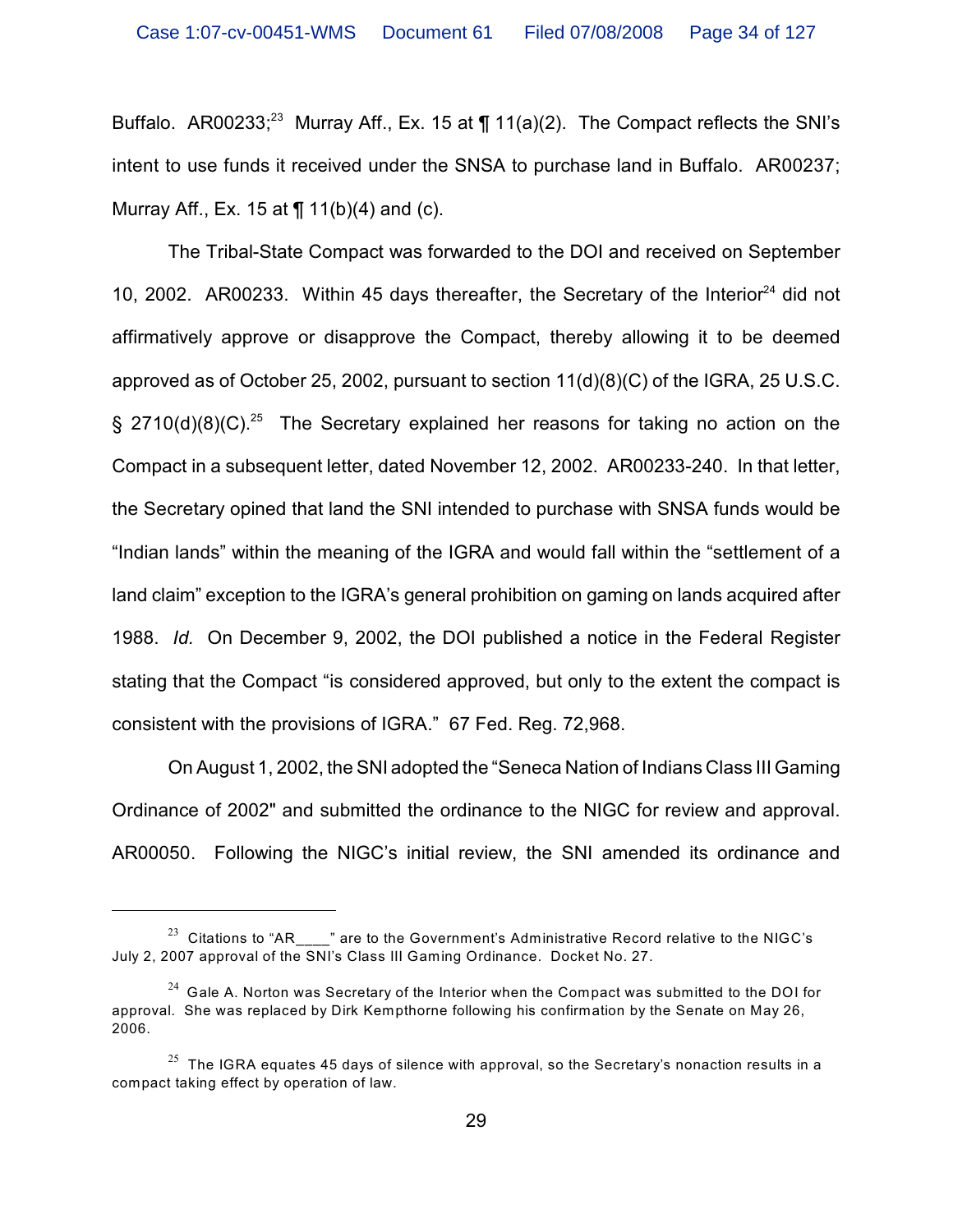submitted its "Seneca Nation of Indians Class III Gaming Ordinance of 2002, as Amended" to the NIGC on November 25, 2002. The NIGC Chairman approved the amended ordinance on November 26, 2002. AR00050, Docket No. 28-4 ¶ 10; Docket No. 37-7 ¶ 10. Notice of the ordinance approval was published in the Federal Register. 68 Fed. Reg. 70048 (Dec. 16, 2003).

Almost three years later, on October 3, 2005, the SNI purchased approximately nine (9) acres of land in the City of Buffalo (the Buffalo Parcel) and notified the State of New York and local governments of its acquisition. AR00025, 28, 77-78 and 228; Docket No. 28-4 ¶ 13; Docket No. 37-7 ¶ 13. Under the SNSA, state and local governments had thirty (30) days after receiving such notice to comment on the impact of the removal of the land from real property tax rolls. 25 U.S.C. § 1774f(c). The Secretary had 30 days after the expiration of the comment period to decide that the land should not be subject to the Nonintercourse Act's restrictions on alienation. *Id.* and AR00025. The Secretary did not make such a finding and the Buffalo Parcel assumed restricted fee status by operation of law on December 2, 2005. 25 U.S.C. § 1774f(c) and AR00025, 54.

On January 3, 2006, Citizens against Casino Gambling in Erie County and other plaintiffs commenced an action challenging the Government's decisions and actions permitting the construction and operation of a gambling casino on the Buffalo Parcel. Citizens Against Casino Gambling in Erie County v. Norton, 06-CV-0001S, 471 F. Supp. 2d 295 (W.D.N.Y.) ("CACGEC I"), *amended in part on reconsideration*, 2007 WL 1200473 (2007). On January 12, 2007, this Court found no evidence in the administrative record that the NIGC Chairman was aware of and relied on the Secretary's November 12, 2002 "Indian lands" opinion letter, or that he independently considered the threshold jurisdictional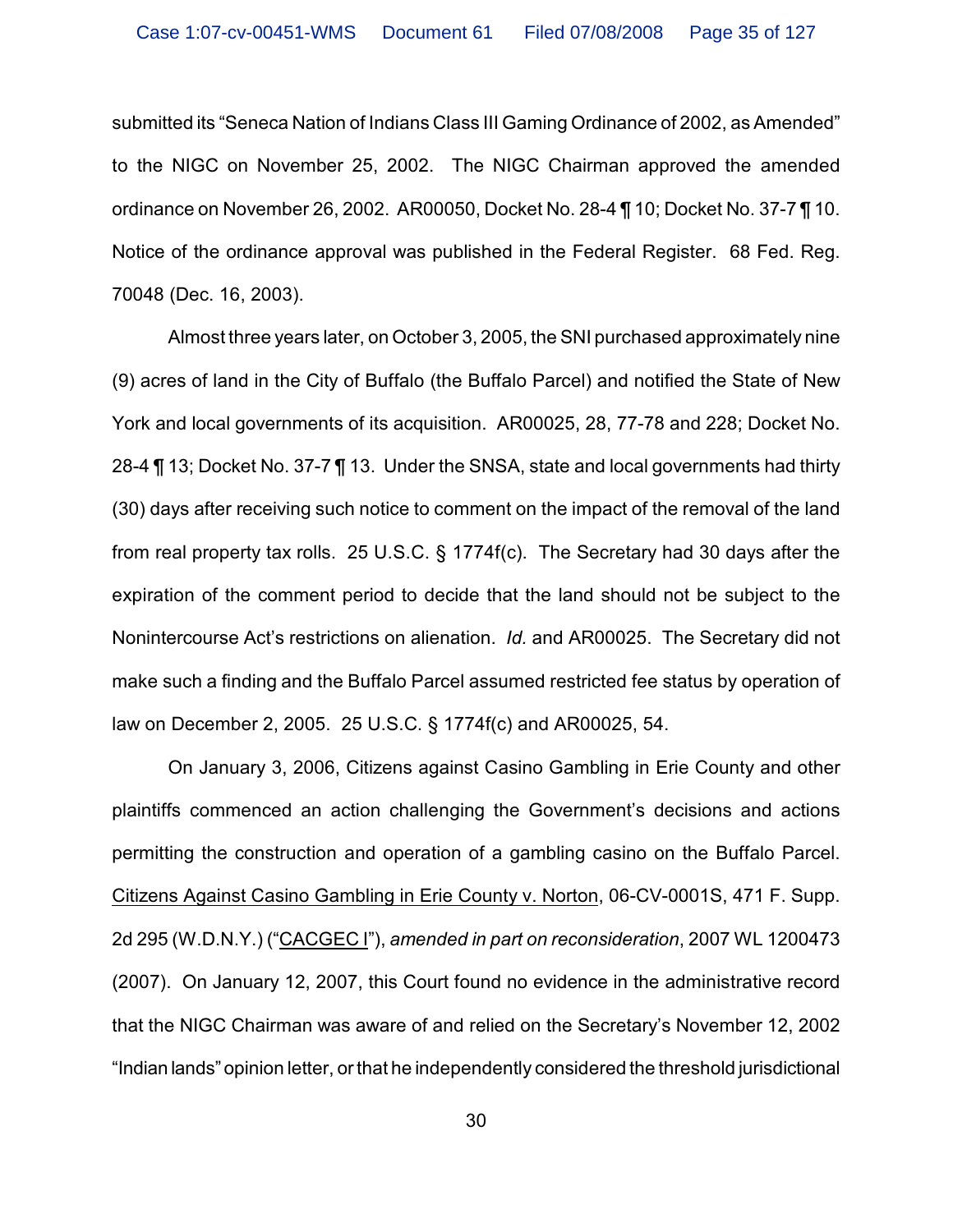question of whether the SNI was proposing to engage in gaming in Buffalo on gamingeligible Indian lands. *Id.* Absent consideration of this jurisdictional issue, the Court found the NIGC's approval of the SNI's ordinance was arbitrary and capricious, and the ordinance approval was vacated and remanded to the extent it pertained to gaming on land to be acquired in the City of Buffalo. *Id.*

Following the remand, on June 9, 2007, the SNI enacted an amended Seneca Nation of Indians Class III Gaming Ordinance (the "Ordinance") that modified the definition of "Nation Lands" to include a site-specific legal description of the Buffalo Parcel. AR00131, 179-80. NIGC Chairman Hogen approved the Ordinance on July 2, 2007. AR00009-13.In his approval letter, Hogen concluded that the Buffalo Parcel meets the IGRA's "Indian lands" definition, and is exempt from the general prohibition on gaming on land acquired after October 17, 1988 because it was acquired "as part of the settlement of a land claim." *Id*. Hogen cited certain authority on which he relied and stated that, in regard to both issues, he "defer[red] to the Secretary's existing interpretation." AR00012.

This action, challenging Chairman Hogen's conclusions, was commenced ten days after the Ordinance was approved. Plaintiffs allege that Hogen's decision to approve the SNI's Ordinance violates the IGRA because: (1) the Buffalo Parcel is not "Indian lands" within the meaning of the IGRA; and (2) the SNSA did not "settle a land claim" such that the Buffalo Parcel would fall within that exception to the IGRA's prohibition on gaming on lands acquired after October 17, 1988. Plaintiffs further allege that, even assuming the Buffalo Parcel is Indian lands, the only exception to the IGRA's prohibition on gaming potentially applicable to the Parcel is section 20(b)(1)(A), 25 U.S.C. § 2719(b)(1)(A), which requires a finding by the Secretary that a casino on the Buffalo Parcel would not be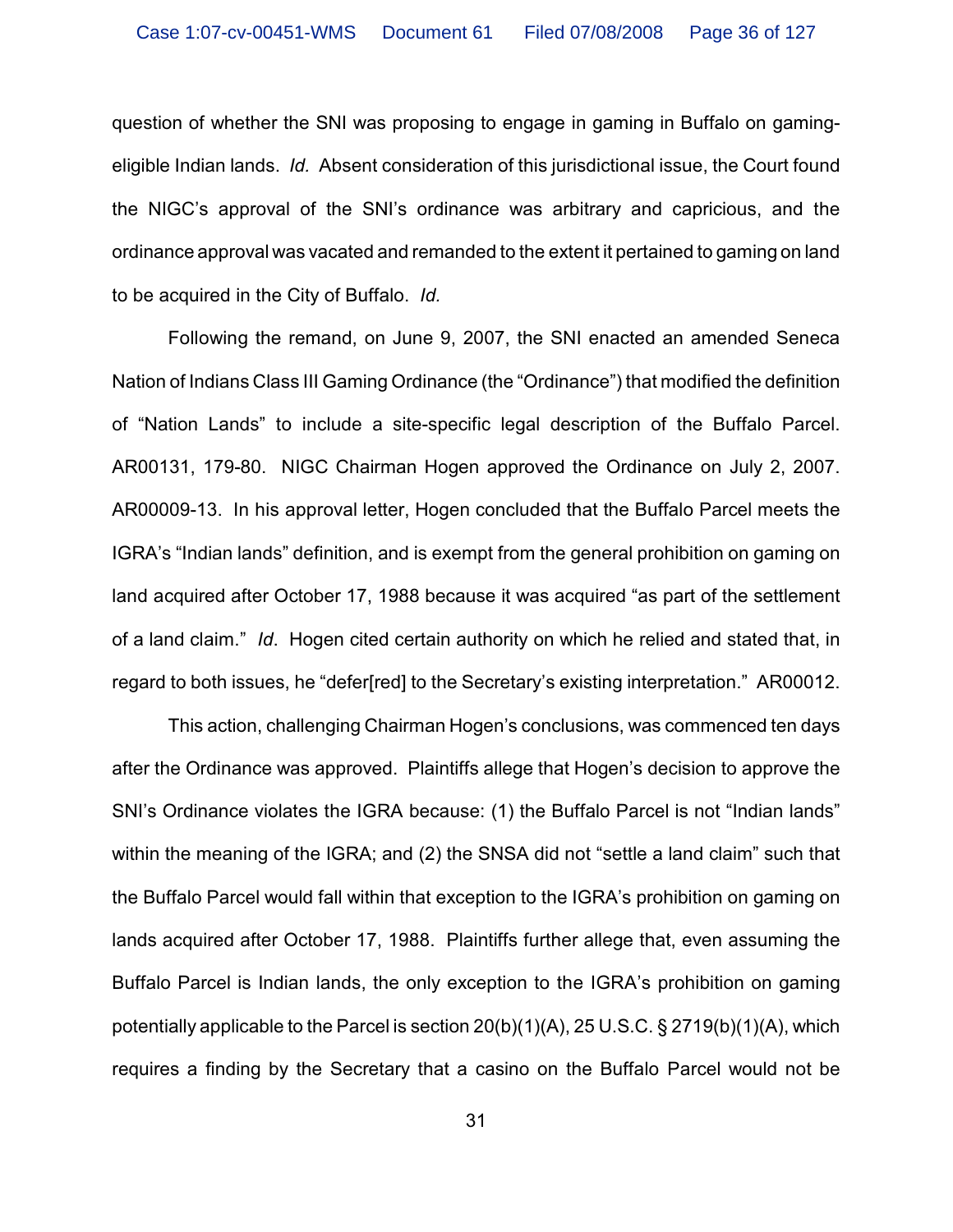detrimental to the surrounding community. Am. Compl. ¶¶ 71-2. They allege that there was no attempt by the Secretary or the NIGC to comply with this provision and they now seek its enforcement. *Id.* at ¶ 72 and Prayer for Relief ¶ 5.

On July 3, 2007, one day after the Ordinance was approved, the SNI opened its Seneca Buffalo Creek Casino on the Buffalo Parcel in a temporary, 5,000-square-foot facility housing 124 slot machines. David Staba & Ken Belson, Temporary Casino Opens in Downtown Buffalo, N.Y. TIMES, July 4, 2007; Press Release, Seneca Gaming Corporation, Seneca Buffalo Creek Casino Opens for Business (July 3, 2007), http://www.senecagamingcorporation.com/SBCC/press.cfm. The SNI plans to open permanent structures on the Buffalo Parcel in Spring 2010, including a 90,000-square-foot casino housing 2,000 slot machines and 45 table games, and a 22-story hotel. Sharon Linstedt, Work starts on Senecas' \$333 million casino-hotel complex in Buffalo, BUFFALO NEWS, Feb. 8, 2008; So Much To Offer, Seneca Gaming Corporation homepage, http://www.senecagamingcorporation.com/SBCC/press.cfm, Feb. 19, 2008.

### **III. THE GOVERNMENT'S JURISDICTIONAL CHALLENGES**

Defendants contend, in their motion to dismiss, that the Court lacks jurisdiction to consider the merits of Plaintiffs' claims because Plaintiffs lack standing to sue and, furthermore, the Government has not waived its immunity to suit**.**

### **A. Standard of Review**

Defendants' arguments relative to the Court's jurisdiction are appropriately reviewed under the Rule 12(b)(1) standard. A case is properly dismissed for lack of subject matter jurisdiction under Rule 12(b)(1) when the district court lacks the statutory or constitutional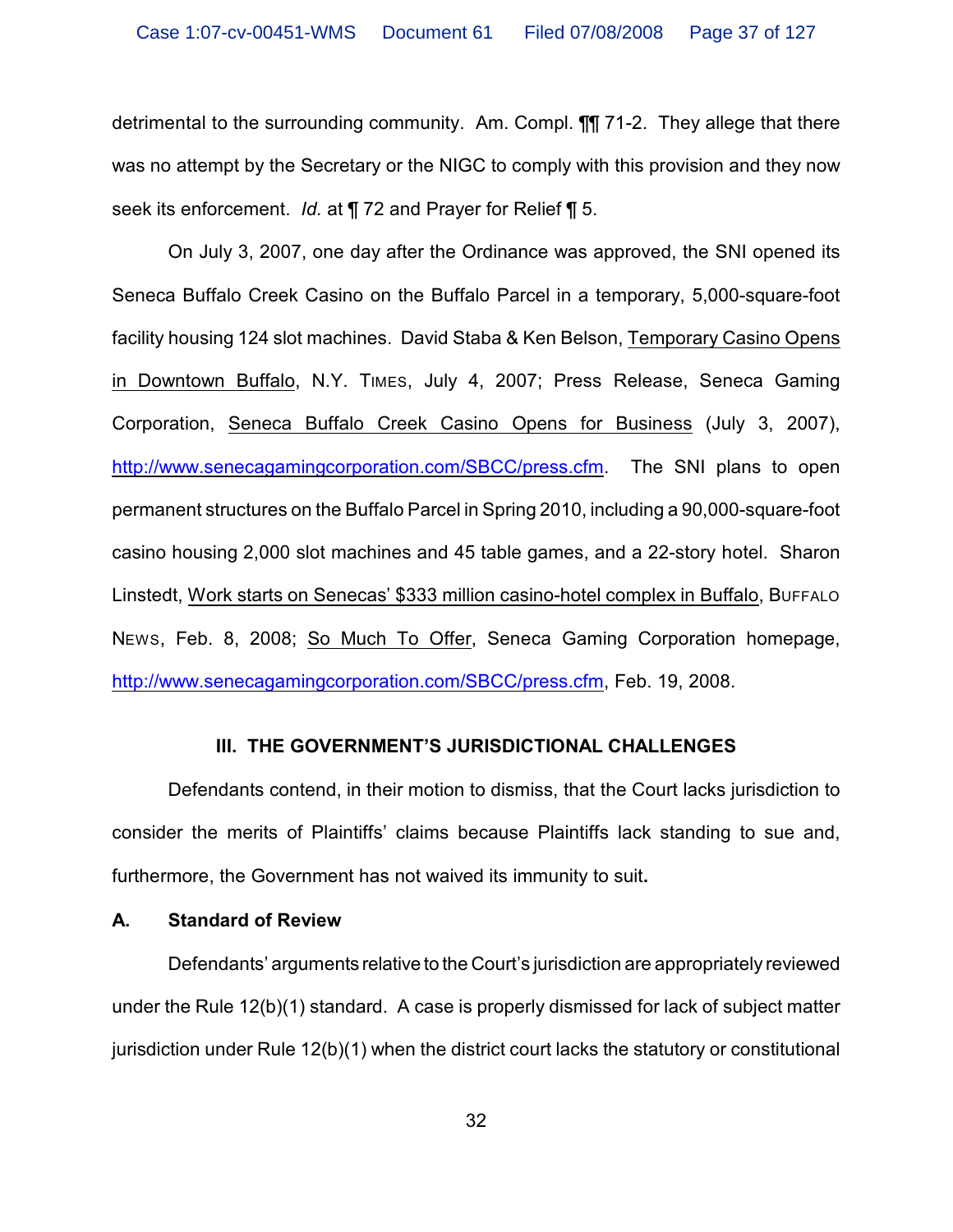power to adjudicate it. Makarova v. United States, 201 F.3d 110, 113 (2d Cir. 2000). The plaintiff bears the burden of establishing the existence of federal jurisdiction. Lujan v. Defenders of Wildlife, 504 U.S. 555, 560-61, 112 S. Ct. 2130, 119 L. Ed. 2d 351 (1992).

Where, as here, the jurisdictional challenges are raised at the pleading stage, the court accepts as true all factual allegations in the complaint. It is "presume[d] that general [fact] allegations embrace those specific facts that are necessary to support the claim." Lujan v. Nat'l Wildlife Fed'n, 497 U.S. 871, 889, 110 S. Ct. 3177, 111 L. Ed. 2d 695 (1990) (alterations added). The court also may consider affidavits and other evidence outside the pleadings to resolve the jurisdictional issue, but it may not rely on conclusory or hearsay statements contained in affidavits. J.S. v. Attica Cent. Schs., 386 F.3d 107, 110 (2d Cir. 2004), *cert. denied*, 544 U.S. 968, 125 S. Ct. 1727, 161 L. Ed. 2d 616 (2005).

### **B. Plaintiffs' Standing to Sue**

### **1.** *Constitutional and Prudential Standing*

Standing is an essential component of the case or controversy requirement of Article III, section 2 of the United States Constitution. The Supreme Court has articulated the following "irreducible constitutional minimum" for standing: 1) the plaintiff must have suffered an "injury in fact;" 2) the injury must be fairly traceable to the defendant; and 3) it must be "likely," rather than "speculative," that the injury will be redressable by the court. Defenders of Wildlife, 504 U.S. at 560-61; *see also*, Hein v. Freedom from Religion Found., Inc., \_\_\_ U.S. \_\_\_, 127 S. Ct. 2553, 2562, 168 L. Ed. 2d 424 (2007) (confirming wellestablished requisite elements of Article III standing). An "injury in fact" is "an invasion of a legally protected interest which is (a) concrete and particularized and (b) actual or imminent, not conjectural or hypothetical." Defenders of Wildlife, 504 U.S. at 560 (internal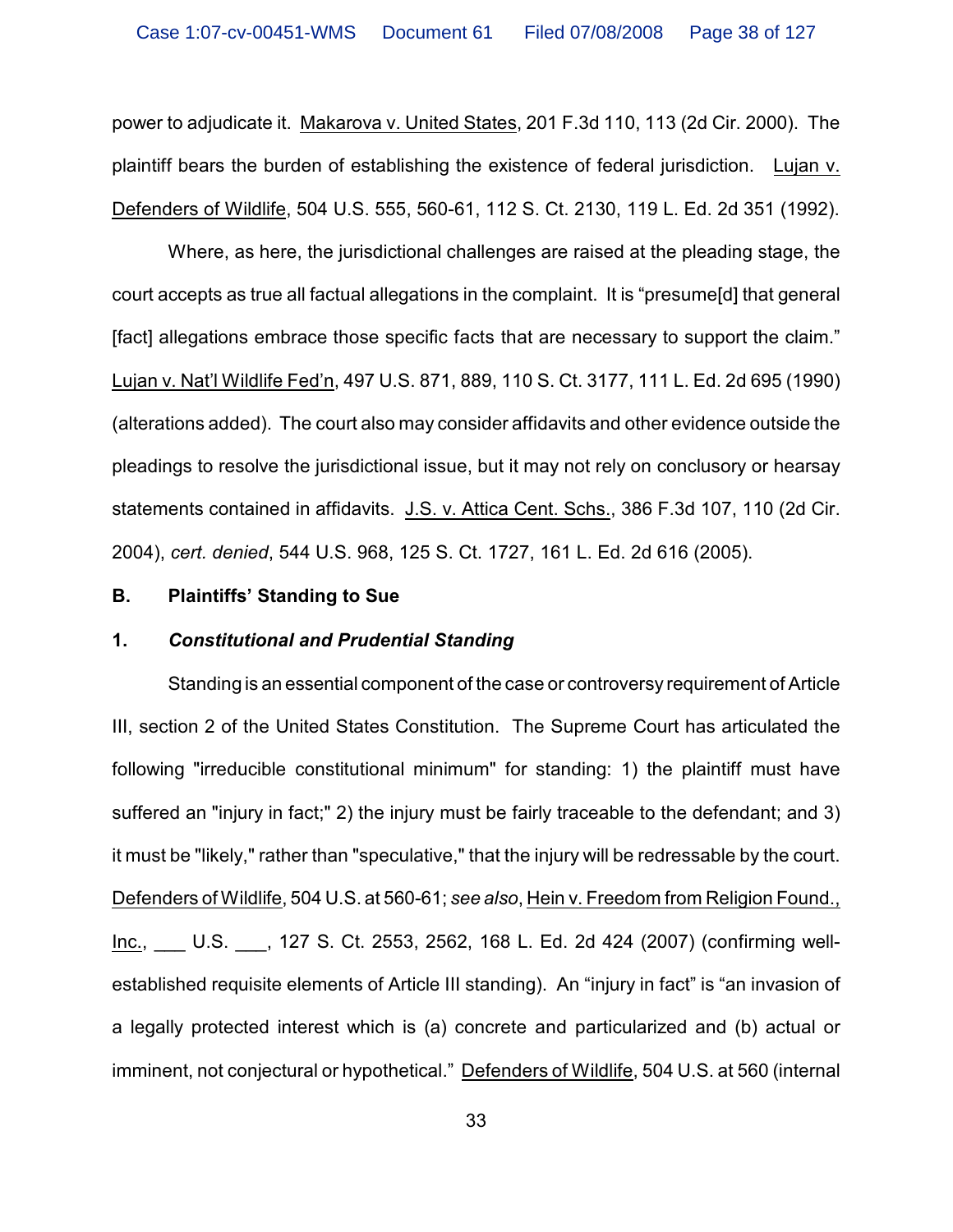citations, footnote and quotation marks omitted). These requirements "tend[ ] to assure that the legal questions presented to the court will be resolved, not in the rarified atmosphere of a debating society, but in a concrete factual context conducive to a realistic appreciation of the consequences of judicial action." Valley Forge Christian Coll. v. Ams. United for Separation of Church & State, Inc., 454 U.S. 464, 472, 102 S. Ct. 752, 70 L. Ed. 2d 700 (1981) (alteration added). The party invoking federal jurisdiction bears the burden of establishing its existence. Defenders of Wildlife, 504 at 561 (citing FW/PBS, Inc. v. Dallas, 493 U.S. 215, 231, 110 S. Ct. 596, 107 L. Ed. 2d 603 (1990)).

In addition to the constitutional limitations on federal court jurisdiction, the prudential doctrine of standing encompasses judicially-imposed limits on its exercise. United Food & Commercial Workers Union Local 751 v. Brown Group, Inc., 517 U.S. 544, 551, 116 S. Ct. 1529, 134 L. Ed. 2d 758 (1996). Among the prudential considerations is "the requirement that a plaintiff's complaint fall within the zone of interests protected by the law invoked." Allen v. Wright, 468 U.S. 737, 751, 104 S. Ct. 3315, 82 L. Ed. 2d 556 (1984).

Defendants contend that Plaintiffs cannot meet their burden of establishing the constitutional elements of standing, and do not fall within the zone of interests necessary for prudential standing. For purposes of the standing analysis, Plaintiffs fall into three general categories: individual citizens, associations, and legislators. For the reasons discussed below, the Court concludes that at least some of these plaintiffs have standing to assert claims that the NIGC's Ordinance approval violates the IGRA. To reach the merits of Plaintiffs' claims, the Court need only find that one plaintiff has constitutional and prudential standing to bring them. Rumsfeld v. Forum for Academic & Inst'l Rights, Inc., 547 U.S. 47, 52 n.2, 126 S. Ct. 1297, 164 L. Ed. 2d 156 (2006); Watt v. Energy Action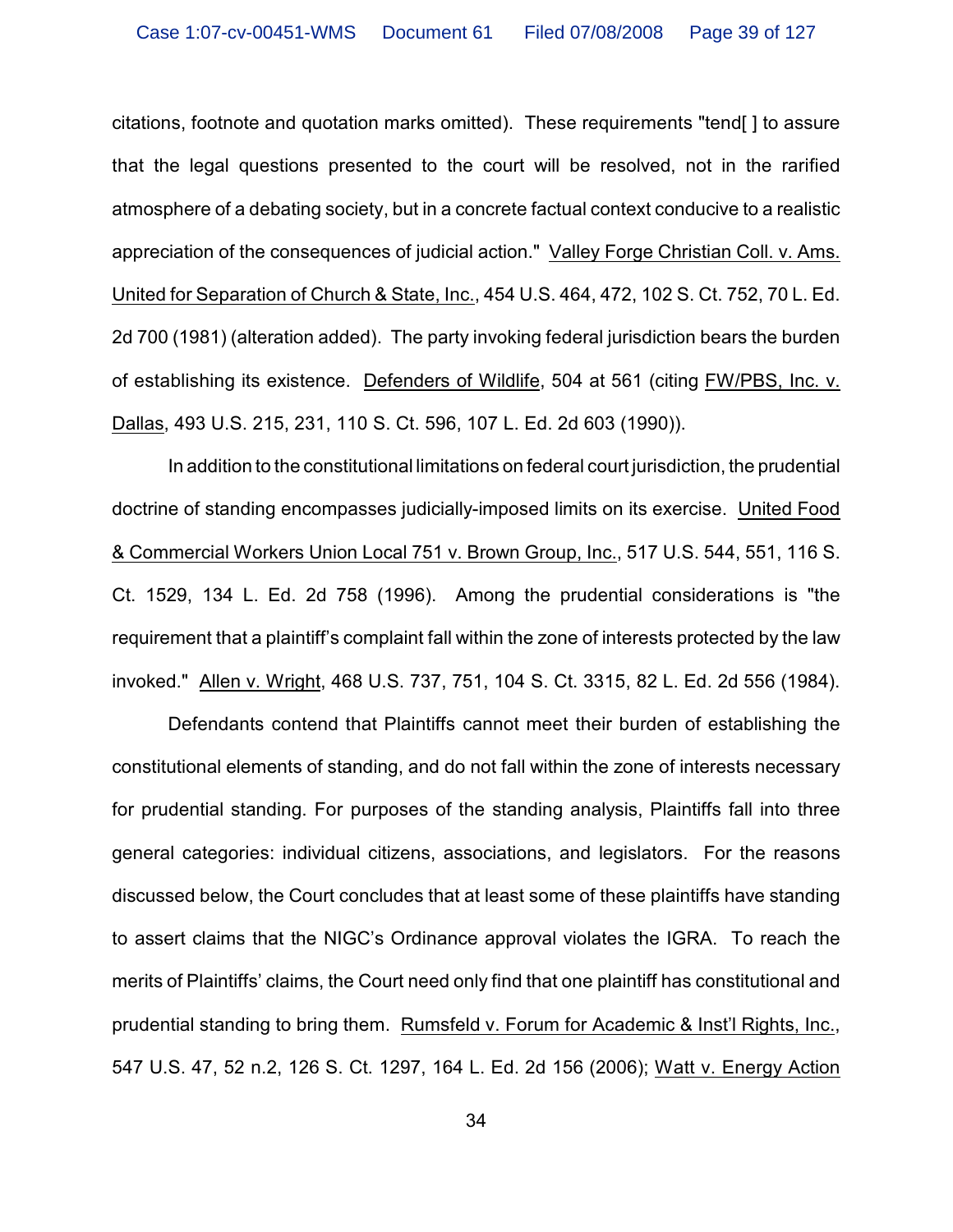Educ. Found., 454 U.S. 151, 160, 102 S. Ct. 205, 70 L. Ed. 2d 309 (1981); Animal Legal Def. Fund v. Glickman, 154 F.3d 426, 429 (D.C. Cir. 1998), *cert. denied*, 526 U.S. 1064, 119 S. Ct. 1454, 143 L. Ed. 2d 541 (1999).

#### **2.** *The Individual Plaintiffs*

Ten of the fourteen individual plaintiffs allege that they either reside or operate businesses within the Buffalo Parcel neighborhood, and that a gambling facility will negatively impact them by causing blight, increased crime, lack of parking, and increased traffic, air pollution, and noise. Am. Compl. ¶¶ 13, 14, 16-20, 22. One of these plaintiffs attests that he and his employees are already negatively impacted by traffic and parking issues when events are scheduled at a nearby arena, and that the operation of a gambling casino will compound parking problems, traffic delays, and the difficulty to customers in reaching his company. Docket No. 35-5, Affidavit of John McKendry. Plaintiffs Richardson and Rush allege that they live directly to the east of the Buffalo Parcel and already have been impacted by construction dust and the threat of asbestos from the SNI's demolition work at the site, as well as the blockage of streets and sidewalks relating to the site's redevelopment. Am. Compl. ¶ 22.

To allege an injury in fact sufficient for constitutional standing, a plaintiff must first have a legally protected interest that is threatened by Defendants' actions. Defenders of Wildlife, 504 U.S. at 572-73 nn.7-8. The IGRA, under which Plaintiffs bring their claims, provides that in certain circumstances the Secretary must make a determination that a gambling facility will not be detrimental to the surrounding community before gaming can lawfully occur. 25 U.S.C. § 2719(b)(1)(A); TOMAC v. Norton, 193 F. Supp. 2d 182, 190 (D.D.C. 2002), *aff'd in relevant part,* 433 F.3d 852 (D.C. Cir. 2006). Plaintiffs contend that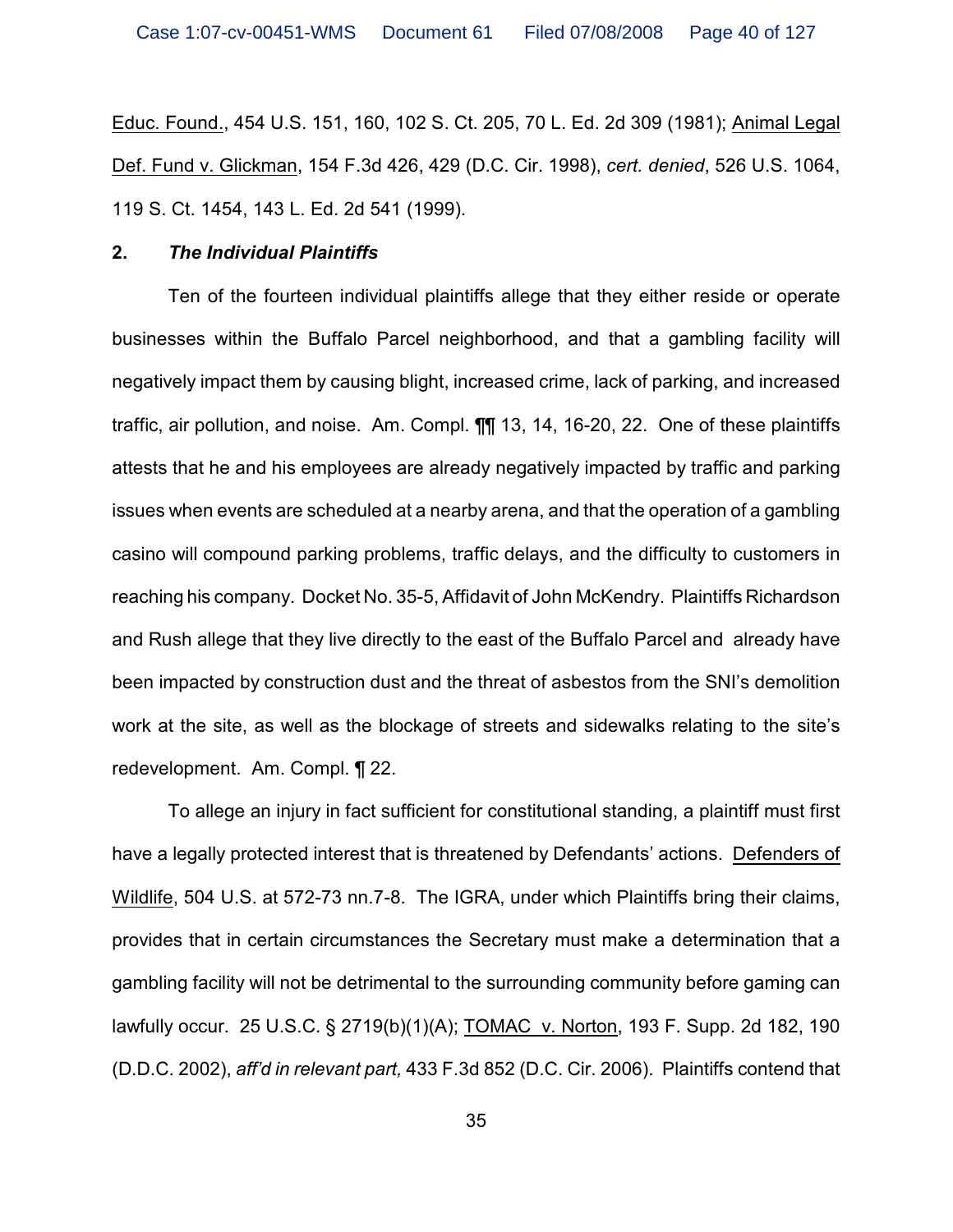the Secretary was required to make such a determination in this case.<sup>26</sup> but failed to do so. Am. Compl. ¶¶ 71-72; Docket No. 35 at 13-14. Thus, Plaintiffs have identified a legally protected interest that involves a procedural right.

The identified interest is "concrete and particularized" to these ten plaintiffs—*i.e.*, it affects them in a personal and individual way, as opposed to having a generalized impact on all members of the public. Defenders of Wildlife, 504 U.S. at 560 n.1. All ten allege that they live, work and/or own property in the immediate vicinity of the Buffalo Parcel and that a gambling facility will cause a distinct risk to the physical integrity, safety, and environmental quality of their neighborhood. Their close, day-to-day proximity to the site makes the alleged injury—the Secretary's failure to make the requisite determination regarding possible detriment to their neighborhood—particular to these plaintiffs for purposes of standing. *See, e.g.*, City of Roseville v. Norton, 219 F. Supp. 2d 130, 157-58 (D.D.C. 2002) (organization plaintiff sufficiently alleged standing to bring claim under IGRA where its members lived in close proximity to proposed gaming site and claimed the facility would negatively impact their health and security), *aff'd*, 348 F.3d 1020 (D.C. Cir. 2003), *cert. denied*, 541 U.S. 974, 124 S.Ct. 1888, 158 L. Ed. 2d 470 (2004); Nulankeyatmonen Nkihtaqmikin v. Impson, 503 F.3d 18, 27 (1st Cir. 2007) (tribe members had particularized and concrete interest in Bureau of Indian Affairs' purported failure to follow requisite statutory procedures before approving lease of tribal land to developer where members lived and worked near the lease site and used the land and surrounding waters for

 $26$  The Secretary is required to make such a determination for lands acquired after October 17, 1988, if the land does not fall within one of the three statutory exceptions in 25 U.S.C. § 2719(b)(1)(B). Plaintiffs argue that the settlement of a land claim exception does not apply to the Buffalo Parcel, thereby requiring this "no detriment" determination by the Secretary.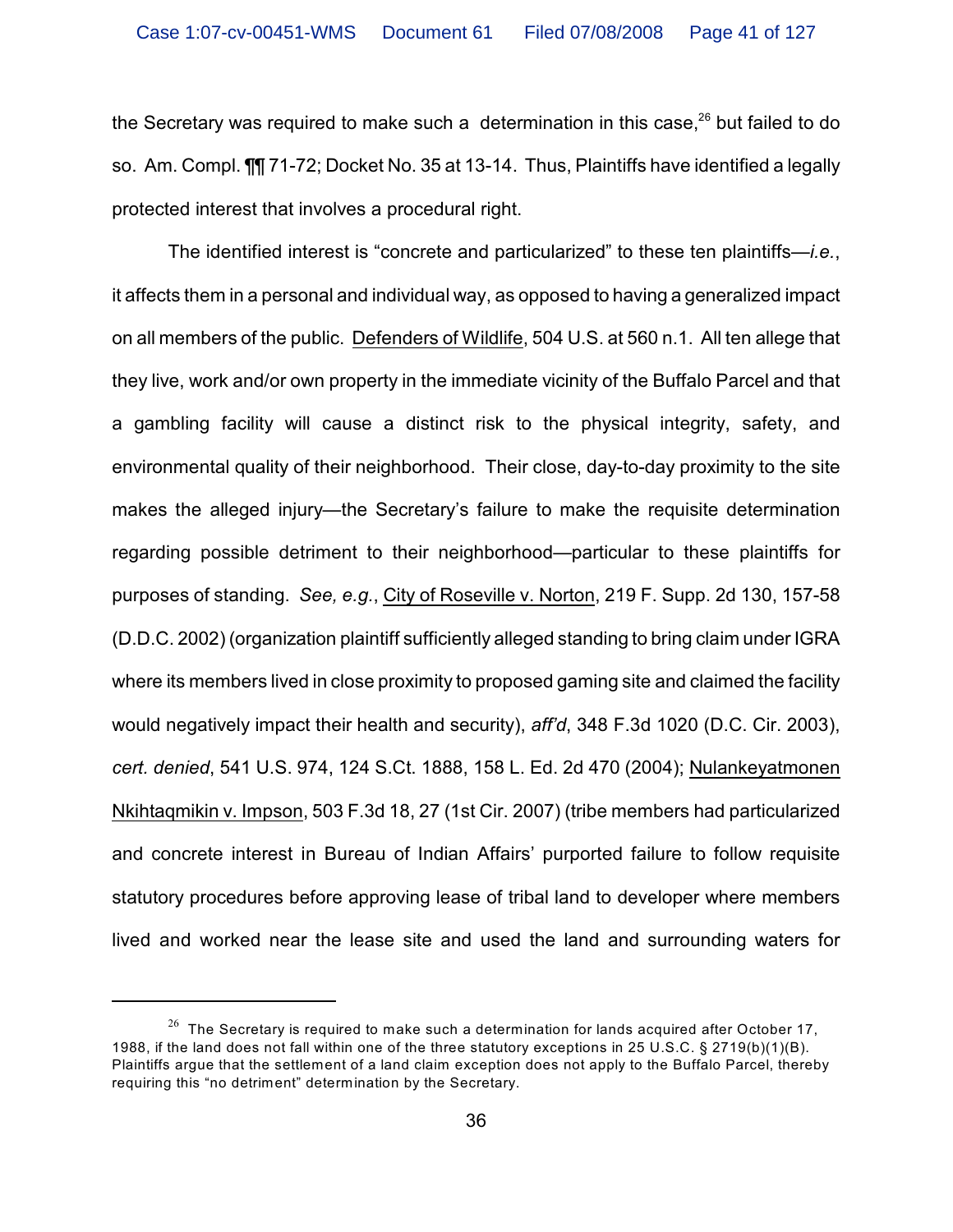ceremonial and community purposes); TOMAC, 193 F. Supp. 2d at 186, 187-88 n.1 (plaintiffs living adjacent to a proposed casino project that would "significantly and permanently alter the physical environment of their neighborhood" alleged sufficiently personal, individual injury to meet standing requirements for IGRA and other claims); Committee for Auto Responsibility v. Solomon, 603 F.2d 992, 997-98 (D.C. Cir. 1979), *cert. denied*, 445 U.S. 915 (1980) (plaintiffs had standing to challenge government's lease of property for use as parking facility as violative of the National Environmental Policy Act where they alleged that they lived and/or regularly traveled in the immediate vicinity of the facility and were affected by noise, air pollution and congestion from vehicles using it).

Where, as here, a plaintiff's legally protected interest involves a procedural right, the plaintiff need not meet "all the normal standards for redressibility and immediacy;" the focus is on whether a plaintiff who has suffered personal and particularized injury has sued a defendant who has caused that injury. Defenders of Wildlife, 504 U.S. at 572 n.7. For example, under Supreme Court case law:

[O]ne living adjacent to the site for proposed construction of a federally licensed dam has standing to challenge the licensing agency's failure to prepare an environmental impact statement, even though he cannot establish with any certainty that the statement will cause the license to be withheld or altered, and even though the dam will not be completed for many years.

*Id.* In the instant case, these ten plaintiffs need not show that the alleged harm to their neighborhood is imminent,  $27$  and they have otherwise sufficiently alleged an injury in fact.

To demonstrate the causation element of constitutional standing, Plaintiffs must show that their alleged injury from the SNI's construction and operation of a gaming facility

 $^{27}$  Even were these plaintiffs required to make this showing, certain of them have alleged or attested that some harm has occurred already.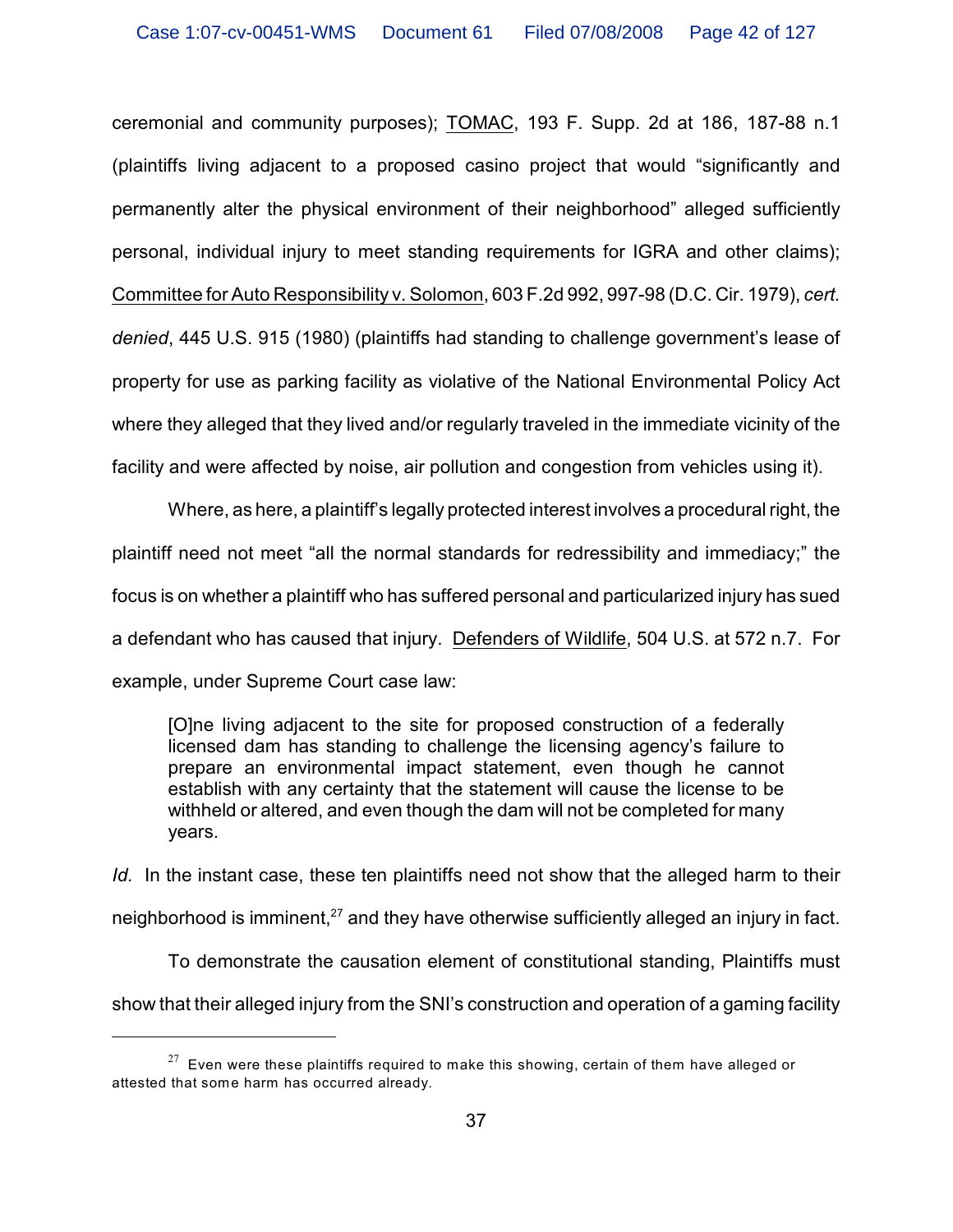is fairly traceable to Defendants. That causal link is readily identified here. NIGC approval of a tribal gaming ordinance is a necessary, final prerequisite to the operation of a class III gaming facility. Plaintiffs allege Defendants acted contrary to law in permitting gaming on the Buffalo Parcel because the Parcel is not Indian lands, it was acquired after October 17, 1988, none of the three land exceptions of 25 U.S.C. § 2719(b)(1)(B) apply, and the Secretary did not make the determination of no detriment required by 25 U.S.C. § 2719(b)(1)(A). Plaintiffs' allegations of injury from a gambling facility that could not lawfully operate absent Defendants' purportedly erroneous approval are sufficient to satisfy the causation element. Simon v. Eastern Kentucky Welfare Rights Org., 426 U.S. 26, 41-42, 96 S. Ct. 1917, 48 L. Ed. 2d 450 (1976) (a plaintiff satisfies the causation prong by alleging that the challenged agency action authorizes the conduct that caused or will cause the plaintiff's injuries, when that conduct would be illegal without such authorization).

As already noted, these ten neighborhood plaintiffs need not show the redressibility element of constitutional standing—*i.e.*, that the Secretary would ultimately make a determination of detrimental impact, thereby preventing the NIGC's approval of gaming on the Buffalo Parcel. Even were the plaintiffs required to make that showing, their challenge to the Ordinance approval would be sufficient to establish that a decision in their favor would likely redress their injury. Specifically, were the Court to agree that the Buffalo Parcel is not "Indian lands" within the meaning of the IGRA, no SNI gaming can lawfully occur on that restricted fee land. 25 U.S.C. §§ 2703(4), 2710(d)(1). If the Buffalo Parcel is "Indian lands" but the "settlement of a land claim" exception does not apply, the Secretary will be required to make a determination that a gaming facility "would not be detrimental to the surrounding community" before gaming can occur. 25 U.S.C. §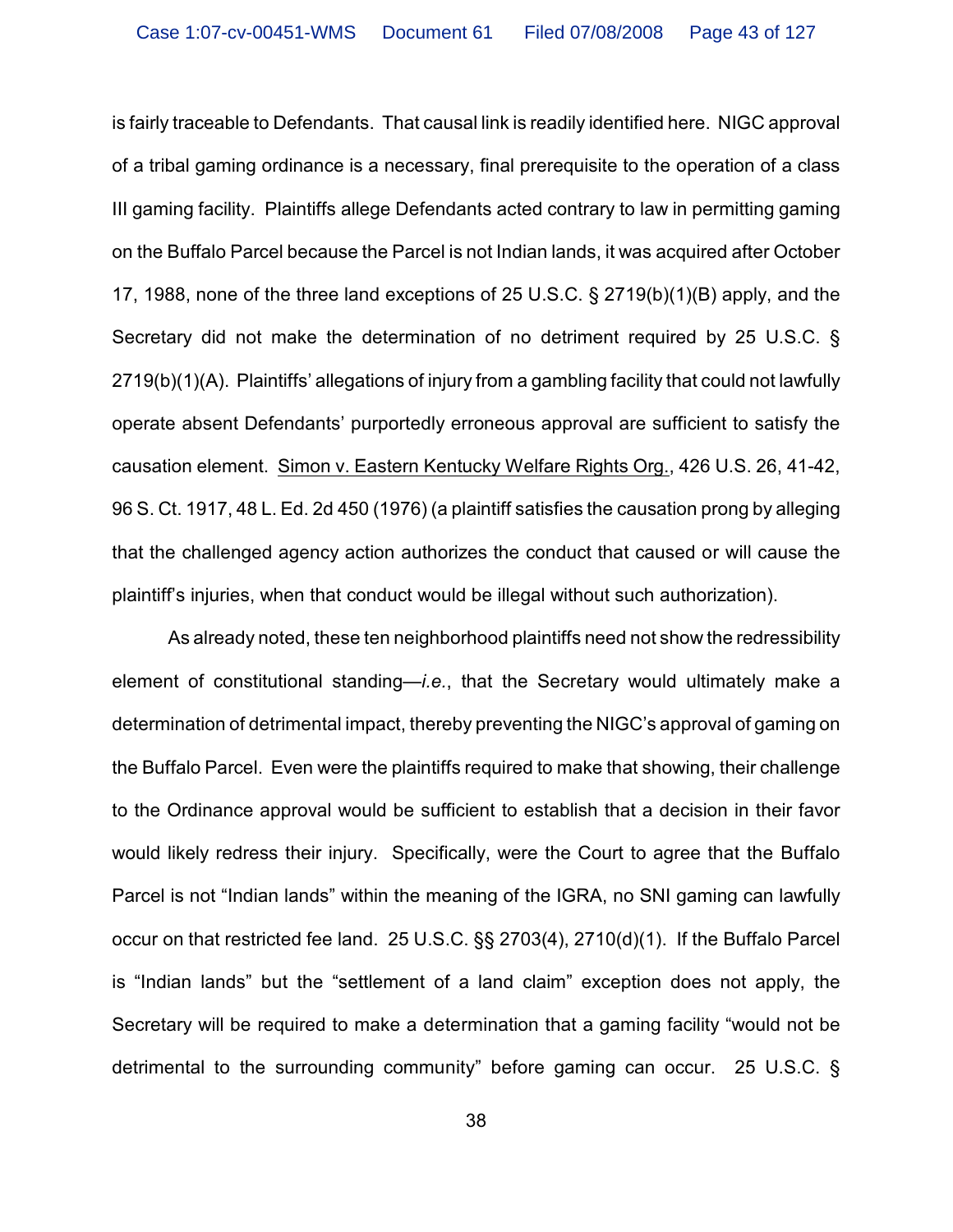$2719(b)(1)(A)$ . The Court presumes, at this juncture, that the Secretary would make a

supportable decision in that regard.

For the reasons stated, the Court concludes that these ten neighborhood plaintiffs

have sufficiently alleged the existence of constitutional standing.

For essentially the same reasons as support constitutional standing, the Court finds

that the claims in the Amended Complaint are within the "zone of interest" protected by the

IGRA such that these plaintiffs have prudential standing, as well.

The "zone of interest" test is a guide for deciding whether, in view of Congress' evident intent to make agency action presumptively reviewable, a particular plaintiff should be heard to complain of a particular agency decision. In cases where the plaintiff is not itself the subject of the contested regulatory action, the test denies a right of review if the plaintiff's interests are so marginally related to or inconsistent with the purposes implicit in the statute that it cannot reasonably be assumed that Congress intended to permit the suit. The test is not meant to be especially demanding; in particular there need be no indication of congressional purpose to benefit the would-be plaintiff.

Clarke v. Securities Indus. Ass'n, 479 U.S. 388, 399-400, 107 S. Ct. 750, 93 L. Ed. 2d 757

(1987) (citation and footnotes omitted); *see also*, Bennett v. Spear, 520 U.S. 154, 163, 117

S. Ct. 1154, 137 L. Ed. 2d 281 (1997) (zone of interest test applies to suits under the APA

involving review of administrative action, unless expressly negated by statute). The focus

of the test is "'not on those who Congress intended to benefit, but on those who in practice

can be expected to police the interest that the statute protects.'" TOMAC, 193 F. Supp.

2d at 188 (quoting Mova Pharm. Corp. v. Shalala, 140 F.3d 1060, 1075 (D.C. Cir. 1998)).

Here, nearby residents, businesses, and property owners are precisely the type of plaintiffs

who could be expected to police whether a particular section 20 exception applies to the

Buffalo Parcel and whether procedural requirements for an exception have been met. *See*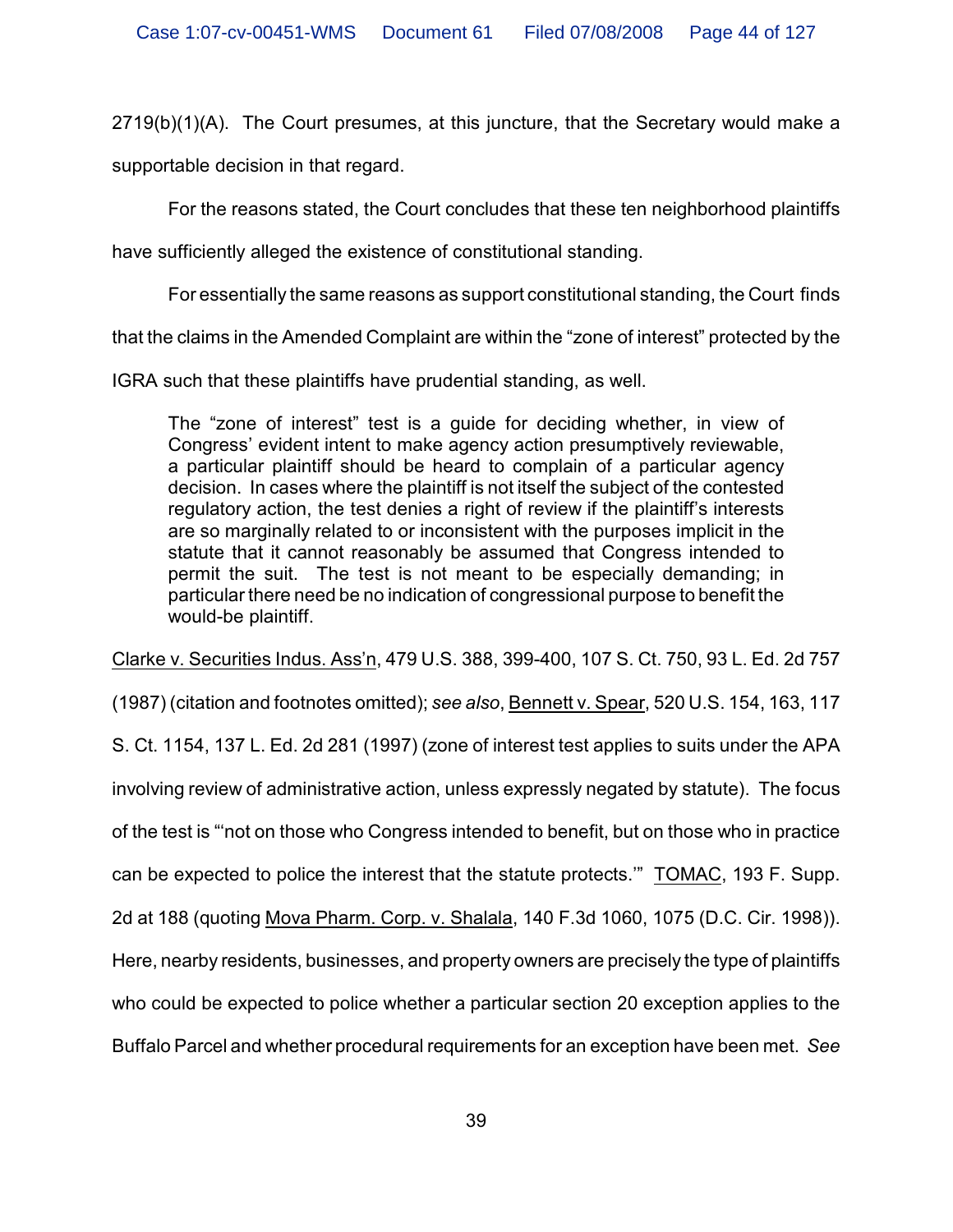Citizens Exposing Truth about Casinos v. Kempthorne, 492 F.3d 460, 464-65 (D.C. Cir. 2007) (plaintiff's challenge to Secretary's interpretation of IGRA's "initial reservation" exception was sufficiently congruent with congressional purpose to place it within IGRA's "zone of interest" where claim sought to enforce provision requiring determination regarding affected communities).

The Court has considered Defendants' arguments challenging standing and finds them unpersuasive. In their principal and reply memoranda, Defendants rely on Defenders of Wildlife, 504 U.S. at 562, for the proposition that where a plaintiff is not the object of the challenged agency action or inaction, it is substantially more difficult to establish standing. Docket Nos. 28-2 at 15-16, and 44 at 8-9. Justice Scalia's comments focused on the difficulty a plaintiff may have establishing causation and redressability in such a circumstance. *Id.* But Defendants' reliance on this general principal ignores Justice Scalia's further acknowledgment that where, as here, a plaintiff is accorded a procedural right to protect his or her interests, the normal standards for redressability need not be met. 504 U.S. at 572 n.7. That leaves causation. Defendants have not articulated any basis from which the Court can conclude that causation is not sufficiently alleged here, particularly where the activity Plaintiffs complain of cannot lawfully occur absent the challenged agency action.

In their reply memorandum, Defendants urge that Plaintiffs have not established an injury in fact because they have "asserted no actual harm," the alleged injuries are "not supported by any evidence," and Plaintiffs fail to offer any support that "the injuries are imminent." Docket No. 44 at 8-9. Evidence of harm is not required here. The question for the Court at the pleading stage is whether Plaintiffs have sufficiently alleged injury caused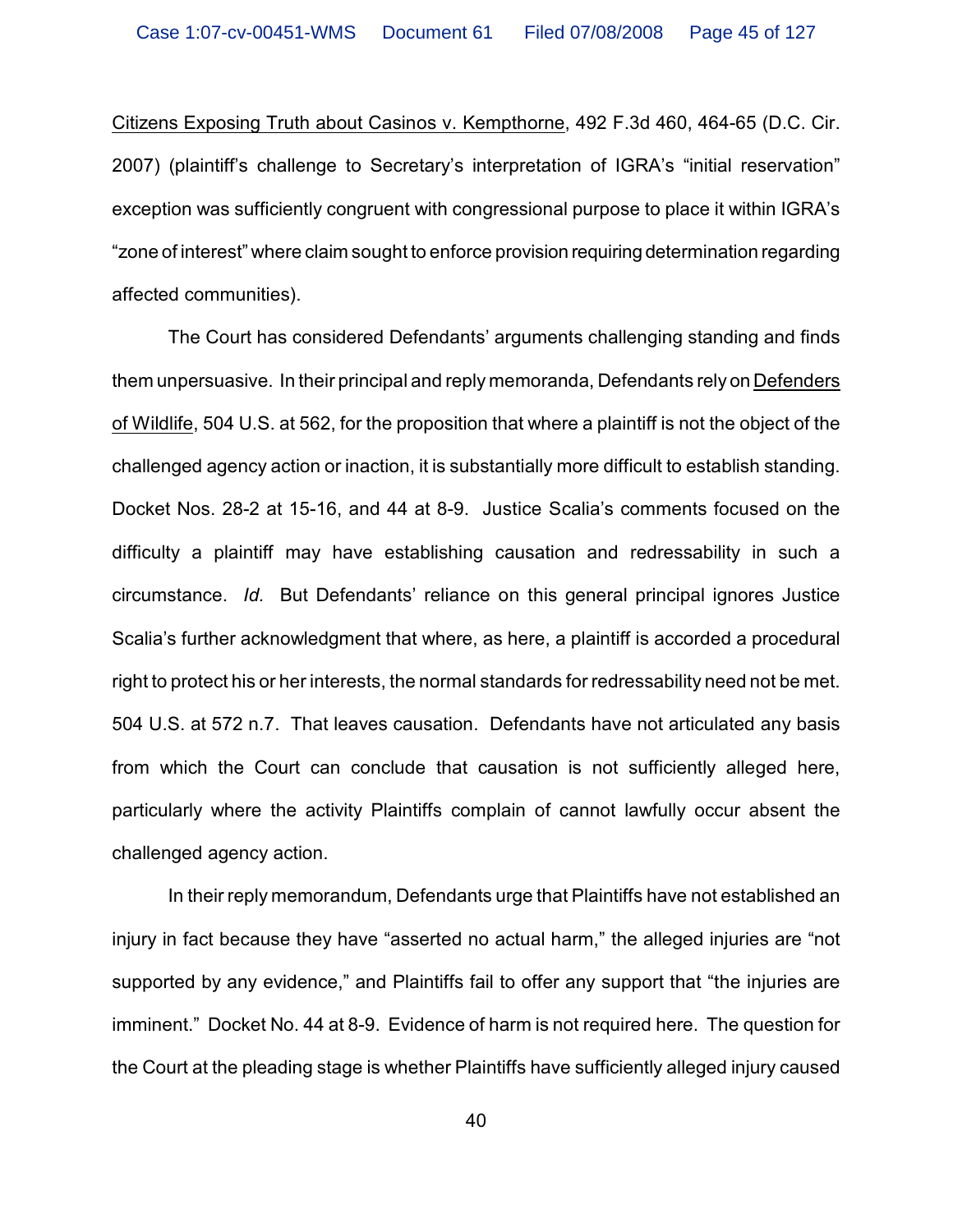by Defendants' conduct; it is not whether they ultimately can make an evidentiary showing on each element of standing. Bennett, 520 U.S. at 168 (citing Defenders of Wildlife, 504 U.S. at 561 (quoting Nat'l Wildlife Fed'n, 497 U.S. at 889)). Defendants' remaining contentions—that the alleged harm is too speculative to support standing and Plaintiffs have not shown that the injuries are imminent—misunderstand the injury-in-fact showing applicable to this case, where the alleged harm arises from Defendants' purported failure to follow required procedures. Defenders of Wildlife, 504 U.S. at 572 n.7. Defendants do not explain how the harm identified here differs from that alleged in City of Roseville (anticipated harm from proposed casino), TOMAC (same), or Nulankeyutmonen Nkihtaqmikon (anticipated harm from proposed construction of terminal), where standing was found to exist.

Defendants attempt to distinguish the instant action from the cases on which Plaintiffs rely by stating that none of the cited cases involved a challenge to the NIGC's approval of a tribal gaming ordinance. Defendants do not explain why the substance of the final agency action challenged here would alter the standing analysis articulated in analogous cases or require a different result, and the Court can discern no such reason.

For the reasons stated, the Court finds that these ten individual plaintiffs have both constitutional and prudential standing to assert the claims set forth in the Amended Complaint.

### **3.** *The Remaining Plaintiffs*

There are four individual plaintiffs in this case who were not included in the above discussion. One alleges concern over the impact of a casino on all the poor and vulnerable residents of Erie County, one alleges that he moved out of the Buffalo Parcel neighborhood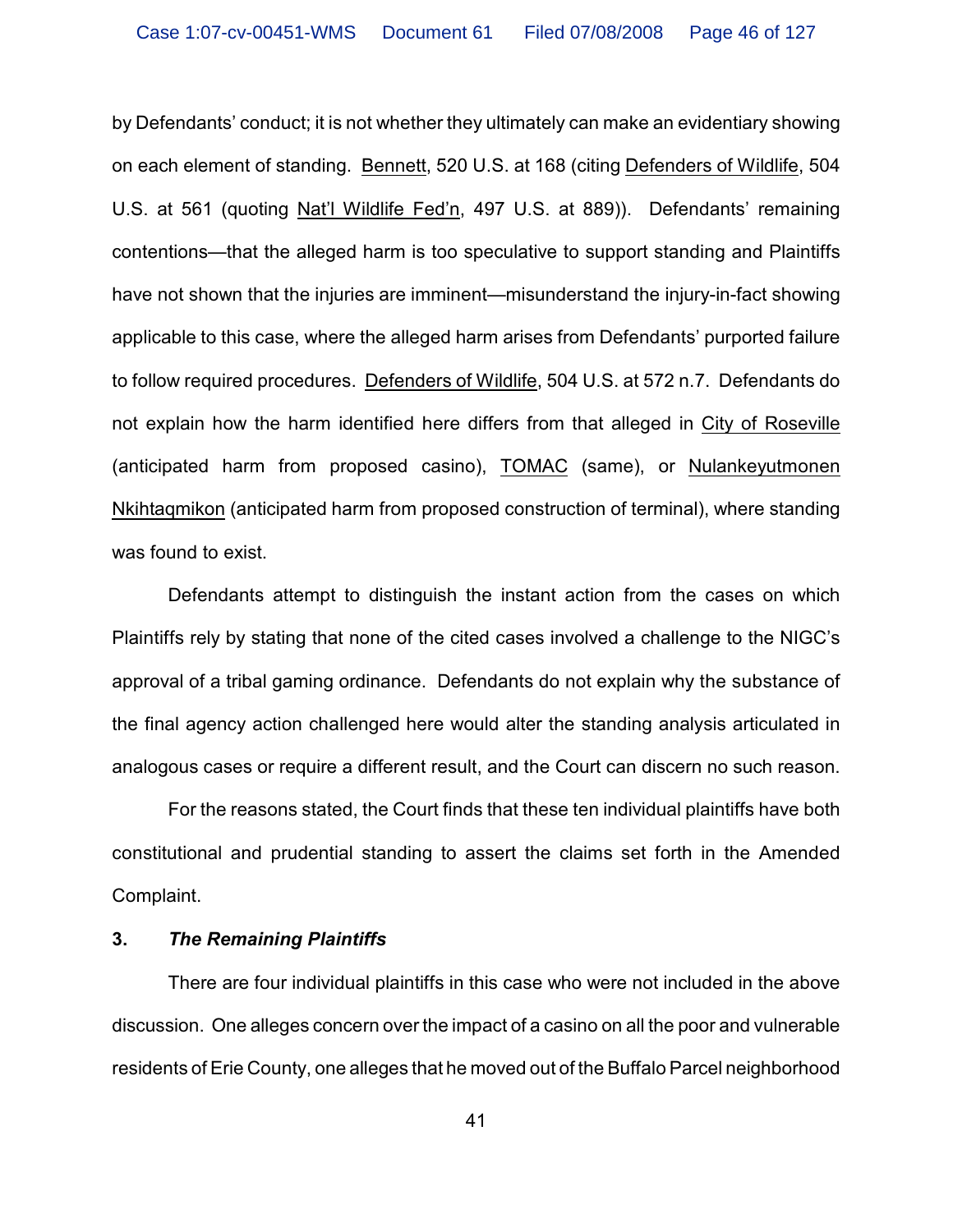to remove himself from the anticipated future effects of a casino, one alleges that he ministers to the spiritual and social needs of persons residing close to the Buffalo Parcel but does not describe any effect the casino will have on his ministry, and one expresses concern as an Erie County resident and taxpayer that a casino will result in increased county government costs and decreased sales tax revenues. Am. Compl. ¶¶ 5, 15, 21, 24; Docket No. 36-6, Affidavit of Joel A. Giambra. Based on the standard articulated above, the Court concludes that none of these four has alleged an injury that is sufficiently particularized and personal to support constitutional standing.

As previously noted, however, the Court need only find that one plaintiff has both constitutional and prudential standing to reach the merits of Plaintiffs' claims. *See, e.g.,* Forum for Academic & Inst'l Rights, Inc., 547 U.S. at 52 n.2. Having determined that ten of the individual plaintiffs do have standing, it does not matter that four do not. There also is no need to determine whether the association and legislator plaintiffs have standing as they are asserting precisely the same claims as the individual plaintiffs.

### **C. The Quiet Title Act and Sovereign Immunity**

Relying on the Quiet Title Act ("QTA"), 28 U.S.C. § 2409a, Defendants next contend that the Court does not have jurisdiction over this action because the United States has not waived its sovereign immunity from suit. The Government made the same arguments it presents here in the CACGEC I action. Those arguments were rejected on a motion to dismiss and again on a motion for reconsideration. Nevertheless, the Court will address them here in the interest of finality in this action.<sup>28</sup>

 $128$  Defendants acknowledge the Court's prior rejection of these arguments, but raise them again to preserve the issue for appeal. Docket No. 28-2 at 17 fn. 5.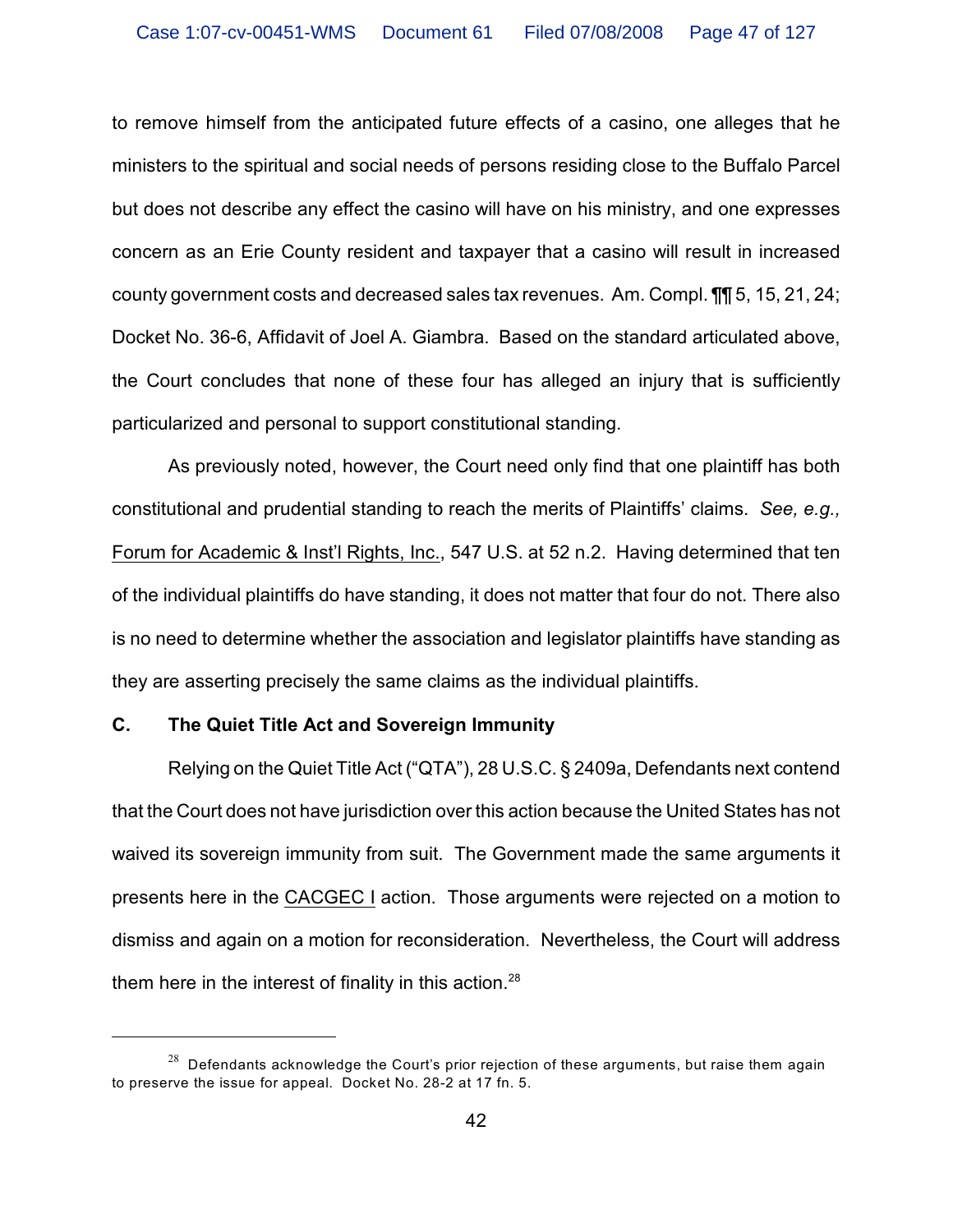The QTA provides, in pertinent part, as follows:

§ 2409a. Real property quiet title actions

(a) The United States may be named as a party defendant in a civil action under this section *to adjudicate a disputed title* to real property in which the United States claims an interest, other than a security interest or water rights. This section does not apply to trust or restricted Indian lands . . . .

(emphasis supplied).

The Buffalo Parcel is owned by the SNI and is held in restricted fee status, which means that the SNI cannot sell, lease or otherwise convey the Parcel to another without the federal government's approval.<sup>29</sup> Plaintiffs expressly state that they "do not challenge the SNI's restricted fee title to the Buffalo Parcel [ $\cdot$ ]." Am. Compl  $\P$  33. Despite this disclaimer, Defendants contend that if Plaintiffs prevail on their claims, the Buffalo Parcel will lose its restricted fee status. Docket No. 28-2 at 17. They urge that the QTA bars challenges to the status of trust or restricted fee land even where there is no dispute over title. The Court disagrees.

The QTA operates as a limited waiver of sovereign immunity in cases where a party seeks "to adjudicate a disputed title to real property in which the United States claims an interest." 28 U.S.C. § 2409a(a). However, this limited waiver does not apply where the dispute is over ownership of "trust or restricted Indian lands." *Id.* As is clear from the plain language of the statute, for the QTA to provide a jurisdictional basis for suit: "(1) the United States must claim an interest in the property at issue, and (2) there must be a disputed title to real property. If either condition is absent, the  $[QTA]$  in terms does not apply  $\ldots$ ."

 $29$  The Buffalo Parcel is held in restricted fee status because it was acquired with SNSA funds, 25 U.S.C. § 1774f(c), and the Secretary did not determine that the land should not be subject to the Nonintercourse Act, 25 U.S.C. § 177.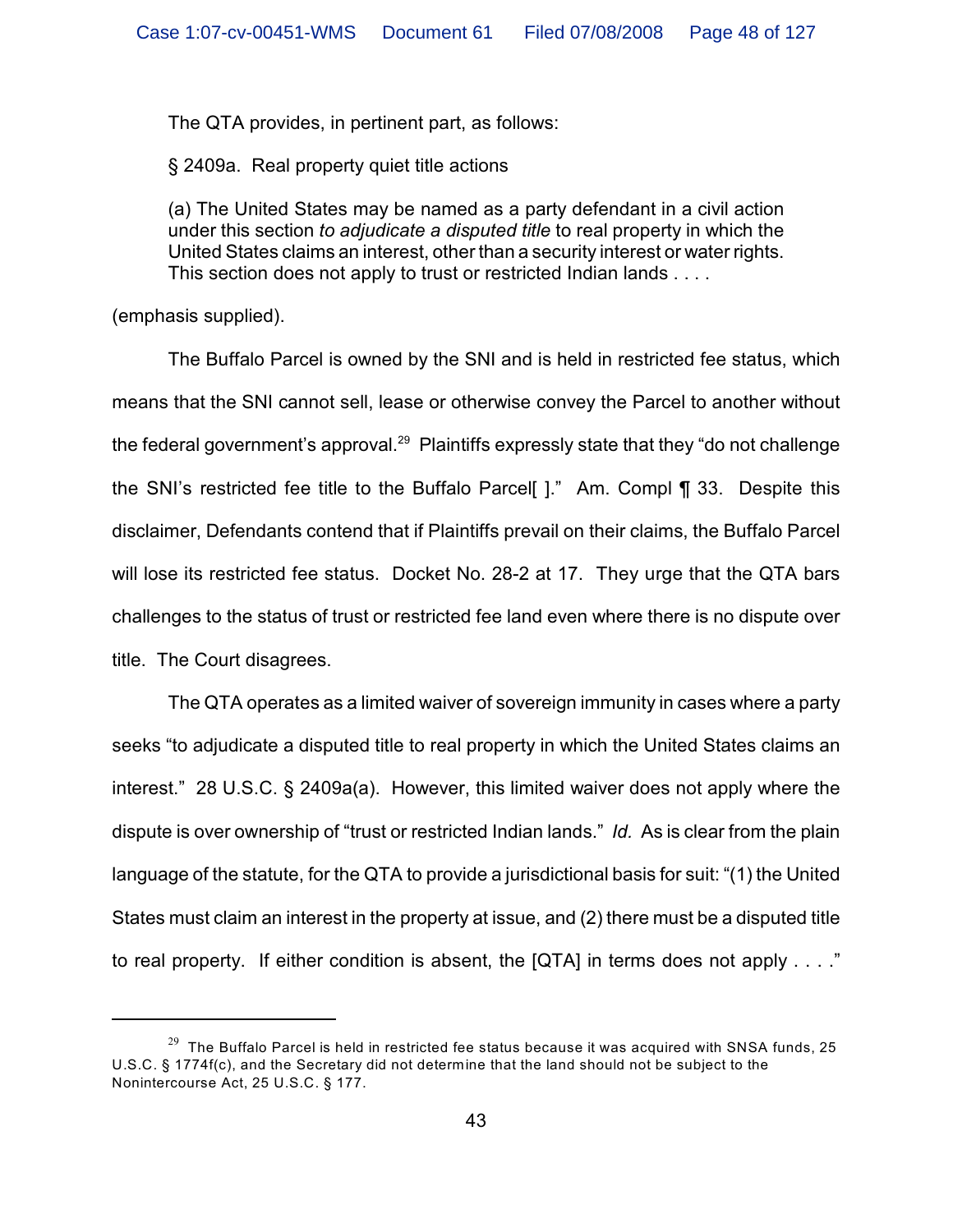Leisnoi, Inc. v. United States, 170 F.3d 1191 (9th Cir. 1999) (alteration added); *see also*, CACGEC I, 2007 WL 1200473, at \*6 (quoting Lesnoi and citing additional cases). Here, Defendants are attempting to assert the QTA's shield against suit in an action for which the QTA does not provide a jurisdictional basis in the first place because, as the parties agree, Plaintiffs' claims do not give rise to any express or implied dispute over title to the Buffalo Parcel.<sup>30</sup>

Defendants urge, as they did in CACGEC I, that courts of appeal routinely have applied the QTA to preclude review of the *status* of Indian lands, even when the plaintiff is not seeking to quiet title. Docket No. 44 at 2; see also, CACGEC I, 2007 WL 1200473, at \*5 (quoting Government's brief on motion for reconsideration). They now cite to additional cases they claim support that argument. The Court has reviewed each of Defendants' cases and finds that none stand for the proposition advanced.

Defendants once again rely on Neighbors for Rational Dev., Inc. v. Norton, 379 F.3d 956 (10th Cir. 2004). The plaintiffs in Neighbors sought a judgment declaring the United States' trust acquisition of real property null and void. 379 F.3d at 961. The Circuit Court held that "to the extent Neighbors['] requested relief would *divest the United States of title to the property* the [QTA] precludes Neighbors' suit." *Id.* at 958 (alterations and emphasis added). $31$ 

 $30$  Plaintiffs bring suit under the IGRA and the APA. 25 U.S.C. §§ 2701 *et seq.* and 5 U.S.C. §§ 701-706. Section 702 of the APA waives sovereign immunity for suits against federal agencies or officers in which the plaintiff seeks nonmonetary relief. However, the APA waiver does not apply if "any other statute that grants consent to suit expressly or impliedly forbids the relief which is sought." 5 U.S.C. § 702. Thus, if the subject matter of this suit requires that it be brought under the QTA, the QTA's prohibitions would also apply.

 $31$  There is an important distinction between trust and restricted fee land to be noted here. Trust land is acquired by the United States for the purpose of providing land for Indians and is held by the government in trust for the benefit of a tribe. Status and ownership are intertwined and a challenge to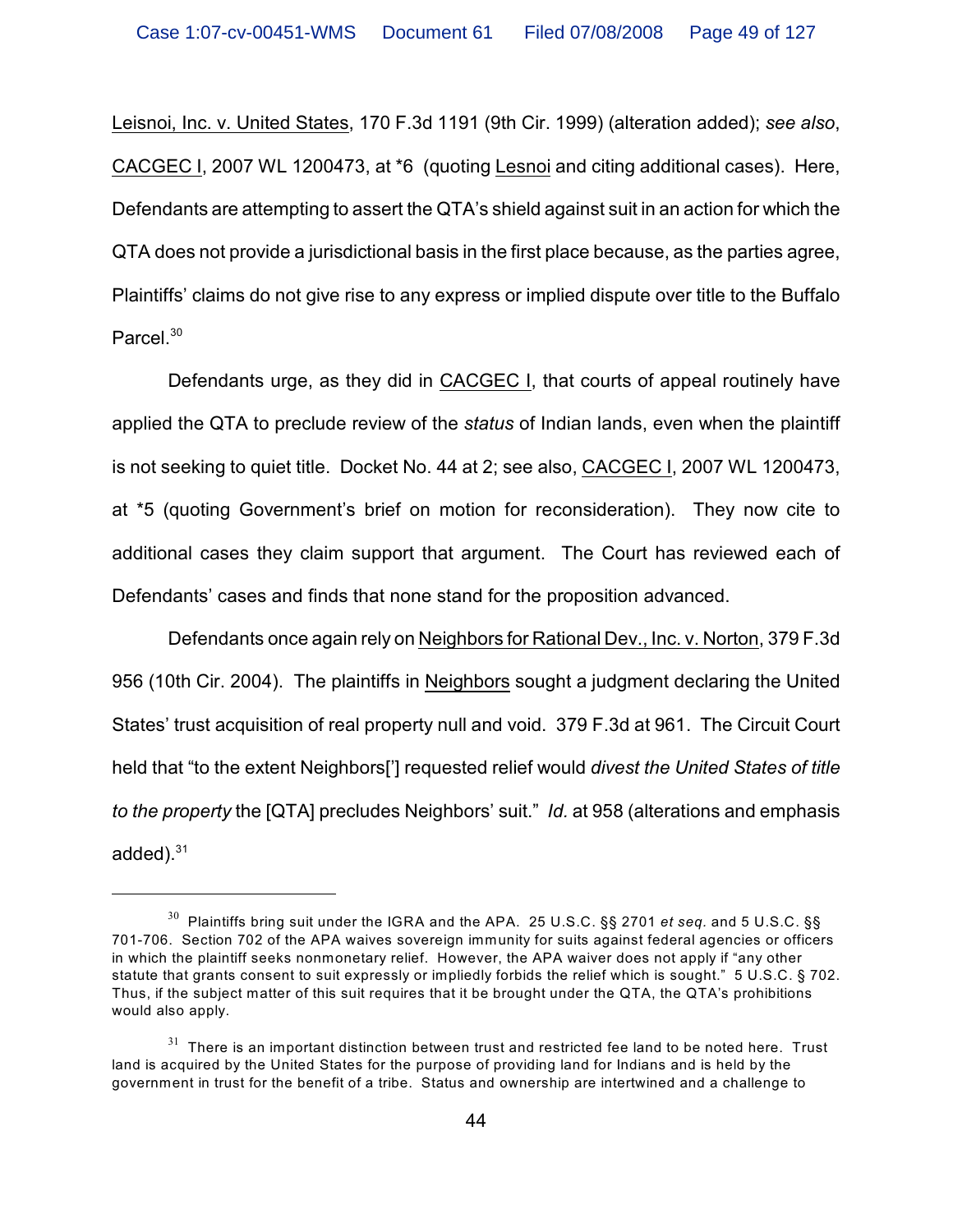Next, Defendants cite to Shawnee Trail Conservancy v. United States Dep't of Agric., which does not involve trust or restricted Indian lands and does not discuss land status at all. 222 F.3d 383 (7th Cir. 2000), *cert. denied*, 531 U.S. 1074, 121 S. Ct. 768, 148 L. Ed. 2d 668 (2001). The Seventh Circuit affirmed dismissal of that suit for lack of jurisdiction because the plaintiffs' constitutional claim challenged the United States' *ownership* of the land in question, and suits that require *resolution of a disputed claim to real property* in which the United States claims an interest must be brought under the QTA. *Id.* at 386-88. In short, the plaintiffs did not allege a proper jurisdictional basis for suit.

 In Metropolitan Water Dist. of S. Cal. v. United States, the plaintiffs challenged a tribe's acreage-based right to increased water from the Colorado River after the government corrected the tribe's reservation boundaries, thereby increasing its land base by 3,500 acres. 830 F.2d 139, 140 (9th Cir. 1987), *aff'd sub nom.* California v. United States, 490 U.S. 920, 109 S. Ct. 2273, 104 L. Ed. 2d 981 (1989). The Ninth Circuit determined that the case should be dismissed for lack of jurisdiction because plaintiffs were seeking a *determination of the boundaries* of the reservation, and the effect of a successful challenge would be to *quiet title* in others than the tribe. *Id.* at 143.

The plaintiffs' suit in Florida Dep't of Bus. Regulation v. United States Dep't of Interior was barred by sovereign immunity under the QTA where they sought "an order *divesting the United States of its title to land* held [in trust] for the benefit of an Indian tribe."

trust status calls into question the government's acquisition of title for that very purpose. In Neighbors, the United States held fee title, so a challenge to its trust acquisition, if successful, could have divested the United States of its title. Not so with restricted fee land. Title to the land is held by a tribe or individual Indian in fee and restricted status is offered by the government as a means of protecting the land. Title and status are separate. W hile a successful challenge to the land's restricted status could remove governmental restrictions, lifting those restrictions would not have the effect of divesting the tribe of its fee title.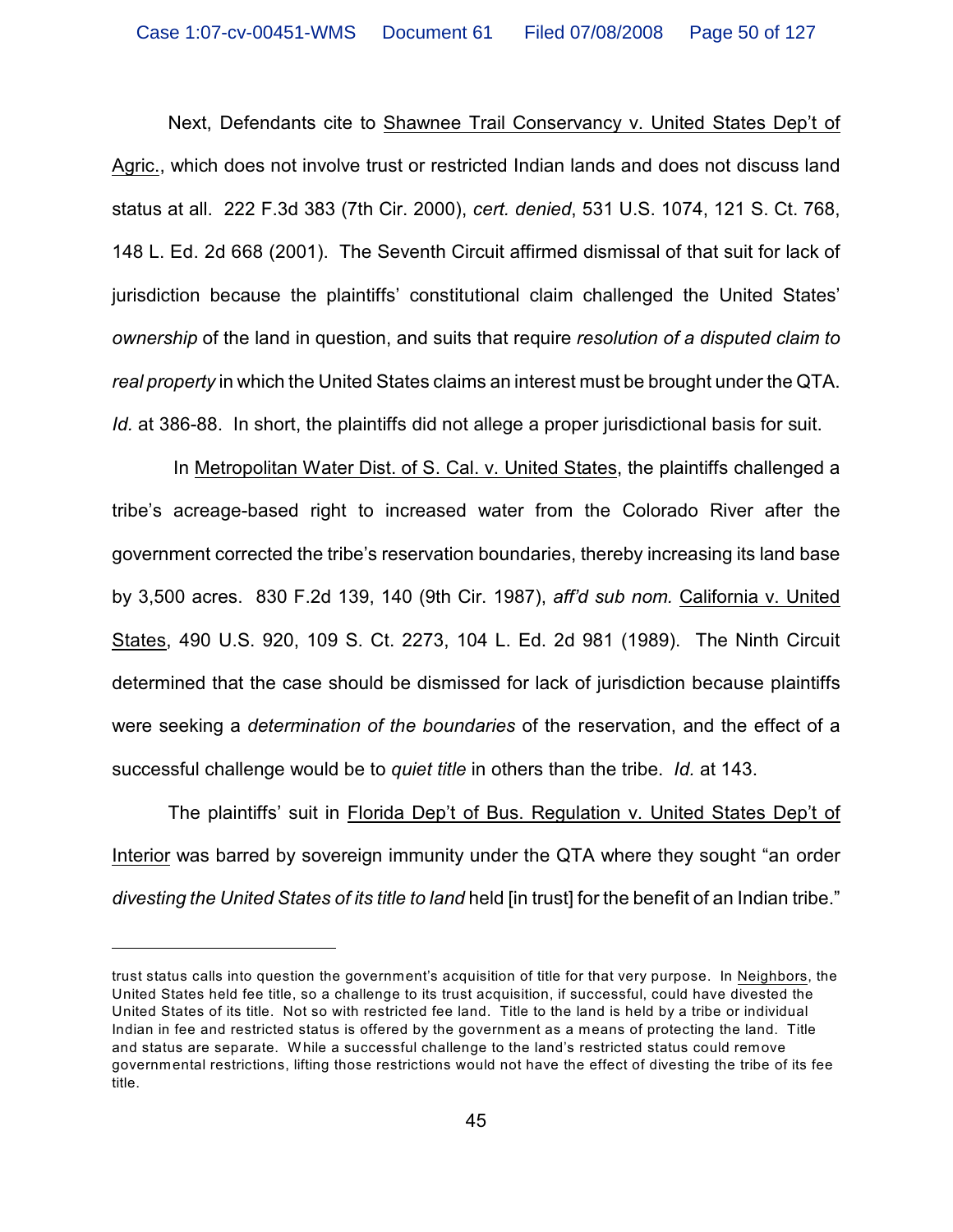768 F.2d 1248, 1254 (11th Cir. 1985), *cert. denied*, 475 U.S. 1011, 106 S. Ct. 1186, 89 L. Ed. 2d 302 (1986) (emphasis and alteration added).

Likewise, the defendants' claim against third-party defendant United States in Shivwits Band of Paiute Indians v. Utah was barred by the Indian lands exception to the QTA because "underlying the [defendants'] claim is a *challenge to the government's title to the land.*" 185 F. Supp. 2d 1245, 1251 (D. Utah 2002), *aff'd*, 428 F.3d 966 (10th Cir. 2005), *cert. denied*, \_\_\_ U.S. \_\_\_, 127 S. Ct. 38, 166 L. Ed. 2d 17 (2006) (emphasis and alteration added). The district court held that while the defendants could not challenge the *title* to property held in trust, they could challenge the procedures the government followed or failed to follow in reaching the decision to hold land in trust. *Id.* at 1252.

This Court finds that the QTA applied in each of the cited cases because each involved an express or implied dispute over the title to real property. Contrary to Defendants' assertion, none stands for the proposition that the QTA shields the government from suit when there is no underlying dispute over the right to or ownership of land.

Defendants next urge that "[i]n an Indian law context, jurisdiction and title are not separate concepts," and that to hold otherwise would undermine the Settlement Act (SNSA) process. Docket No. 44 at 3. This assertion is presented without analysis or supporting authority, as it was in CACGEC I. 2007 WL 1200473, at \*5. While Defendants' declaration may have validity with regard to a challenge to trust status, it does not apply to restricted fee status. *See* fn. 31, *supra*. The SNI purchased the Buffalo Parcel in 2005

46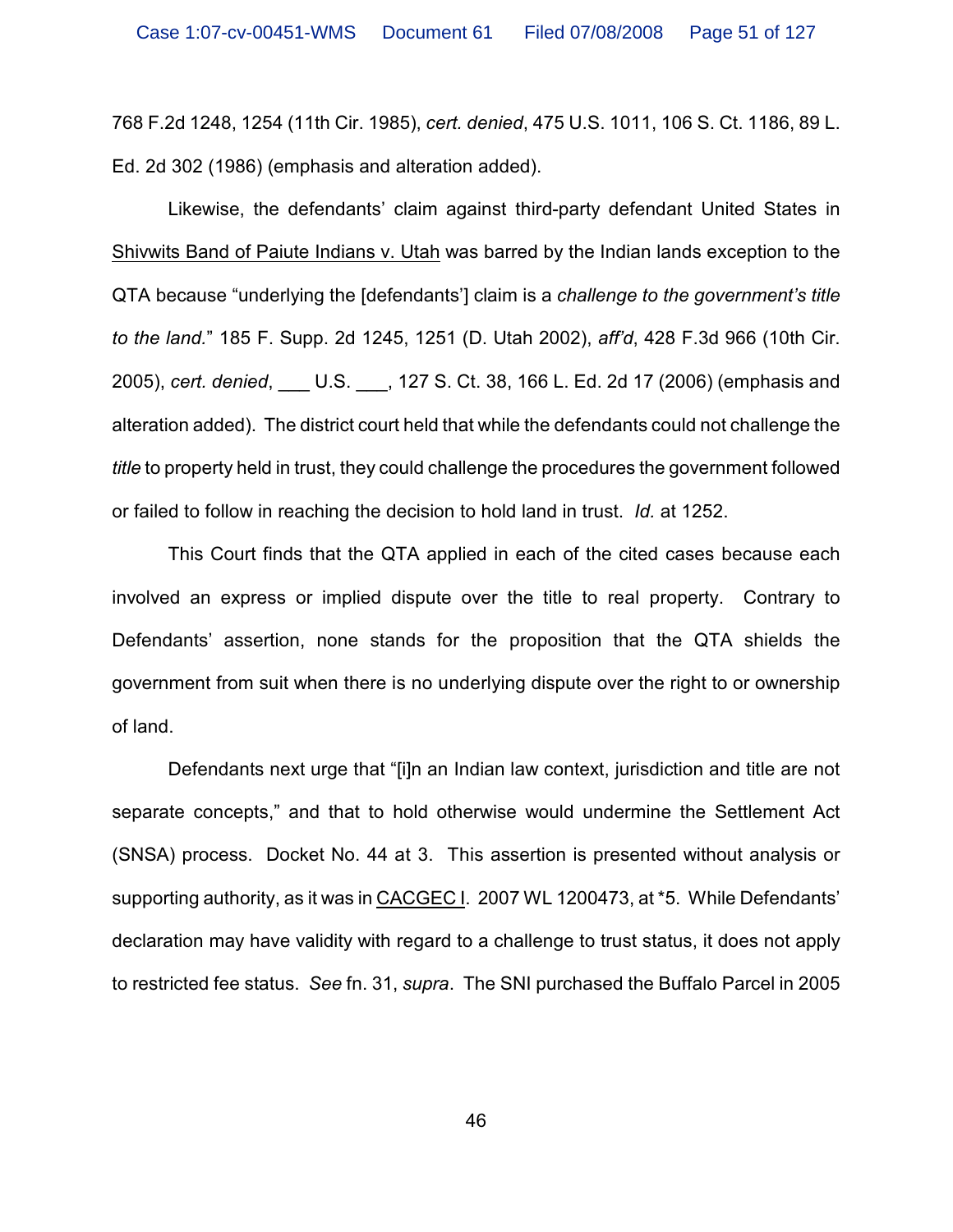with funds appropriated pursuant to the  $SNSA<sup>32</sup>$  Thereafter, the property attained restricted fee status, which prevents the SNI from selling, leasing or otherwise conveying the Parcel without the federal government's approval. 25 U.S.C. § 177. Even were the Court to assume, solely for purposes of this argument, that Plaintiffs' success on their IGRA claims would remove these restrictions, Defendants' have not explained, nor can the Court discern, how such a decision would quiet title to the Buffalo Parcel in anyone other than the SNI. Regardless of the outcome of this action, the SNI will retain title to the Parcel, and its ownership is not challenged here.

[A]djudicating the question of whether a tract of land constitutes "Indian lands" for Indian gaming purposes is conceptually quite distinct from adjudicating title to the land. One inquiry has little to do with the other as land status and land title are not congruent concepts in Indian law. A determination that a tract of land does or does not qualify as "Indian lands" within the meaning of IGRA in no way affects title to the land. Such a determination would merely clarify sovereignty over the land in question.

Kansas v. United States, 249 F.3d 1213, 1225 (10th Cir. 2001) (internal citations and

quotation marks omitted) (finding that regardless of court's determination on status of land

leased by tribe, title would remain vested in current property owners).

For the reasons stated here and in CACGEC I, the Court finds that the QTA does

not apply and the Court has jurisdiction over this action under the APA.

# **IV. DISCUSSION**

# **A. Standards of Review**

# **1.** *Defendants' Motion to Dismiss*

As previously noted, Defendants have moved to dismiss the Amended Complaint,

 $32$  Plaintiffs' suit does not question whether the Buffalo Parcel was purchased with SNSA funds.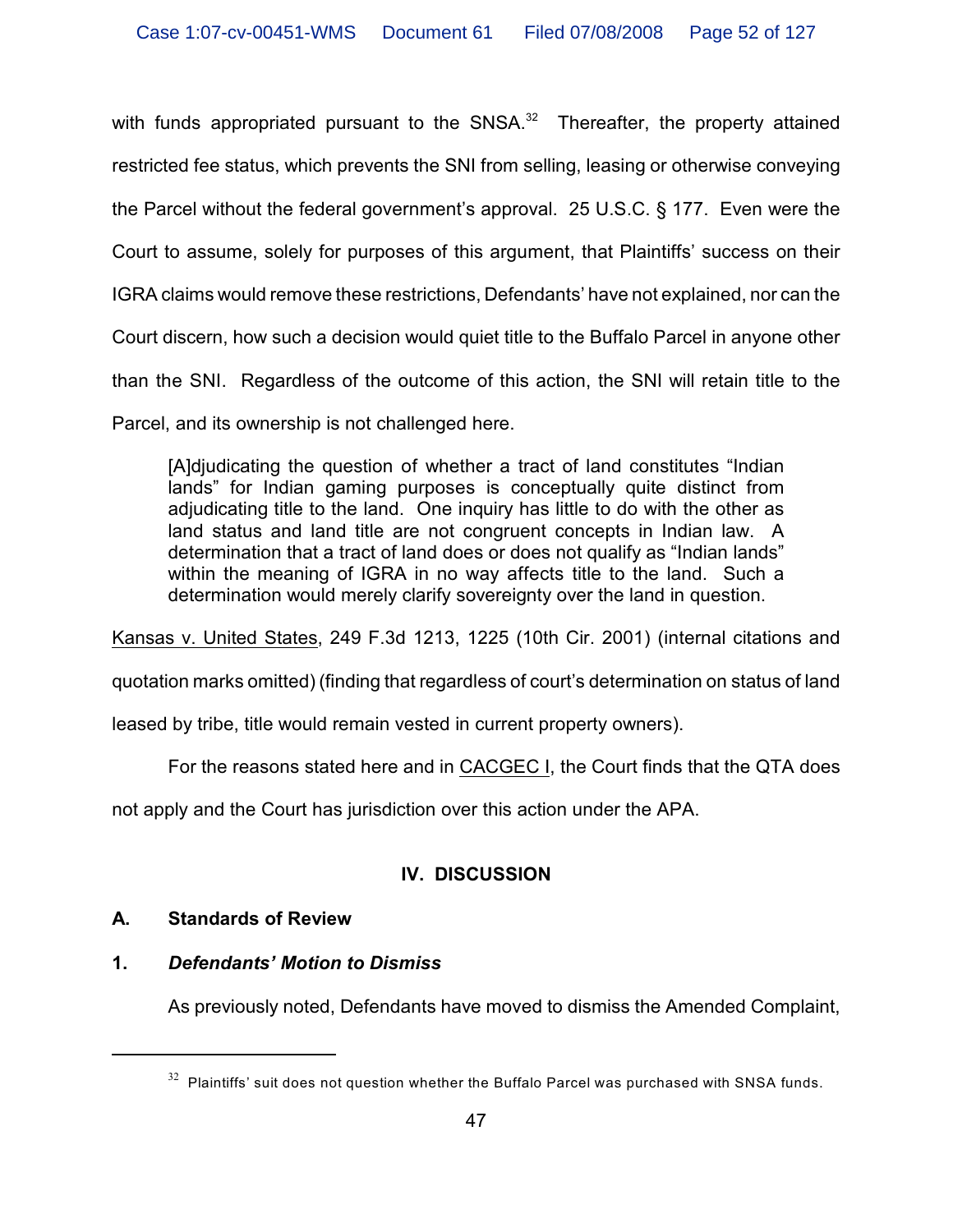and seek summary judgment only to the extent the Court believes their motion should be converted. "[W]hen a party seeks review of agency action under the APA, the district judge sits as an appellate tribunal. The 'entire case' on review is a question of law." Am. Bioscience, Inc. v. Thompson, 269 F.3d 1077, 1083 (D.C. Cir. 2001) (citations omitted). More specifically, "[t]he question whether an agency's decision is arbitrary and capricious . . . is a legal issue." Connecticut v. United States DOC, 04cv1271, 2007 U.S. Dist. LEXIS 59320, at \*2 (D. Conn. Aug. 15, 2007). Thus, in the agency review context, Plaintiffs' claims that Defendants acted in an arbitrary and capricious manner, or made determinations that are contrary to law, are legal questions that can be resolved on review of the agency record and/or the governing statutes, regardless of whether the questions are presented in the context of a motion to dismiss or in a motion for summary judgment. University Med. Ctr. v. Shalala, 173 F.3d 438, 441 n.3 (D.C. Cir. 1999) (citing Marshall County Health Care Auth. v. Shalala, 988 F.2d 1221, 1225-26 (D.C. Cir. 1993) (holding that in agency review context there is no real distinction between questions presented in motion to dismiss and motion for summary judgment)). Accordingly, the Court finds there is no reason to convert Defendants' motion to one for summary judgment. *See* City of Roseville, 219 F. Supp. 2d at 138 (treating parties' filings as motions to dismiss where issues raised were questions of law).

In considering a motion to dismiss pursuant to Rule 12(b)(6), the Court must liberally construe the claims, accept all factual allegations in the complaint as true, and draw all reasonable inferences in favor of the plaintiff. *See* Roth v. Jennings, 489 F.3d 499, 510 (2d Cir. 2007). However, to withstand a motion to dismiss, a plaintiff's "allegations must be enough to raise a right to relief above the speculative level, on the assumption that all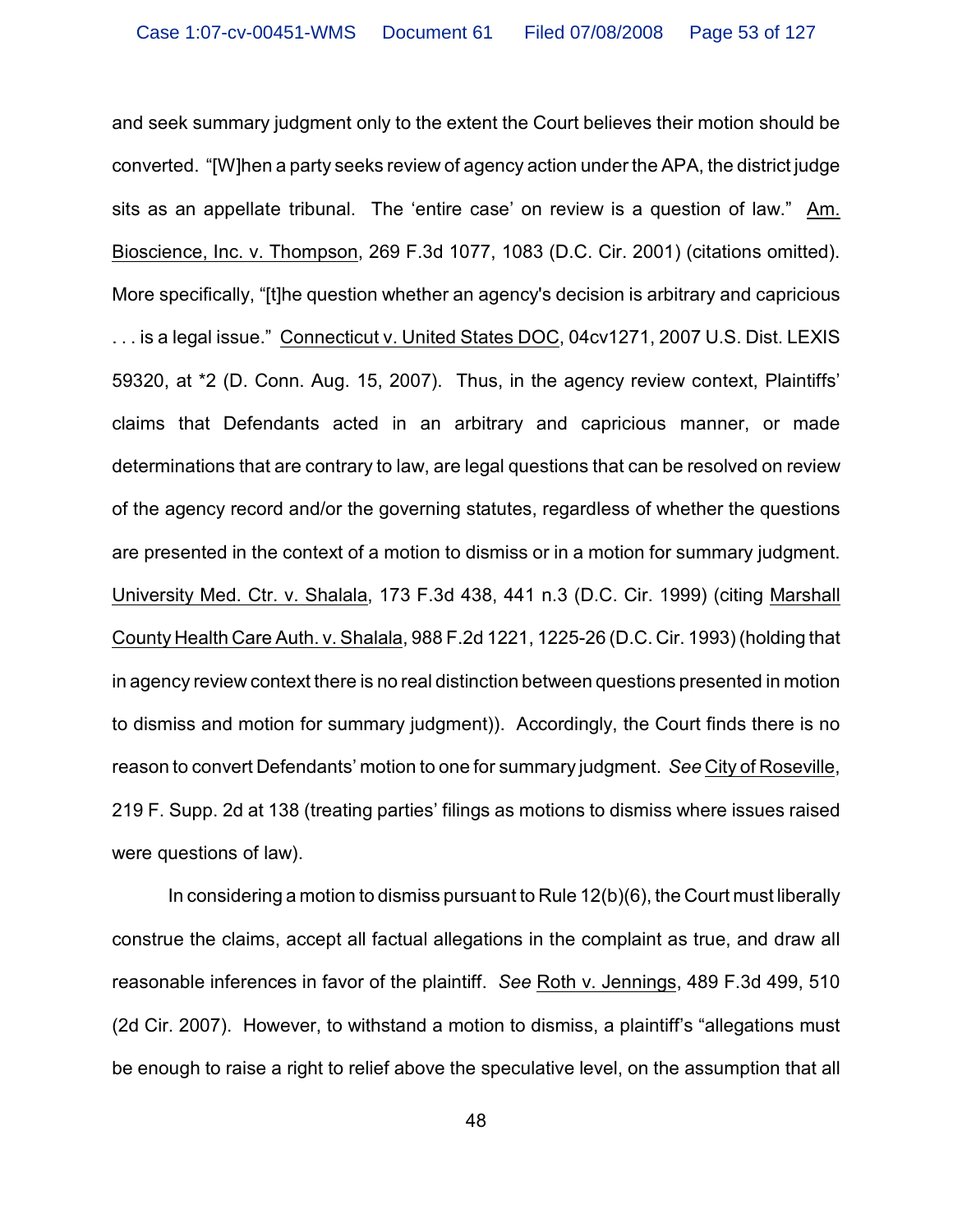the allegations in the complaint are true (even if doubtful in fact)." Bell Atlantic Corp. v. Twombly, \_\_ U.S. \_\_, 127 S. Ct. 1955, 1965, 167 L. Ed. 2d 929 (May 21, 2007) (internal quotation marks, citations, and alterations omitted). "[C]onclusory allegations or legal conclusions masquerading as factual conclusions will not suffice to prevent a motion to dismiss." Joblove v. Barr Labs., Inc., 466 F.3d 187, 204 n.17 (2d Cir. 2006), *cert. denied*, U.S.  $\ldots$ , 127 S. Ct. 3001, 168 L. Ed. 2d 726 (2007) (internal quotation marks and citation omitted).

When determining the sufficiency of a plaintiff's claim for Rule 12(b)(6) purposes, courts may consider the factual allegations in the plaintiff's complaint, documents attached to the complaint as an exhibit or incorporated in it by reference, matters of which judicial notice may be taken, or documents that were either in plaintiff's possession or of which plaintiff had knowledge and relied on in bringing suit. Brass v. American Firm Technologies, Inc., 987 F.2d 142, 150 (2d Cir. 1993); *see also*, Cortec Ind., Inc. v. Sum Holding L.P., 949 F.2d 42, 47-48 (2d Cir. 1991), *cert. denied*, 503 U.S. 960, 112 S. Ct. 1561, 118 L. Ed. 2d 208 (1992) (documents must be integral to the complaint).

### **2.** *Plaintiffs' Motion for Summary Judgment*

When deciding a motion for summary judgment under Rule 56, the court must draw all justifiable inferences from the record in favor of the non-moving party. Anderson v. Liberty Lobby, Inc., 477 U.S. 242, 255, 106 S. Ct. 2505, 91 L. Ed. 2d 202 (1986); Vann v. City of New York, 72 F.3d 1040, 1048-49 (2d Cir. 1995). Summary judgment will be granted when the moving party demonstrates that there are no genuine issues of material fact and that it is entitled to judgment as a matter of law. FED. R. CIV. P. 56(c); Celotex Corp. v. Catrett, 477 U.S. 317, 330, 106 S. Ct. 2548, 91 L. Ed. 2d 265 (1986). While a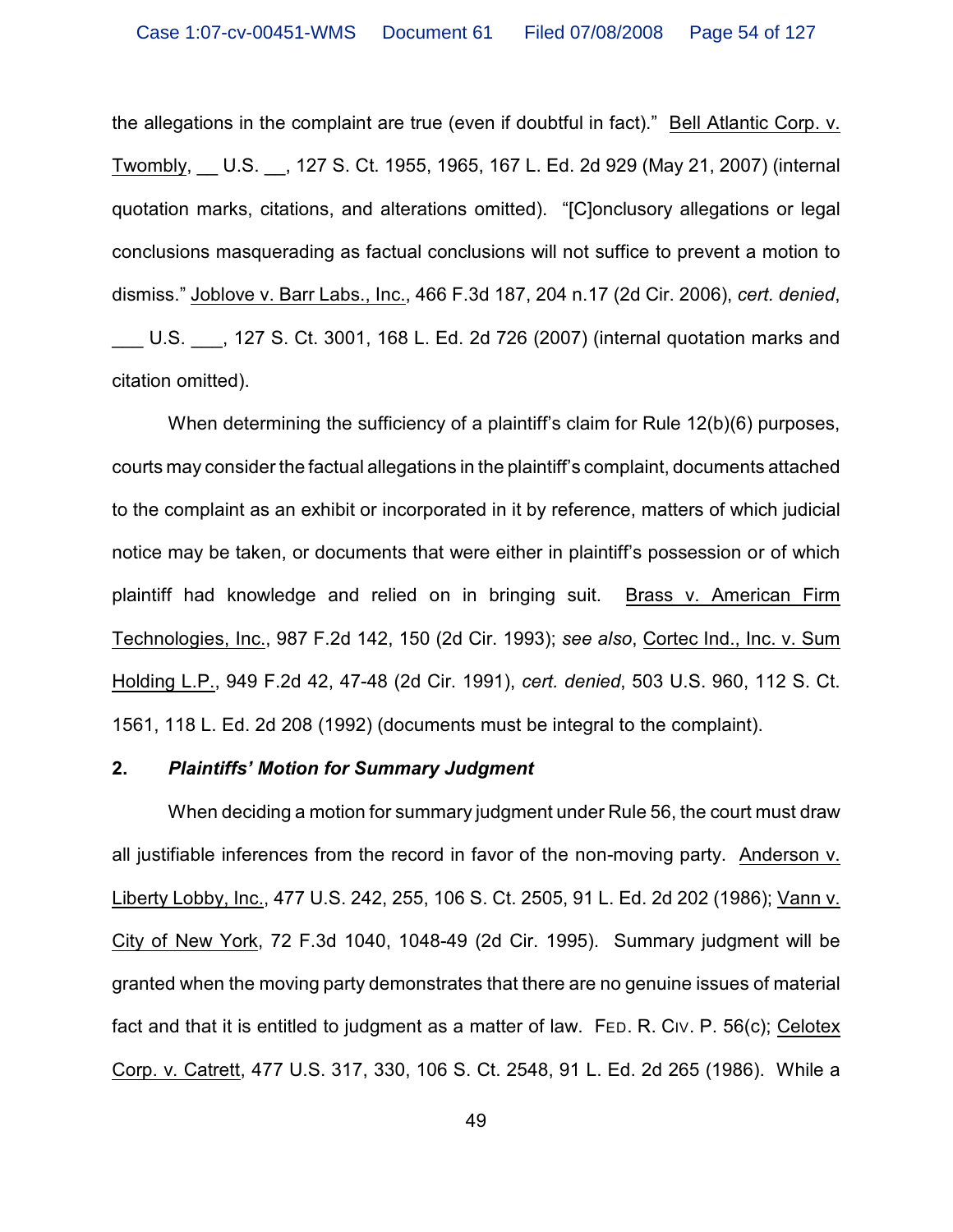material question of fact is to be reserved for a jury, questions of law are appropriately decided on a motion for summary judgment. Scott v. Harris, \_\_\_ U.S. \_\_\_, 127 S. Ct. 1769, 1776 n.8, 167 L. Ed. 2d 686 (Apr. 30, 2007).

# **3.** *APA Review of Agency Action*

Plaintiffs bring their claims primarily under the APA, and request that the Court review statutory interpretations and determinations by the NIGC and the Secretary that they claim are deficient or erroneous. The APA provides that a reviewing court must "set aside agency action" that is "arbitrary, capricious, an abuse of discretion or otherwise not in accordance with the law."  $5 \text{ U.S.C.}$  § 706(2)(a).

Where the agency decisions at issue involve interpretations of federal statutes the agency administers, the court's review is guided by the principles announced in Chevron, U.S.A., Inc. v. Natural Res. Defense Council, Inc., 467 U.S. 837, 842-43, 104 S. Ct. 2778, 81 L. Ed. 2d 694 (1984). Chevron confirmed that "[t]he judiciary is the final authority on issues of statutory construction and must reject administrative constructions which are contrary to clear congressional intent." *Id.* at 843 n.9. Thus, courts are to look first to "whether Congress has directly spoken to the precise question at issue." *Id*. at 842.

If the intent of Congress is clear, that is the end of the matter; for the Court, as well as the agency, must give effect to the unambiguously expressed intent of Congress. If, however, the court determines Congress has not directly addressed the precise question at issue, the court does not simply impose its own construction on the statute, as would be necessary in the absence of an administrative interpretation. Rather, if the statute is silent or ambiguous with respect to the specific issue, the question for the court is whether the agency's answer is based on a permissible construction of the statute.

# *Id.* at 842-43.

Where an agency has been delegated authority to elucidate the statute by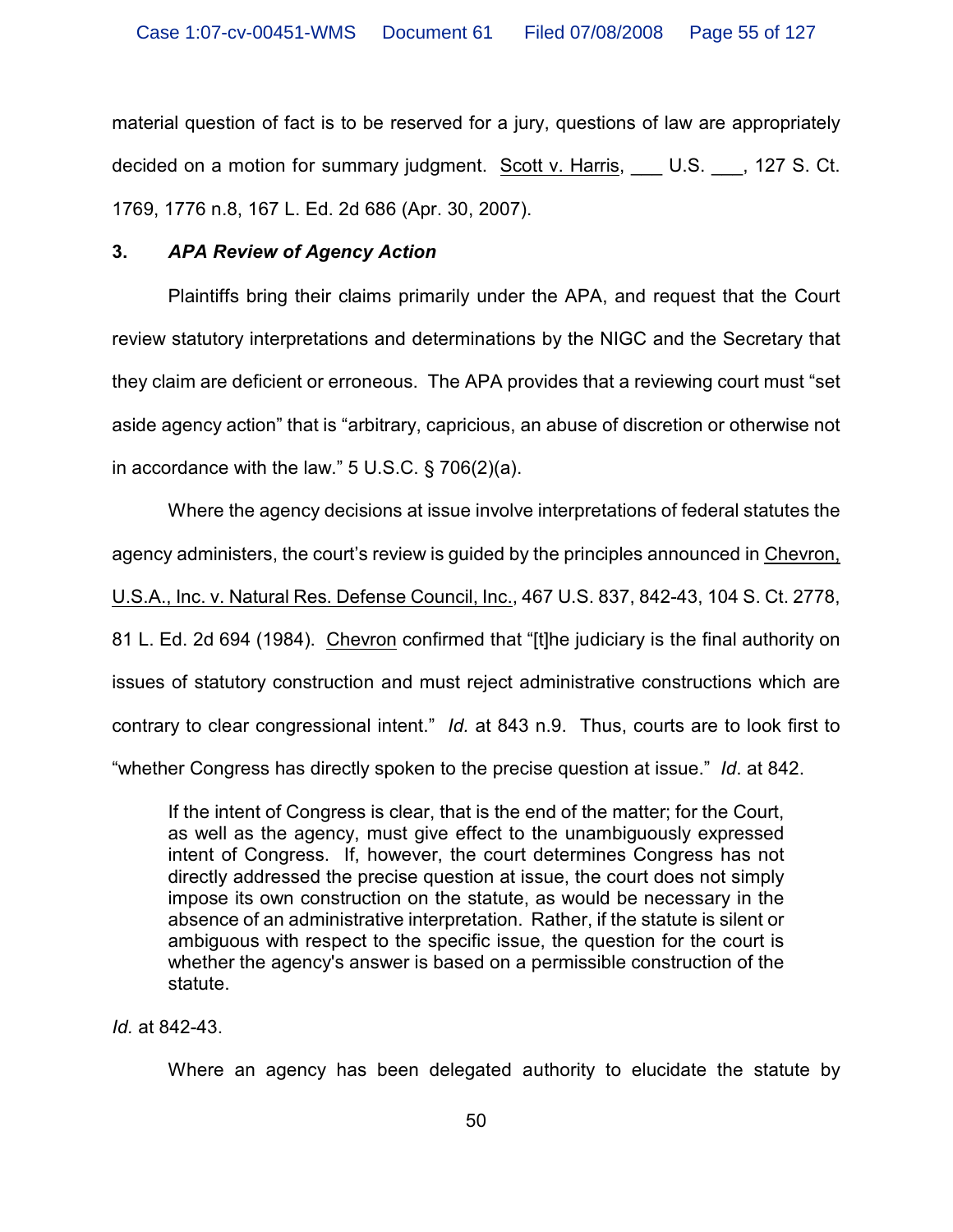regulation, its "regulations are given controlling weight unless they are arbitrary, capricious, or manifestly contrary to the statute." *Id*. at 844. However, the Chevron deference that is accorded to regulations adopted by formal rule-making does not apply to all forms of agency interpretations. Schneider, 345 F.3d at 142 (citing Christensen v. Harris County, 529 U.S. 576, 586-87, 120 S. Ct. 1655, 146 L. Ed. 2d 621 (2000)). Interpretations such as opinion letters, policy statements, agency manuals and enforcement guidelines lack the force of law and do not warrant Chevron-style deference. Christensen, 529 U.S. at 587. Rather, interpretations contained in such formats are entitled to respect under the Supreme Court's decision in Skidmore v. Swift & Co., 323 U.S. 134, 65 S. Ct. 161, 89 L. Ed. 124 (1944), but only to the extent that, through the writer's thoroughness, logic, expertise, consideration of prior interpretations and the like, the interpretation at issue has the power to persuade. United States v. Mead Corp., 533 U.S. 218, 235, 121 S. Ct. 2164, 150 L. Ed. 2d 292 (2001).

Although the APA's arbitrary and capricious standard is ordinarily a deferential one, such deference is "not unfettered nor always due." Citizens to Preserve Overton Park, Inc. v. Volpe, 401 U.S. 402, 415, 91 S. Ct. 814, 28 L. Ed. 2d 136 (1971), *overruled on other grounds by* Califano v. Sanders, 430 U.S. 99, 97 S. Ct. 980, 51 L. Ed. 2d 192 (1977). When a court is asked to review the reasonableness of an agency's decision-making action, its inquiry is governed by Motor Vehicle Mfrs. Ass'n v. State Farm Mut. Auto. Ins. Co.:

The scope of review under the arbitrary and capricious standard is narrow and a court is not to substitute its judgment for that of the agency. Nevertheless, the agency must examine the relevant data and articulate a satisfactory explanation for its action . . . . Normally, an agency [action] would be arbitrary and capricious if the agency has relied on factors which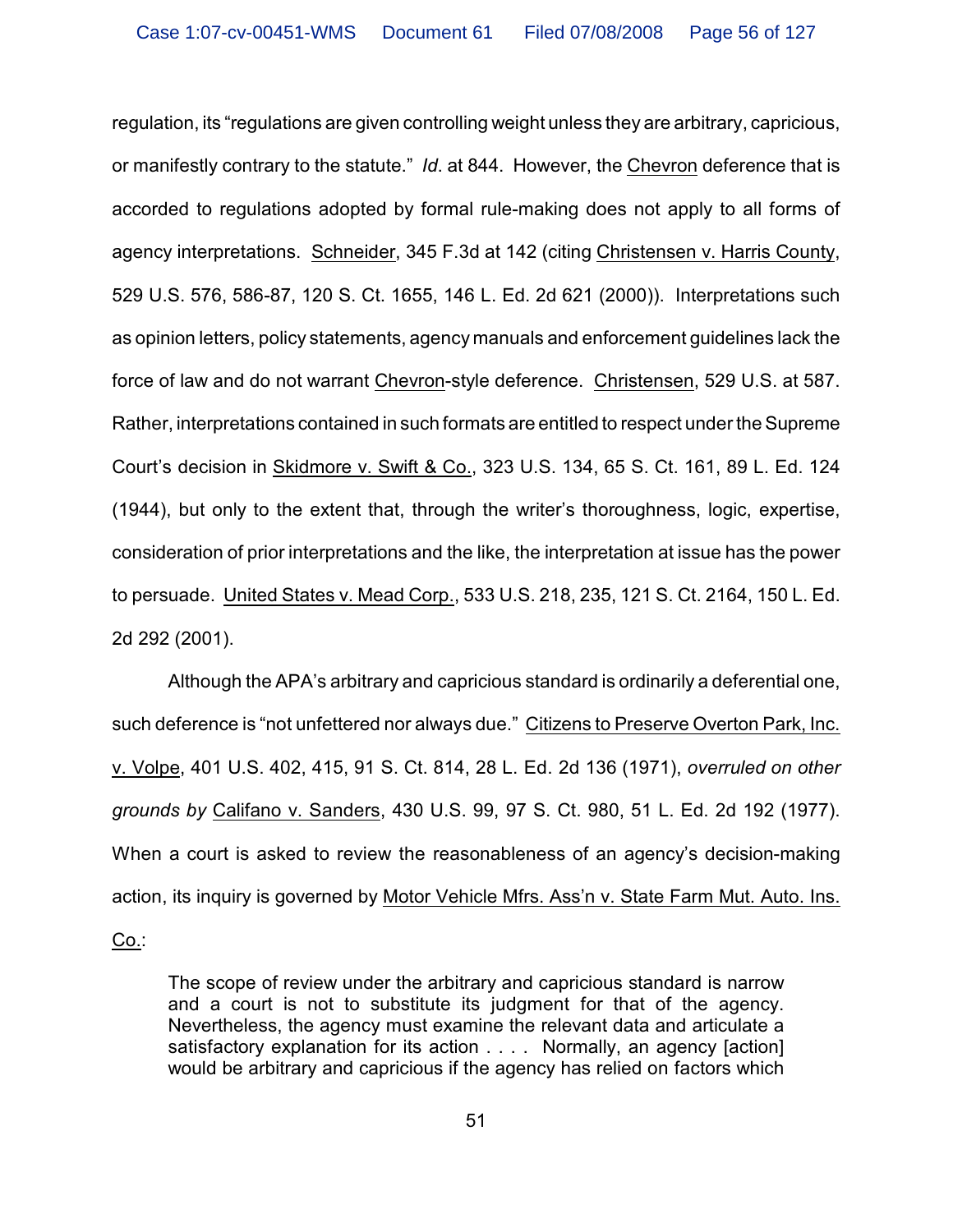Congress has not intended it to consider, entirely failed to consider an important aspect of the problem, offered an explanation for its decision that runs counter to the evidence before the agency, or is so implausible that it could not be ascribed to a difference in view or the product of agency expertise.

463 U.S. 29, 43, 103 S. Ct. 2856, 77 L. Ed. 2d 443 (1983) (citations and quotation marks omitted) (alteration added). Additionally, "courts may not accept . . . counsel's *post hoc* rationalizations for agency action. It is well established that an agency's action must be upheld, if at all, on the basis articulated by the agency itself." *Id*. at 50 (citations omitted).

### **B. Plaintiffs' First Claim for Relief: The "Indian Lands" Question**

In approving the SNI's Ordinance, NIGC Chairman Hogen acknowledged that the Secretary of the Interior is charged with administering the SNSA. AR00010. He therefore accepted the Secretary's verification that the Buffalo Parcel was acquired by the SNI and taken into restricted fee status pursuant to the SNSA. AR00010, AR00025-37. The Buffalo Parcel's status as restricted fee land is not in dispute.

Hogen went on to find that, by virtue of the federal government's restrictions against alienation, the Parcel is "Indian country" over which the SNI has inherent jurisdiction. He also found that the SNI has exercised governmental authority over the Parcel since acquiring it in 2005. $33$  AR00010-12. In sum, Chairman Hogen concluded that the IGRA's "Indian lands" criteria has been met. 25 U.S.C. § 2703(4)(B) (title is "held by an Indian tribe ... subject to restriction by the United States against alienation and over which an Indian tribe exercises governmental power"). In reaching this conclusion, Hogen considered and

 $33$  After acknowledging that there is no statutory or regulatory criteria for determining how a tribe demonstrates the exercise of governmental authority, Hogen concluded that the SNI had manifested sufficient indicia of same because its Marshal's office patrols the Parcel, and it has fenced the site, posted signs indicating the site is subject to the SNI's jurisdiction, and enacted ordinances and resolutions applying its laws to the Parcel. AR00012.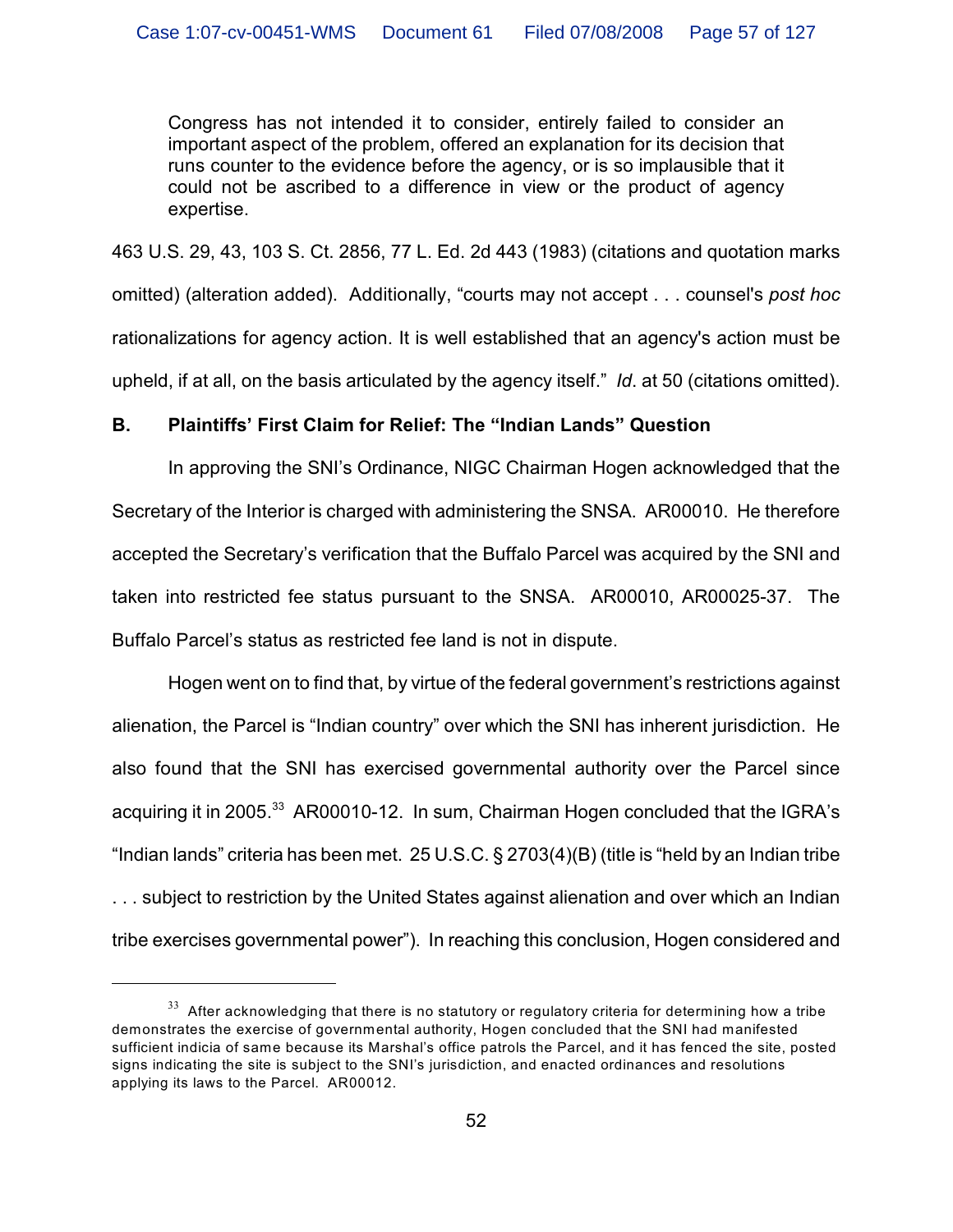deferred to the Secretary's November 12, 2002 opinion letter to the SNI.<sup>34</sup> AR00011-12, AR00233-40.

Plaintiffs' sole assertion, in their first claim for relief, is that property purchased with SNSA funds and held in restricted fee is not "Indian country." They contend that Hogen did not consider all relevant aspects of this inquiry and that his determination that the SNI can exercise sovereign jurisdiction over the Buffalo Parcel is arbitrary, capricious, an abuse of discretion, and not in accordance with law. Am. Compl. 11 49, 53-58.<sup>35</sup>

Both sides seek judgment in their favor as a matter of law and their arguments are summarized as follows. Defendants urge, in their motion to dismiss, that the Buffalo Parcel qualifies as "Indian country" because it was acquired and placed in restricted fee status pursuant to a process established by Congress. According to Defendants, Indian tribes have inherent sovereignty over Indian country and there is nothing in the SNSA's land

 $34$  The Secretary's letter states, in relevant part:

IGRA permits a tribe to conduct gaming activities on Indian lands if the tribe has jurisdiction over those lands, and only if the tribe uses that jurisdiction to exercise governmental power over the lands. There is no question that the Settlement Act (the SNSA) requires the parcels to be placed in "restricted fee" status. As such, these parcels will come within the definition of "Indian lands" if the Nation exercises governmental power over them. The Department assumes that the Nation will exercise governmental powers over these lands when they are acquired in restricted fee. It is our opinion that the Nation will have jurisdiction over these parcels because they meet the definition of "Indian country" under 18 U.S.C. § 1151. Historically, Indian country is land that, generally speaking, is subject to the primary jurisdiction of the Federal Government and the tribe inhabiting it. As interpreted by the courts, Indian country includes lands which have been set aside by the Federal Government for the use of Indians and subject to federal superintendence. In this regard, it is clear that lands placed in restricted status under the Settlement Act are set aside for the use of the Nation and that such restricted status contemplated federal superintendence over these lands. Finally, the Settlement Act authorizes land held in restricted status to expand the Nations' [sic] reservation boundaries, or become part of the Nation's reservation. Accordingly, we believe that the Settlement Act contemplates that lands placed in restricted status be held in the same legal manner as existing Nation's lands are held and thus, subject to the Nation's jurisdiction. AR00238.

 $35$  "For the purposes of this lawsuit and without prejudice, Plaintiffs are not challenging the Government's assertion that the SNI complied with the procedures for holding of title to the Buffalo Parcel[ ] in restricted fee." Docket No. 36-2 at 25. Likewise, Plaintiffs do not challenge the adequacy of the SNI's efforts to exercise governmental power. Their sole argument in claim one is that the SNI does not have sovereign authority to do so.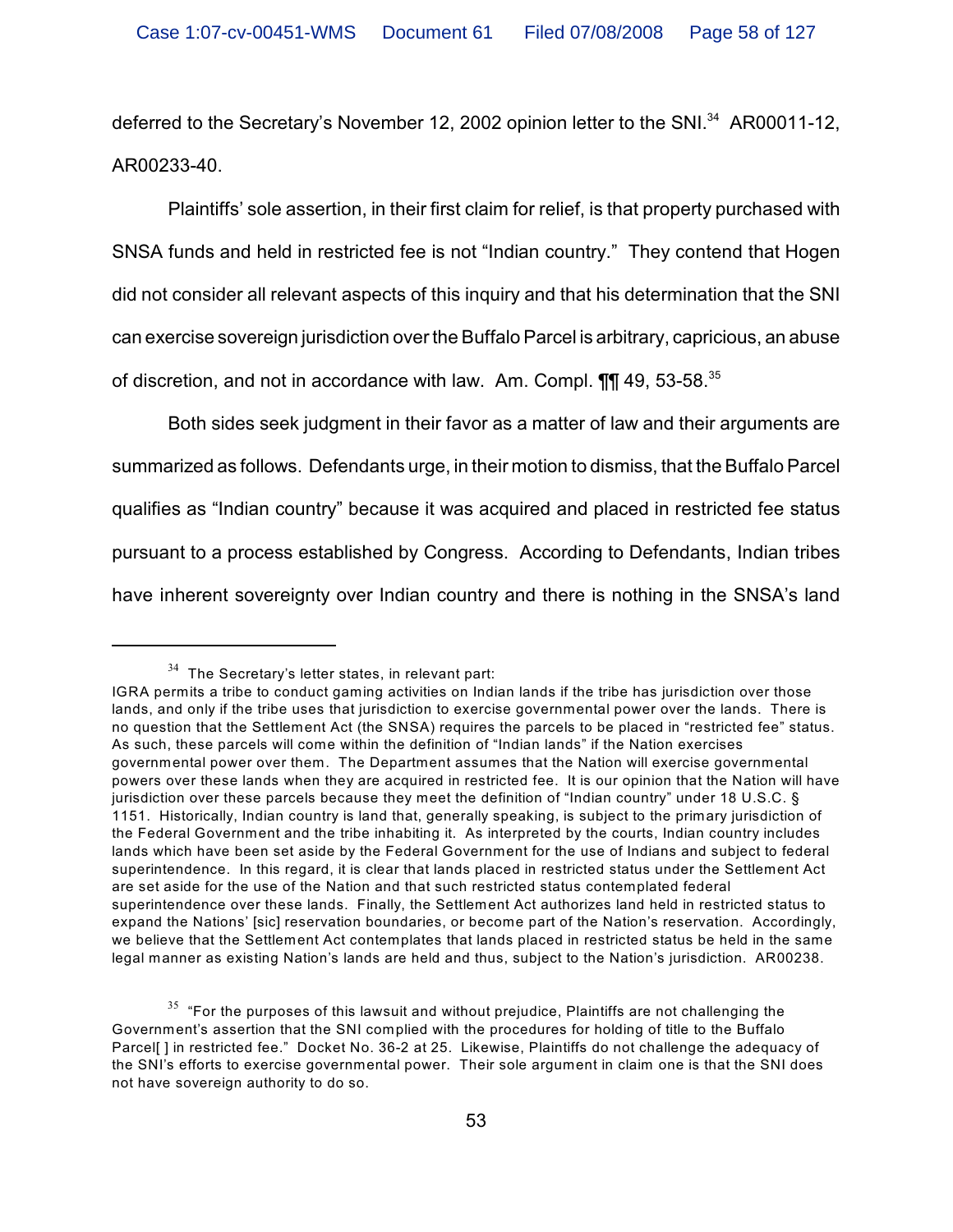acquisition provision that limits the SNI's sovereignty over land held in restricted fee status. Plaintiffs, in their motion for summary judgment, contend that "Indian country" can be created only by an express act of Congress. They argue that the SNSA is not such an act; it merely allowed the SNI to purchase the Buffalo Parcel as a protected economic asset, exempt from property taxes but with no other indicia of sovereignty. The SNI, in its *amicus* brief, urges that land held in restricted fee status is the jurisdictional equivalent of land held in trust status, which has long been understood to be "Indian country."

There is one point of commonality here: Chairman Hogen, the parties, and *amicus* agree that to qualify as "Indian lands" within the meaning of the IGRA, the Buffalo Parcel must be "Indian country." So, the Court starts with the meaning of that term.

# **1.** *The Meaning of Indian Country*

Indian country is defined as:

(a) all land within the limits of any Indian reservation under the jurisdiction of the United States Government, notwithstanding the issuance of any patent, and, including rights-of-way running through the reservation, (b) all dependent Indian communities within the borders of the United States whether within the original or subsequently acquired territory thereof, and whether within or without the limits of a state, and (c) all Indian allotments, the Indian titles to which have not been extinguished, including rights-of-way running through the same.

18 U.S.C. § 1151. On its face, § 1151 is concerned only with criminal jurisdiction. Nonetheless, the Supreme Court has "recognized that it also generally applies to questions of civil jurisdiction." Alaska v. Native Village of Venetie Tribal Gov't, 522 U.S. 520, 527, 118 S. Ct. 948, 140 L. Ed. 2d 30 (1998) (citing Decoteau v. District County Court for Tenth Judicial Dist., 420 U.S. 425, 427 n.2, 95 S. Ct. 1082, 43 L. Ed. 2d 300 (1975)); *see also*, Cabazon Band of Mission Indians, 480 U.S. at 208. "Generally speaking, primary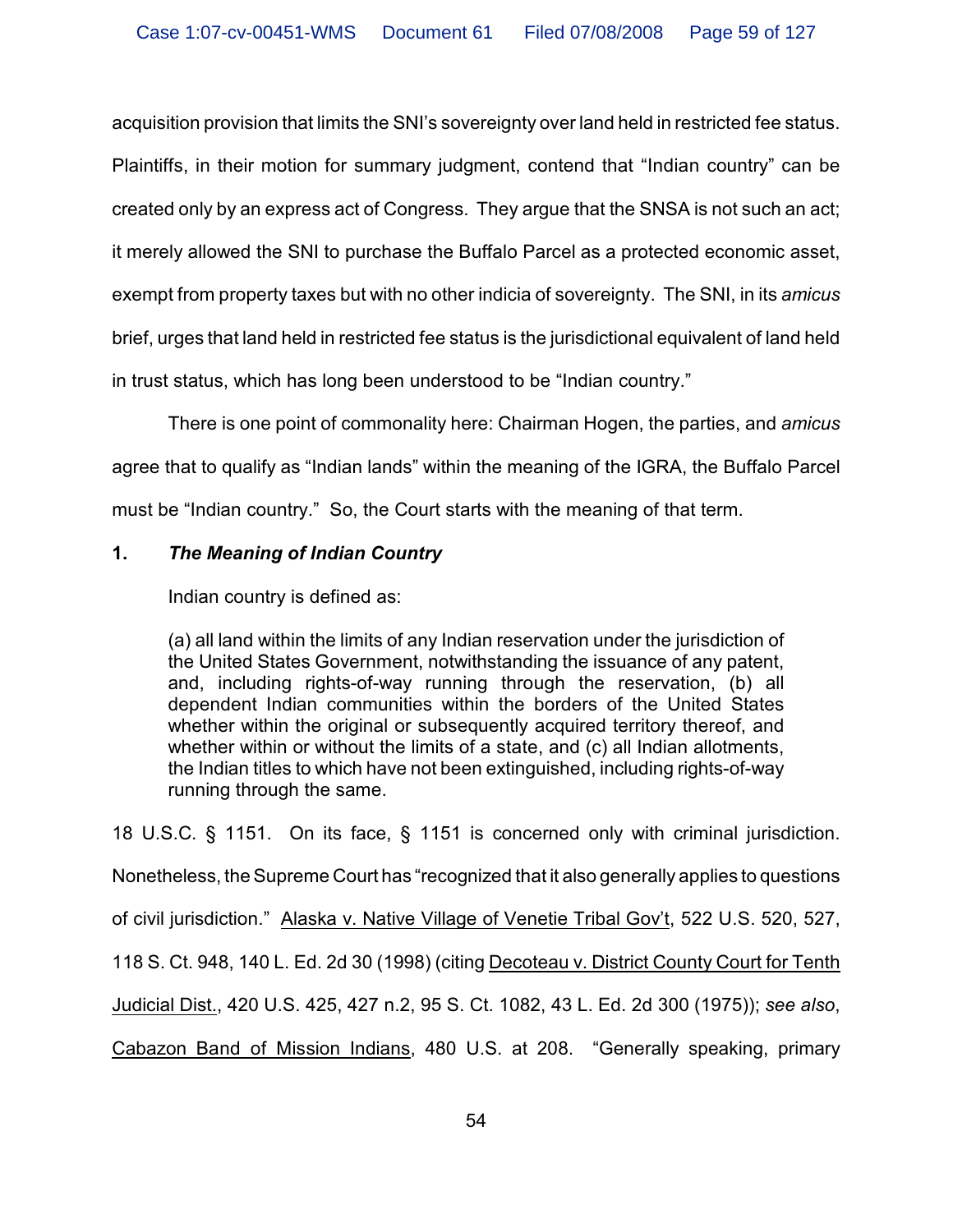jurisdiction over land that is Indian country rests with the Federal Government and the Indian tribe inhabiting it, not with the States." Native Village of Venetie, 522 U.S. at 527 n.1 (citation omitted); *see also*, Oklahoma Tax Comm'n v. Citizen Band Potawatomi Indian Tribe of Oklahoma, 498 U.S. 505, 509, 511, 111 S. Ct. 905, 112 L. Ed. 2d 1112 (1991) (tribes are "domestic dependent nations" that have inherent sovereign authority over their members and the Indian country that is validly set apart for their use).

Prior to § 1151's enactment, the question of sovereignty over land occupied by Indians was a frequent subject of litigation. Section 1151 codified three categories of land—reservations, dependent Indian communities, and Indian allotments—that the Supreme Court had determined were embraced by the term Indian country.

### *a. Reservations*

The first category, reservations, was at issue in Donnelly v. United States, 228 U.S. 243, 33 S. Ct. 449, 57 L. Ed. 820 (1913). A white man had been convicted under a federal statute for the murder of an Indian on a reservation. Among other things, it was argued that the federal court was without jurisdiction over the crime because the term "Indian country" is limited to lands to which Indians retain their original right of possession; it does not extend to land set apart out of the public domain that was not previously occupied by the tribe. *Id.* at 268.

The Supreme Court noted that numerous statutes relating to Indians use the term Indian country without providing a definition for it. *Id.* In fact, the Court could identify only one historical definition of the term that had appeared in the Indian Intercourse Act of June 30, 1834, but was thereafter repealed:

That all that part of the United States west of the Mississippi, and not within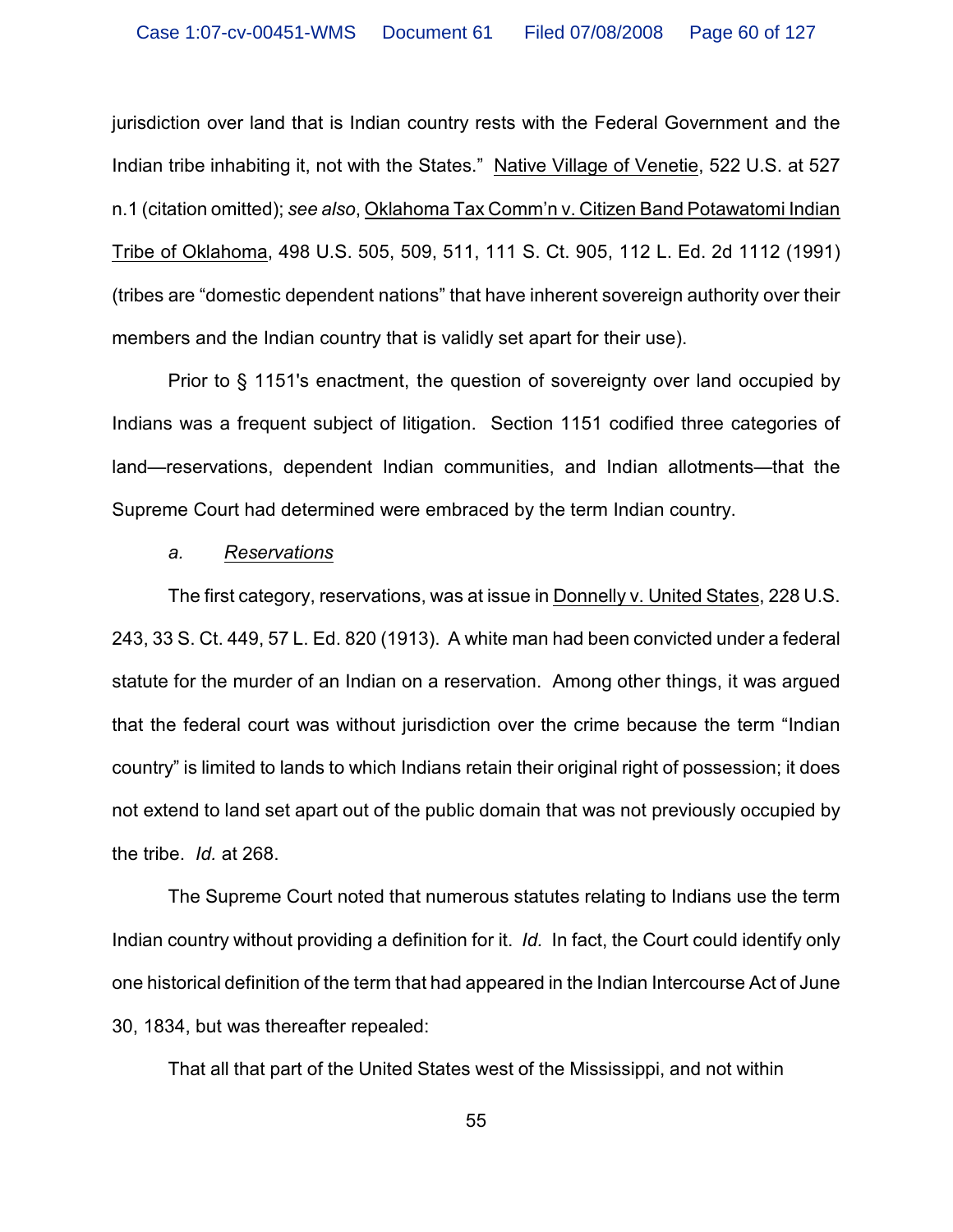the states of Missouri and Louisiana, or the territory of Arkansas, and not within any state to which the Indian title has not been extinguished, for purposes of this act, be taken and deemed to be the Indian country.

*Id.* at 268-69; 4 Stat. 729. The Supreme Court found that absent subsequent guidance from Congress, that historical definition "may be considered in connection with changes which have taken place in our situation, with a view of determining from time to time what must be regarded as Indian country where it is spoken of in the statutes." *Id.* at 269. The changes in federal-Indian relations were deemed to be "so numerous and so material, that the term cannot now be confined to land formerly held by the Indians, and to which their title remains unextinguished." *Id.* Accordingly, the Supreme Court held that Indian country includes any "tract of land that, being a part of the public domain, is lawfully set apart as an Indian reservation."

### *b. Indian Allotments*

In United States v. Pelican, a murder occurred on an individual Indian allotment which was held in trust by the United States and located on former reservation land that had since been "diminished"—*i.e.*, Congress had placed a portion of the reservation in the public domain in order to open it to non-Indian settlement. 232 U.S. 442, 444-46, 34 S. Ct. 396, 58 L. Ed. 676 (1914). Each Indian who resided on the former reservation land received an 80-acre parcel that was held in trust for 25 years for the allottee's sole benefit, after which it was to be conveyed to the allottee, or his heirs, in fee simple. *Id*. The question for the Supreme Court was whether a statute extending the federal government's criminal jurisdiction to "Indian county" applied to a crime occurring on a non-reservation trust allotment. *Id.* at 449. In holding that it did, the Supreme Court found no distinction between reservation land and non-reservation trust allotments; both had been "set apart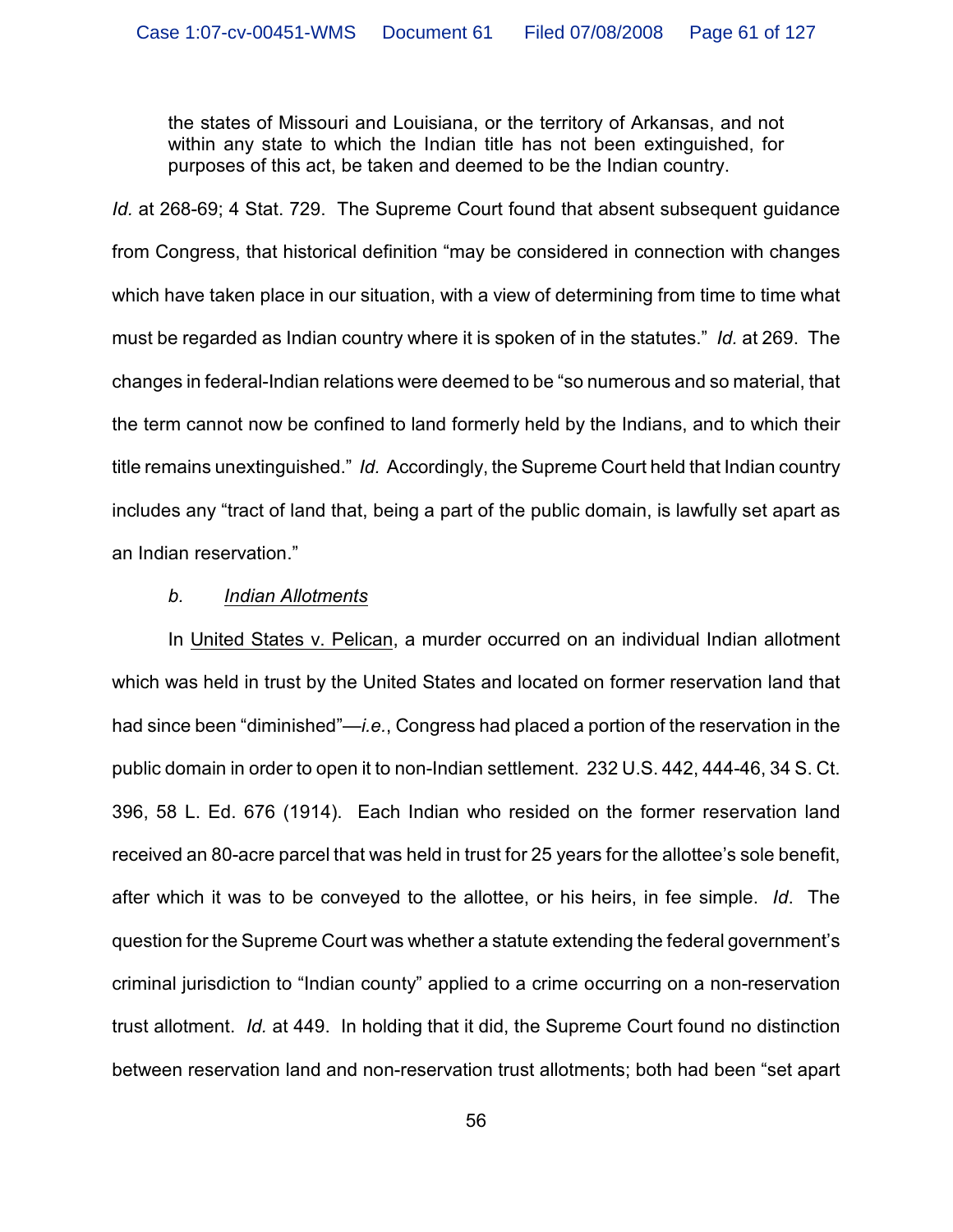for the use of the Indians as such, under the superintendence of the Government." *Id.*

Some twelve years later, the Supreme Court was again faced with the question of whether a crime had occurred in "Indian country." This time, the murder took place on an allotment carved out of a reservation and conveyed in fee to the allottee, subject to a 25 year restriction against alienation. United States v. Ramsey, 271 U.S. 467, 470, 46 S. Ct. 559, 70 L. Ed. 1039 (1926). The court below found there was a sufficient difference between trust allotments and restricted allotments that the latter was not embraced within the term "Indian country." *Id.* at 470. The Supreme Court reversed, reasoning that until the end of the trust or restricted period, the government possessed supervisory control over the land and could take measures to ensure that it inured to the sole use and benefit of the allottee. *Id.* at 471. "[I]t would be quite unreasonable to attribute to Congress an intention to extend the protection of the criminal law to an Indian upon a trust allotment and withhold it from one upon a restricted allotment." *Id.* at 471-72. Accordingly, the term Indian country applied to both.

These cases are codified in 25 U.S.C. § 1151(c), which makes no distinction between trust and restricted allotments.

#### *c. Dependent Indian Communities*

The case of United States v. Sandoval involved land owned by the Pueblo Indians in fee simple. 231 U.S. 28, 39, 34 S. Ct. 1, 58 L. Ed. 107 (1913). The question before the Supreme Court was whether that land was Indian country such that Congress could prohibit the introduction of intoxicating liquor there. *Id.* at 38. The Court found that the tribe's title was not fee simple, as that term is commonly understood, because Congress had recognized the Pueblos' title to ancestral lands by statute and declared the Pueblos'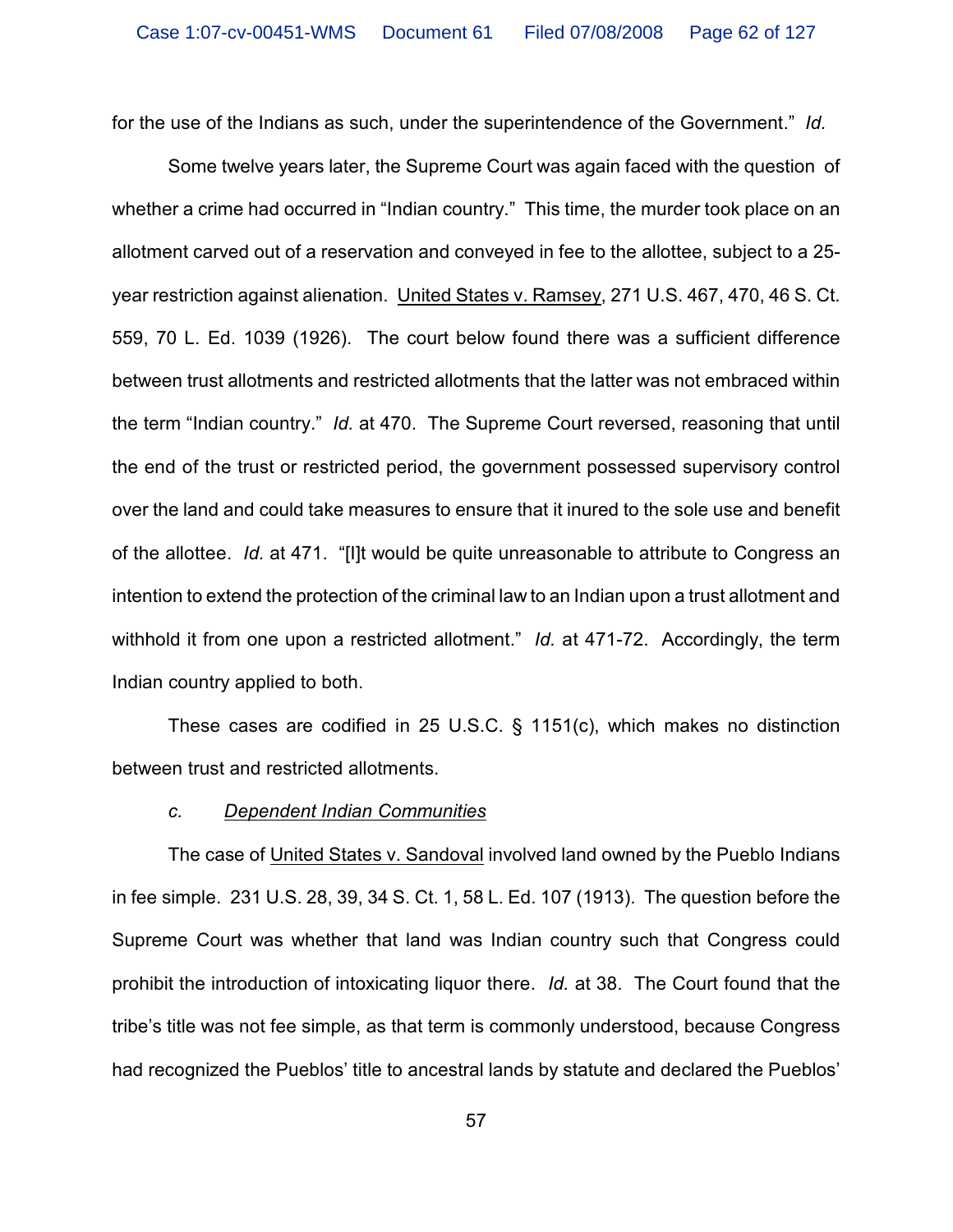fee property exempt from taxation, and the United States had continuously assumed a protective role with respect to the Pueblo people. *Id.* at 39-40 n.1, 47-48.<sup>36</sup> Based on these findings, the Supreme Court held that Congress could exercise federal jurisdiction over Pueblo lands under its general power over "all dependent Indian communities within its borders." *Id.* at 46, 48.

In 1938, the Supreme Court decided United States v. McGowan, which involved a forfeiture proceeding relating to the introduction of intoxicants into the Reno Indian Colony. 302 U.S. 535, 536, 58 S. Ct. 286, 82 L. Ed. 410 (1938). The Colony was situated on lands owned by the United States and held in trust for the benefit of the Indians residing there, who had no reservation land. *Id.* at 537 and n.4. Recognizing that there was little historic consistency in the way the government had afforded protection to Indians, the Court noted that "Congress alone has the right [at any particular time] to determine the manner in which this country's guardianship over the Indians shall be carried out." *Id.* at 538. After finding that the Reno Colony had been validly set apart for the use of the Indians and was under federal superintendence, the Supreme Court held it was immaterial whether Congress chose to designate the parcel a "reservation" or a "colony"; the land was Indian country. *Id.* at 538-39.

The "dependent Indian communities" category, 25 U.S.C. § 1151(b), codified the Supreme Court's decisions in Sandoval and McGowan. The parties and the SNI agree that the Buffalo Parcel is neither a reservation nor an allotment. Therefore, whether the SNI has sovereignty turns on whether the Buffalo Parcel is a dependent Indian community.

 $^{\rm 36}$  In a later decision, the Supreme Court also found the Nonintercourse Act's restriction on alienation to be applicable to the Pueblos. United States v. Candelaria, 271 U.S. 432, 441-42, 46 S. Ct. 561, 70 L. Ed. 2d 1023 (1926).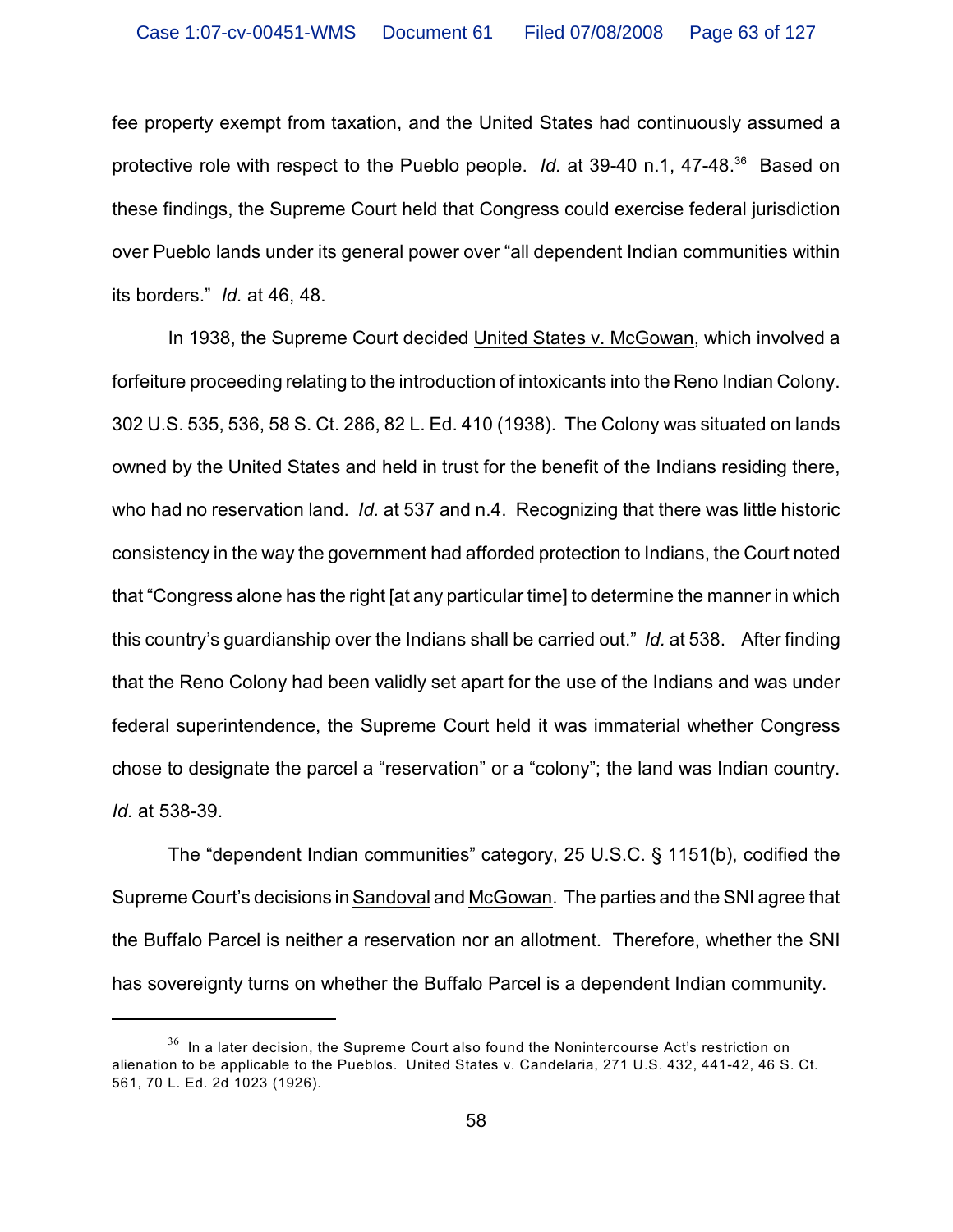# *d. The Requirements for Finding a Dependent Indian Community*

Although 25 U.S.C. § 1151 was enacted in 1948, the Supreme Court did not interpret the term "dependent Indian communities" until some fifty years later. In Native Village of Venetie, the Court considered whether land in northern Alaska was "Indian country," such that the tribe could tax a contractor conducting business activities on it. 522 U.S. at 523. The land at issue was not within the limits of an Indian reservation and did not involve any Indian allotments. *Id.* at 527. Rather, the tribal government owned the land in fee simple, with no federal restrictions on land transfers. *Id.* at 524. The Ninth Circuit held that the land was a dependent Indian community. The Supreme Court reversed.

After reviewing its prior Indian country decisions, the Supreme Court noted that in both the allotment and non-reservation cases (regardless of whether land was held in trust or restricted fee), it had concluded that lands are "Indian country" only if they satisfy two requirements: (1) they are set aside by the Federal Government for the use of the Indians as Indian land, and (2) they are under federal superintendence. *Id*. at 527. Congress, in enacting section 1151, did not alter this definition of Indian country, "but merely list[ed] the three different categories of Indian country mentioned in [the Court's] prior cases." *Id*. at 530 (alterations added and citations omitted). Therefore, the Court reasoned, land can be found to be a "dependent Indian community" only if the same two requirements are satisfied. *Id.* "The federal set-aside requirement ensures that the land in question is occupied by an 'Indian community'; the federal superintendence requirement guarantees that the Indian community is sufficiently 'dependent' on the Federal Government that the Federal Government and the Indians involved, rather than the States, are to exercise primary jurisdiction over the land in question." *Id.* at 531.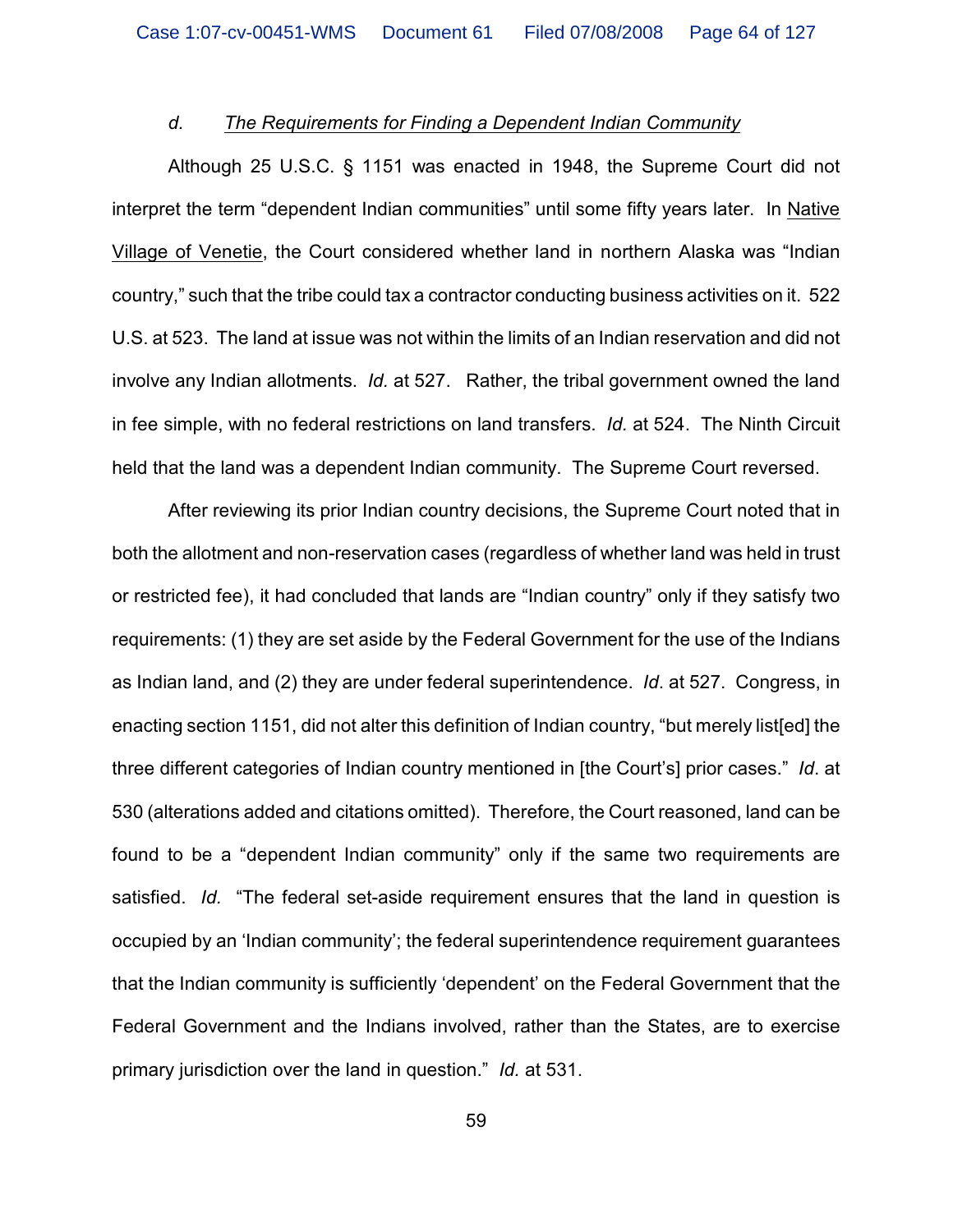The Supreme Court concluded that land held in fee simple by the Venetie tribal government did not meet either requirement. *Id.* at 532. Among the factors it found significant were: the absence of any restrictions on alienation, the tribe's freedom to use the land for non-Indian purposes, the intent of the statute<sup>37</sup> that permitted the tribe to take title to the land—a primary goal of which was to avoid "permanent racially defined institutions, rights, privileges or obligations, without creating a reservation system or lengthy wardship," *id.* at 524 (citing 43 U.S.C. § 1601(b)) (alteration in original deleted), and the absence of explicit congressional action to create Indian country.<sup>38</sup> 522 U.S. at 532-33. The Supreme Court also emphasized the tribe's own view of the Alaska Native Claims Settlement Act's purpose as effecting Native self-determination and ending paternalism in federal Indian relations. *Id*. at 534.

The countervailing factors—the land's exemption from adverse possession claims, property taxes and certain judgments only for so long as the land was not developed, leased, or sold—did not, in the Court's view, approach the level of superintendence over Indian lands that existed in cases where it had found land to be Indian country. *Id.* at 533 (citing 43 U.S.C. § 1601(b)).

Although the Buffalo Parcel is held in restricted fee status, not in fee simple,

 $37$  Congress enacted the Alaska Native Claims Settlement Act ("ANCSA") in 1971. 43 U.S.C. §§ 1601 *et seq.* ANSCA revoked the various reserves set aside for Native use and completely extinguished all aboriginal claims to Alaska Land. *Id*. §§ 1603, 1618(a). It transferred 44 million acres of Alaska land to state-chartered private business corporations, all shareholders of which were required to be Alaska Natives. *Id.* §§ 1605, 1607, 1613. The corporations received title in unrestricted fee simple.

 $^{\rm 38}$  "The federal set-aside requirement  $\ldots$  reflects the fact that because Congress has plenary power over Indian affairs, . . . some explicit action by Congress (or the Executive, acting under delegated authority) must be taken to create or to recognize Indian country." Native Village of Venetie, 522 U.S. at 531 n.6. The most recent Congressional action with respect to the Venetie land had been to revoke its reservation status.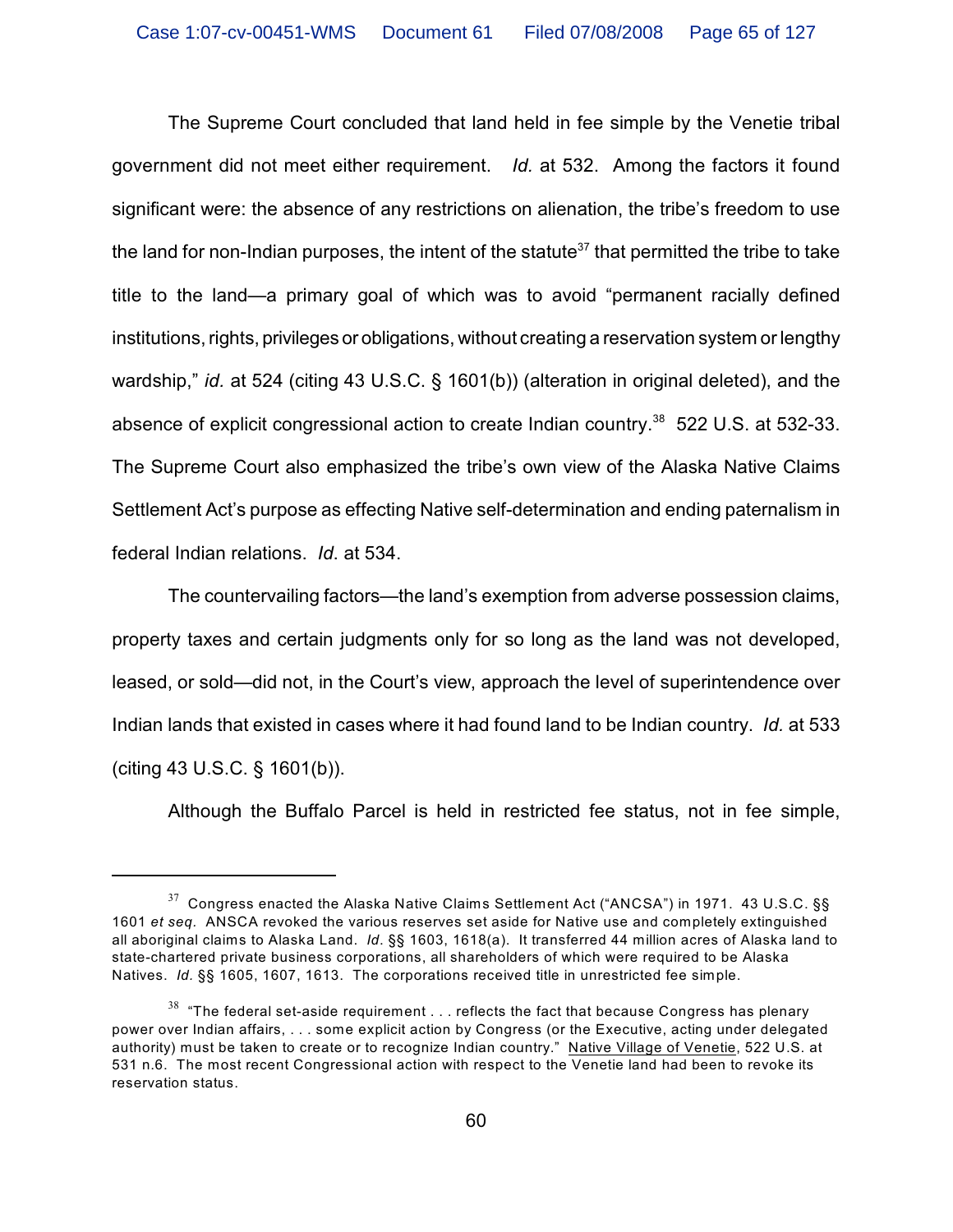Plaintiffs urge that the land is not a dependent Indian community for many of the same reasons given by the Supreme Court in Native Village of Venetie.

# **2.** *Plaintiffs' Arguments*<sup>39</sup>

Plaintiffs' various arguments fall into four main categories. First, Plaintiffs maintain that the SNSA's language does not reflect an intent to create Indian country, and that a comparison of the SNSA with other statutes codified in Title 25, Chapter 19 of the United States Code ("Indian Land Claims Settlements"), support this conclusion. Docket No. 36-2 at 40. Second, they urge that the characteristics of restricted fee land are distinguishable from those of Indian country generally, and trust land in particular. *Id.* at 30-32. Third, Plaintiffs claim that the Buffalo Parcel does not meet either of the dependent Indian community requirements. The SNSA is not a federal set-aside, Plaintiffs contend, because the SNI can acquire restricted fee title "with no federal input." *Id.* at 41. Also, the SNSA's restriction on alienation is of such limited effect that it cannot support a finding of federal superintendence. *Id.* at 30-33. Fourth and finally, Plaintiffs urge that the SNSA's goals of tribal economic self-sufficiency preclude a finding that the SNI is a "dependent." Docket No. 52 at 6-8. Each of these contentions is addressed, in turn.

# *a. Congressional Drafting and the Significance of Other Settlement Acts*

Chapter 19 of Title 25 of the United States Code contains fourteen subchapters, one being the SNSA, and each of the others a congressional act relating to a different Indian tribe or nation. Plaintiffs contend that eight of the thirteen other acts qualify as purposeful federal "set-asides" of land for the use of a tribe because they either identify a specific

 $^{39}$  The discussions that follow are framed primarily in terms of Plaintiffs' arguments on summary judgment. An analysis of Plaintiffs' arguments will necessarily take into account the countervailing arguments set forth in Defendants' motion to dismiss.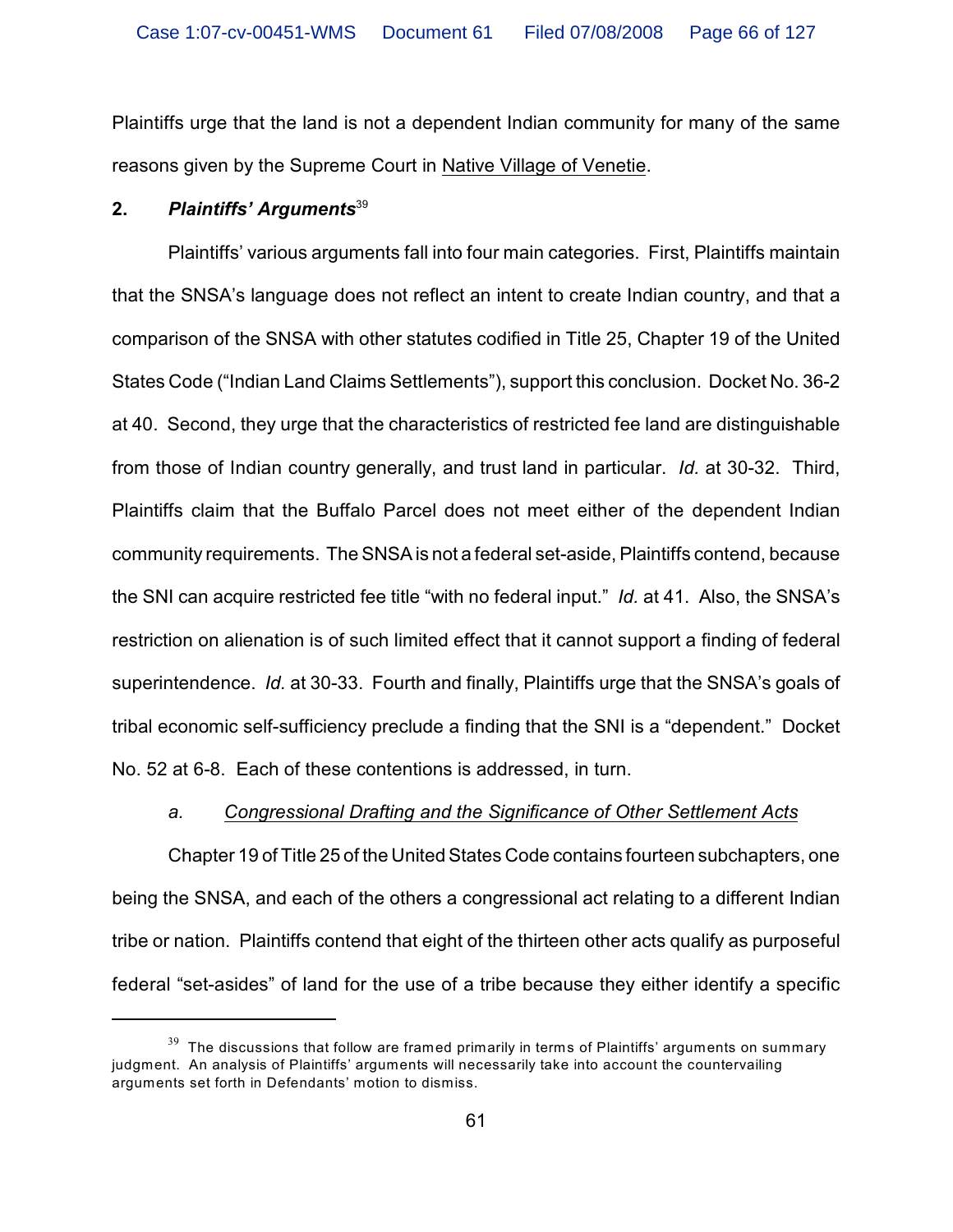parcel of land to be taken for Indian use or earmark funds for land acquisition. Plaintiffs maintain that the SNSA does not meet the federal set-aside requirement due to the absence of like provisions.

Defendants have chosen not to address the individual acts cited by Plaintiffs. Instead, they take the position that the SNSA is more appropriately compared to the IRA's trust acquisition provision, 25 U.S.C. § 465, which leaves the location and amount of land to be acquired for any particular tribe to the Secretary's discretion. Docket Nos. 44 at 13- 15; 45 at 17-18. The parties' positions relative to restricted fee versus trust acquisitions are discussed fully *infra*. Here, the focus is on the language of other settlement acts.

The Court has examined the eight acts cited by Plaintiffs<sup>40</sup> and first concludes that their reliance on comparative congressional drafting is based on a faulty assumption—*i.e.*, that the primary intent of the cited acts is to create Indian country. In fact, just like the SNSA, six of the eight acts were passed primarily for the purpose of effectuating agreements to which the United States was not a party, but whose terms would become effective only upon passage of implementing federal legislation.<sup>41</sup> The SNSA and these six other acts were each crafted to give effect to specific provisions in discrete agreements, making the value of their comparison dubious at best. Even assuming there is value to such a comparison, the Court finds that the SNSA is not so different from the other acts as Plaintiffs contend.

 $40$  Although Defendants have declined to address these acts, the Court must do so in order to determine whether Plaintiffs are entitled to judgment as a matter of law on the ground that the Buffalo Parcel does not meet the dependent Indian community requirements.

*Compare* 25 U.S.C. § 1774(b)(1) (SNSA) *and* §§ 1701(d) (Rhode Island), 1741(4) (Florida <sup>41</sup> (Miccosukee)), 1751(d) (Connecticut), 1771(4) (Massachusetts), 1772(4) (Florida (Seminole)), 1775(a)(8) (Mohegan (Connecticut)).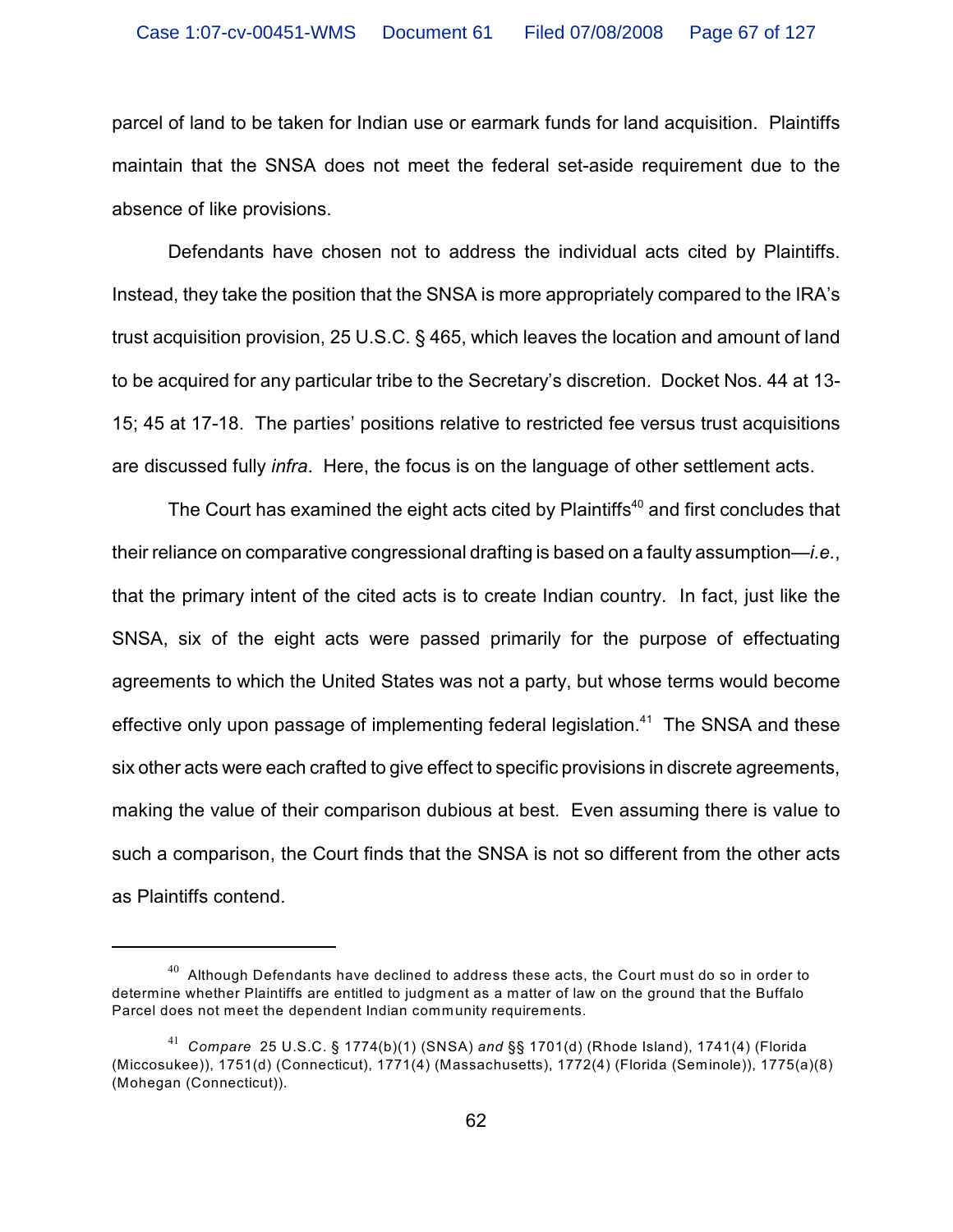In the six acts involving third-party agreements, and in one other involving a claim against the United States, the underlying agreement or related state legislation either specified land that would be transferred to the United States in trust or identified geographic areas in which land would be purchased. $42$  Thus, the ensuing federal legislation simply gave effect to terms and conditions for land acquisition that already had been agreed to or legislated by others. In contrast, the "Agreement between the Seneca Nation of Indians and the City of Salamanca" did not identify any specific parcels or impose geographic limits for land acquisition (other than a discrete exclusion). There, the parties agreed that:

The funds appropriated under Section VI.C. above (payments from the United States and the State of New York required for the Agreement to become effective) may be used at the Nation's option, to acquire lands to increase the land base of the Seneca Nation, provided that such lands shall be outside of that portion of the City of Salamanca that is within the Allegany Reservation (which land was already owned by the SNI).

S. REP. NO. 101-511 at 24 (parentheticals added). Section 1774f(c) of the SNSA does not give wholesale effect to this provision. $\rm ^{43}$  Rather, Congress chose to limit such acquisitions to "land within [the SNI's] aboriginal area in the State or situated within or near proximity to former reservation land," 25 U.S.C. § 1774f(c), thereby paralleling provisions appearing

 $^{42}$  25 U.S.C. §§ 1702(d) and (e) (Rhode Island); 1724(d) (Maine); 1747(a) (Florida (Miccosukee)); 1752(3) and 1754(b)(7) (Connecticut); 1771c(a)(1)(A) and 1771d(a) (Massachusetts); 1772d(a) and (c) (Florida) (Seminole)); and 1775c (Mohegan (Connecticut)).

 $^{43}\,$  It is difficult to imagine how the city of Salamanca, much of which is located within the Allegany Reservation, could have identified land over which it has no jurisdiction as appropriate for purchase by the SNI. In the other acts on which Plaintiffs rely, it was the state government that either transferred land or identified lands within its borders for purchase. In this regard, the SNSA is unique, and any geographic restriction on the SNI's ability to increase its land base would, of necessity, have had to come from the state or federal government.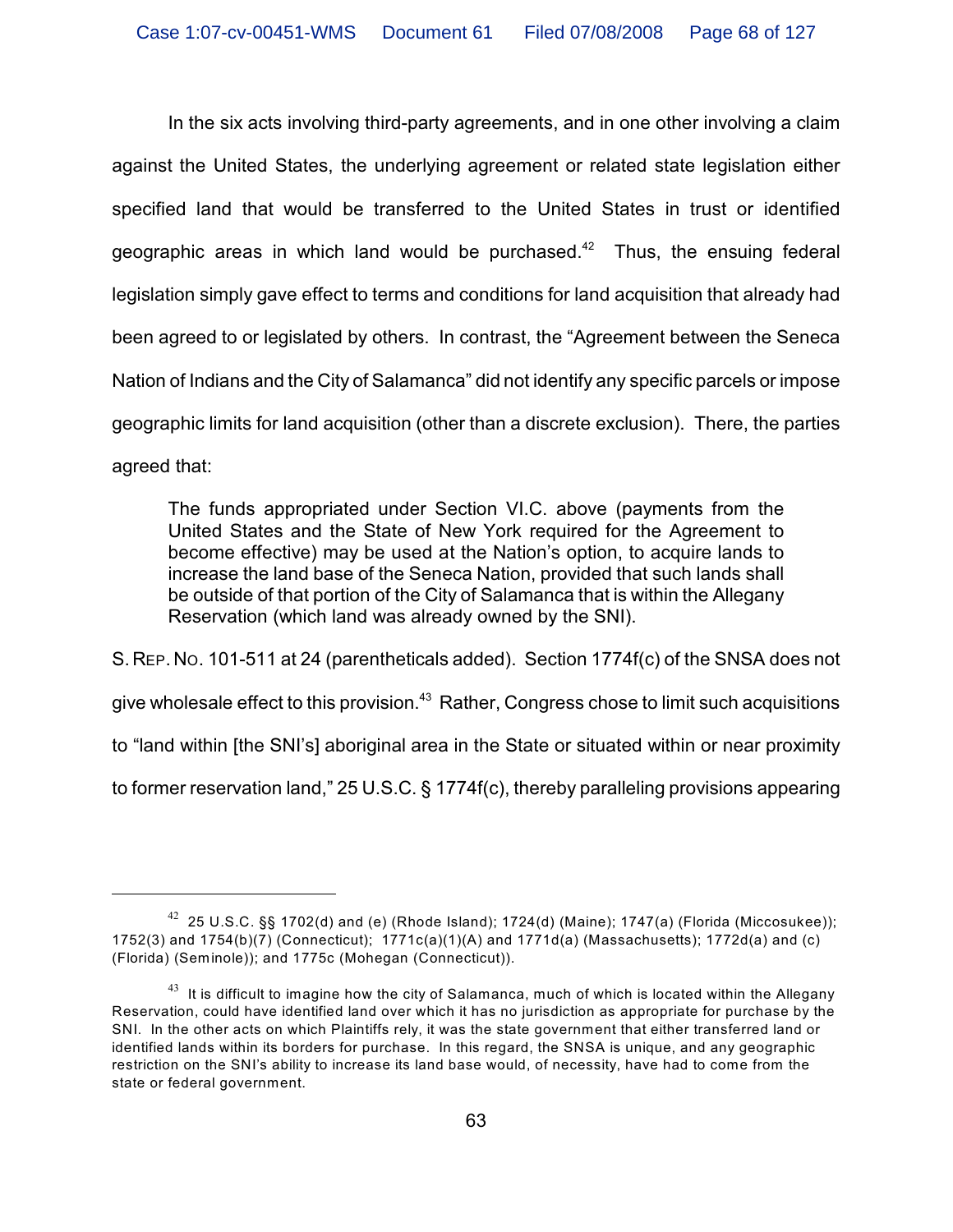in other acts on which Plaintiffs rely.<sup>44</sup>

Plaintiffs' reliance on the eighth settlement act, not yet discussed, is also somewhat curious. In the Cherokee, Chocktaw, and Chickasaw Nations Claims Settlement, 25 U.S.C. §§ 1779 *et seq.*, three tribes brought lawsuits against the federal government which were resolved by monetary settlements. As with the SNSA, each tribe could use settlement funds to purchase land, but was not required to do so. *Id.* § 1779d(b)(1)(A). Like the SNSA, the Secretary had discretion to take land into trust or not.<sup>45</sup> *Id.* Except for Plaintiffs' argument that there is a fundamental difference between trust and restricted fee status, discussed *infra*, it is difficult to fathom why Plaintiffs contend that this act evidences the creation of Indian country, while the SNSA does not.

Based on these and other similarities among the various settlement acts, the Court disagrees with Plaintiffs' contention that a comparison of  $\S$  1774f(c) to other land acquisition provisions compels the conclusion that Congress did not intend to create Indian country in the SNSA.

# *b. The Treatment of Trust and Restricted Fee Lands*

Plaintiffs urge that restricted fee land is not Indian country and is distinguishable from all types of Indian country, including trust lands. Therefore, some discussion of the historical treatment of trust and restricted lands is warranted before discussing the Buffalo Parcel in particular.

 $44$  Contrary to Plaintiffs' assertion, not all other acts precisely define all tracts of land to be acquired or set meager geographic limits. Some, like the SNSA, establish broad geographic bounds within which lands may be transferred or purchased. *See, e.g.*, 25 U.S.C. §§1772d(a) and (c) (Florida Seminole) (providing for transfer of specific tracts of land into trust with possibility for transfer of additional land located anywhere within State of Florida).

 $^{45}$  Under the SNSA, the Secretary has discretion to deny restricted fee status.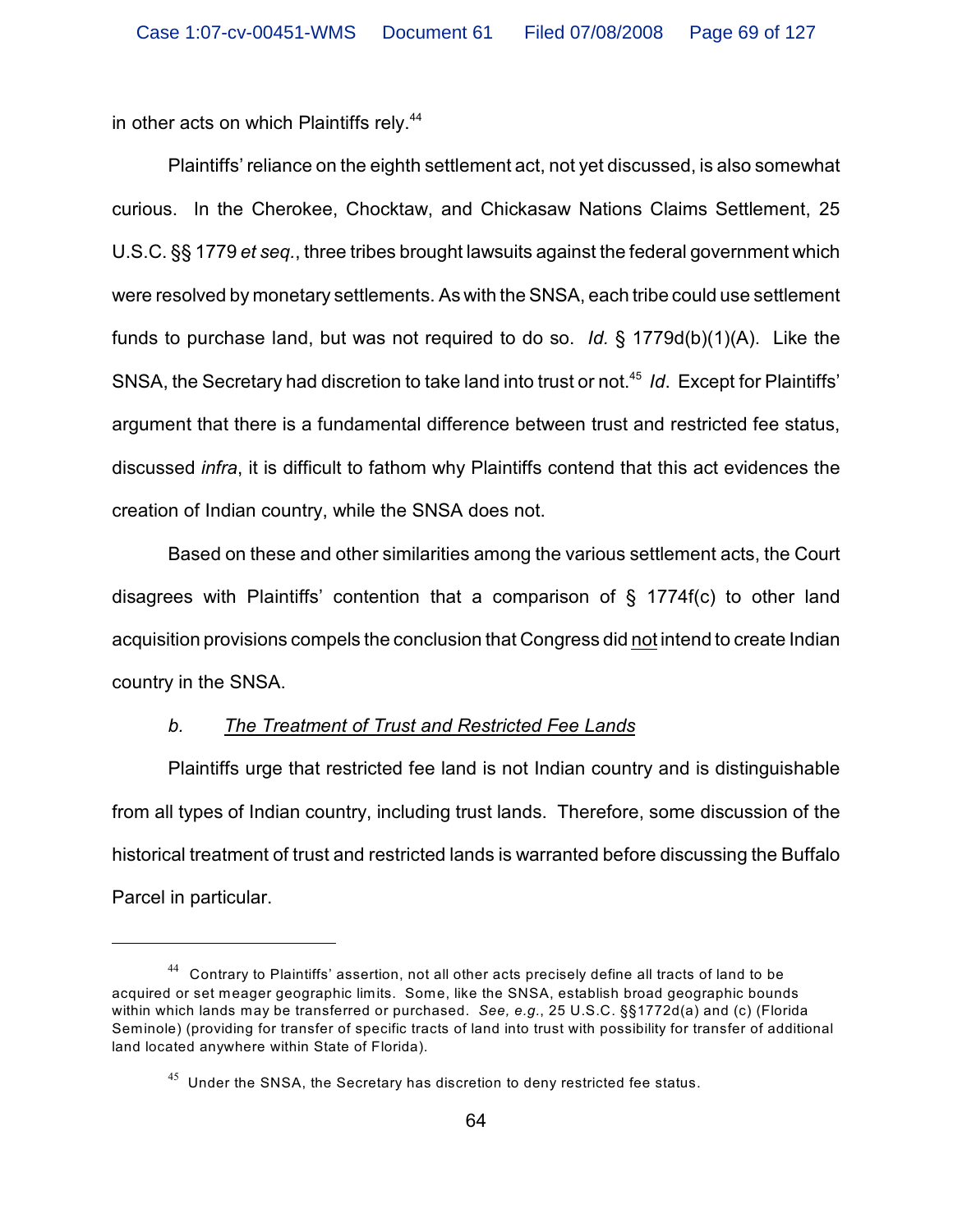# *i. The Trust Acquisition Statute and Related Cases*

The IRA's trust provision states, in relevant part, that:

The Secretary of the Interior is authorized, in his discretion, to acquire, through purchase, relinquishment, gift exchange, or assignment, any interest in lands, water rights, or surface right to lands, within or without existing reservations, including trust or otherwise restricted allotments, whether the allottee be living or deceased, for the purpose of providing land for Indians.

\* \* \* \*

Title to any lands or rights acquired pursuant to this Act . . . shall be taken in the name of the United States in trust for the Indian tribe or individual Indian for which the land is acquired, and such lands or rights shall be exempt from State and local taxation.

25 U.S.C. § 465.

Courts have long held that non-reservation trust lands are Indian country even

though they are not specifically referenced in 25 U.S.C. § 1151 because they are validly

set apart for the use of Indians and are under federal superintendence. In Potawatomi

Indian Tribe, the state of Oklahoma argued that it had authority to tax all sales made at a

tribal convenience store located on non-reservation trust land. 498 U.S. 505. Then-Chief

Justice Rehnquist, writing for a unanimous Court, stated that:

[no] precedent of this Court has ever drawn the distinction between tribal trust land and reservations that Oklahoma urges. In United States v. John, . . . we stated that the test for determining whether land is Indian country does not turn upon whether that land is trust land or reservation. Rather, we ask whether the area has been validly set apart for the use of the Indians as such, under the superintendence of the Government.

*Id*. at 511 (quoting John, 437 U.S. 634, 648-48, 98 S. Ct. 2541, 57 L. Ed. 2d 489 (1978))

(internal quotation marks omitted). The Supreme Court went on to find that "this trust land

is 'validly set apart' and thus qualifies as a reservation for tribal immunity purposes."

Potowatomi Tribe, 498 U.S. at 511 (citation omitted). *See also*, Oklahoma Tax Comm'n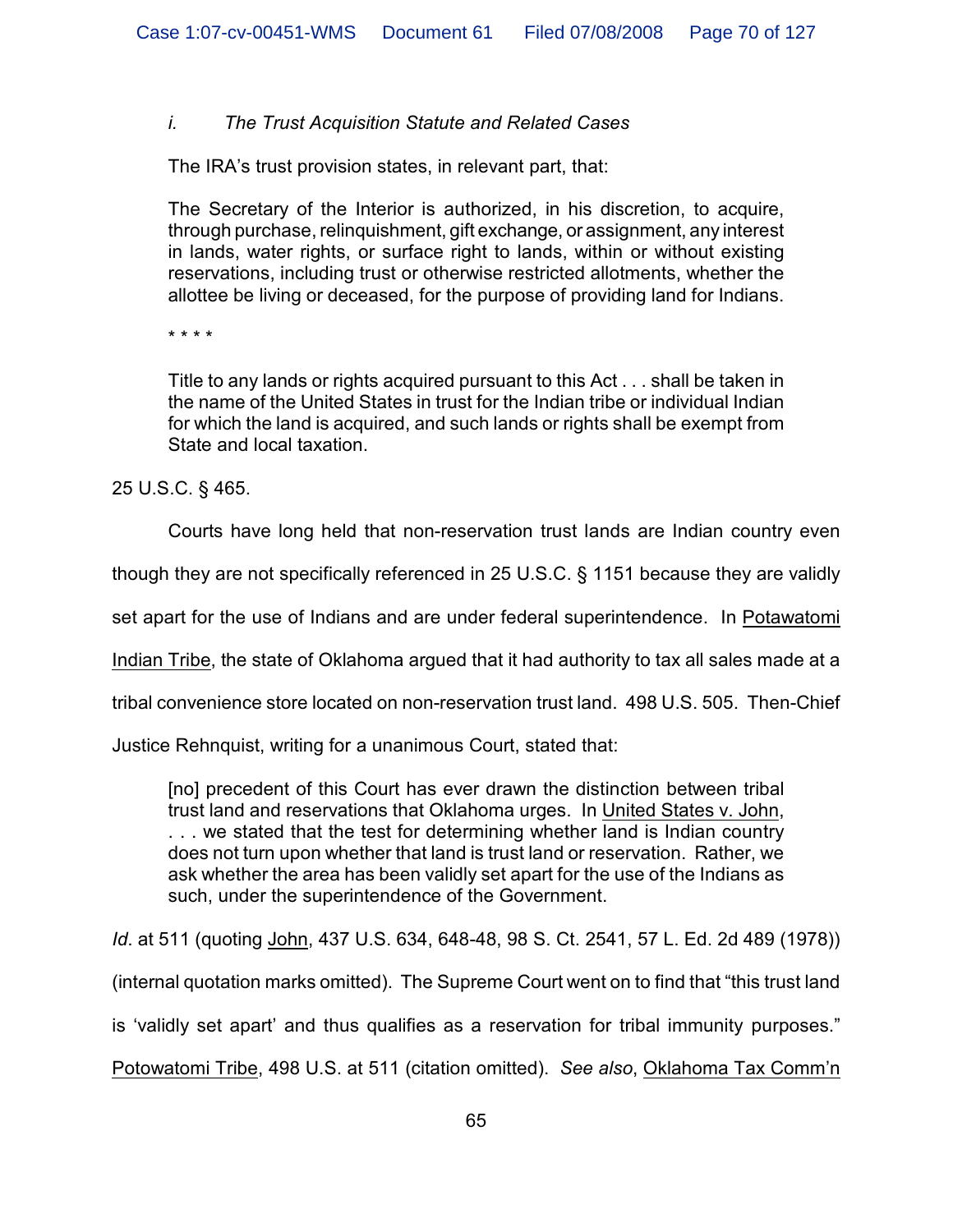v. Sac and Fox Nation, 508 U.S. 114, 123, 113 S. Ct. 1985, 124 L. Ed. 2d 30 (1993) (rejecting state's contention that it had complete taxing jurisdiction over non-reservation trust land, noting the deeply rooted policy in our Nation's history of leaving Indians free from state jurisdiction and control, and finding the land at issue to be Indian country); McGowan, 302 U.S. at 538-39 (holding that non-reservation trust land was Indian country; it was validly set apart for the use of Indians under federal superintendence); United States v. Roberts, 185 F.3d 1125, 1129, 1133 (10th Cir. 1999), *cert. denied*, 529 U.S. 1108, 120 S. Ct. 1960, 146 L. Ed. 2d 792 (2000) (rejecting tribal chief's argument that trust status alone is not sufficient to establish Indian country and finding that the non-reservation trust land at issue met the two requirements articulated in Native Village of Venetie and Potawatomi Indian Tribe); Langley v. Ryder, 778 F.2d 1092, 1095 (5th Cir. 1985) (land the Secretary accepted in trust for the tribe was Indian country, despite the fact that it had not been proclaimed a reservation); Santa Rosa Band of Indians v. Kings County, 532 F.2d 655, 666 (9th Cir. 1975), *cert. denied*, 429 U.S. 1038, 97 S. Ct. 731, 50 L. Ed. 2d 748 (1977) ("We are confident that when Congress in 1934 authorized the Secretary to purchase and hold title to lands for the purpose of providing land for Indians, it understood and intended such lands to be held in the legal manner and condition in which trust lands were held under applicable [Supreme Court] decisions—free of state regulation.").

Some Circuit Courts have sought to articulate a rationale for what the Supreme Court generally considers self-evident. In Buzzard v. Oklahoma Tax Comm'n, the Tenth Circuit reasoned that trust land is validly set apart for the use of Indians by the federal government because it can be obtained only by filing a request with the Secretary of the Interior, who weighs a number of factors relative to the land and has discretion to approve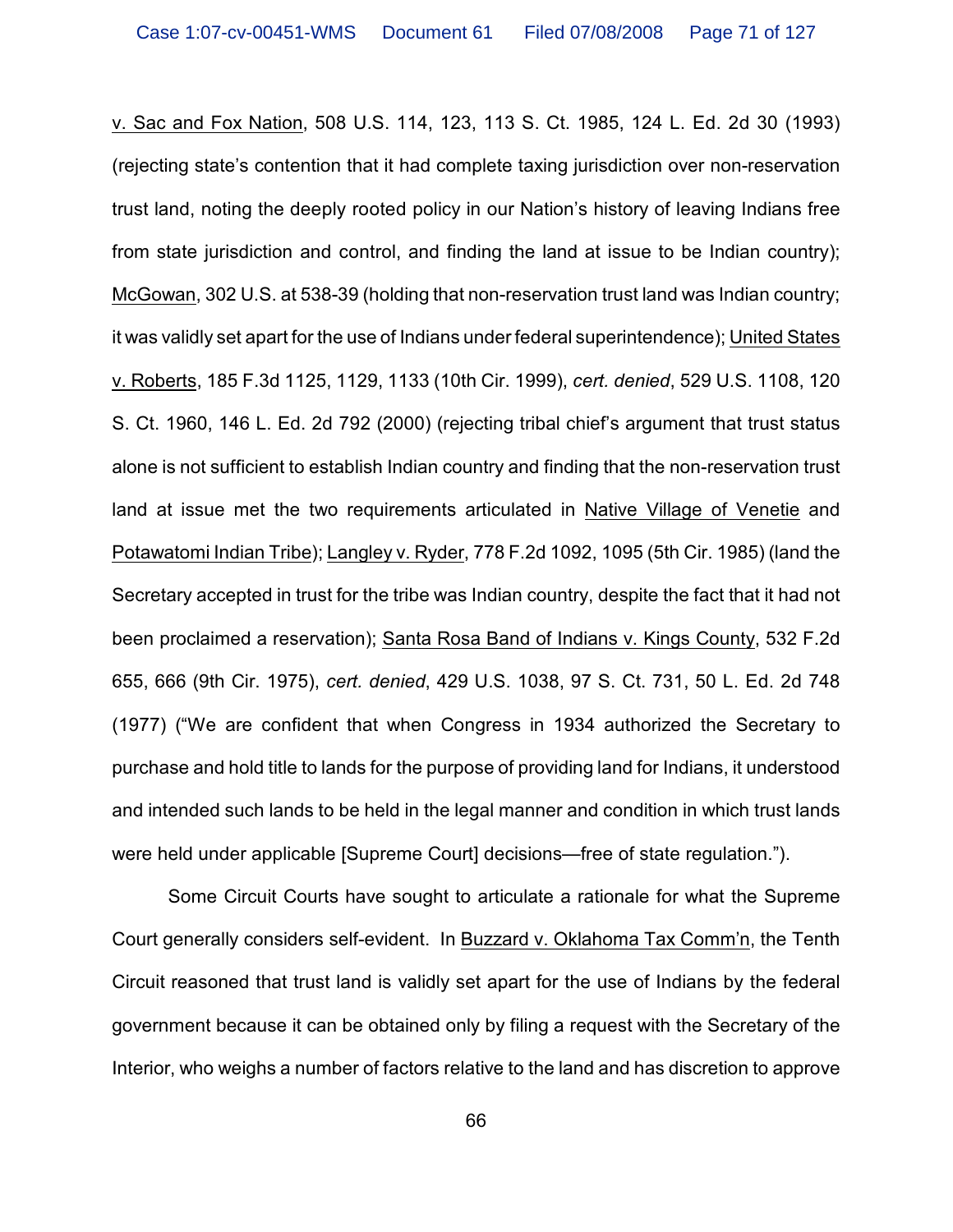or reject the request. 992 F.2d 1073, 1076 (10th Cir.) (citing 25 C.F.R. §§ 15.9-.10), *cert. denied*, 510 U.S. 994, 114 S. Ct. 555, 126 L. Ed. 2d 456 (1993). "Thus, land is 'validly set apart for the use of Indians as such' only if the federal government takes some action indicating that the land is designated for use by Indians." *Id.* Likewise, federal superintendence is shown by some action indicating that the government is prepared to exert jurisdiction. *Id.* Relying on Buzzard, the First Circuit held that the taking of land into trust meets the Indian country requirements because it is an affirmative action by the Secretary that involves considered evaluation and the government's acceptance of responsibility. Narragansett Indian Tribe of Rhode Island v. Narragansett Electric Co., 89 F.3d 908, 920-21 (1st Cir. 1996) (tribal fee land did not constitute dependent Indian community where tribe's trust application was pending, but status had not yet been granted; "[w]ere the land placed in trust with the United States, this factor would have been met.").

#### *ii. Restricted Fee Land Cases*

Plaintiffs concede that trust land is Indian country, but have declined to acknowledge the cases Defendants and the SNI rely on for the proposition that restricted fee land is the jurisdictional equivalent of trust land and therefore Indian country, as well.

Sandoval, a seminal case discussed fully above, stands for the proposition that even fee simple land can be Indian country if there is sufficient indicia of a federal set-aside and federal superintendence. In Sandoval, the Supreme Court found that congressional legislation prohibiting taxation of the Pueblo people's real and personal property was one such indicator, and went on to hold that the Pueblo people and their lands were under the power of Congress, not the state. 231 U.S. at 40, 48-49.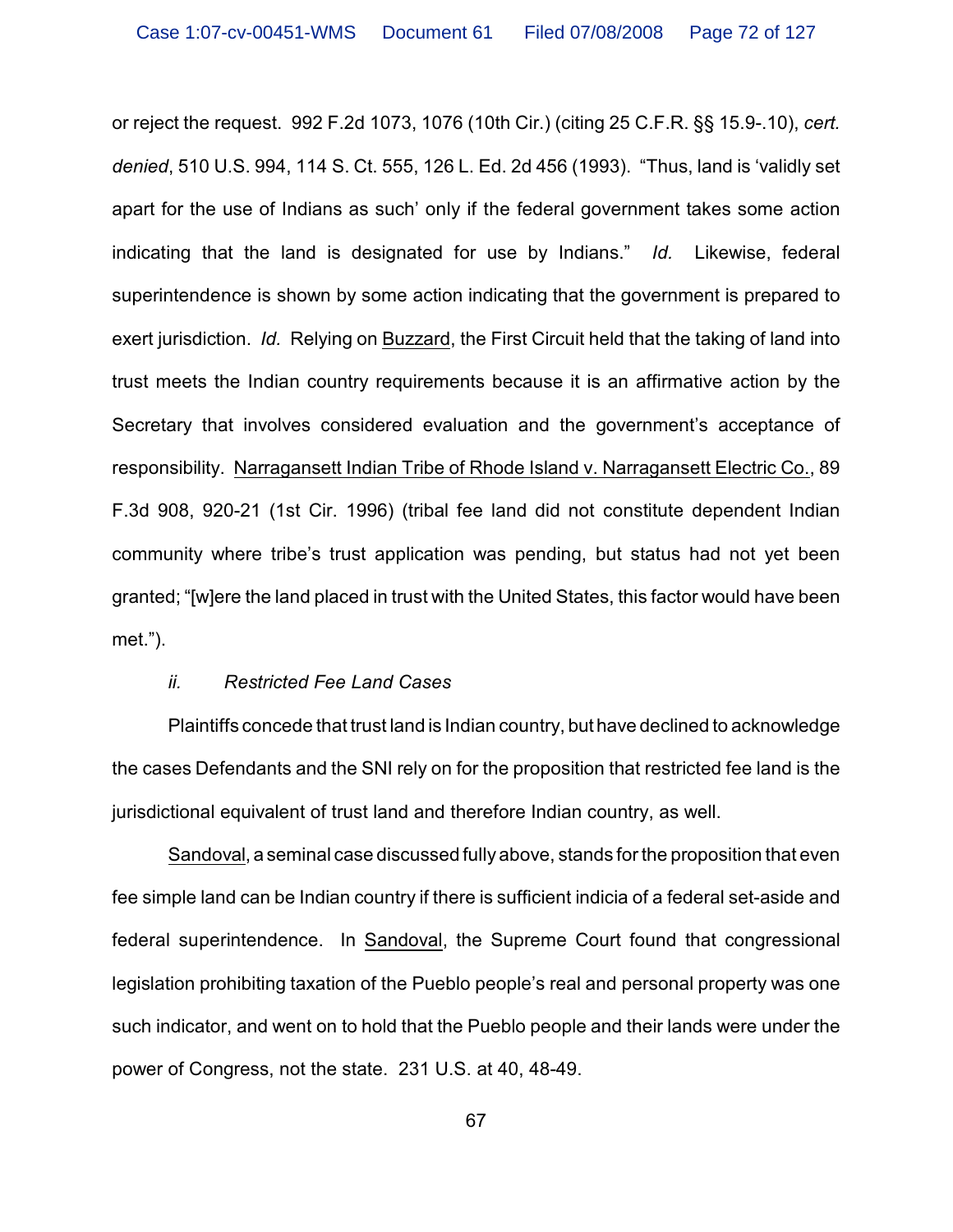More recently, in Indian Country, U.S.A., Inc. v. State of Oklahoma, the Tenth Circuit was presented with a similar case. 829 F.2d 967 (10th Cir. 1987). The United States had granted property to the Creek Nation in fee simple and, by treaty, had recognized tribal title and guaranteed the tribe quiet possession. *Id.* at 974; *see also*, United States v. Creek Nation, 925 U.S. 103, 109, 55 S. Ct. 681, 79 L. Ed. 1331 (1935). The State maintained that it could tax and regulate the tribe's bingo operations because its land was not a reservation and title was not held in trust by the federal government. Indian Country, U.S.A., 829 F.2d at 973. The Tenth Circuit found that Indian fee title and reservation status are not inconsistent concepts, and that the fee land at issue was Indian country:

Patented fee title is likewise not an obstacle to either reservation or Indian country status of Creek Nation lands. The federal government's role as guardian and protector of Creek lands was recognized by the Supreme Court long after Oklahoma became a state. Indeed, it would be anomalous to adopt the State's position suggesting that the treaties conferring upon the Creek Nation a title *stronger* than the right of occupancy have left the tribal land base with *less* protection, simply because fee title is not formally held by the United States in trust for the Tribe.

*Id*. at 975-76 (internal citation omitted) (emphasis in original). In sum, the land was Indian

country because it had been validly set apart under federal superintendence.

The restricted allotment cases have held likewise. In Ramsey, the Supreme Court

rejected a purported jurisdictional distinction between trust allotments—where title is held

by the government, and restricted allotments—where title is held by a tribe or individual

Indian subject to restrictions on alienation:

[I]n one class [of allotment] as much as the other the United States possesses a supervisory control over the land and may take appropriate measure to make sure that it inures to the sole use and benefit of the allottee . . . throughout the original or any extended period of restriction. In practical effect, the control of Congress, until the expiration of the trust or the restricted period, is the same.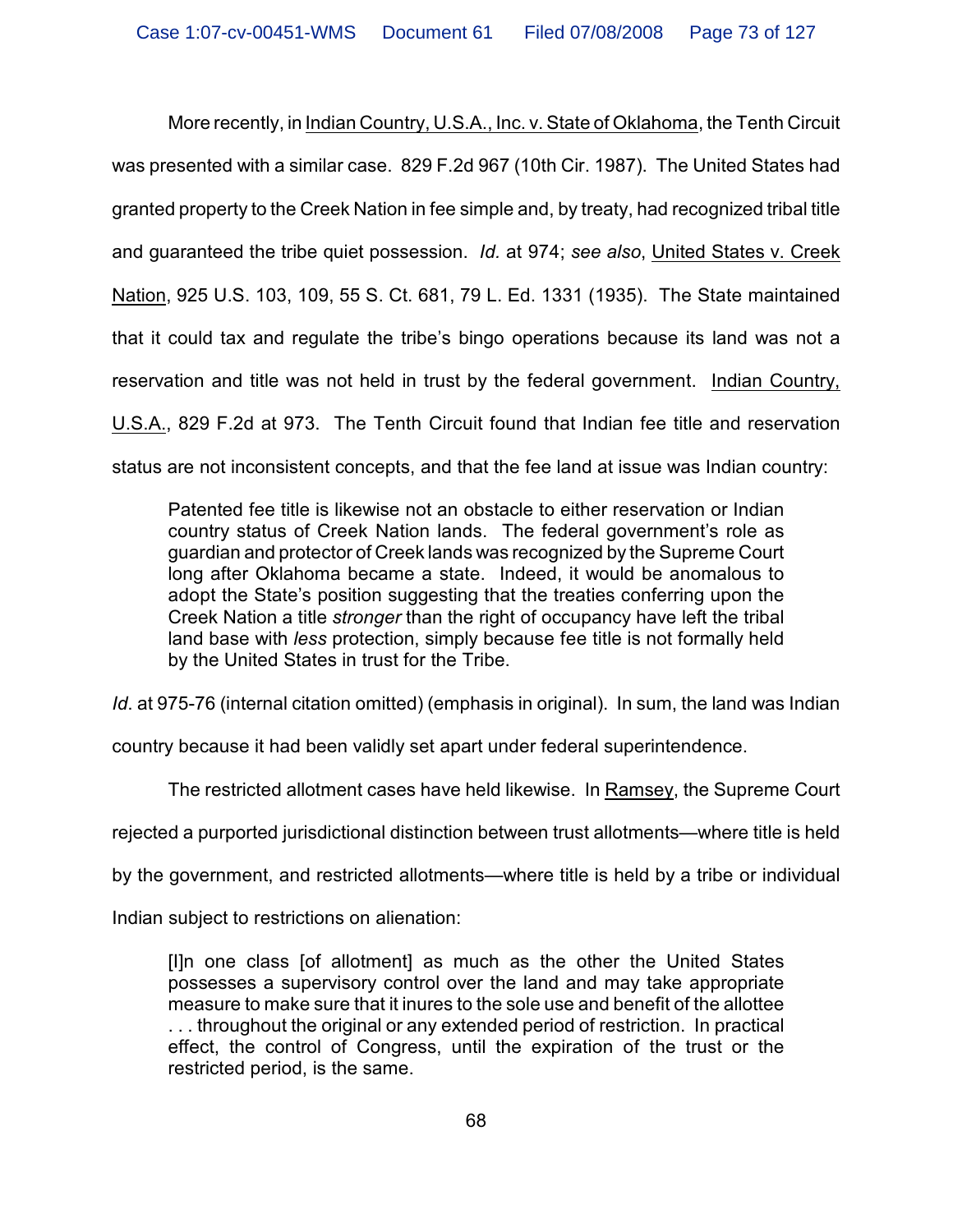271 U.S. at 471 (internal citation and quotation marks omitted) (alternation added).

Numerous cases since Ramsey have stated that trust and restricted allotments have the same jurisdictional status for a variety of purposes. *See, e.g.*, West v. Oklahoma Tax Comm'n, 334 U.S. 717, 726-27, 68 S. Ct. 1223, 92 L. Ed. 1676 (1948) ("We fail to see any substantial difference for estate tax purposes between restricted property and trust property. The power of Congress over both types of property is the same . . . . Congress has given no indication whatever that trust properties in general are to be given any greater tax exemption than restricted properties."); Board of County Comm'rs of Creek County v. Seber, 318 U.S. 705, 717-18 & n.21, 63 S. Ct. 920, 87 L. Ed. 1094 (1943) (The power of Congress over both trust and restricted allotments is the same. Congressional acts "intended to protect the Indians in their land purchases . . . are appropriate means by which the federal government protects its guardianship . . . . The fact that the [a]cts withdraw lands from the tax rolls and may possibly embarrass the finances of a state or one of its subdivisions is for the consideration of Congress, not the courts."); Yankton Sioux Tribe v. Gaffey, 188 F.3d 1010, 1022 (8th Cir. 1999) (both trust and restricted allotments are Indian country regardless of whether they are on or off an Indian reservation).

*iii. Congressional and Agency Treatment of Trust and Restricted Fee Land*

Congress has treated trust land and restricted fee land as jurisdictional equivalents in a number of Indian statutes of general applicability.<sup>46</sup> For example, Section 323 of Title 25 involves rights-of-way across "any Indian lands" and provides that:

The Secretary of the Interior be, and he is empowered to grant rights-of-way for all purposes . . . over and across any lands now or hereafter held in trust

 $^{46}$  Many statutes relating to Indians are tribe specific and those will not be discussed here. The Court simply notes that similar definitions and descriptions appear in the tribe-specific legislation, as well.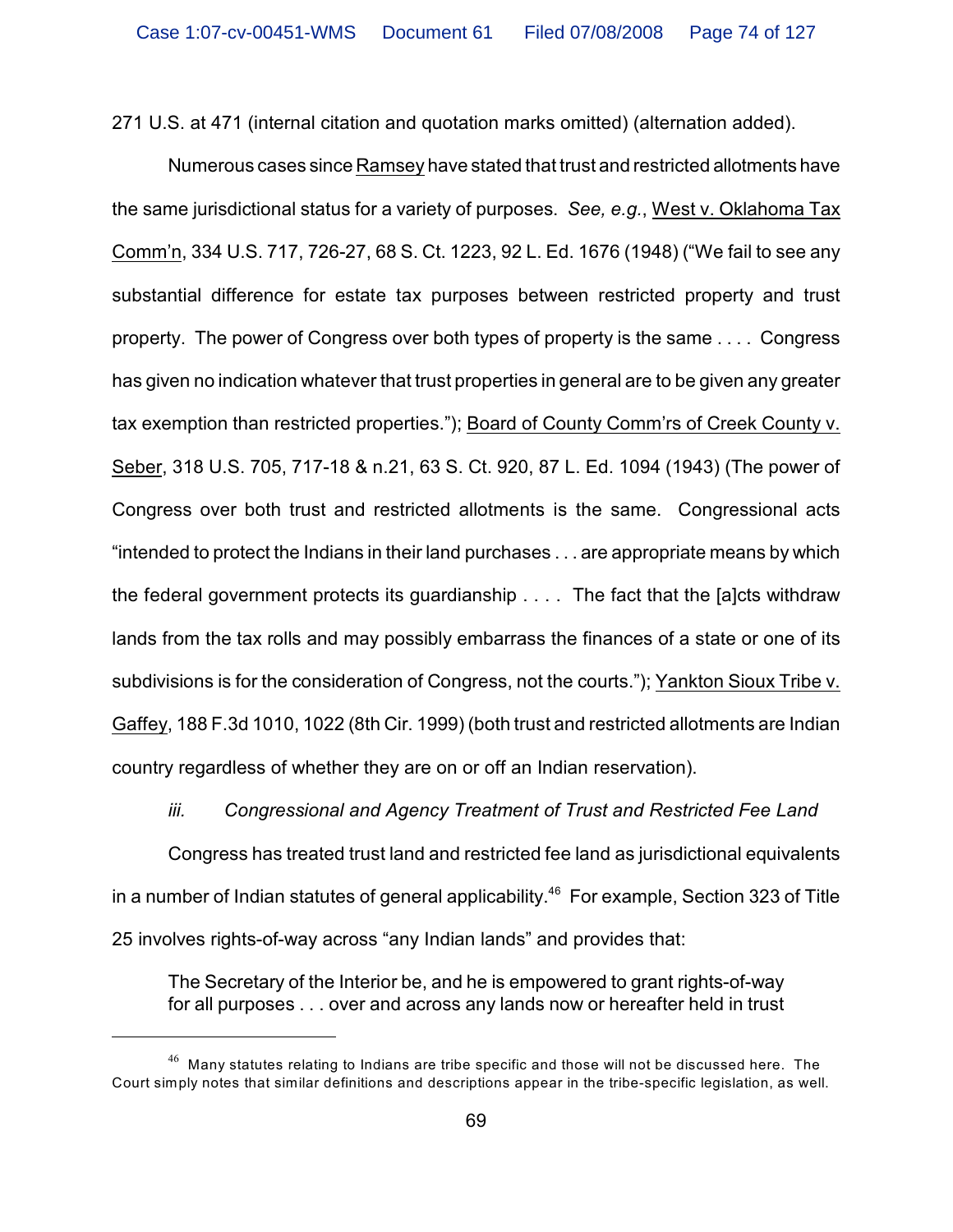by the United States for individual Indians or Indian tribes . . . or any lands now or hereafter owned, *subject to restrictions against alienation*, by individual Indians or Indian tribes . . . . including the lands belonging to the Pueblo Indians of New Mexico, and any other lands heretofore or hereafter acquired or set aside for the use and benefit of the Indians.

25 U.S.C. § 323 (emphasis added).

In another statute relating to Indian lands, Congress authorizes the Secretary

to charge purchasers of timber on *Indian lands* that are held by the United States in trust, or that are *subject to restrictions against alienation or encumbrance imposed by the United States*, for special services requested by the purchasers in connection with . . . activities under the contract of purchase that are in addition to the services otherwise provided by the Secretary . . . .

25 U.S.C. § 407d (emphasis added).

Likewise, in statutes permitting states, with the Indian tribe's consent, to assume

criminal and civil jurisdiction over offenses committed on, or private actions arising in,

*Indian country*, Congress states that:

Nothing in this section shall authorize the alienation, encumbrance, or taxation of any real or personal property . . . belonging to any Indian or any Indian tribe . . . that is held in trust by the United States or is *subject to a restriction against alienation imposed by the United States* . . . .

25 U.S.C. §§ 1321-1322 (emphasis added). The import of these statutes is that where

land is held in trust or is subject to a restriction on alienation imposed by law, a state is

without jurisdiction over the land except as permitted by the federal government.

In a chapter relating to Indian energy, the term "tribal land" is defined as "any land

or interest in land owned by any Indian tribe, title to which is held in trust by the United

States, or is *subject to a restriction against alienation under laws of the United States*." 25

U.S.C. § 3501(12) (emphasis added). Likewise, a chapter relating to Indian agricultural

resource management defines "Indian land" as "land that is —(A) held in trust by the United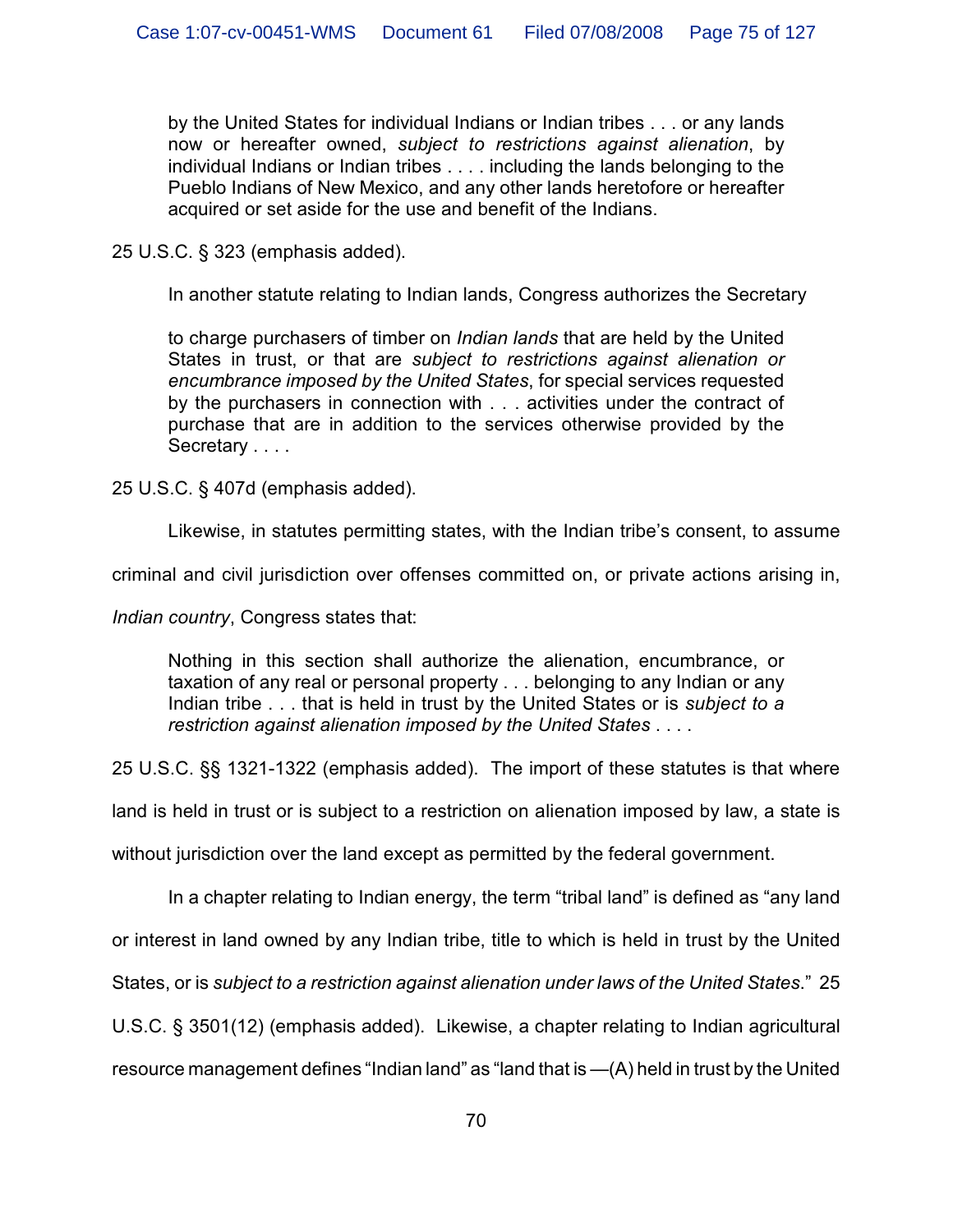States for an Indian tribe; or (B) owned by an Indian or Indian tribe and is *subject to restrictions against alienation*." 25 U.S.C. § 3703 (emphasis added).

Of course, central to this action is the IGRA's jurisdictional provision defining "Indian lands $147$  as including trust or restricted fee lands "over which an Indian tribe exercises governmental power." 25 U.S.C. § 2703(4). Here, too, trust and restricted fee status are

treated equivalently.

The understanding that both trust lands and congressionally-designated restricted

fee lands are subject to federal control is also reflected in regulations promulgated by the

Secretary of the Interior. For example, 25 C.F.R. § 1.4 states that:

 (a) Except as provided in paragraph (b) of this section, none of the laws, ordinances, codes, resolutions, rules or other regulations of any State or political subdivision thereof limiting, zoning or otherwise governing, regulating, or controlling the use or development of any real or personal property, including water rights, shall be applicable to any such property leased from or held or used under agreement with and belonging to any Indian or Indian tribe, band, or community that is held in trust by the United States *or is subject to a restriction against alienation imposed by the United States.*

(b) The Secretary of the Interior or his authorized representative may in specific cases or in specific geographic areas adopt or make applicable to Indian lands all or any part of such laws, ordinances, codes, resolutions, rules or other regulations referred to in paragraph (a) of this section as he shall determine to be in the best interest of the Indian owner or owners in achieving the highest and best use of such property. In determining whether, or to what extent, such laws, ordinances, codes, resolutions, rules or other regulations shall be adopted or made applicable, the Secretary or his authorized representative may consult with the Indian owner or owners and may consider the use of, and restrictions or limitations on the use of, other property in the vicinity, and such other factors as he shall deem appropriate.

 $^{47}$  Congress appears to use the terms "Indian country" and "Indian lands" interchangeably. Indeed, this is consistent with the parties' assertions that to qualify as "Indian lands" within the meaning of the IGRA, the Buffalo Parcel must be "Indian country." The Supreme Court has also used these terms interchangeably. *See, e.g.*, Venetie, 522 U.S. at 520-21 (a dependent Indian community is one category of "Indian lands")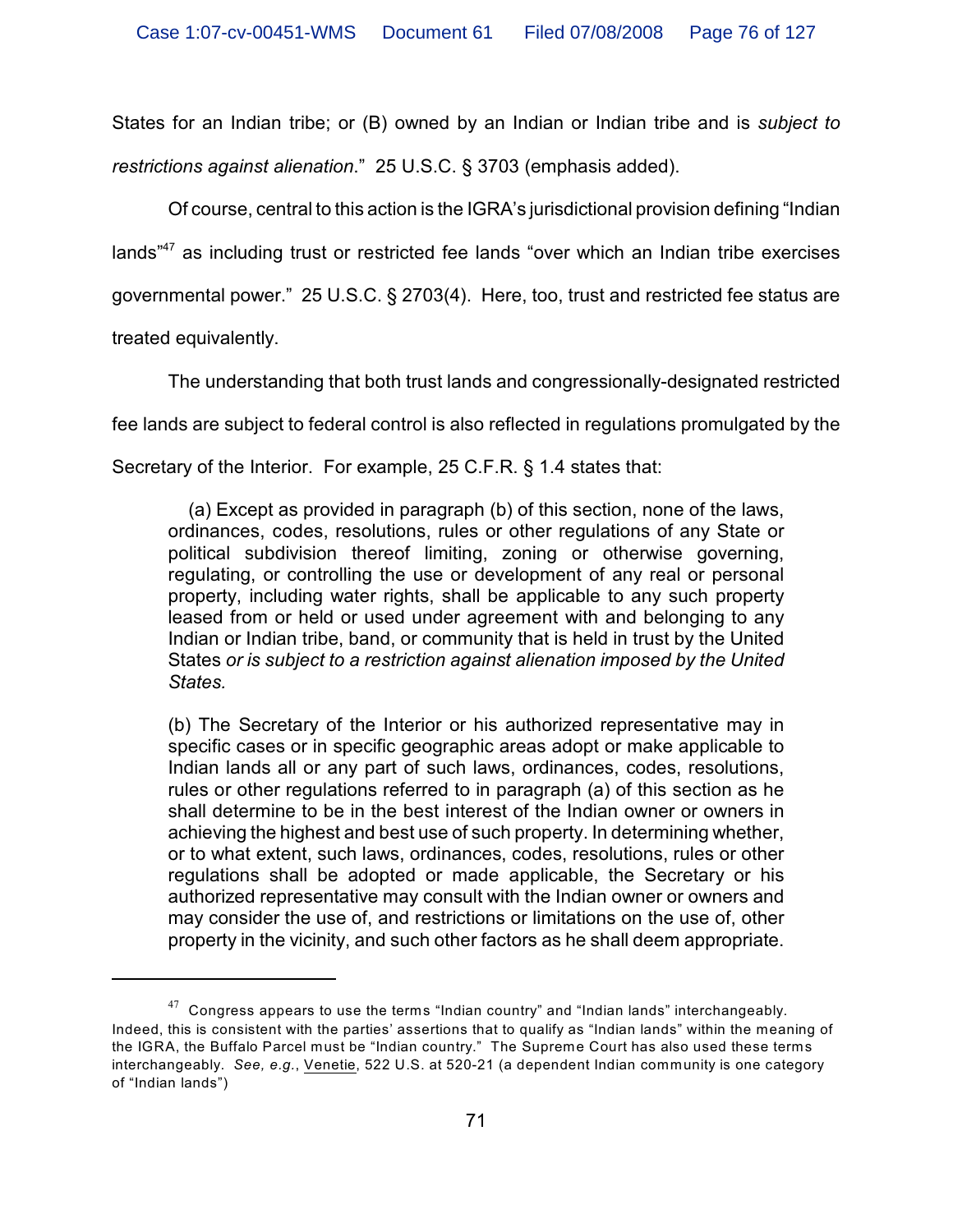(emphasis added).

Plaintiffs arguments relative to the SNSA and the Buffalo Parcel are considered against this backdrop of Supreme Court decisions, congressional action, and agency interpretation. As previously indicated, Plaintiffs suggest that the process Congress defined in the SNSA is different from the methods by which reservations are created, lands are acquired in trust, and allotments are made. The differences, Plaintiffs contend, are significant enough to compel the conclusion that the Buffalo Parcel does not meet the requirements for Indian country.

# *c. The Buffalo Parcel and the Dependent Indian Community Requirements*

# *i. The Set-Aside Requirement*

Plaintiffs urge that the Buffalo Parcel does not meet the federal set-aside requirement because "[t]he SNI [simply] purchased the Buffalo Parcel[ ] in fee simple, but subject to the restraint on alienation in 25 U.S.C. § 177." Docket No. 52 at 9. This and other of Plaintiffs' statements<sup>48</sup> imply that land the SNI purchases with SNSA funds attains restricted fee status automatically or by the SNI's unilateral action. In response, Defendants maintain that when Congress authorized the taking of land purchased with SNSA funds into restricted fee status, it affirmatively acted to establish a mechanism for setting land apart for the SNI's use that otherwise did not exist. Docket No. 45 at 11.

Both the text of the SNSA and the decisional authority support Defendants' position

 $^{48}\,$  Plaintiffs also state that land purchased by the SNI with SNSA proceeds can be "wrested from local jurisdiction and control by the simple, unilateral actions of the Tribe in erecting a fence and proclaiming the property sovereign Indian soil," Docket No. 36-2 at 4, that the SNI can acquire restricted fee title "with no federal input," *Id*. at 41, and that reading a set-aside intent into the SNSA would permit the SNI "almost at will to transform any land it chose across literally thousands of square miles of New York State into Indian country, divesting New York State and its municipalities of their jurisdiction," *Id.* at 39.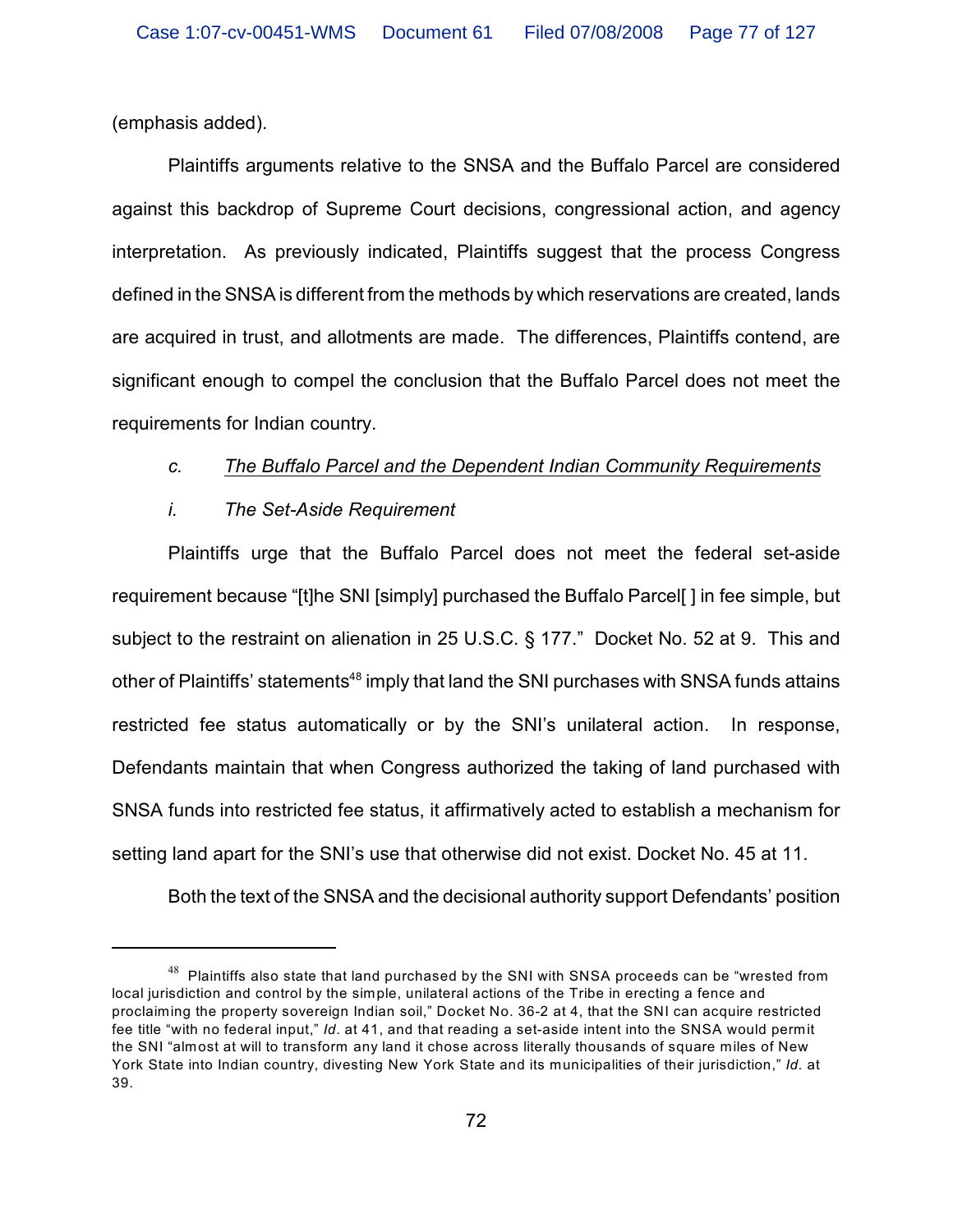that the SNSA sets land apart for the SNI.

# A. The SNSA's Text and Structure

The first sentence of 25 U.S.C. § 1774f(c) permits the SNI to purchase land with SNSA funds, within a specified geographic region. The second sentence requires that either the SNI or the Secretary notify state and local governments of such a land acquisition, or of the SNI's intent to acquire particular land, and provide the governments 30 days in which to comment on the impact of removing such lands from real property tax rolls of state political subdivisions. The third sentence provides the Secretary a period of 30 days after the comment period to determine that the land "should not be subject to the provisions of section 2116 of the Revised Statutes (25 U.S.C. 177)." If the Secretary does not so conclude, "such lands shall be subject to the provisions of [the Nonintercourse] Act and shall be held in restricted fee status by the Seneca Nation."

Contrary to Plaintiffs' assertion, land acquired by the SNI with SNSA funds is not purchased subject to restrictions on alienation. Qualifying acquisitions become subject to the Nonintercourse Act and are held in restricted fee status only after impacted governments have been given the opportunity to comment and only if the Secretary does not determine that such status is inappropriate. If the Secretary decides that the Nonintercourse Act should not apply, the SNI can hold title in unrestricted fee simple only. There is no other mechanism, outside the SNSA, by which the SNI can hold fee simple purchases in restricted fee status. 49

 $49$  The SNI states that, to its knowledge, the SNSA "is the only modern statute authorizing the acquisition of congressionally designated restricted fee lands." Docket No. 58 at 53 fn. 29. The Court, in its review of Title 25, agrees. In 1990, the Secretary clearly had authority under the IRA to acquire new land for Indians in trust status. 25 U.S.C. § 465. However, there appears to be no other statute then in effect or since enacted that contemplates taking land into restricted fee status.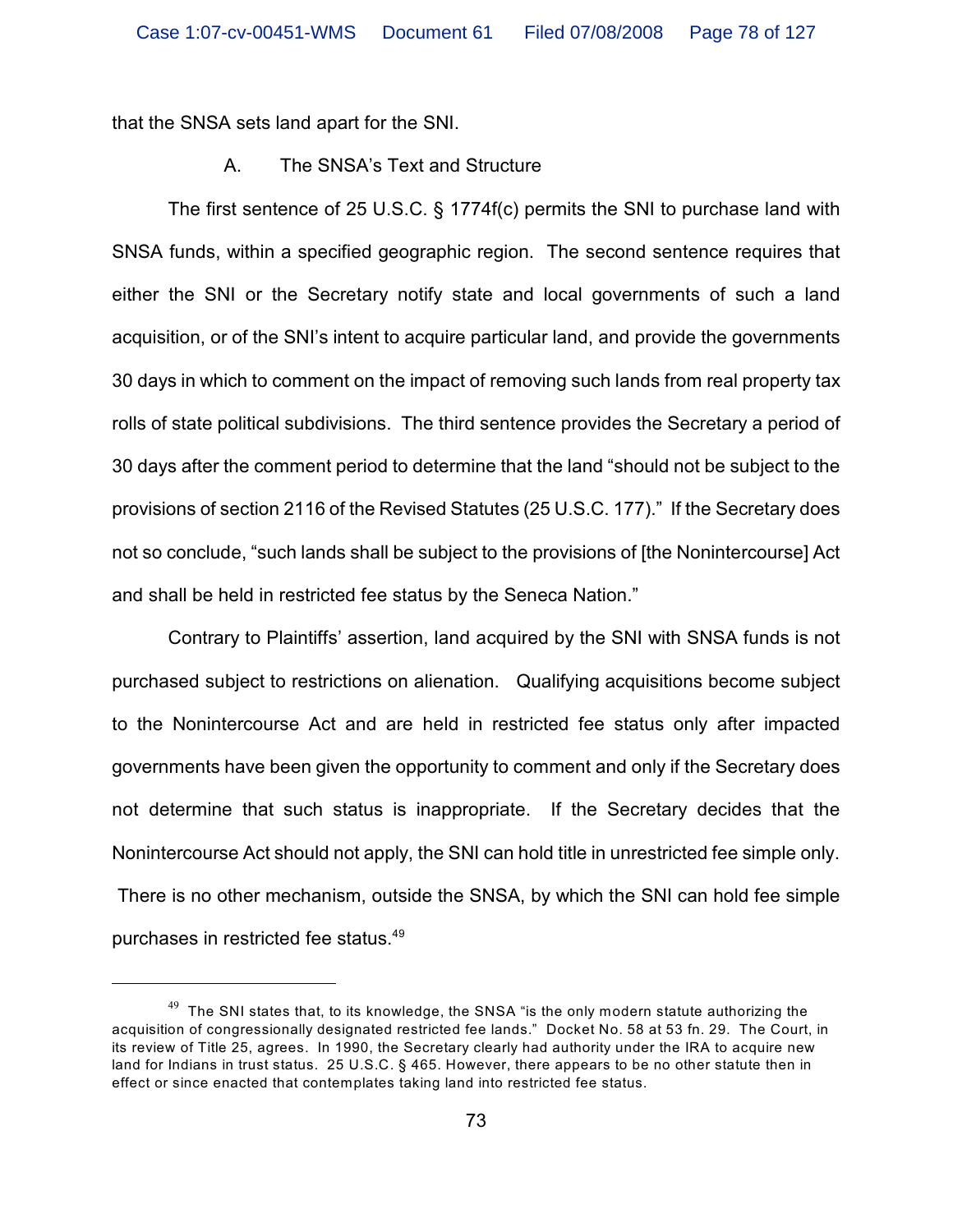In enacting the SNSA, Congress expressly determined that restricted fee status is generally appropriate for *all* land purchased with SNSA funds and located within the SNI's "aboriginal area in [New York] State or situated within or near proximity to former reservation land." Once a purchase is made, the Secretary is required to consider the impact of restricted fee status and has discretion to deny that status for any particular parcel. This tribe-specific legislation is an affirmative act by Congress that first defines geographic boundaries for land acquisition and then provides for the Secretary's considered evaluation of specific purchases made within those bounds. In short, the SNSA includes the precise elements for a valid federal set-aside that were identified by both the Buzzard and Narragansett Indian Tribe courts. The Court considers the text of the SNSA alone sufficient to compel the conclusion that a valid set-aside exists, but notes that the SNSA's structure also evidences Congress's intent to set land apart for the SNI.

What is readily apparent from a plain reading of the SNSA's land acquisition provision is that, in drafting 25 U.S.C. § 1774f(c), Congress adhered closely to the language of the IRA's trust provision and its related regulations. The IRA and the SNSA permit unrestricted fee land owned by a tribe to be taken into, respectively, trust status and restricted fee status. 25 U.S.C. § 465; 25 C.F.R. § 151.4; 25 U.S.C. § 1774f(c). The Secretary has discretion, under both the IRA and the SNSA, to deny a tribe's request in this regard. The procedure the Secretary follows for trust acquisitions starts with a request from a tribe, 25 C.F.R. § 151.9, requires notification to the state and local governments then having jurisdiction over the land, *Id.* §§ 151.10-151.11, and provides those governments 30 days to comment on the potential impacts, *Id.* This same procedure was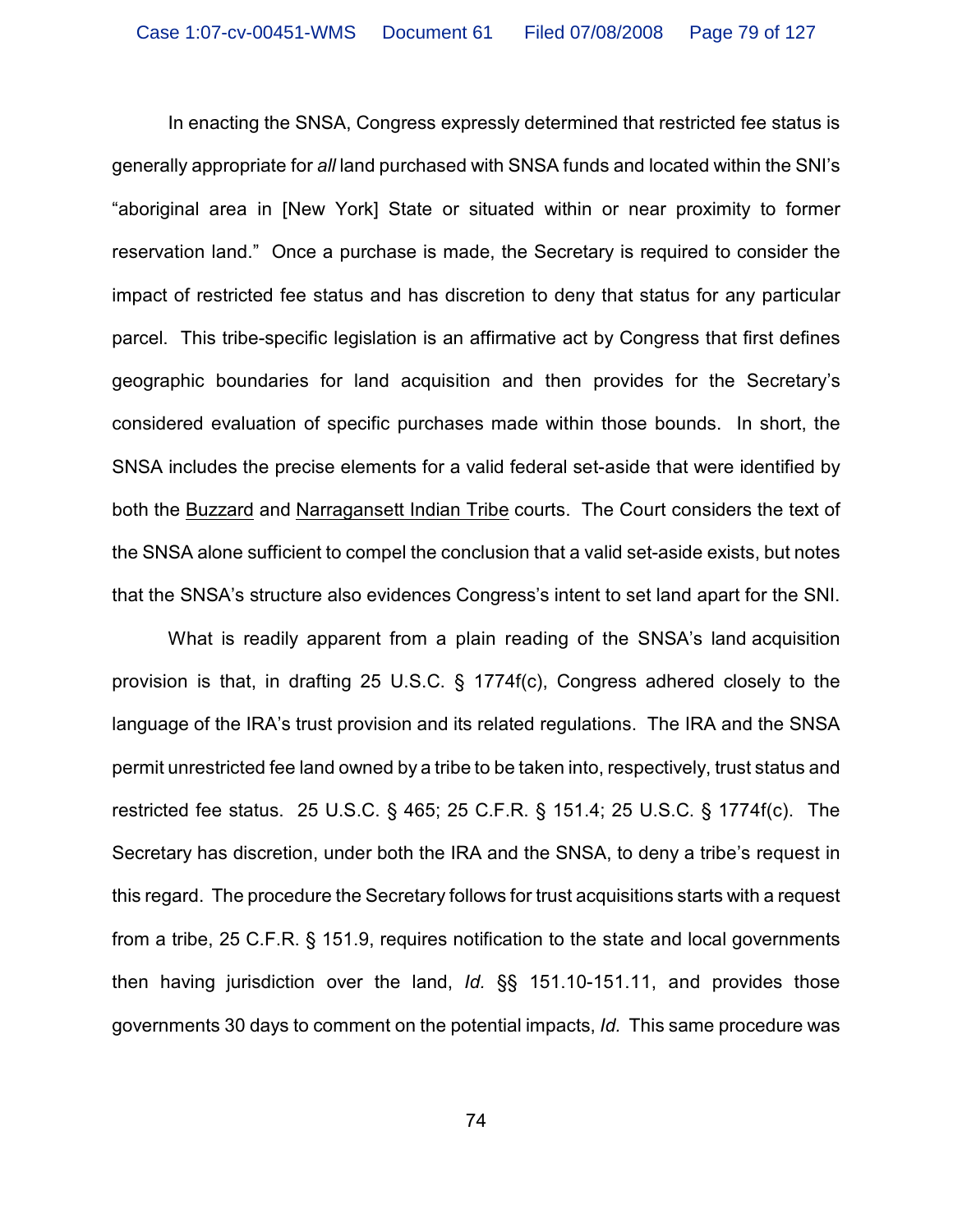incorporated in the SNSA. $50$  In sum, Congress appears to have taken particular care to ensure that land accorded restricted fee status be recognized, in the same manner as land acquired by the United States and held in trust status, as having been validly set apart for the SNI's use. When the SNI seeks restricted fee status, it signals its desire to give up the freedom of unfettered ownership in exchange for the tax exemptions and governmental protections the restriction provides.

## B. The Judicial Decisions

Plaintiffs point to numerous decisions, including recent Supreme Court authority, holding that land cannot be validly set apart as Indian country by a tribe's unilateral actions. They urge that the SNI's acquisition of the Buffalo Parcel is just such a unilateral act. The Court already has determined that Plaintiffs' assertion is contrary to the SNSA's plain text and, for the reasons discussed below, also rejects the contention that caselaw supports a finding of no federal set-aside here.

Because Plaintiffs maintain that the "distinction between lands held in restricted fee and Indian Country was squarely addressed in Buzzard," Docket No. 36-2 at 30, a detailed discussion of that case is warranted. While focused on the set-aside requirement, this discussion necessarily foreshadows the federal superintendence issue, as well.

In Buzzard, the United Keetoowah Band (the "UKB") held title to land in fee simple on which it operated smokeshops. 922 F.2d at 1076. Its tribal charter prohibits the disposition of fee simple land without the Secretary's approval. *Id.* at 1075. The UKB also

 $^{50}\,$  The SNSA does not expressly require that the SNI notify the Secretary of its desire to have land taken into restricted fee status, but this requirement is clearly implicit. Without notification, there would be no means for triggering the Secretary's duties and the requisite time periods for comment and consideration.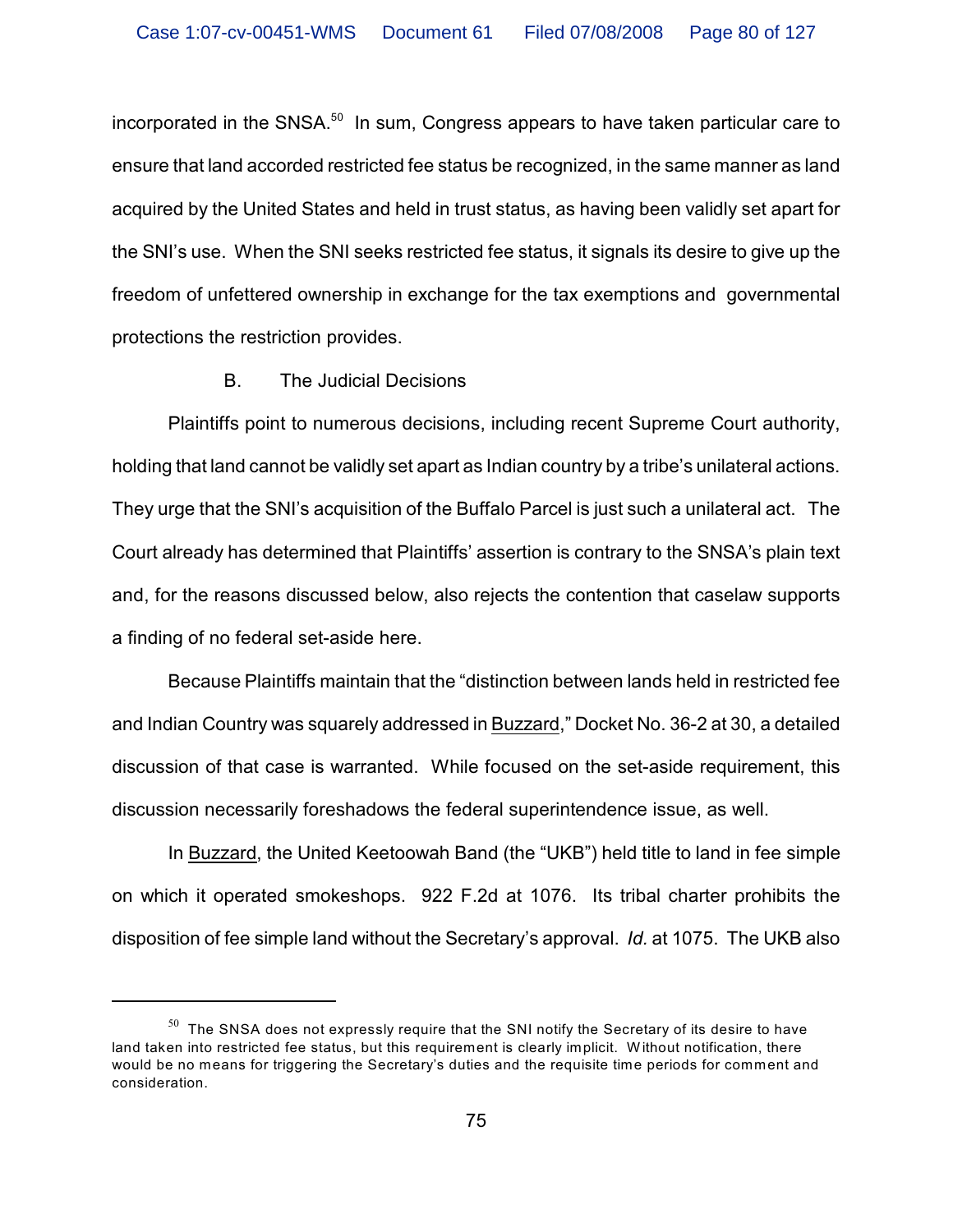asserted that its fee simple purchases are subject to the Nonintercourse Act. *Id.* Based on these purported restrictions, the tribe urged that its smokeshops were located in Indian country and were not subject to state taxing jurisdiction. *Id*. Oklahoma argued that the Nonintercourse Act does not apply to the tribe's fee simple purchases and, in any event, fee simple land is not Indian country. The Tenth Circuit found that the UKB's land was not Indian country and affirmed the district court's grant of summary judgment to the state.

The Circuit Court first noted the requirements for finding Indian country—the federal government must have set aside the land for the UKB and agreed to serve as superintendent of the land. *Id.* It went on to determine that neither requirement had been met. The land had not been set aside because the UKB acquired the land unilaterally, it held title in fee simple, and "[n]o action has been taken by the federal government indicating that it set aside the land for use by the UKB." *Id*. at 1076. Likewise, federal superintendence was absent because the government did not take any action indicating it was prepared to exert jurisdiction over the land. *Id.*

The Tenth Circuit found it unnecessary to resolve the parties' dispute over the applicability of the Nonintercourse Act. It held that the tribe's self-imposed restriction was not sufficient to create Indian country, and absent some affirmative action by the federal government, a purported automatic restriction under the Nonintercourse Act was insufficient as well. *Id.* at 1077. If an automatic restriction were enough to turn fee simple purchases into Indian country, tribes "could remove land from state jurisdiction and force the federal government to exert jurisdiction over the land without either sovereign having any voice in the matter." *Id.* The Tenth Circuit found that nothing in the Supreme Court's cases indicates an intent that Indian tribes have unilateral power to create Indian country.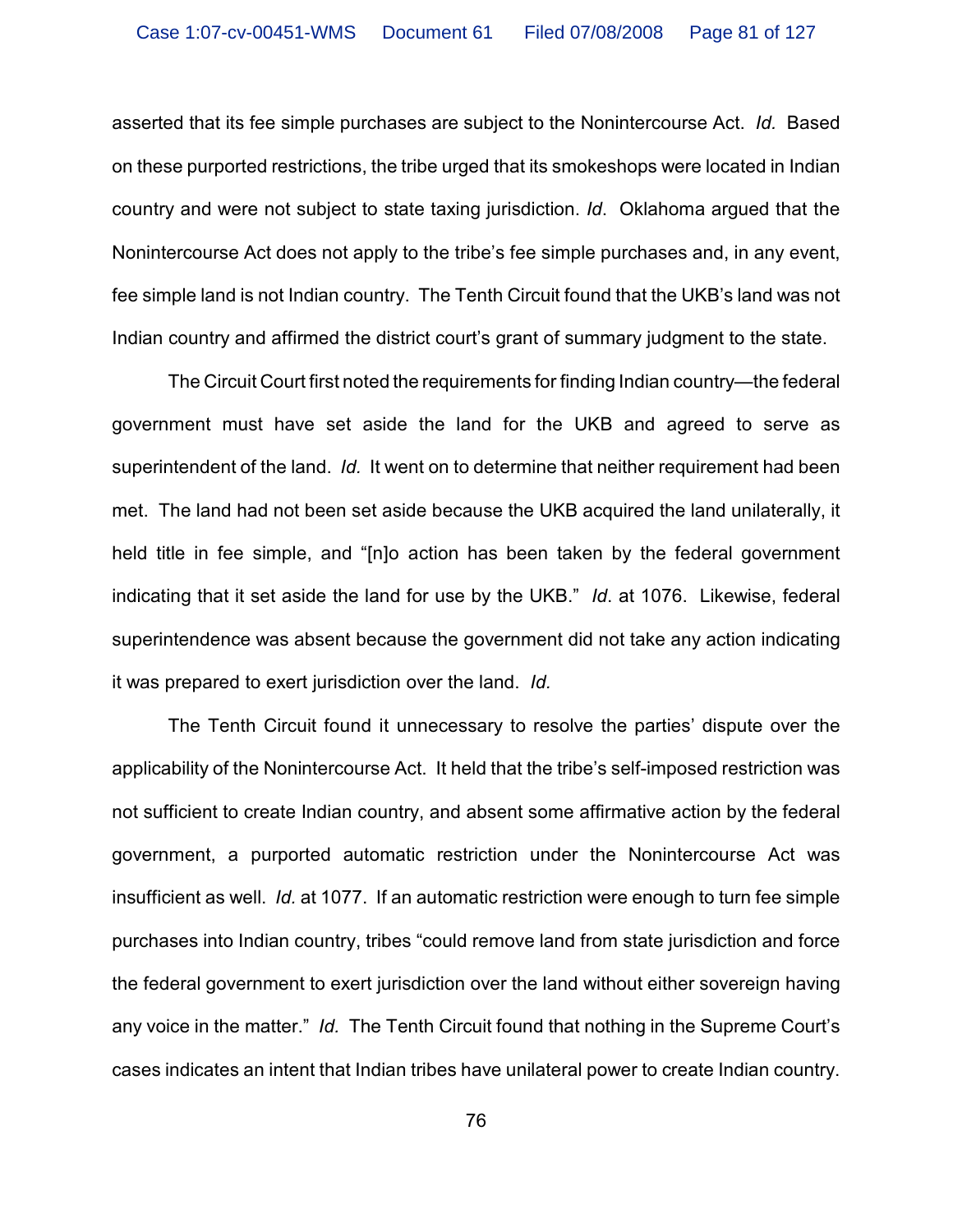*Id.* In short, the absence of state input and federal involvement was fatal to the UKB's claim of sovereignty. *See also*, City of Sherrill, 544 U.S. at 219-20 (holding that the tribe's unilateral reacquisition of former reservation land in fee simple did not revive tribal sovereignty; "[a] checkerboard of alternating state and tribal jurisdiction in New York State—created unilaterally at [the tribe's] behest—would seriously burde[n] the administration of state and local governments" (citation and internal quotation marks omitted)); Cass County v. Leech Lake Band of Chippewa Indians, 524 U.S. 103, 114, 118 S. Ct. 1904, 141 L. Ed. 2d 90 (1998) (Tribe's unilateral fee simple purchase of former reservation land did not render land nontaxable; act of repurchase did not manifest congressional intent to reassume federal protection of the land. Were the Court to hold otherwise, the IRA's trust provision, which specifically authorizes the Secretary to place land in trust for the benefit of a tribe and exempt from taxation, would be partially superfluous.); Native Village of Venetie, 522 U.S. at 532-33 (no federal set aside existed where tribe held title in unrestricted fee simple and Congress had expressly extinguished the land's reservation status); Oneida Tribe of Indians of Wisconsin, 2008 U.S. Dist. LEXIS 25169, at \*35, 81 (land purchased by tribe in fee simple was subject to state condemnation law; federal protection was not restored by tribe's fee simple purchase of former reservation land); Kansas v. United States, 249 F.3d 1213, 1218-19, 1229 (10th Cir. 2001) (Where Congress had expressly abrogated tribe's jurisdiction over former reservation land, the tribe's unilateral actions—adopting current property owners into tribe and then leasing and developing their land—did not restore sovereignty. "Congress . . . has the power to create tribal rights within a State without the State's consent. Thus, an Indian tribe may not unilaterally create sovereign rights in itself that do not otherwise exist.").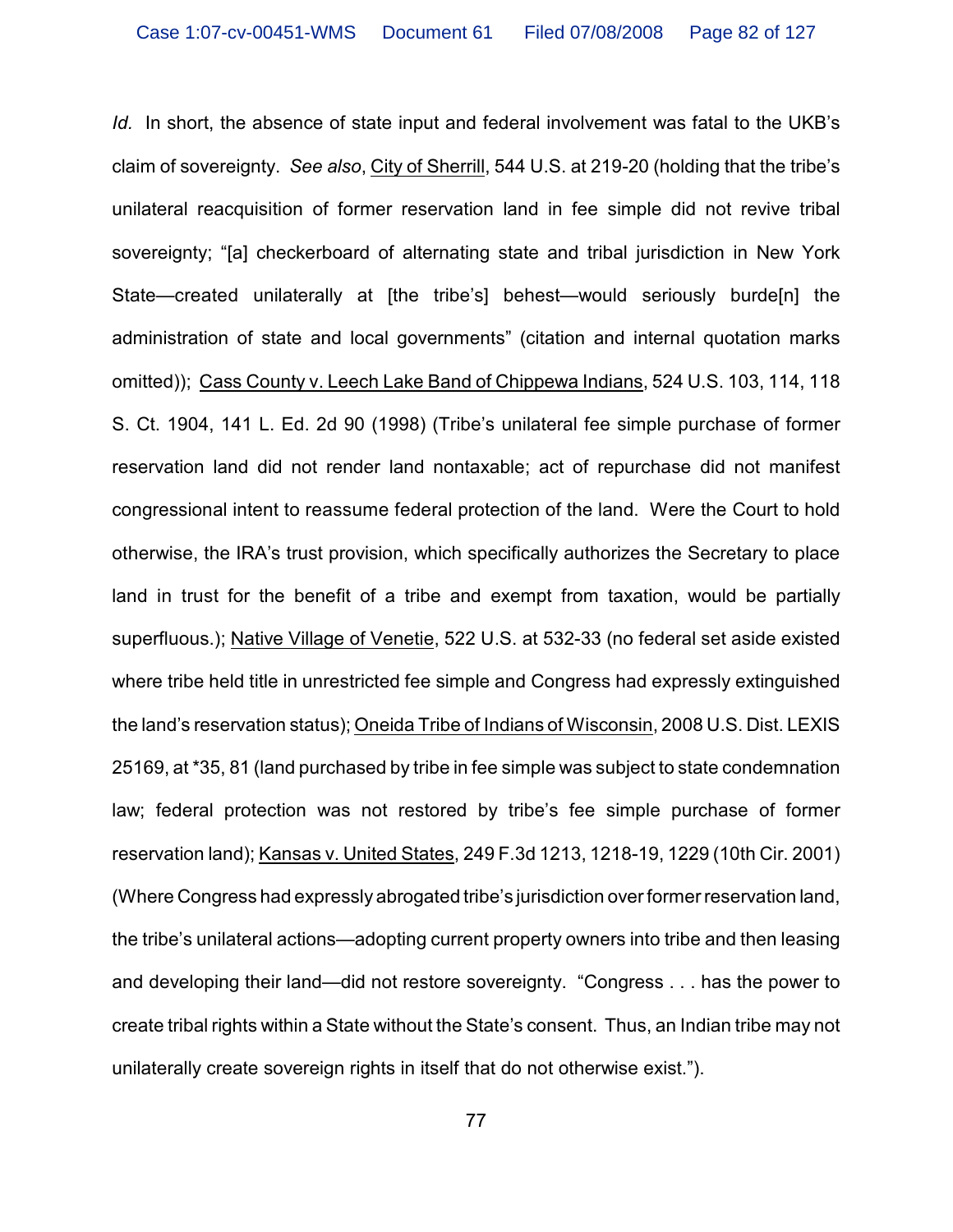While the Buzzard court did not reach the issue of whether the Nonintercourse Act attaches automatically to a tribe's fee simple land purchases, the Supreme Court implicitly answered that question in the negative in Cass County when it held that the IRA did not automatically attach to a tribe's unilateral fee simple purchases so as to render the land nontaxable. 524 U.S. at 114. That holding is consistent with the Supreme Court's observation, just a few months earlier, that "because Congress has plenary power over Indian affairs, see U.S. CONST., art. I, § 8, cl. 3, some explicit action by Congress (or the executive, acting under delegated authority) must be taken to create or to recognize Indian country." Native Village of Venetie, 522 U.S. at 531 n.6 (discussing the federal set-aside requirement). Prior to both of these Supreme Court decisions, one district court had directly addressed the Nonintercourse Act question and found that the Act did not automatically attach to a tribe's fee simple purchases of former reservation land to return the land to restricted status. United States v. Saginaw Chippewa Indian Tribe of Michigan, 882 F. Supp. 659, 665-66 (E.D. Mich.), *rev'd on other grounds*, 106 F.3d 130 (6th Cir. 1995). The Saginaw Chippewa court held that restricted status exists only if Congress creates it or delegates authority to the Secretary to do so. *Id.*

Like the tribes in many of the foregoing cases, the SNI acquired the Buffalo Parcel in fee simple. That is where the similarity ends. Unlike each of those cases, the SNI does not purport to have obtained restricted fee status for the Parcel through the unilateral act of repurchase or by some automatic occurrence. That status exists only because Congress affirmatively created it and set forth specific criteria to be met, the SNI's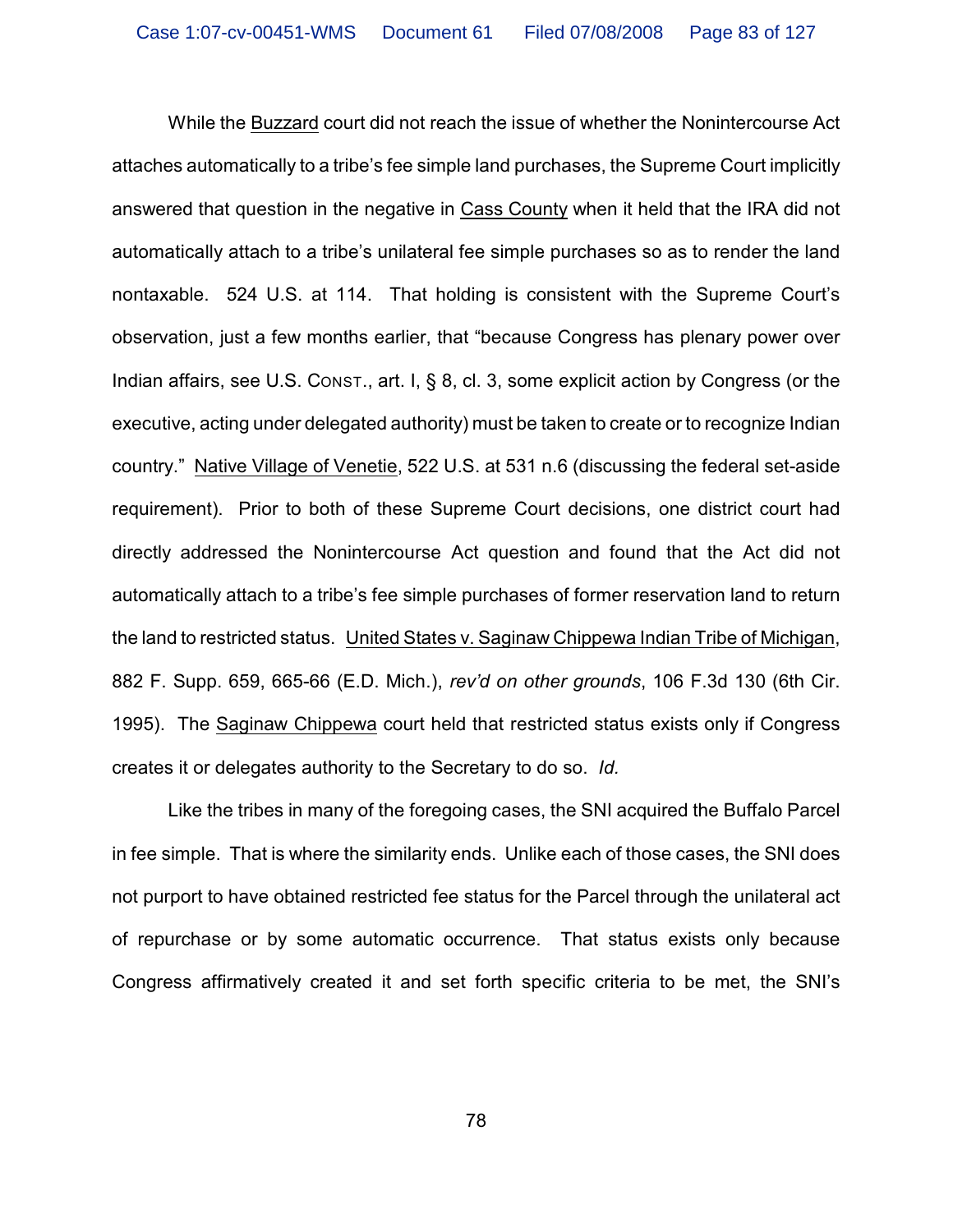purchase met that criteria,<sup>51</sup> and the Secretary, after receiving comments from state and local governments, did not conclude that the Nonintercourse Act should not apply to the Buffalo Parcel. Once the time for the Secretary's determination expired, restrictions on alienation were imposed on the Parcel by the express will of Congress.

Plaintiffs' insistence that federal input was absent and that the SNSA permits the SNI to create Indian country at will appears to arise from their contention, discussed at Point IV.B.2, *supra*, that to create Indian country, Congress must identify in advance each parcel of land to be acquired or require that the tribe purchase land. As already determined, that assertion is not borne out by the other congressional acts on which Plaintiffs rely and Plaintiffs have cited no decisional authority in support of that proposition. In any event, Congress predetermined, in 1990, that restricted status is appropriate for *all* land meeting the requirements set forth in the SNSA unless the Secretary concludes otherwise.

For the reasons stated, the Court finds that both the text of the SNSA and relevant judicial decisions support the conclusion that Congress validly set the Buffalo Parcel apart for the SNI's use. Congress's application of the Nonintercourse Act to land purchased with SNSA funds is a sufficient statement of its intent that the land be used by the SNI for Indian purposes. *See* Heckman v. United States, 224 U.S. 413, 438, 32 S. Ct. 424, 56 L. Ed. 820 (1912) (Congress intends that when land is held by Indians subject to restrictions on alienation, they should be secure in their possession and actually hold and enjoy the lands); Ramsey, 271 U.S. at 471 (where land is subject to restrictions on alienation, the

 $51$  Pursuant to the SNSA, restricted fee status is available only for land that is acquired with SNSA funds and located within the geographic area described in the SNSA, and only where state and local governments have been afforded an opportunity to comment on the property's removal from the tax rolls.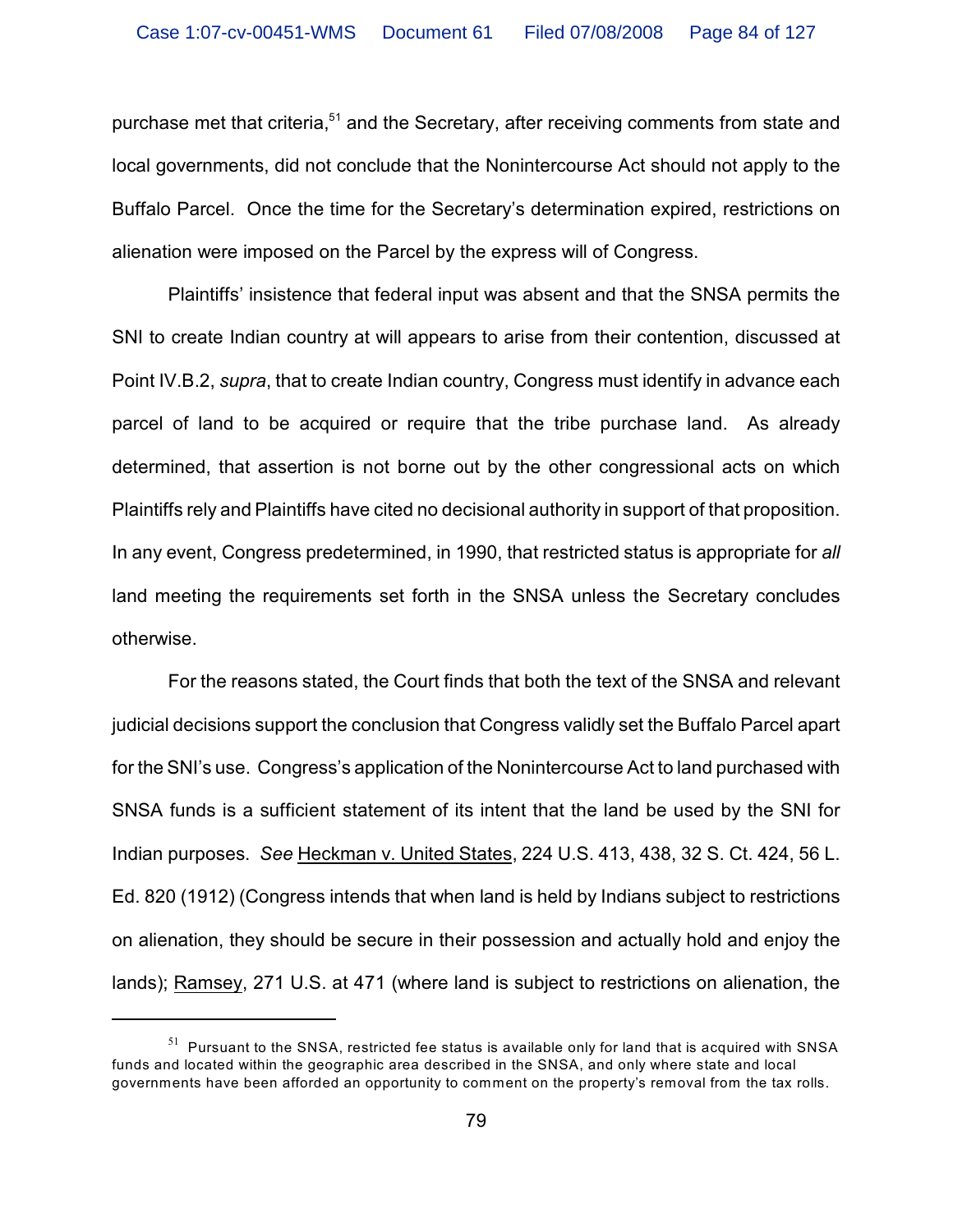government possesses a supervisory control over the land and may take measures to ensure that it inures to the sole use and benefit of Indians). Accordingly, the first requirement for a dependent Indian community is met for the Buffalo Parcel.

#### *ii. Federal Superintendence*

Plaintiffs next urge that Chairman Hogen failed to consider the final sentence of the SNSA's land acquisition provision, and that reading § 1774f(c) in its entirety compels the conclusion that Congress did not intend to assume federal superintendence over restricted fee land. The sentence states that "[b]ased on the proximity of the land acquired to the Seneca Nation's reservations, land acquired may become a part of and expand the boundaries of the Allegany Reservation, the Cattaraugus Reservation, or the Oil Spring Reservation in accordance with the procedures established by the Secretary for this purpose." It is Plaintiffs' position that the SNSA's land acquisition provision contemplates two discrete and unrelated processes. In the first, fee simple land can acquire restricted fee status and this process requires "little or no federal government involvement." Docket No. 36-2 at 34. In the second, fee simple land can acquire reservation status and this process requires "active and affirmative input and oversight by the Secretary." *Id.* at 35. Plaintiffs then declare that only land that becomes part of a SNI reservation is under the level of federal superintendence necessary for a finding of Indian country. They base their conclusion on the SNSA's text, which purportedly "juxtaposes" the terms "restricted fee status" and "reservation land." They also cite generally to three-hundred and eleven pages of SNSA and IGRA legislative history as proof of congressional intent to "preserve[ ] the distinction between land that is merely subject to a restraint against alienation and land that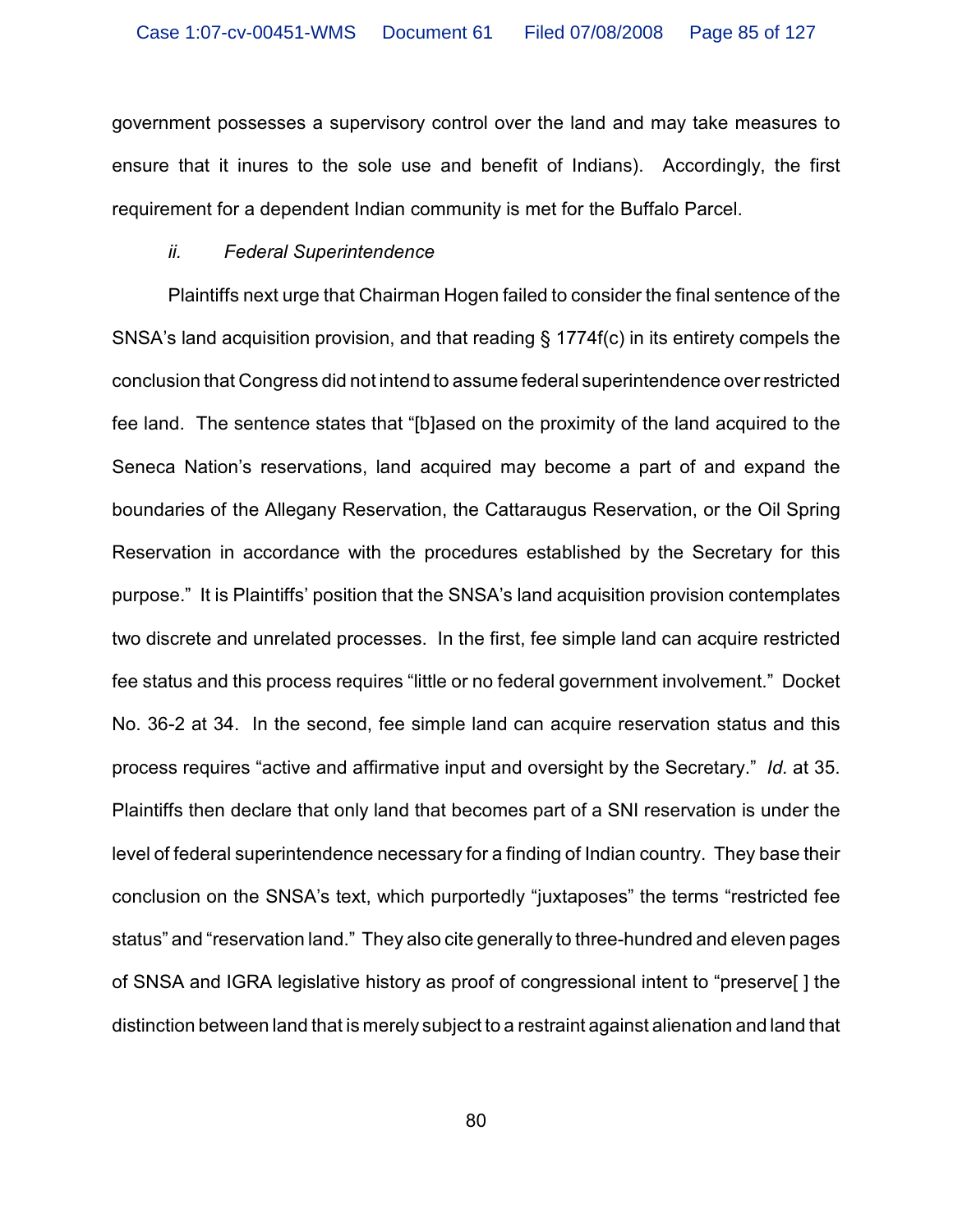is "Indian country. $152$  Finally, according to Plaintiffs, a determination that restricted fee status is Indian country would necessarily render the reservation process superfluous—a result disfavored under principles of statutory interpretation.

Defendants maintain that the SNSA provides but one process for land acquisition. The last sentence of the at-issue provision simply provides that if land acquired by the SNI and held in restricted fee status pursuant to the SNSA "is in close proximity to the Nation's reservations, the Nation may request that the Secretary declare the acquired land to be a part of and expand existing reservation boundaries." Docket No. 45 at 14. In response to Plaintiffs' argument that finding restricted fee land to be Indian country would render the SNSA's reservation language superfluous, Defendants point to the IRA and the Supreme Court cases holding non-reservation trust land to be Indian country. Docket No. 45 at 15- 16 and fn. 7 (citing, *inter alia*, Potawatomi Indian Tribe, 498 U.S. at 511). According to Defendants, the distinction the SNSA preserves is that between non-reservation and reservation land; precisely the distinction set out in the IRA. Again, the statutory text and the decisional authority support Defendants' position.

- A. The SNSA's Text
- 1. The restricted fee process

The SNSA provides that land placed in restricted fee status is removed "from real property tax rolls of State political subdivisions." 25 U.S.C. § 1774f(c). Plaintiffs view this reference to taxation only as a limitation on federal superintendence, and contend that if

 $52$  The Court notes that it has reviewed the bulk of the SNSA history as specifically referenced in the legal briefing, and has not found support for Plaintiffs' assertion. The relevance of the IGRA's legislative history to the Indian lands question is doubtful since that statute does not concern the creation of Indian country.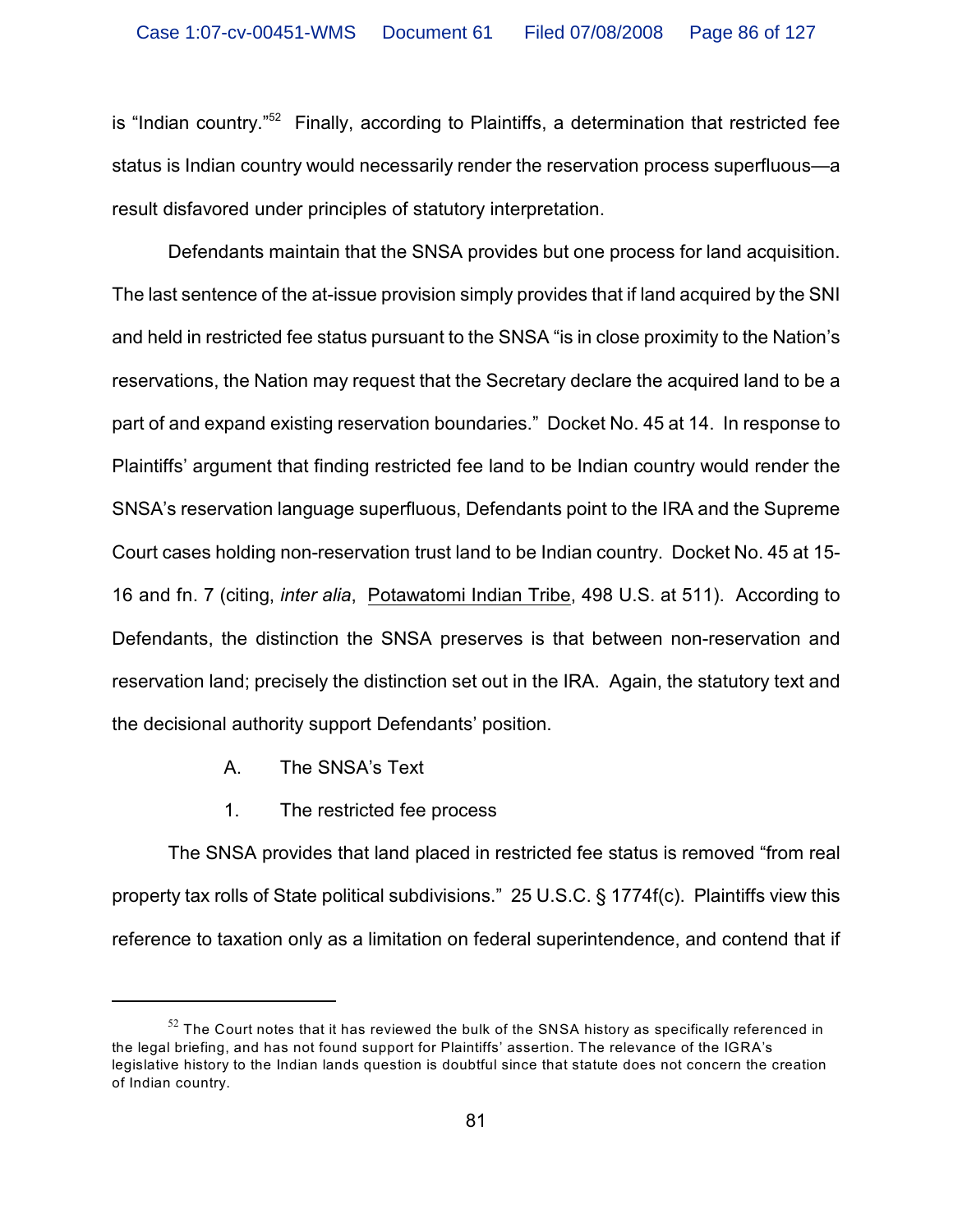Congress intended restricted fee status to divest the state and localities of control over zoning, land use and other incidents of jurisdiction, it would have expressly stated its intent that the federal government exert superintendence in those areas. The problem with this reasoning is that trust status repeatedly has been held to divest states and localities of primary jurisdiction on substantially similar language. Like the SNSA, the IRA's trust provision simply states that land placed in trust "shall be exempt from state and local taxation." 25 U.S.C. § 465.

The trust provision was at issue in Santa Rosa Band, where a county sought to enforce its zoning ordinances on trust land. 532 F.2d 655. The Ninth Circuit expressly considered the purportedly "limiting" jurisdictional language of the trust statute. The Court first noted that:

the immunity of Indian use of trust property from state regulation, based on the notion that trust lands are a Federal instrumentality held to effect the Federal policy of Indian advancement and may not therefore be burdened or interfered with by the state, is a product of judicial decision. Each of these judicially defined characteristics of Indian trust property remained implicit in subsequent congressional enactments dealing with trust property. The language used in § 465 must be read against this backdrop, which provides the implicit substance of what the language signifies.

532 F.2d at 666. (internal citation omitted). The Ninth Circuit went on to state that:

Section 465 explicitly exempted the lands acquired from state taxation. Rather than reading the omission of a provision exempting the lands from state regulation as evidencing a congressional intent to allow state regulation, we read the omission as indicating that Congress simply took it for granted that the states were without such power, and that an express provision was unnecessary; *i.e.*, that the exemption was implicit in the grant of trust lands under existing legal principles.

*Id.* at 666 n.17. *See also* City of Sault Ste. Marie, Mich. v. Andrus, 532 F. Supp. 157, 166

(D.D.C. 1980) (rejecting city's argument that "section 465's express exemption of tribal trust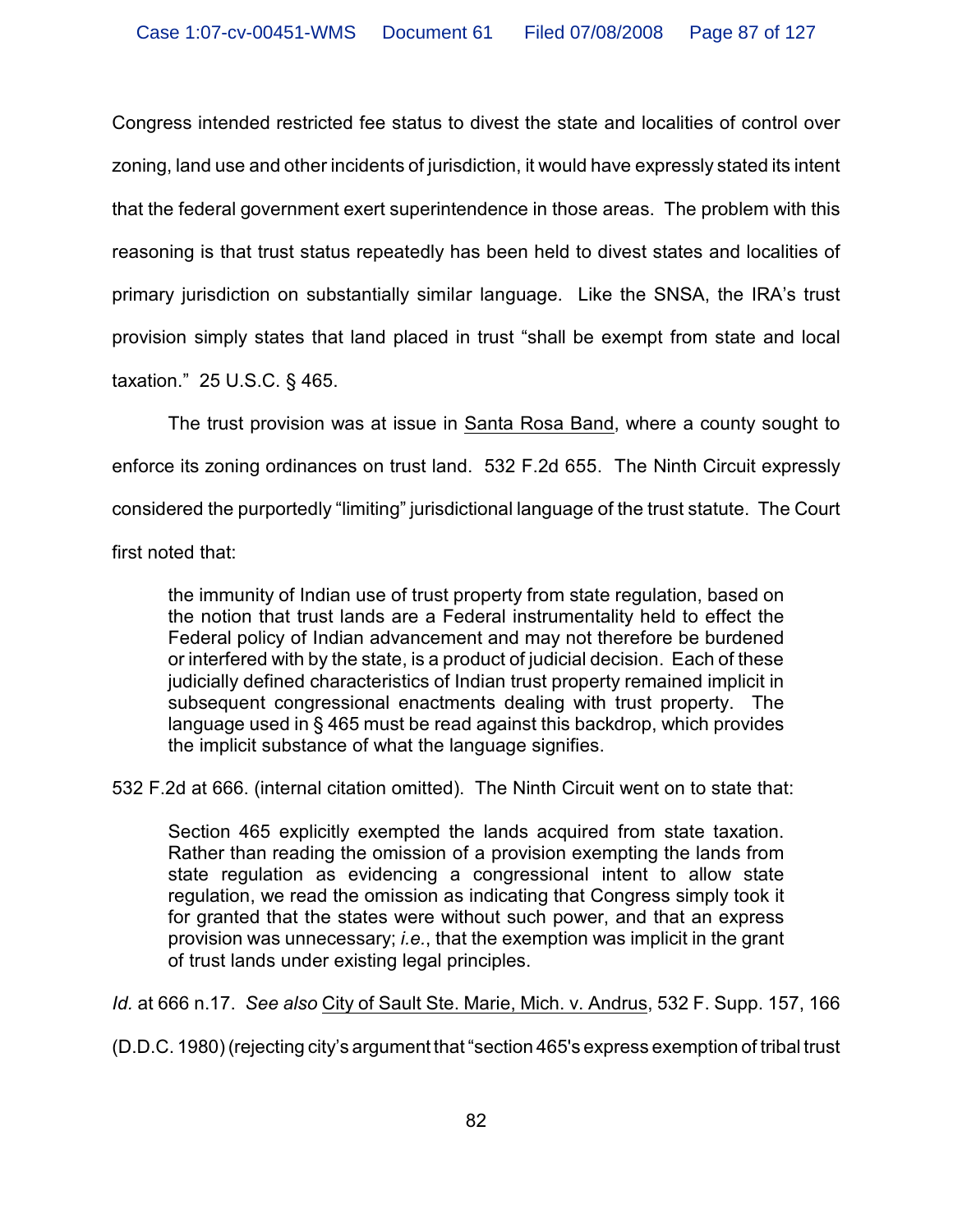land from state and local taxation yields a negative implication that no additional exemption—for example—exemption from land use regulations—was intended by Congress"); Chase v. McMasters, 573 F.2d 1011, 1018 (8th Cir.), *cert. denied*, 435 U.S. 965, 99 S. Ct. 453, 58 L. Ed. 2d 423 (1978) ("At the time § 465 was enacted, judicial decisions had established that lands held in trust by the United States for Indians were exempt from local taxation as federal instrumentalities and that federal jurisdiction over tribal trust lands was exclusive and precluded assertion of state or local control. When Congress provided in § 465 for the legal condition in which land acquired for Indians would be held, it doubtless intended and understood that the Indians for whom the land was acquired would be able to use the land free from state or local regulation or interference as well as free from taxation.") (internal citations omitted).

Despite the IRA and SNSA's nearly identical language, Plaintiffs maintain that trust and restricted fee status are distinguishable because the Secretary has issued regulations relative to trust acquisitions which require that certain state and local jurisdictional issues be taken into consideration, 25 C.F.R., §§ 151.10, 151.11, whereas the SNSA requires consideration of the impact on tax rolls only. The Court notes that while the IRA was enacted in 1934, the Secretary did not issue regulations for trust acquisitions until 1980. Santa Rosa Band was decided in 1975, and McGowan and other decisions holding trust land to be Indian country were decided even earlier. When those cases were decided, the courts were presented only with the IRA's statutory language which, like the SNSA, simply states that the land shall be exempt from taxation. On the basis of that language and the historical treatment of lands set apart for Indians, the courts consistently determined that trust lands were under federal superintendence and states did not have regulatory power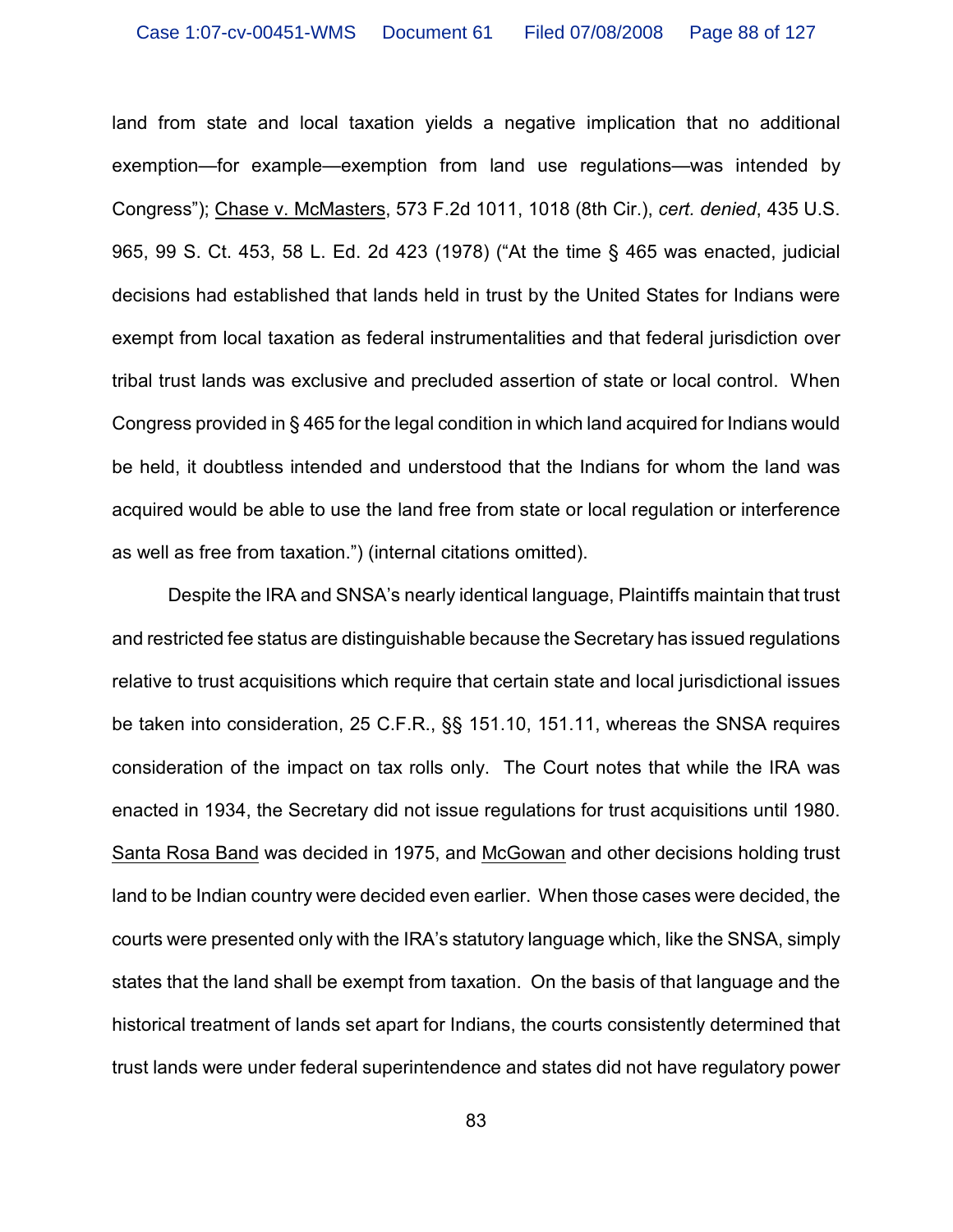over them. *See also*, Roberts, 185 F.3d at 1133-34 (finding that tribal trust land was Indian country even though it was acquired in 1976, prior to the Secretary's issuance of regulations for trust acquisitions).

Even after the Secretary issued trust regulations, Congress continued to enact legislation which, like the IRA, specifically notes the tax exempt status of trust lands, but is silent as to other aspects of state and local jurisdiction. *See, e.g.*, 25 U.S.C. §§ 2209- 2210 (enacted 1983) (trust land shall be exempt from taxation); 25 U.S.C. § 566(d) (enacted 1986) (land transferred to Secretary in trust shall be exempt from all local, State and Federal taxation); 25 U.S.C. §§ 1750c-e (enacted 1997) (lands accepted in trust<sup>53</sup> as part of claim settlements not taxable under Federal or State law). It seems apparent that Congress understands a reference to taxation alone to be a sufficient statement of intent that trust land be under federal superintendence and subject to the primary jurisdiction of the federal government and the Indian tribe for which the land is acquired.

In light of the settled authority relative to trust status, Plaintiffs rhetorically ask why Congress did not simply provide for the taking of land into trust if it intended in the SNSA to create Indian country. Docket Nos. 36-2 at 27-28; 52 at 17. Congress has not explained, nor was it required to explain, its reasoning.<sup>54</sup> As Plaintiffs concede, Congress has the authority to set land apart for Indians under federal superintendence in whatever

 $53$  The Florida Indian (Miccosukee) Land Claims Settlement Act discussed civil and criminal jurisdiction over land leased from the State of Florida for the tribe, 25 U.S.C. § 1746, but did not do so with respect to trust land.

 $54$  Though a response to this rhetorical question is itself conjecture, the SNI points to the fact that its lands historically have been held in restricted fee. Docket No. 58 at 20 fn. 9. "Because New York State was never solely Federal territory, the United States normally does not hold Indian lands in the State in trust for a tribe; rather, such land may be held in restricted fee." Huron Group, Inc. v. Pataki, 785 N.Y.S.2d 827, 832 (Sup. Ct. 2004). The SNI also notes that it voted to opt out of the IRA and its trust provisions in the 1930s. Docket No. 58 at 20 fn. 9.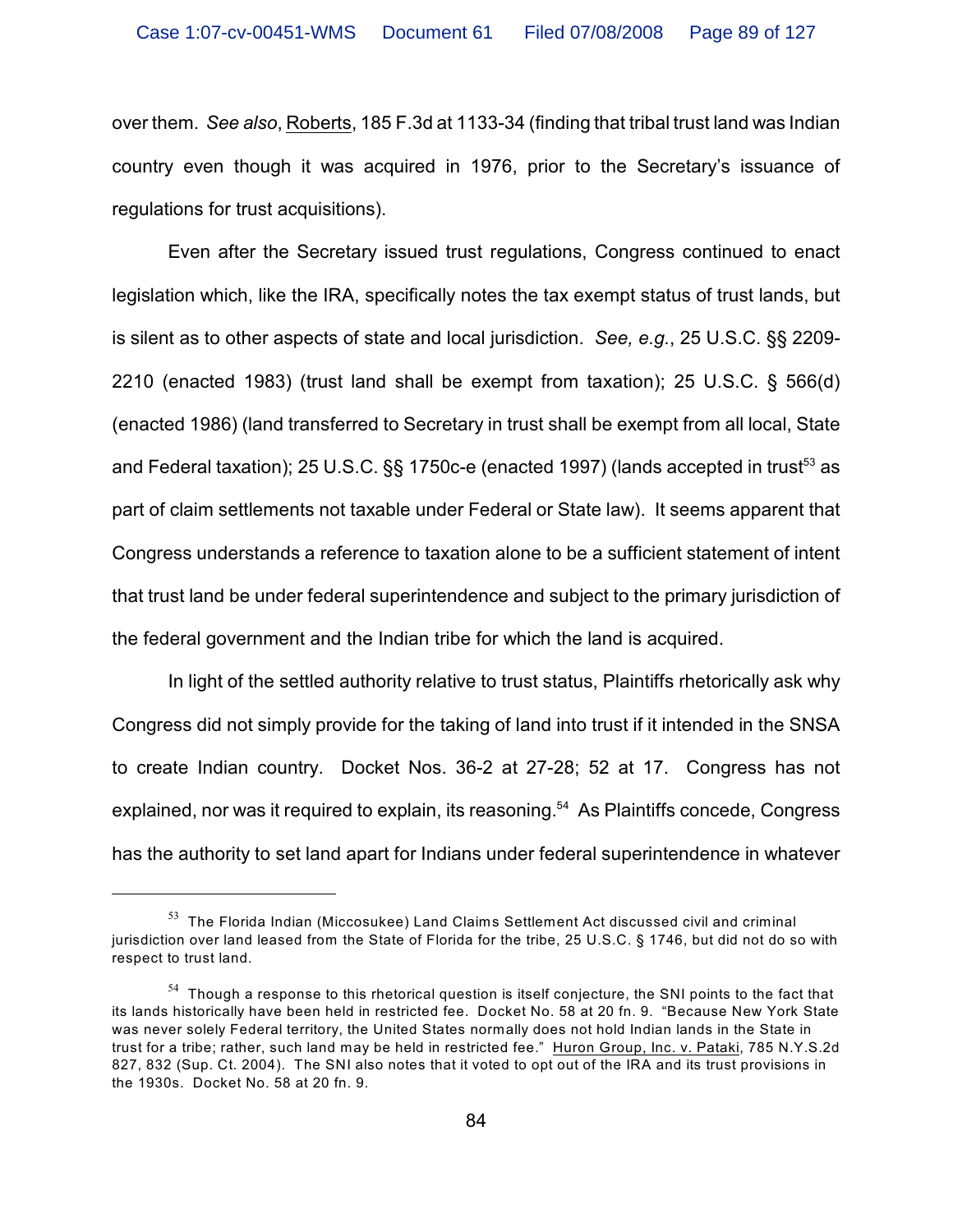manner it chooses. Docket No. 36-2 at 27; U.S. CONST., art. I, § 8, cl. 3.

In the SNSA, Congress chose to create a process for restricted fee status that parallels the language of the IRA's trust provision and other trust-related statutes. The Court reads that choice as indicative of Congress's intent that use of the same language have the same effect—*i.e.*, that SNSA restricted fee land is subject to federal superintendence, and states and localities are without regulatory power over land set apart for the SNI. "It is generally presumed that Congress is (a) knowledgeable about existing laws pertinent to later-enacted legislation, (b) aware of judicial interpretations given to sections of an old law incorporated into a new one, and (c) familiar with previous interpretations of specific statutory language." United States v. Bonanno Organized Crime Family of La Cosa Nostra, 879 F.2d 20, 25 (2d Cir. 1989). Thus, when Congress chooses to adopt substantially identical language in a new statute, it "bespeaks an intention to import the established . . . interpretation . . . into the new statute." United States v. Johnson, 14 F.3d 766, 770 (2d Cir.), *cert. denied*, 512 U.S. 1240, 114 S. Ct. 2751, 129 L. Ed. 2d 868 (1994). Such an interpretation, applied to the SNSA, is entirely consistent with the historical treatment of all other land owned by the SNI and held in restricted fee.

#### 2. The reservation process

The SNSA authorizes the Secretary to add certain land to the SNI's existing reservations "in accordance with the procedures established by the Secretary for this purpose." 25 U.S.C. § 1774f(c).

The Secretary's general authority to create reservations is found in the IRA, which provides that "[t]he Secretary of the Interior is hereby authorized to proclaim new Indian reservations on lands acquired pursuant to any authority conferred by [the IRA], or to add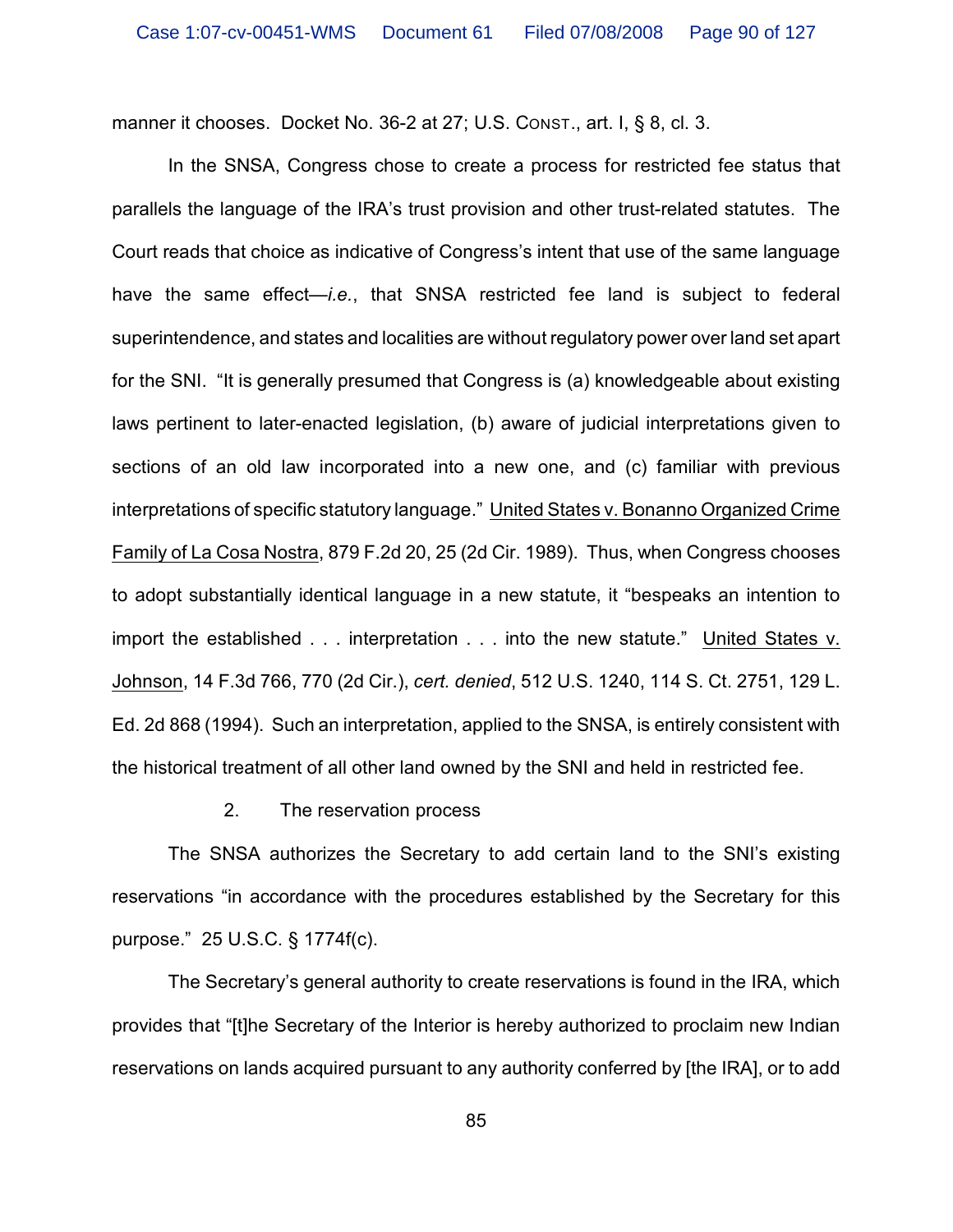such lands to existing reservations." 25 U.S.C. § 467 (alteration added). The Secretary has not issued regulations setting forth procedures for the creation and expansion of reservations. Therefore, applicable procedures must be drawn from the text of the statute itself. What is clear from the plain language of § 467 is that only land that Congress or the Secretary has already deemed Indian country—by, for example, indefinitely extending allotments, § 462; restoring former reservation land in the public domain to tribal use, § 463; or acquiring land in trust for tribes, § 465—may become reservation land. Applying this procedure to the SNSA requires that, even where land purchased by the SNI is adjacent or in near proximity to an existing reservation such that it qualifies geographically for reservation status, the Secretary still must follow the specified notice and comment requirements and determine that it is not inappropriate for the land to be subject to the Nonintercourse Act before adding that land to an existing SNI reservation.

In a lengthy footnote, Plaintiffs suggest that the Secretary must actually follow the procedure in the IRA's trust acquisition regulations, rather than the procedure in the SNSA, before SNSA land can become part of a SNI reservation. Docket No. 36-2 at 35 fn. 23. This is an alternative means of arguing that the SNSA reservation process requires the consideration of additional jurisdictional factors which makes reservation land Indian country, while SNSA restricted fee land is not. The Court finds both the assertion and the conclusion to be without support and contrary to the plain text of the very regulations on which Plaintiffs rely:

These regulations set forth the authorities, policy, and procedures governing the acquisition of land by the United States in trust status for individual Indians and tribes. Acquisition of land by individual Indians and tribes in fee simple status is not covered by these regulations *even though such land may, by operation of law, be held in restricted status following acquisition*.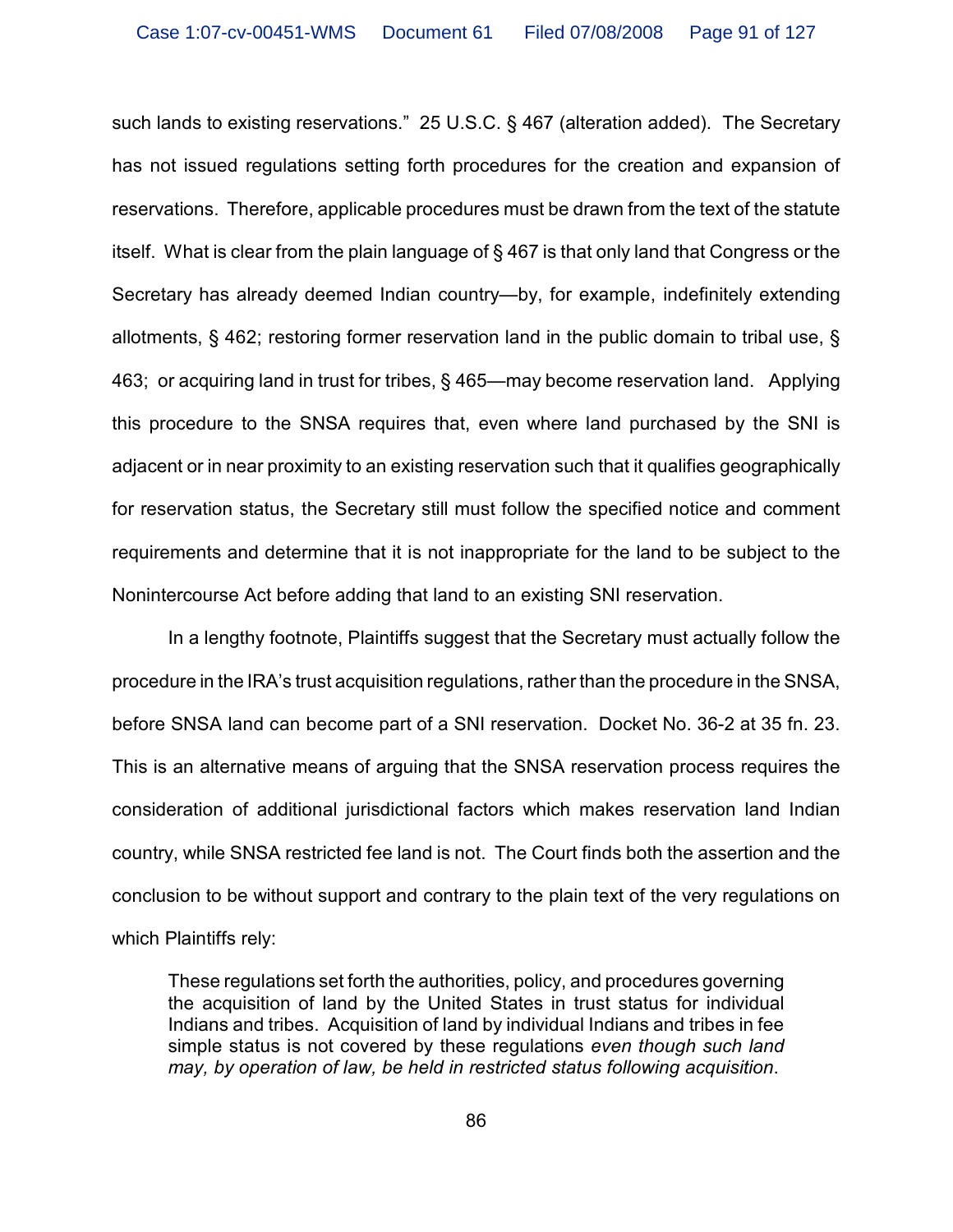25 C.F.R. § 151.1 (emphasis supplied). The regulations are expressly limited to the acquisition of land by the United States in trust. They do not apply to tribal fee acquisitions, even where, as with the Buffalo Parcel, the land may attain restricted fee status under a law of the United States. In addition, the SNSA does not expressly or implicitly incorporate the trust regulations into the reservation process. Finally, this Court notes that application of the trust regulations to SNSA land acquisitions would, in large part, be meaningless. Among other things, the trust regulations require that the Secretary consider whether the tribe needs the land to facilitate tribal self-determination, economic development, or Indian housing, 25 C.F.R. §§ 151.3(a)(3) and 151.10(b), and scrutinize the location of the land relative to state boundaries and its distance from the boundaries of the tribe's existing reservation, *Id.* § 151.11(b). However, Congress expressly provided that it is appropriate for the SNI to increase its land base within the geographic area described in the SNSA, leaving nothing for the Secretary to determine in these regards.

As for Plaintiffs' "superfluous" argument, if one follows the argument to its logical end, then trust land also cannot be Indian country or else the IRA's reservation provision will be rendered superfluous. As already discussed, it is well-settled that trust land is Indian country whether or not the land has been declared a reservation. The IRA does not "juxtapose" the terms "taken in trust" and "reservations." The distinction lies solely in whether land that is set apart as Indian country has, in addition, been declared a reservation. At least one Circuit Court has expressly rejected the argument that the reservation process becomes superfluous if trust or restricted fee lands are accorded Indian country status. In Arizona Pub. Serv. Co. v. EPA, the appellants challenged the

87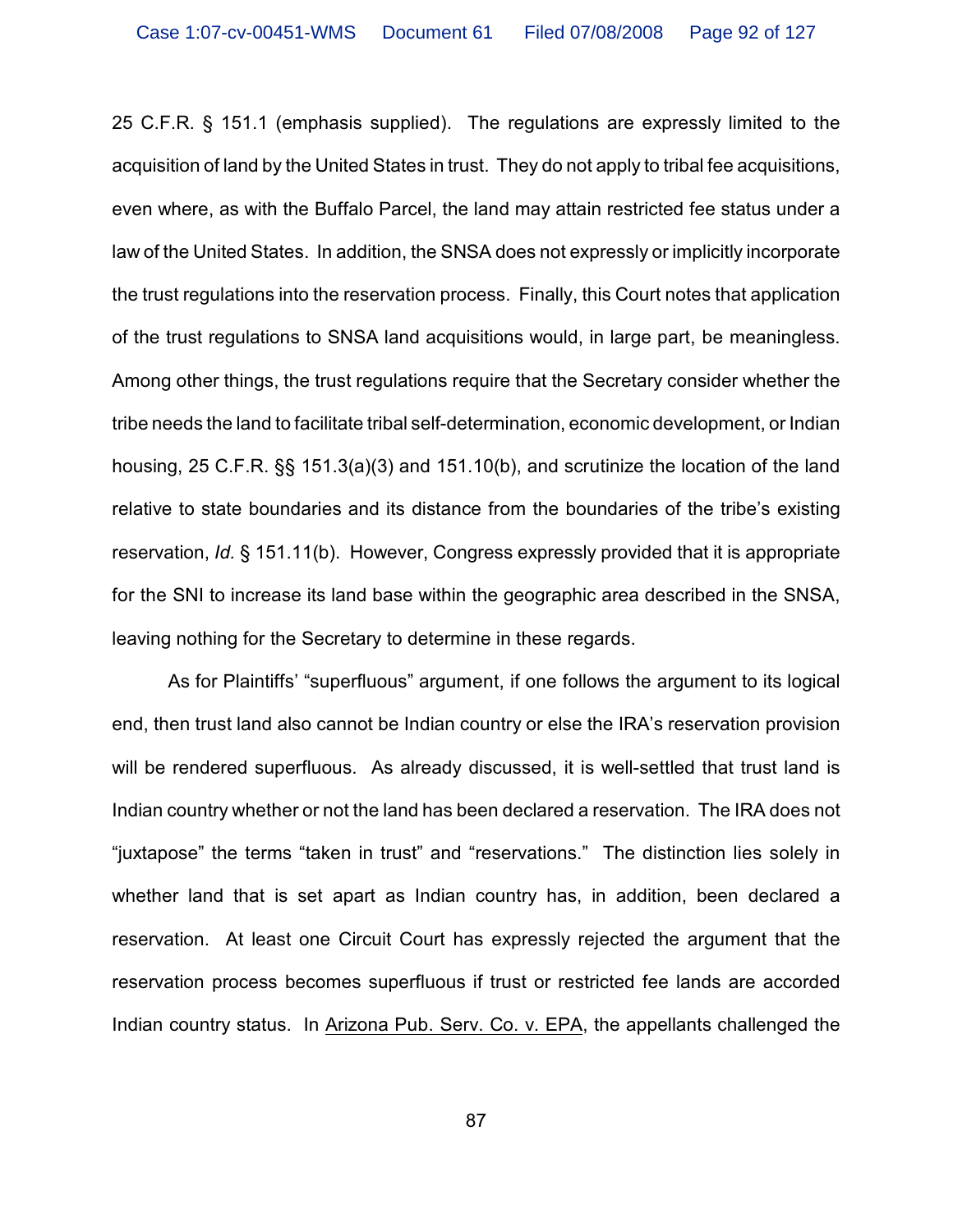EPA's treatment of off-reservation trust lands and restricted fee Pueblo lands<sup>55</sup> as indistinguishable from formal reservations, urging that such treatment would render the IRA's reservation provision superfluous. 211 F.3d 1280, 1292 (D.C. Cir. 2000), *cert. denied*, 532 U.S. 970, 121 S. Ct. 1600, 149 L. Ed. 2d 467 (2001). The Circuit Court disagreed, concluding that there is no relevant distinction between tribal trust land and reservations for the purpose of tribal sovereignty. *Id.* at 1293-94. Although the Circuit Court did not expressly hold the same for restricted fee land, that appears to have been a function of the appellants "concentrat[ing] their attack on EPA's interpretation of 'reservation' to include tribal trust land." *Id.* at 1292.

Plaintiffs have not offered any persuasive explanation why the SNSA's restricted fee and reservation process should be read differently than the trust and reservation process, particularly where Congress chose to model the SNSA's land acquisition provision on the IRA and to wholesale incorporate the IRA's reservation process into the SNSA, as well. Such a reading is not, as Plaintiffs contend, "counterinuitive."

For essentially the same reasons as stated above, the Court rejects Plaintiffs' further suggestion that Congress's bare use of the term "restricted fee status" does not sufficiently state an intent to create Indian country. Plaintiffs contend that Congress is required to expressly declare the land to be "Indian country," define the manner in which the land will be used, and specify that the state will no longer have primary jurisdiction over the land. Docket No. 36-2 at 38. Plaintiffs premise this argument on the SNSA's purported jurisdictional distinction between restricted fee land and reservation land. Having already

 $55$  The Circuit Court referred to the Pueblos as fee simple land, a characterization having its genesis in Sandoval. However, as noted at fn. 36, *supra*, the Nonintercourse Act subsequently was found to apply to Pueblos. Therefore, the land is owned by the tribe in restricted fee.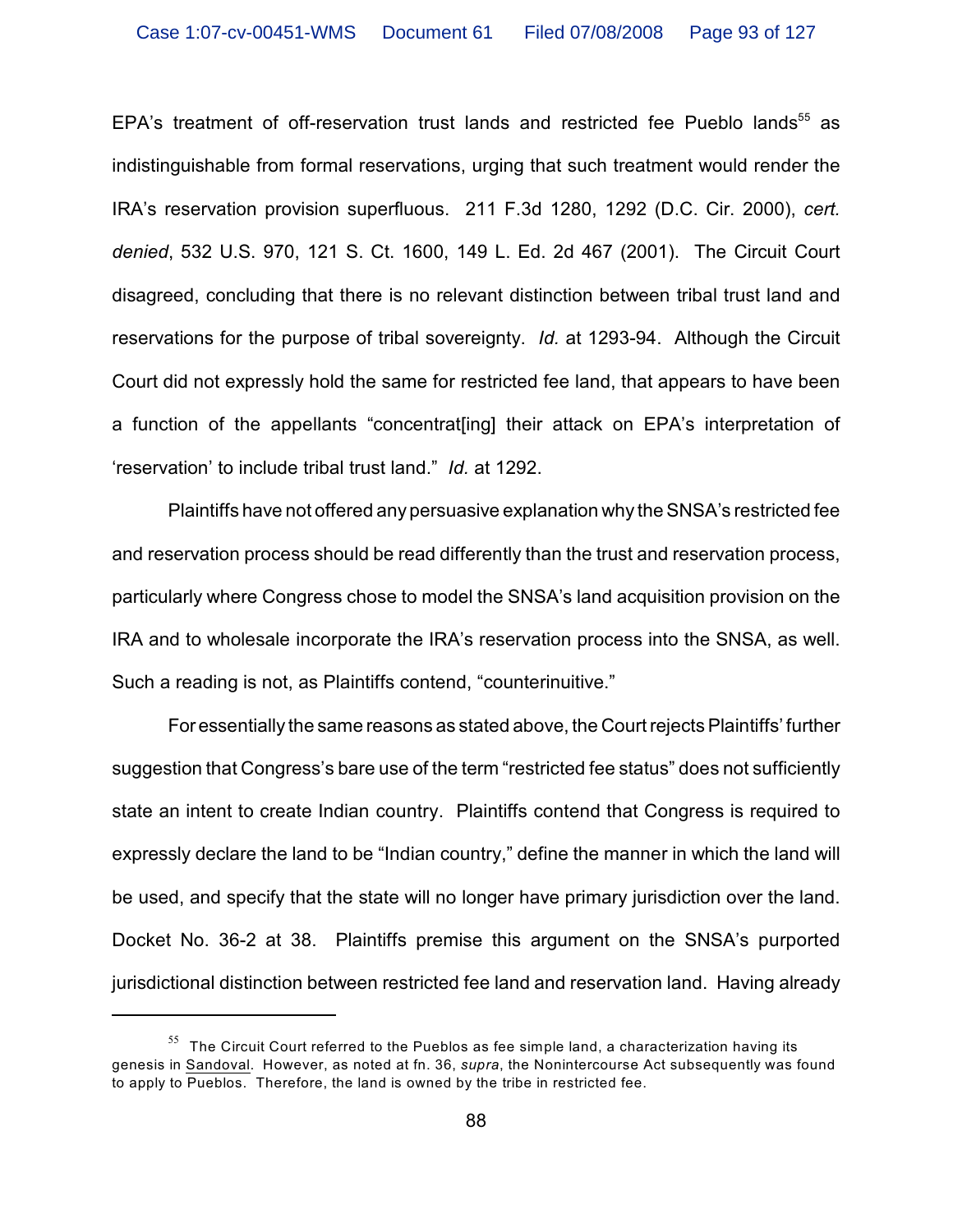rejected the premise, this Court is unmoved by Plaintiffs' argument that some "magic words" must be employed for the creation of Indian country. *See, e.g.*, Santa Rosa Band, 532 F.2d at 666 (trust land is Indian country and free from state and local regulation, notwithstanding Congress's failure to expressly say so). Plaintiffs' argument is further undermined by their acknowledgment that Congress creates "Indian country" when it simply declares that land shall be "held in trust," without specifying land use or jurisdiction. *See generally*, Docket No. 36-2 at 40 (citing settlement acts directing or permitting trust acquisitions). Finally, it is well-settled that Congress need not use express jurisdictional language when it creates Indian lands unless it intends to preserve some aspects of state and local jurisdiction over the land. *See* Oneida Tribe of Indians of Wisconsin, 2008 U.S. Dist. LEXIS 25169, at \*46 (state laws may be applied on tribal lands if Congress has expressly so provided) (citation omitted); Artichoke Joe's, 353 F.3d at 721 (noting the longstanding general rule that a state has jurisdiction over Indian lands only where Congress explicitly cedes that jurisdiction).

#### B. The Judicial Decisions

In addition to arguing that the SNSA's text does not sufficiently indicate the existence of federal superintendence, Plaintiffs cite to several cases they claim support the conclusions that: (1) federal superintendence does not exist unless federal control over a tribe is "pervasive," (2) federal superintendence under the Nonintercourse Act is limited and does not meet the requisite level of control, and (3) the level of federal superintendence sufficient for Indian country status can be acquired only through a trust acquisition. This Court disagrees with each assertion for the reasons discussed below.

Plaintiffs point to Narragansett Indian Tribe for the proposition that federal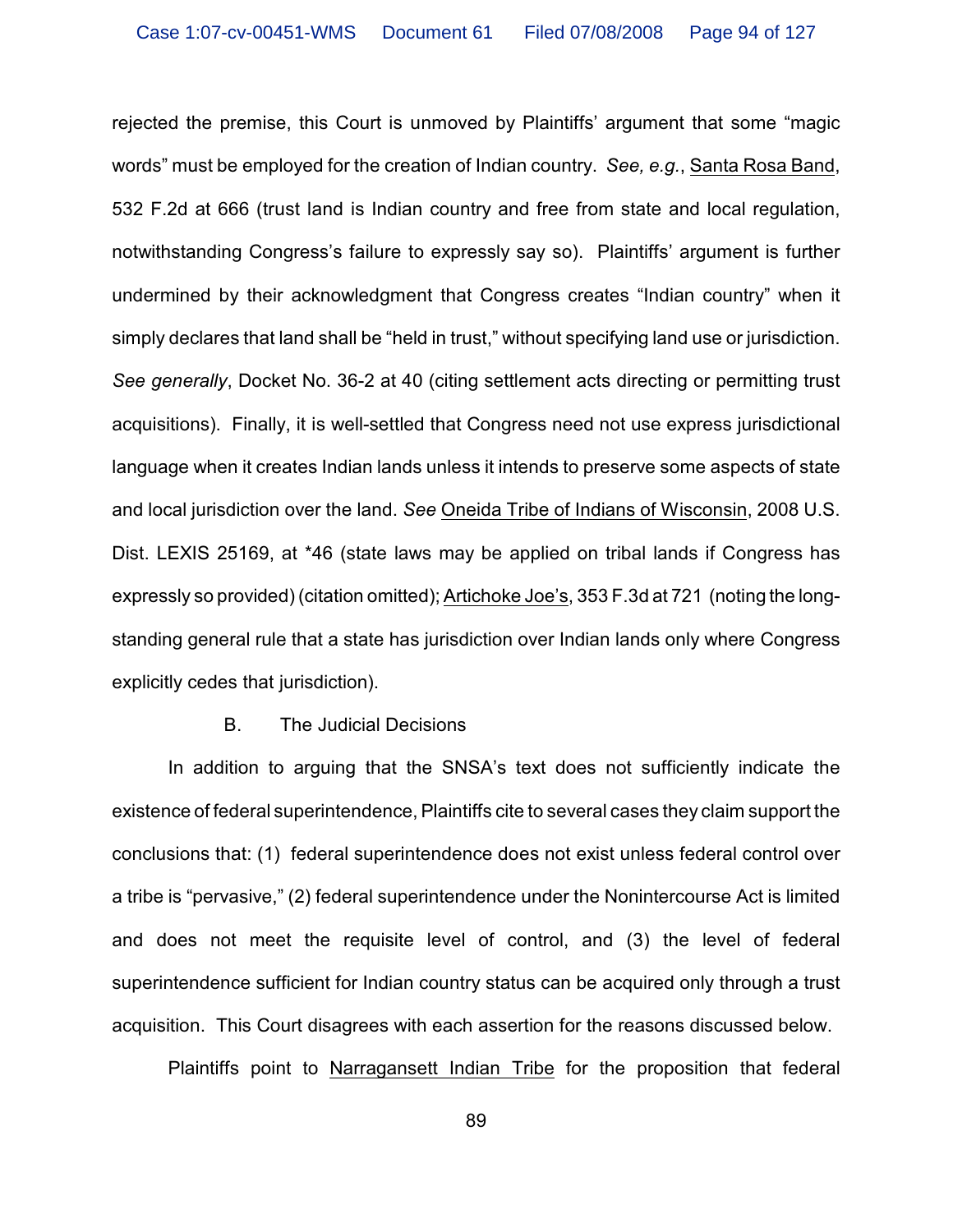superintendence exists only "'where the degree of congressional and executive control over the tribe is so pervasive as to evidence an intention that the federal government, not the state, be the dominant political institution in the area.'" 89 F.3d at 920 (quoting Alaska ex rel. Yukon Flats Sch. Dist. v. Native Village of Venetie Tribal Gov't, F87-0051 CV (HRH), 1995 WL 462232, at \*14 (D. Alaska Aug. 2, 1995), *rev'd*, 101 F.3d 1286 (9th Cir. 1996), *rev'd*, 522 U.S. 520 (1998)). This quote originates in the district court decision underlying Native Village of Venetie, 522 U.S. 520. When that case ultimately reached the Supreme Court, the Court did not acknowledge or adopt the district court's "pervasive" standard,<sup>56</sup> nor did it find a restraint on alienation insufficient to invoke federal and tribal jurisdiction. Quite to the contrary, the Supreme Court expressly cited the Nonintercourse Act as the kind of congressional legislation "with respect to the lands 'in the exercise of the Government's guardianship over the [Indian] tribes and their affairs'" that satisfies the federal superintendence requirement and permits the federal government to exercise primary jurisdiction under its general power over "'all dependent communities.'" *Id*. at 528 and n.4 (quoting Sandoval, 231 U.S. at 46, 48).

The federal set-aside and superintendence requirements were found not to have been met in Native Village of Venetie, in large part, because Congress had expressly revoked all existing reservations in Alaska and transferred former reservation lands to private, state-chartered Native corporations without any restraints on alienation. Absent

 $56$  This "pervasive" language also does not appear in any other Supreme Court decision reviewed in connection with this Decision and Order. Quite to the contrary, the Court stated in United States v. John that regardless of the facts that the state's jurisdiction over the tribe and its lands had gone unchallenged and that federal jurisdiction had not been continuous, federal jurisdiction remained. 437 U.S. at 652-53. In other words, the land was Indian country, subject to the primary jurisdiction of the federal government and the tribe, despite the lack of pervasive or continuous federal oversight.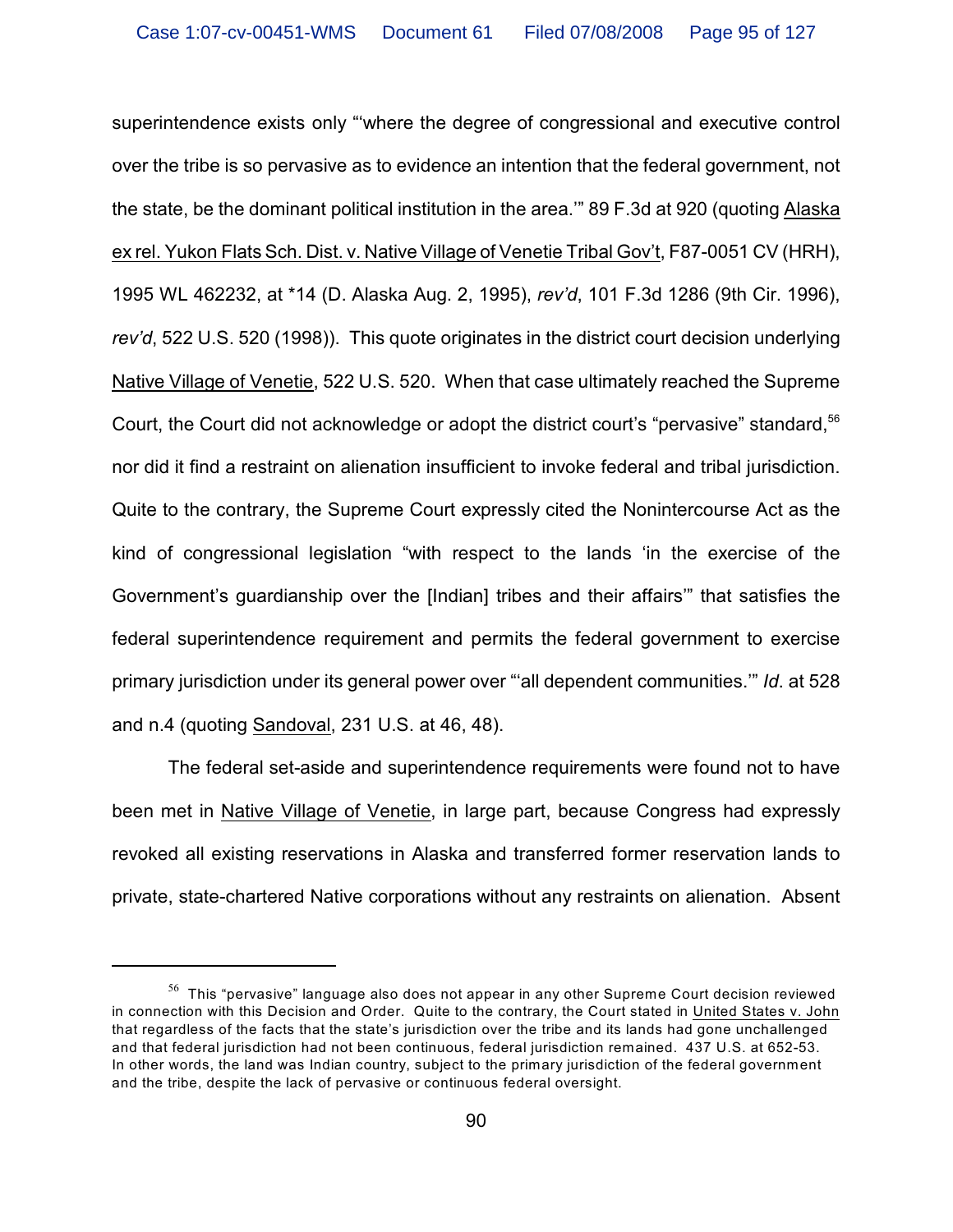those restraints, the Native corporations could immediately convey land to non-Natives without governmental approval and could use the lands for non-Native purposes. *Id.* at 532-33. According to the Supreme Court, "[i]n no clearer fashion could Congress have departed from its traditional practice of setting aside Indian lands." *Id.* at 532. The Court went on to note that in cases where federal superintendence has been found, "the Federal Government actively controlled the lands in question, effectively acting as a guardian for the Indians." *Id.* at 533 (citations omitted).

In the instant case, Congress affirmatively imposed the Nonintercourse Act's restrictions against alienation on land purchased with SNSA funds. Under Native Village of Venetie, subjecting land to the Nonintercourse Act's restrictions sufficiently demonstrates federal superintendence over the land. *Id.* at 528 and n.4.

Plaintiffs next focus on the Tenth Circuit's conclusion in Buzzard that "a restraint against alienation requiring the approval of the Secretary of the Interior is insufficient by itself to make land purchased by the [tribe] Indian country." 992 F.2d at 1077. Relying on this statement, Plaintiffs maintain that a restraint on alienation has the limited effect of requiring that the federal government approve land dispositions and, as a necessary corollary, exempts the land from state and local property taxes. This level of oversight, they urge, is not sufficient to meet the federal superintendence requirement. Docket No. 36-2 at 31-32. The Court rejects Plaintiffs' contention for two reasons. First, the Tenth Circuit never reached the question of whether the Nonintercourse Act applied to the land at issue in that case; it simply assumed that the Act's restrictions automatically attached to the tribe's fee simple land purchase. However, as already discussed, subsequent courts consistently have held that the protections and tax exemptions of the IRA and the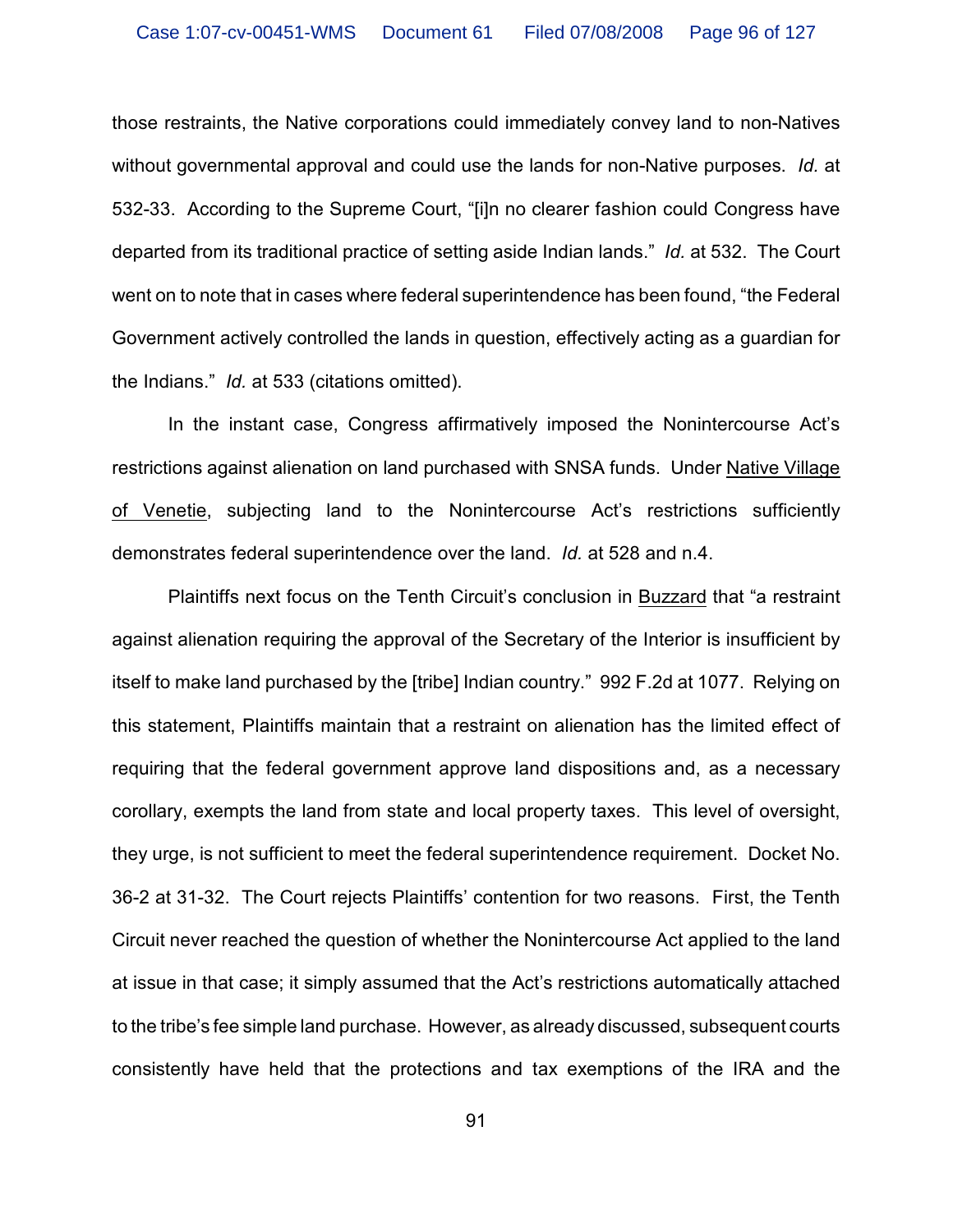Nonintercourse Act do not attach to a tribe's unilateral fee simple purchases. There must be an affirmative act by Congress or the Secretary to set the land apart under federal superintendence. The SNI's Buffalo Parcel is readily distinguished from the fee simple land at issue in Buzzard precisely because Congress passed legislation declaring that lands purchased with SNSA funds and located within a specified geographic area are subject to the Nonintercourse Act's restraints against alienation (unless the Secretary, after receiving comments from the affected state and local governments, concludes that restricted fee status would be inappropriate). Second, to the extent the Buzzard holding is directed to the Nonintercourse Act, it has been implicitly overruled by the Supreme Court's subsequent statement to the contrary in Native Village of Venetie.

Plaintiffs have not identified any other support for their contention that congressionally-imposed restricted fee status requires "little or no federal government involvement." Docket No. 36-2 at 34. The numerous statutes treating trust and restricted fee land as jurisdictional equivalents counsel against such a conclusion. By imposing restraints on alienation in the SNSA, Congress signaled its intent that the federal government supervise the land and ensure that it inures to the sole use and benefit of the SNI, Ramsey, 271 U.S. at 471, and that the federal government assume responsibility for a variety of matters relating to the land including, as applicable, rights-of-way, 25 U.S.C.§ 323; mining and storage leases, 25 U.S.C. §§ 396a and 396g; timber contracts, 25 U.S.C. § 407d; crimes, civil actions and related encumbrances on real and personal property, 25 U.S.C. §§ 1321-1322; energy resource development, 25 U.S.C. § 3501(12); agricultural resource management, 25 U.S.C. § 3703; and gaming regulation, 25 U.S.C. § 2703(4). *See* Catawba Indian Tribe v. South Carolina, 718 F.2d 1291, 1298-99 (4th Cir. 1983) ("The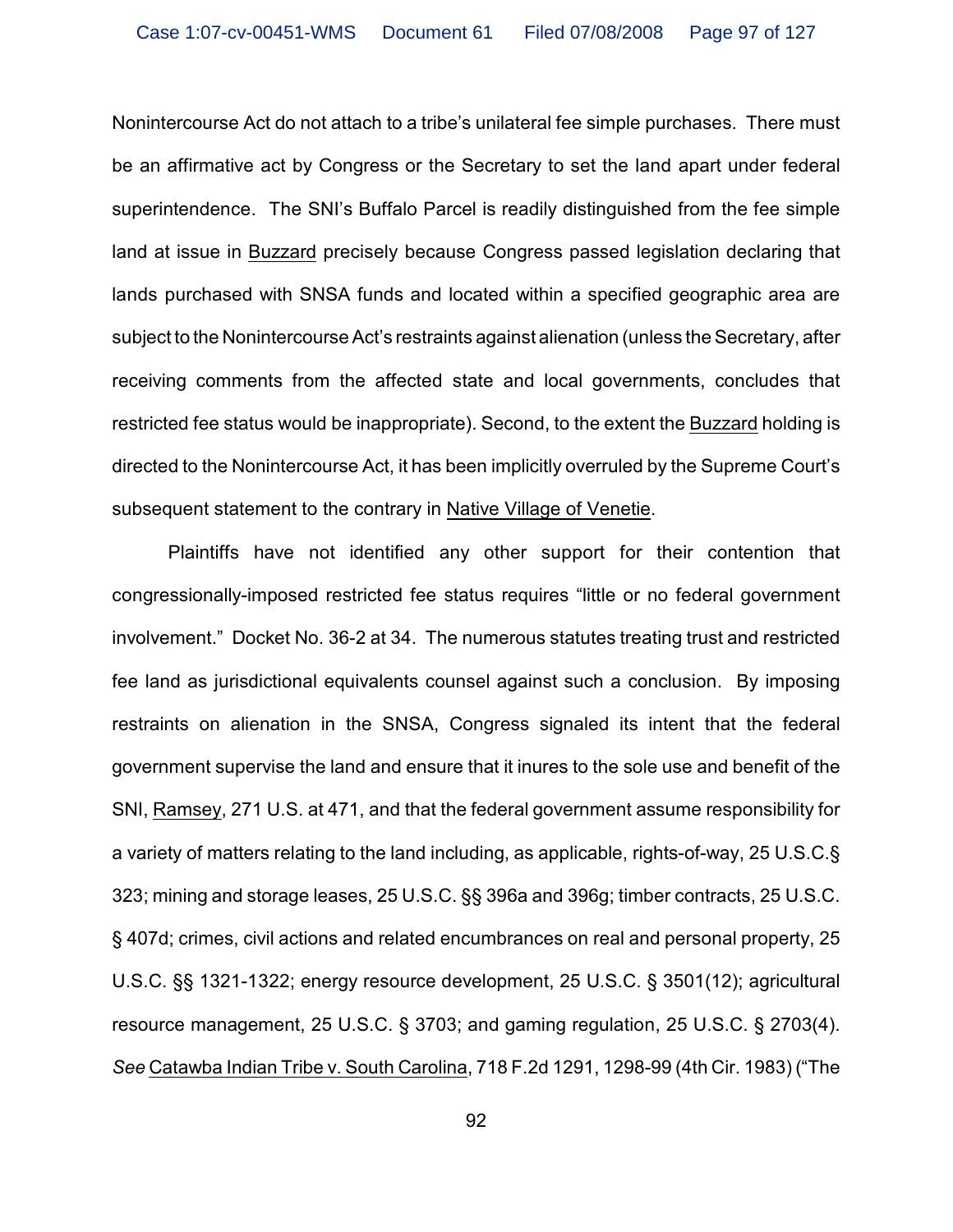Nonintercourse Act creates a trust or fiduciary relationship between the federal government and the tribe somewhat akin to the relationship of guardian and ward."), *rev'd on other grounds*, 476 U.S. 498, 106 S. Ct. 2039, 90 L. Ed. 2d 490 (1986). Plaintiffs have identified no basis from which this Court can reasonably conclude that the federal government's guardianship obligations with respect to the Buffalo Parcel do not meet the federal superintendence requirement.

Finally, Plaintiffs rely on City of Sherrill to urge that Congress should have followed the procedures in 25 U.S.C. § 465 if it wanted to establish Indian land. They argue that the "creation of a discrete 9-1/2 acre island in the middle of downtown Buffalo" presents the very problems of piecemeal jurisdiction the Supreme Court was so concerned about in that case. Docket No. 52 at 17-18. Plaintiffs also maintain that "Congress could not have intended" to grant the SNI the ability to "transfer any land it chose across literally thousands of square miles in New York State into Indian country." Docket No. 36-2 at 39. This Court already has determined that Congress is not required to utilize the IRA's trust acquisition provision to create Indian country, and the holding in City of Sherrill does not indicate otherwise.

City of Sherrill involved the question of sovereignty over parcels of land purchased in fee simple by the Oneida Indian Nation of New York (the "OIN"). 544 U.S. 197. The parcels, acquired in 1997 and 1998, were within the OIN's historic reservation land, but were last possessed by the tribe in 1805. The OIN had been dispossessed of the land in violation of federal law. *Id.* at 202. Despite the fact that Congress had not officially revoked or diminished its reservation, the Supreme Court held that the OIN could not unilaterally revive its dormant sovereignty by acquiring fee title to its former reservation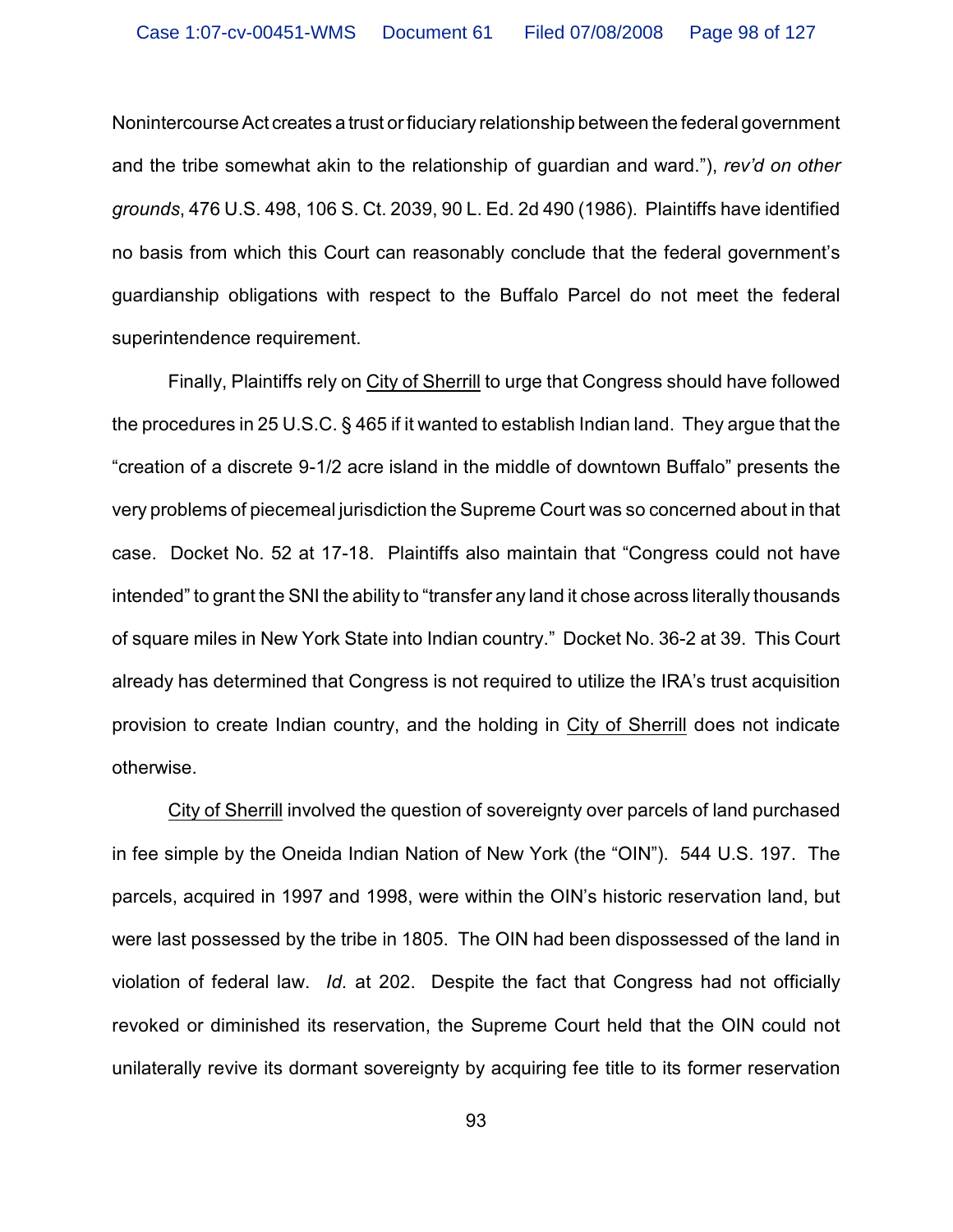land in open-market transactions. *Id.* at 202-03. The Court's determination rested on the intervening two centuries of state, county and local governance during which the properties were subject to taxation, the doctrine of laches, and the overwhelmingly non-Indian character of the area. *Id.* at 214-19. The Supreme Court found that the "unilateral reestablishment of present and future sovereign control, even over land purchased at the market price, would have disruptive practical consequences." *Id.* at 219. "Recognizing these practical concerns, Congress has provided a mechanism for the acquisition of lands for tribal communities that takes account of the interests of others with stakes in the area's governance and well-being. Title 25 U.S.C. § 465 authorizes the Secretary of the Interior to acquire land in trust for Indians and provides that the land 'shall be exempt from State and local taxation.'" *Id.* at 220 (quoting Cass County, 524 U.S. at 114-15).

To the extent Plaintiffs suggest City of Sherrill stands for the proposition that, for all tribes in all circumstances, Indian country can be established only by a trust acquisition, the Court disagrees. The Supreme Court certainly confirmed that tribes cannot unilaterally or automatically acquire—or in the OIN's case, reacquire—sovereign control over their fee simple land purchases. Congress, or the Secretary acting on delegated authority, must take some action to set aside the land under federal superintendence. The Supreme Court also recognized that, absent tribe-specific legislation, the IRA's trust provision is the only mechanism available for that purpose. However, in enacting the SNSA, Congress created an alternative mechanism specific to the SNI. There is nothing inconsistent about finding the existence of Indian country here. The SNI has been provided an avenue other than the trust statute pursuant to which it can seek federal protection over certain land acquisitions.

94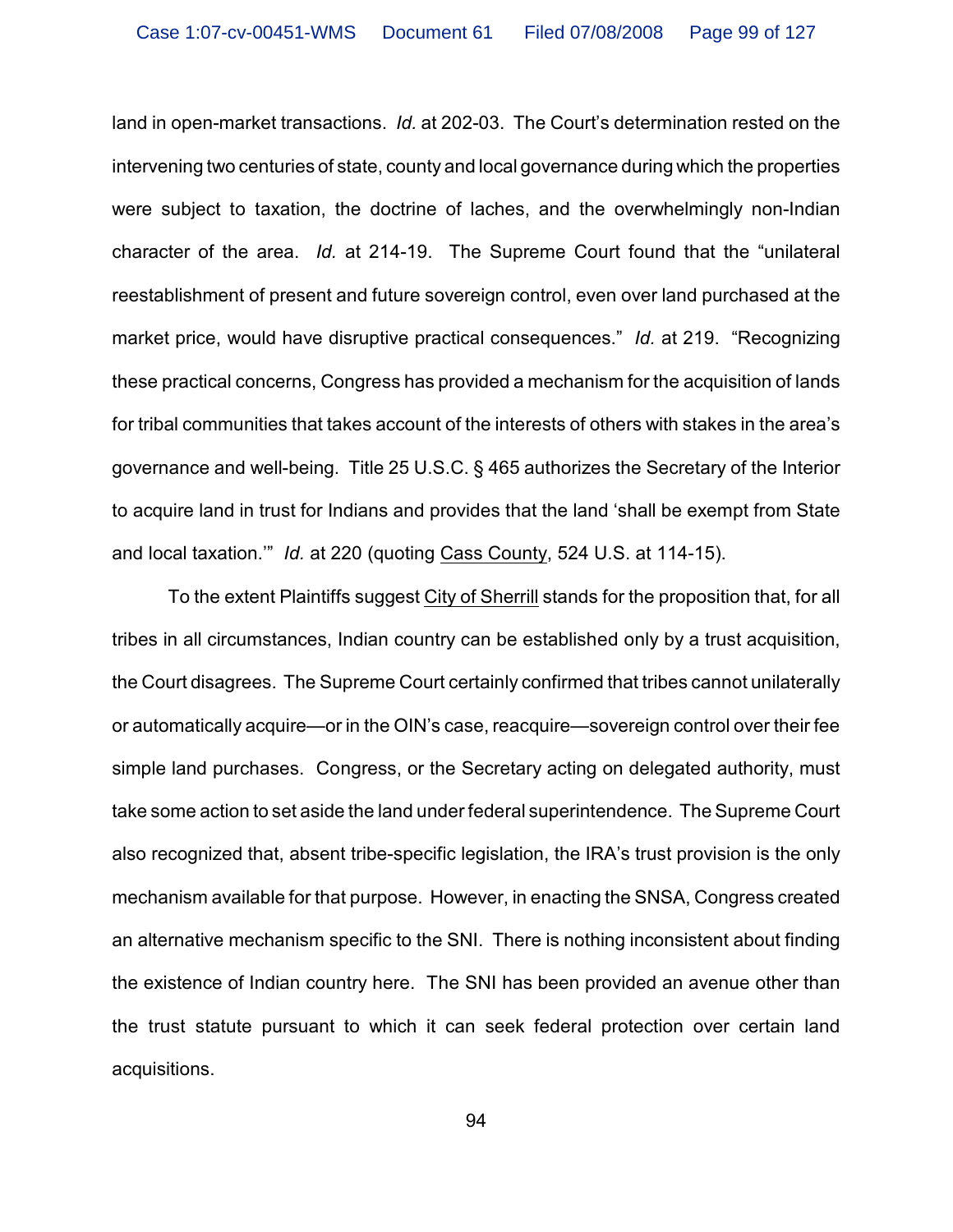### *d. The Import of the Term "Dependent"*

In their final "Indian country" argument, Plaintiffs contend that the term "dependent Indian community" arose in conjunction with a paternalistic attitude toward Native Americans that has long since been abandoned. They urge that statutes designed to promote tribal economic self-sufficiency, such as the SNSA, are not consistent with the concepts of wardship and governmental trust responsibilities inherent to that term. Docket No. 52 at 6-7. They suggest that finding the SNI to be a "dependent" here would perpetrate "paternalistic and anachronistic (if not overtly racist) notions of cultural superiority." *Id.* at 8.

Plaintiffs first point to the agricultural, educational and infrastructure assistance provided to the Pueblo people in Sandoval, and urge that the level of support and protection contemplated by the term dependent Indian community is not met unless the federal government insinuates itself into tribal everyday life. *Id.* at fn. 4. Plaintiffs plainly suggest that the SNI is not sufficiently "dependent," but have not explained how the SNI differs from the Pueblo in this regard. This Court takes judicial notice of the fact that, like the Pueblo of Santa Clara at issue in Sandoval, the SNI is recognized as a tribal entity by the federal government. 67 Fed. Reg. 46,328 (July 12, 2002).<sup>57</sup> By virtue of its government-to-government relationship with the United States, the SNI is eligible for the same funding and services from the Bureau of Indian Affairs and is entitled to the same sovereign immunities and privileges as the Pueblo. *Id.* To the extent Plaintiffs intend to imply, without evidentiary support, that the federal government's historical involvement with

*See generally*, Point II, *supra*, for a discussion of the United States' historical recognition of and <sup>57</sup> dealings with the SNI as a sovereign entity.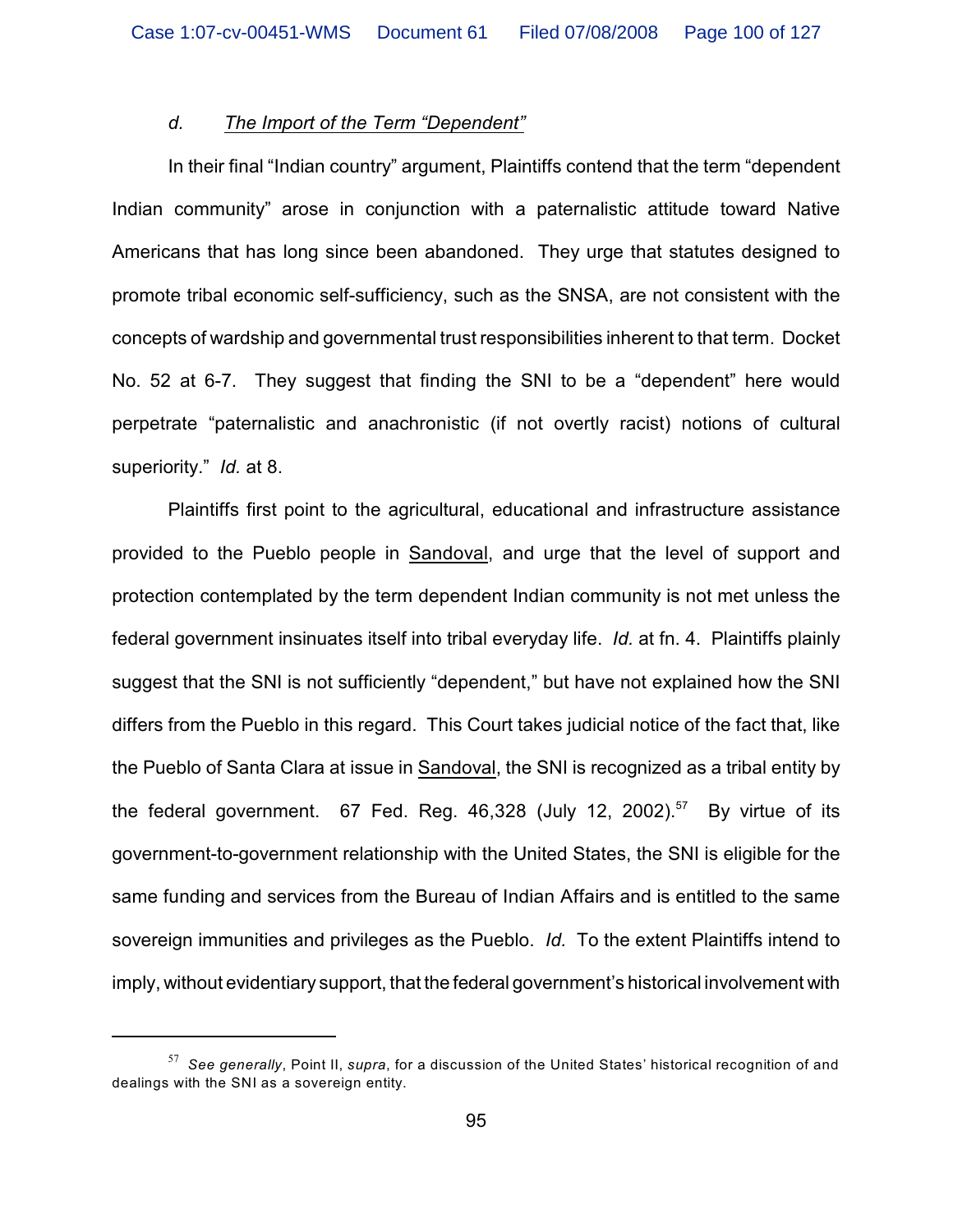tribal welfare was greater than that existing today, this Court simply notes that the Supreme Court has never incorporated a "pervasive control" standard into the dependent Indian community requirements.

In Santa Rosa Band, the Ninth Circuit was faced with a policy argument similar to the one advanced by Plaintiffs here. In that case, the county argued that a congressional act, P.L. 280, was written in an assimilationist tone that suggested an intent to grant state and local governments broad jurisdiction over trust lands. 532 F.2d at 661. However, the Ninth Circuit declined to read the statute as extending regulatory jurisdiction to the county "solely on the basis of general expressions of sentiment regarding the desirability of terminating Federal paternalistic supervision of tribes or the need for making Indians equal first class citizens." *Id.* There were a number of factors the Ninth Circuit found particularly relevant. First, regardless of whether the legislation reflected an assimilationist slant and an eye toward the eventual termination of federal supervision, it was not itself a termination statute and it did not end the tax exempt status of trust lands. *Id.* at 662. Here, the SNSA expressly confers federal protection and tax exemption with no provision whatsoever for their termination.

The Ninth Circuit went on to find that a statutory construction *denying* jurisdiction to local governments "comports with the present congressional Indian policy" of Indian autonomy, self-government, and economic self-development. *Id.* at 663.

[T]ribal use and development of tribal trust property presently is one of the main vehicles for the economic self-development necessary to equal Indian participation in American life. \* \* \* [S]ubjecting the [land] to local jurisdiction would dilute if not altogether eliminate Indian political control of the timing and scope of the development of [the land], subjecting Indian economic development to the veto power of potentially hostile local non-Indian majorities. \* \* \* [T]hat there may inevitably be some abrasion between Indian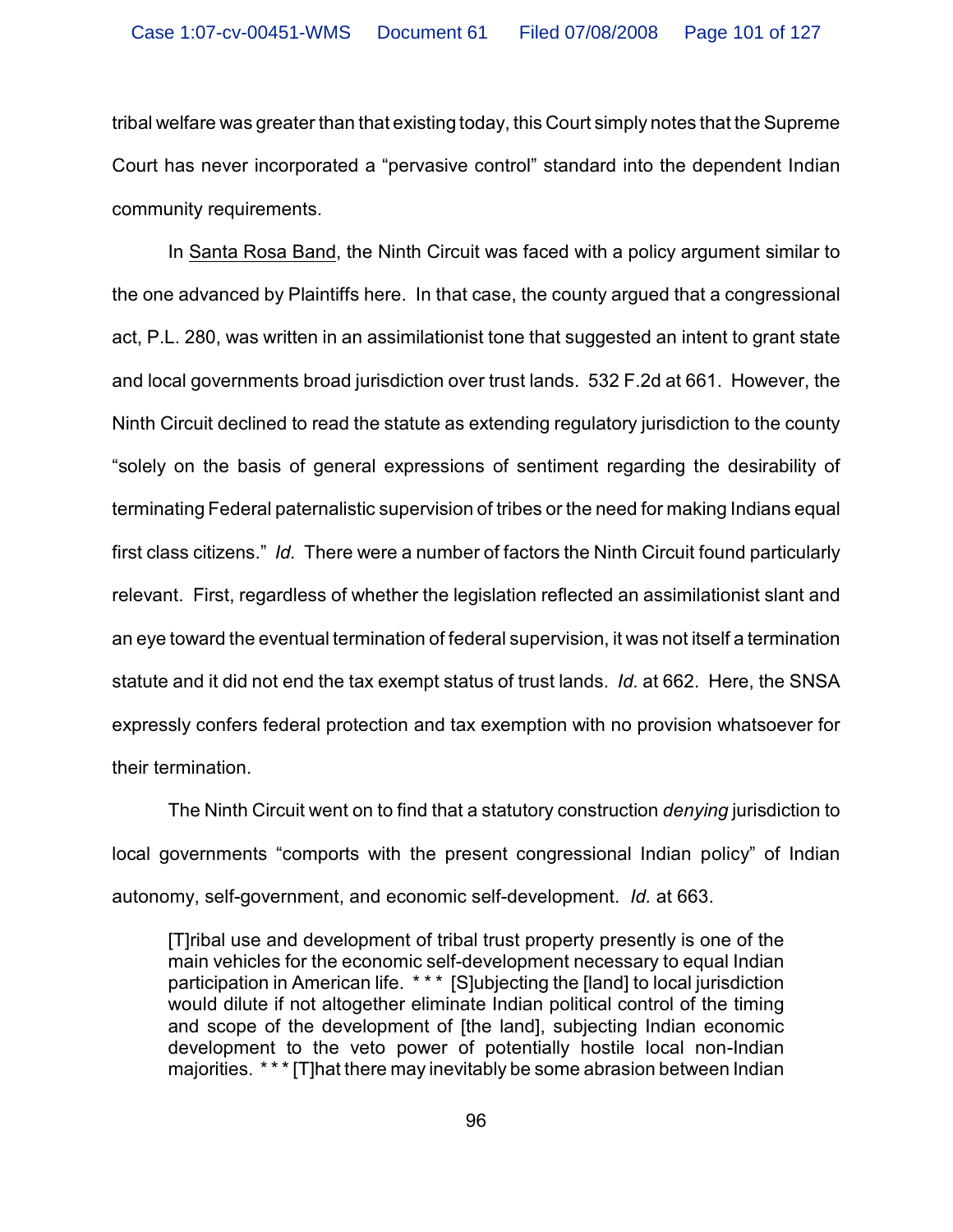communities and local neighbors . . . does not dictate eliminating Indian jurisdiction.

*Id.* at 664. Here, as in Santa Rosa Band, a federal policy that encourages tribal selfgovernment and economic self-sufficiency supports an interpretation of the SNSA that excludes state and local jurisdiction over land set aside for the SNI's use.

To the extent Plaintiffs intend to suggest that the "dependent Indian community" is an archaic notion that has no place in present-day Indian policy or the creation of Indian country, that is an argument best presented to Congress, not the courts. This category of Indian country exists and Plaintiffs have not demonstrated that the Buffalo Parcel fails to meet its requirements.

## **3.** *The Agency Action and APA Review*

In their first claim for relief, Plaintiffs allege that NIGC Chairman Hogen and then-Secretary Norton, to whom Hogen deferred, erred in finding that land purchased with SNSA funds and held in restricted fee is Indian country, subject to the SNI's jurisdiction.

The parties requested that this Court interpret the meaning and import of "restricted fee status" as that term is used in the SNSA. To ascertain the plain meaning of a statute, courts look "to the particular statutory language at issue, as well as the language and design of the statute as a whole." K Mart Corp. v. Cartier, Inc., 486 U.S. 281, 291, 108 S. Ct. 1811, 100 L. Ed. 313 (1988). Having done so here, the Court finds that Congress, in enacting the SNSA, unambiguously intended that land purchased with SNSA funds and made subject to the Nonintercourse Act be set apart for the SNI's use and placed under federal superintendence. In short, such land is Indian country over which the federal government and the SNI exercise primary jurisdiction.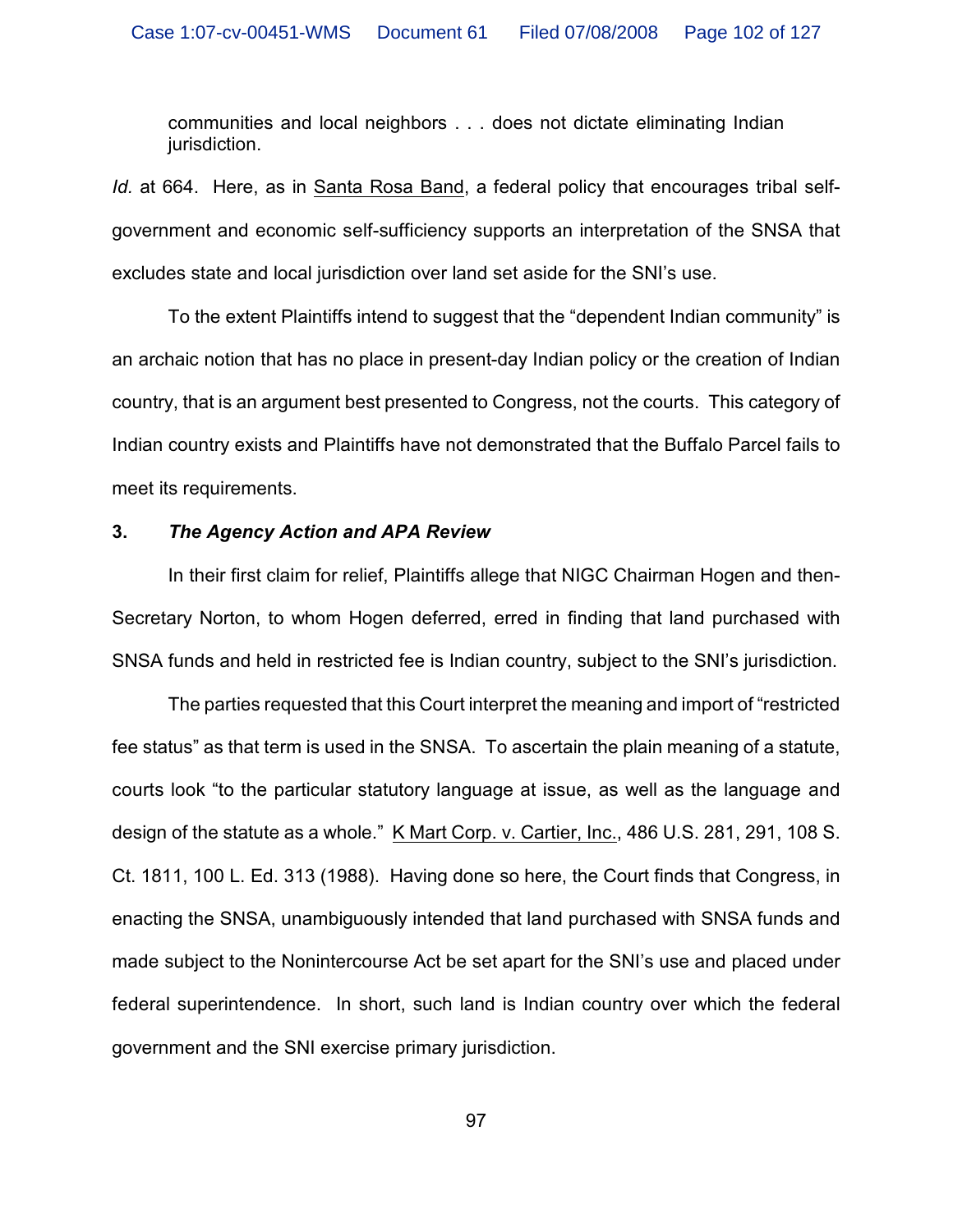"If the intent of Congress is clear, that is the end of the matter; for the court, as well as the agency, must give effect to the unambiguously expressed intent of Congress." Chevron, 467 U.S. at 843-43. The NIGC Chairman's determination—that the Buffalo Parcel, purchased with SNSA funds and held in restricted fee status, is Indian country over which the SNI has jurisdiction—is entirely consistent with and gives effect to Congress's expressed intent. Because the NIGC's "Indian country" determination is in accord with the statutes at issue, with other legislation relating to Indian lands, and with prior court decisions, the Court finds no basis to conclude that the Indian country determination is arbitrary, capricious, an abuse of discretion, or not in accordance with law.

## **C. Plaintiffs' Second Claim for Relief: Settlement of a Land Claim The Section 20 Gaming Prohibition and its Exceptions**

In approving the SNI's Ordinance, NIGC Chairman Hogen first noted that Section 20 of the IGRA, 25 U.S.C. § 2719, generally prohibits gaming on lands acquired in trust after October 17, 1988, and went on to conclude that the Buffalo Parcel (acquired in 2005) is not gaming-eligible land unless it meets one of the statutory exceptions to the prohibition. AR00012.

Hogen then determined that the Buffalo Parcel satisfies the IGRA's "settlement of a land claim exception." AR00012-13. He expressly relied on the opinion given by the Secretary in her November 12, 2002 letter to the SNI. AR00012. The entirety of the Secretary's analysis relative to the "settlement of a land claim" exception is as follows:

The legislative history to the Settlement Act [SNSA] makes clear that one of its purposes was to settle some of the Nation's land claim issues. Thus, the Nation's parcels to be acquired pursuant to the Compact and the Settlement Act will be exempt from the prohibition on gaming contained in Section 20 because they are lands acquired as part of the settlement of a land claim, and thus, fall within the exception in 25 U.S.C. § 2719(b)(1)(B)(I).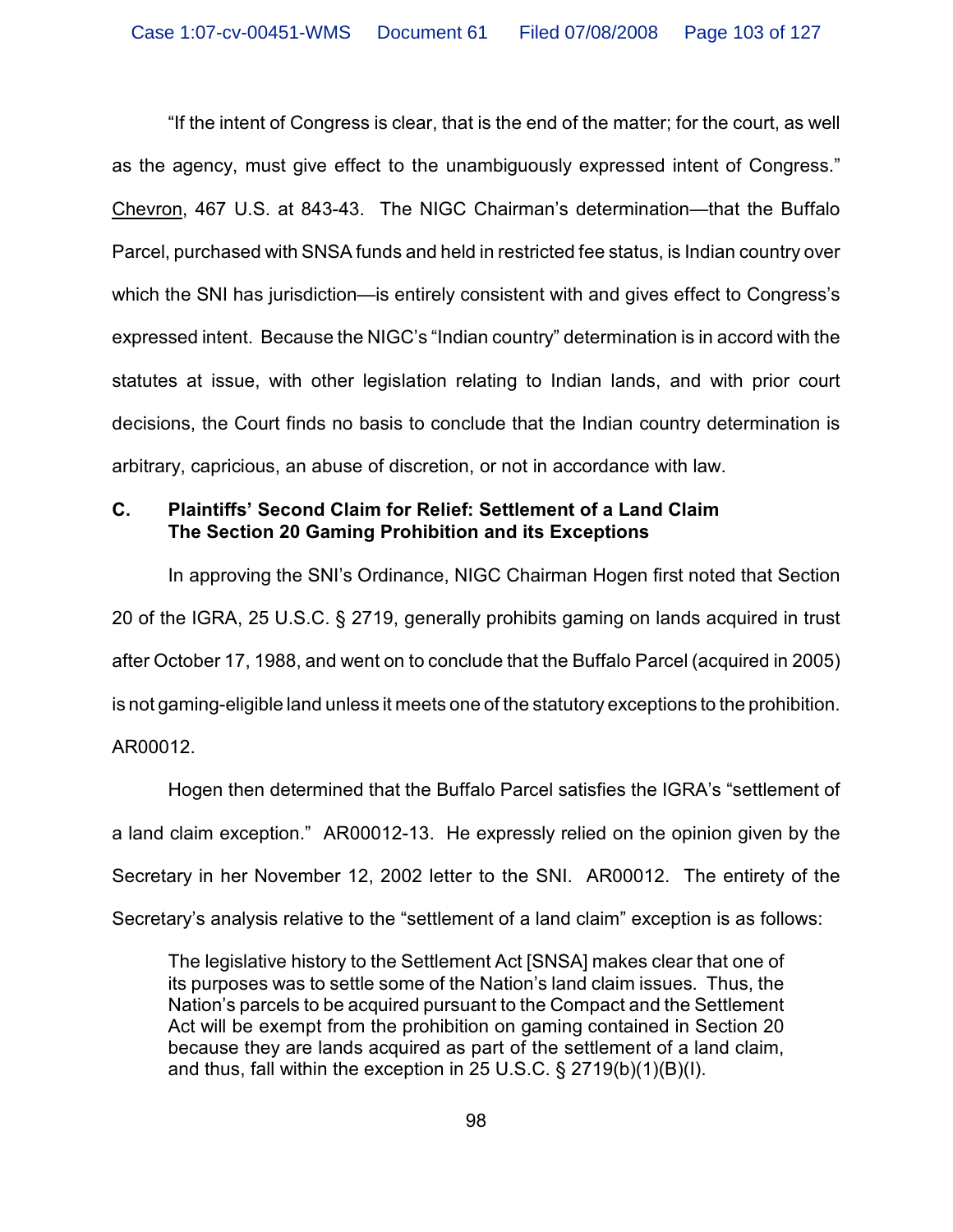AR00239 (alteration added). The Secretary did not identify the "land claims" purportedly settled or cite to the legislative history she relied on, nor does Hogen appear to have reviewed legislative history, which is not included in the administrative record. Neither Hogen nor the Secretary explained or interpreted the IGRA's "settlement of a land claim" provision. Likewise, neither analyzed the text of the SNSA.

In addition to relying on the Secretary's one-sentence analysis, Hogen opined that the SNSA's title evinces Congress's intent to enact the settlement of a land claim, a land claim includes the assertion of any existing right to land, and "[t]he existing right that gave rise to the SNSA was the Nation's property right to control and define the terms of leases and the use of the land." AR00013.

# **1.** *Land Taken Into Trust*

Section 20 of the IGRA prohibits gaming "on lands acquired *by the Secretary in trust* for the benefit of an Indian tribe after October 17, 1988, unless" an exception applies. 25 U.S.C. § 2719 (emphasis supplied). The parties agree with Chairman Hogen's conclusion that this general prohibition also applies to the Buffalo Parcel, even though the Parcel was acquired by the SNI and is held in restricted fee status. Docket Nos. 28-2 at 25; 36-2 at

42. As Hogen explained in his letter approving the SNI's Ordinance:

Although section 2719 of IGRA refers only to trust land, the NIGC interprets this section to include land held by an Indian tribe in restricted fee. \* \* \* \* The section can only sensibly be read to include trust land and restricted fee lands. IGRA permits tribes to game on restricted fee land over which the tribe exerts governmental power. 25 U.S.C. § 2703(4)(b). If section 2719 only applied to trust lands, Tribes could avoid the prohibition against gaming on lands acquired after October 17, 1988, by taking land into restricted fee rather than having the United States take it into trust. It is unlikely that Congress intended to create such an exception.

AR00012 (citing Secretary's November 12, 2002 opinion letter).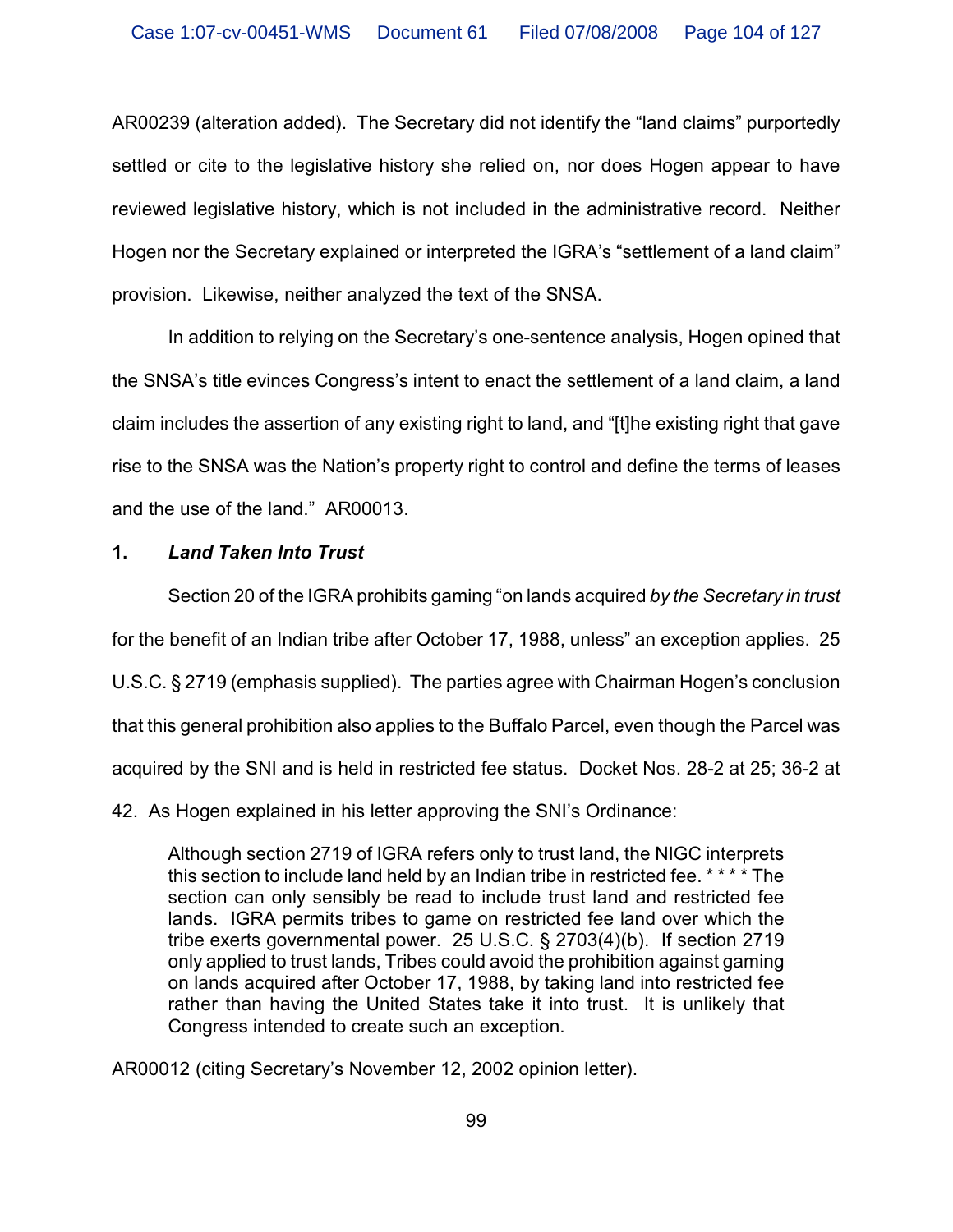While the parties do not challenge Chairman Hogen's conclusion in this regard, the SNI does. In its *amicus brief*, the SNI argues that a plain reading of section 20 compels the conclusion that the IGRA does not prohibit gaming on after-acquired restricted fee land. Rather, the statute's plain terms unambiguously limit the section 20 prohibition to trust land. Docket No. 58 at 51-52 (citing*, inter alia*, Connecticut Nat'l Bank v. Germain, 503 U.S. 249, 253-54, 112 S. Ct. 1146, 117 L. Ed. 2d 391 (1992) (when the words of a statute are unambiguous, courts must presume that a legislature says in a statute what it means); United States v. Monsanto, 491 U.S. 600, 610, 109 S. Ct. 2657, 105 L. Ed. 2d 512 (1989), (Congress's intent is best determined by looking to the statutory language that it chooses); Keweenaw Bay Indian Cmty. v. United States, 136 F.3d 469, 474 (6th Cir.), *cert. denied*, 525 U.S. 929, 119 S. Ct. 335, 142 L. Ed. 2d 277 (1998) ("Absent an ambiguity or a result at odds with a statute's purposes, we must interpret a statutory provision according to its plain meaning.") (citing United States v. Ron Pair Enters., Inc., 489 U.S. 235, 242, 109 S. Ct. 1026, 103 L. Ed. 2d 290 (1989)).

Were the Court to start and end with the ordinary and common meaning of the terms employed in section 20, devoid of statutory and historical context, it might arrive at the reading advanced by the SNI. However, as the SNI has urged throughout its brief, issues relating to Indian law cannot be considered without historical context. *See* Sac & Fox Tribe v. Licklider, 576 F.2d 145, 147 (8th Cir.), *cert. denied*, 439 U.S. 955, 99 S. Ct. 353, 58 L. Ed. 2d 346 (1978) ("Federal Indian law is a subject that cannot be understood if the historical dimension of existing law is ignored.") (quotations omitted). Moreover, statutory interpretation requires consideration of the entire statute, not an isolated provision or phrase. Statutory language should be given a meaning that is most in accord with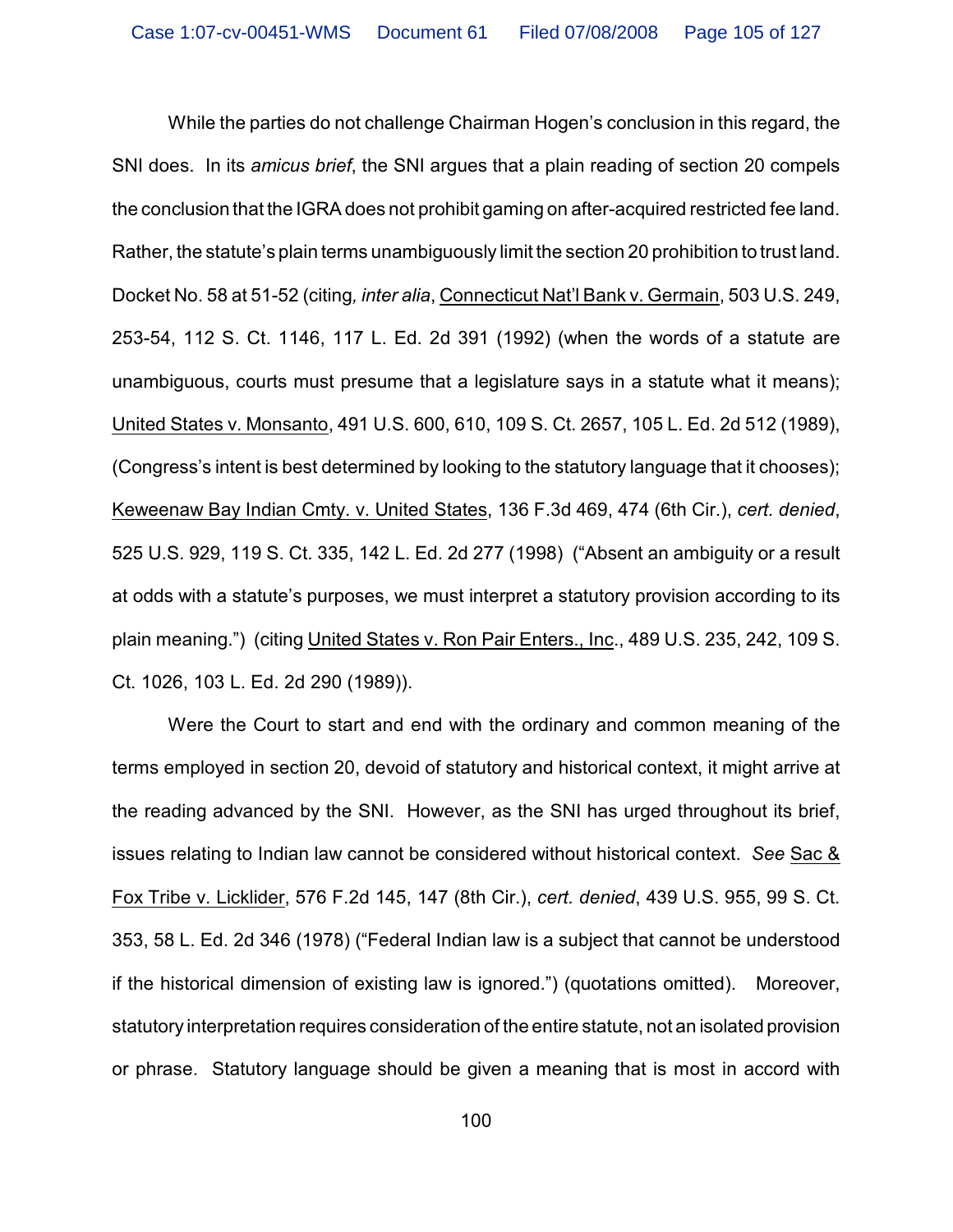context and ordinary usage, and also most compatible with the surrounding body of law. Green v. Bock Laundry Mach. Co., 490 U.S. 504, 528, 109 S. Ct. 1981, 104 L. Ed. 2d 557 (1989) (Scalia, J., concurring).

As the historical discussion at Point II, *supra*, makes clear, during the almost two centuries of federal-Indian relations prior to the IGRA's enactment, lands were set aside for or held by Indians in a number of ways, including reservations, non-reservation trust land, non-reservation restricted fee land, and allotments. However, well before the IGRA's enactment, federal Indian policy had stabilized. By 1988, there remained a single statutory mechanism for the acquisition of new land for Indians; the IRA's trust provision, enacted in 1934. 25 U.S.C. § 465. There was no statutory mechanism in 1988 for taking land into restricted fee status.

Courts "assume that Congress is aware of existing law when it passes legislation." Miles v. Apex Marine Corp., 498 U.S. 19, 32, 111 S. Ct. 317, 112 L. Ed. 2d 275 (1990) (citation omitted). As the IRA's trust provision was the only legally recognized manner in which new land could be acquired for Indians when the IGRA was enacted, the section 20 prohibition was all-inclusive on its face. After setting out what was then an all-inclusive prohibition, Congress carefully defined specific exceptions thereto. Given the existing state of the law and Congress's careful construction, the Court finds that Congress intended to prohibit gaming on *all* after-acquired land, unless one of the section 20 exceptions applies. The alternative interpretation suggested by the SNI—Congress intended that if there were a subsequent change in the law regarding the manner in which lands could be set aside for Indians, section 20 would be inapplicable and newly acquired Indian land automatically would be gaming-eligible, without restriction—is clearly at odds with section 20's purpose.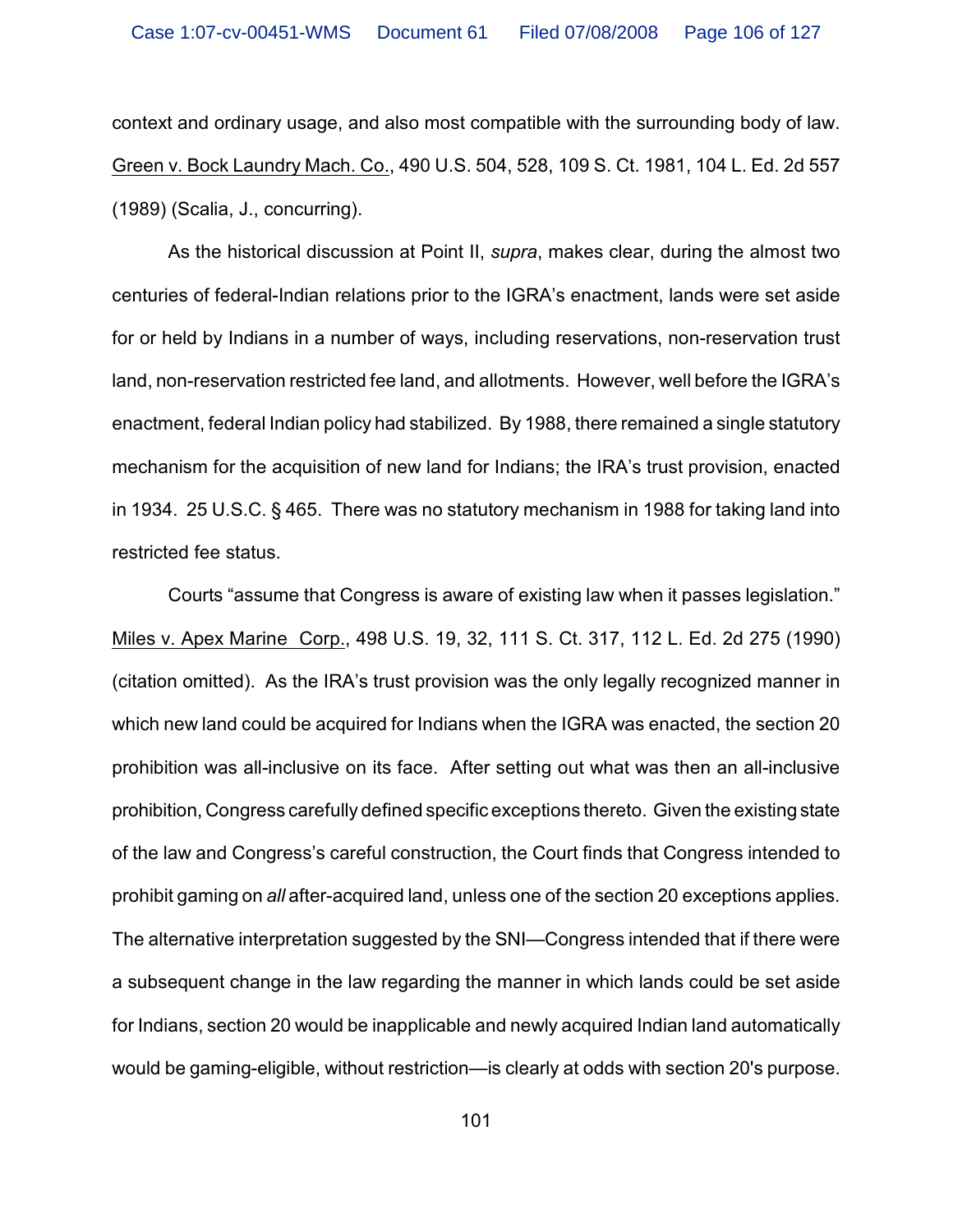Where "the literal application of a statute will produce a result demonstrably at odds with the intent of the drafters... the intention of the drafters, rather than the strict language, controls." Ron Pair Enters., 489 U.S. at 242 (internal citation and quotation marks omitted).

The Court also rejects the SNI's contention that Congress's use of the phrase "trust or restricted status" within section 20 is dispositive of congressional intent to limit the

prohibition to trust land only. The provision on which the SNI relies states, in relevant part,

that:

\* \* \* \*

\* \* \* \*

(a) [G]aming regulated by this chapter shall not be conducted on lands acquired by the Secretary in trust for the benefit of an Indian tribe after October 17, 1988, unless—

(2) the Indian tribe has no reservation on October 17, 1988, and— (A) such lands are located in Oklahoma and—

> (ii) are contiguous to other land held in *trust or restricted status* by the United States for the Indian tribe in Oklahoma; . . . .

25 U.S.C. § 2719(a)(2)(A) (emphasis supplied). Stated another way, section 20 does not apply to the Secretary's future acquisition of trust land in Oklahoma if, at the time of the IGRA's enactment, the Indian tribe had no reservation land but did have non-reservation trust or restricted fee land in Oklahoma, and if the newly-acquired trust land is contiguous to that existing non-reservation trust or restricted fee land. The use of the term "restricted fee" in this context expresses nothing more than Congress's understanding of history and the law. The IRA's trust provision was the only existing mechanism for post-1988 acquisitions of land for Indians in Oklahoma, while prior set-asides or acquisitions for a tribe may have been accorded non-reservation, restricted fee status. Congress's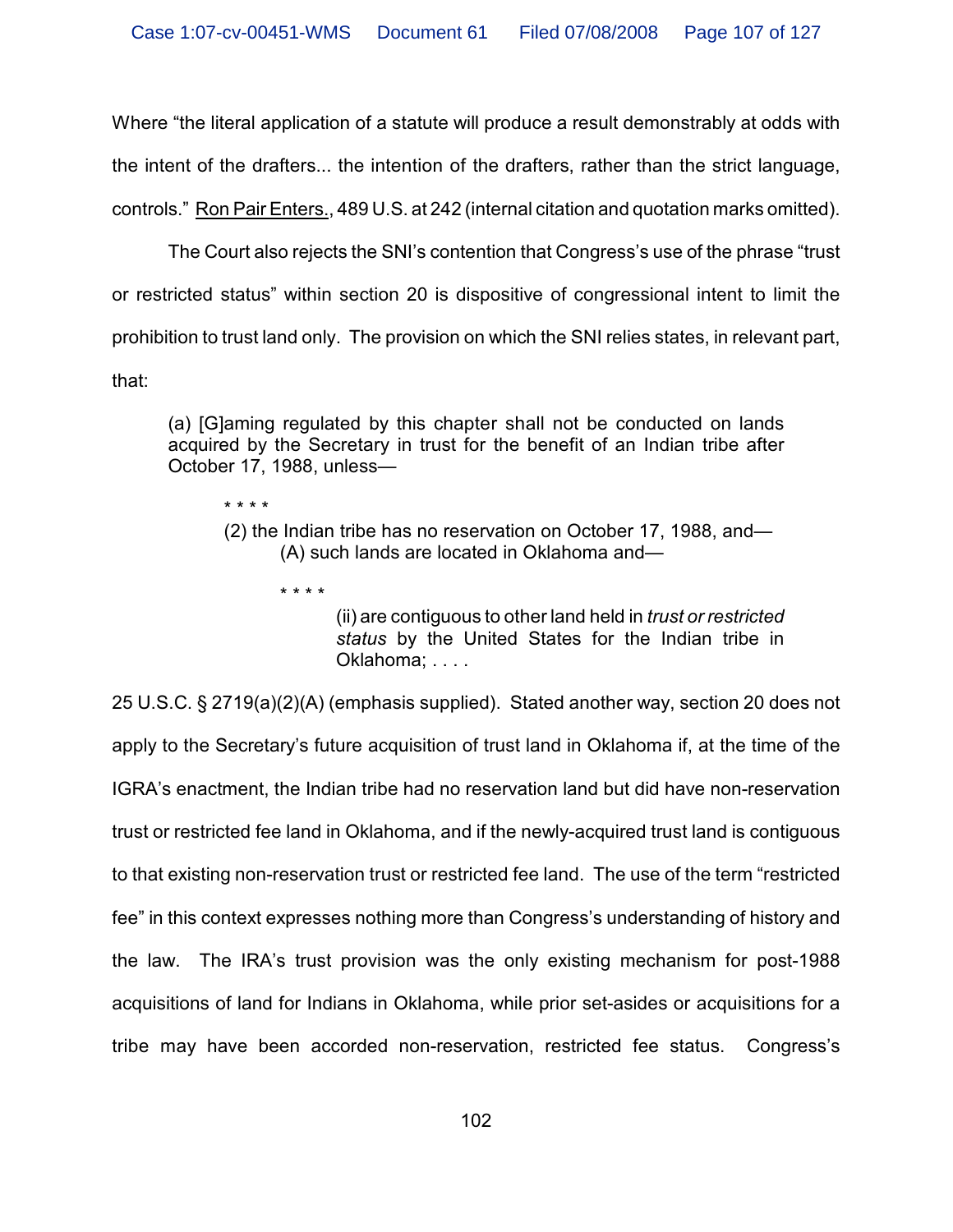acknowledgment of this historical and legal reality does not suggest an intent to exclude future acquisitions of land held in restricted fee status from section 20's global prohibition. As the SNI itself points out, there was no statutory mechanism for the creation of restricted fee land in 1988. Docket No. 58 at 53, fn. 29. It is highly unlikely that a future restricted fee acquisition would have been contemplated by Congress at all, much less been the subject of intentional statutory drafting.

For the reasons stated, the Court rejects the SNI's argument that the section 20 gaming prohibition does not apply to "Indian lands" created in a manner that was not statutorily available in 1988. Such a result would be at odds with section 20's clear purpose. Therefore, the Court is in full agreement with the parties' united position on this point. Chairman Hogen's conclusion that Congress intended the section 20 prohibition to apply to *all* after-acquired land is a permissible construction of the statute.

For essentially the same reasons, the Court rejects Plaintiffs' argument that while the term "trust" includes restricted fee land for purposes of the prohibition against gaming, that same term, when employed in the section 20 exceptions, applies to trust land only.

## **2.** *The Settlement of a Land Claim Exception*

Plaintiffs contend that Chairman Hogen's determination that the Buffalo Parcel falls within the "settlement of a land claim" exception is arbitrary, capricious, an abuse of discretion and not in accordance with law because the Chairman proceeded from two erroneous and insupportable conclusions: (1) that Congress titled the SNSA a "land claims" settlement; and (2) that the SNSA was passed, in part, to settle land claims.

## *a. The Significance of Titles and Headings*

Chairman Hogen relied on the SNSA's title as printed in the United States Code -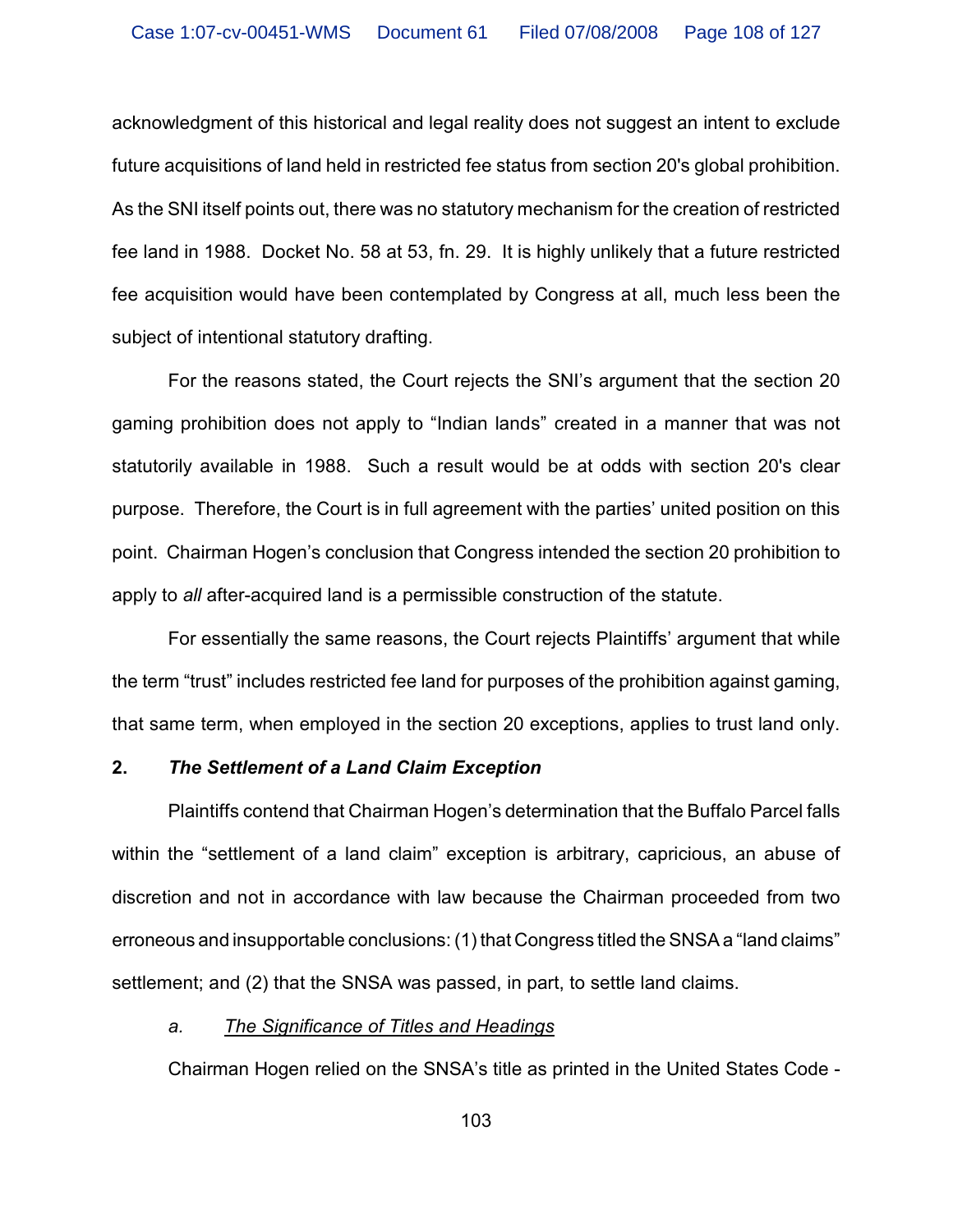"Seneca Nation (New York) Land Claims Settlement" - as evincing congressional intent. Plaintiffs are correct in noting that this is not the title given the Act by Congress. As stated at footnote 19, *supra*, Congress's title for the SNSA is an Act "To provide for the renegotiation of certain leases of the Seneca Nation, and for other purposes." Pub. L. No. 101-503, 104 Stat. 1292. Congress gave the Act the short title "Seneca Nation Settlement Act of 1990." *Id.* § 1. Congress did not include the term "claim," much less "land claim," in the SNSA's long or short titles.

To the extent Defendants, in their motion to dismiss, suggest that it was reasonable for Chairman Hogen to rely on a title printed in the United States Code as determinative of Congress's intent, the Court disagrees. First, Title 25 of the Code does not yet appear to have been enacted into positive law. Thus, while the Code is *prima facie* evidence of laws relating to Indians, the Statutes at Large remain the official source of the law. *See* 1 U.S.C. § 204(a) and Title 25, Preface XIII (2001 and 2007 Supplement); 104 Stat. 1292. Accordingly, Chairman Hogen did not rely on the correct title in support for his conclusion.

Moreover, as this District recently noted, "'[f]or interpretative purposes, [headings and titles] are of use only when they shed light on some ambiguous word or phrase. They are but tools available for the resolution of a doubt. But they cannot undo or limit that which the text makes plain.'" Scope, Inc. v. Pataki, 386 F. Supp. 2d 184, 193 (W.D.N.Y. 2005) (quoting Brotherhood of R.R. Trainmen v. Baltimore & O. R. Co., 331 U.S. 519, 528- 29, 67 S. Ct. 1387, 91 L. Ed. 1646 (1947)); *see also*, Connecticut ex rel. Blumenthal v. U.S. Dep't of Interior, 228 F.3d 82, 89 (2d Cir. 2000), *cert. denied*, 532 U.S. 1007, 121 S. Ct. 1732, 149 L. Ed. 2d 657 (2001) ("our reliance is not on the title . . . , but on the structure of the statute"). It is only if ambiguity exists that the given title or heading takes on some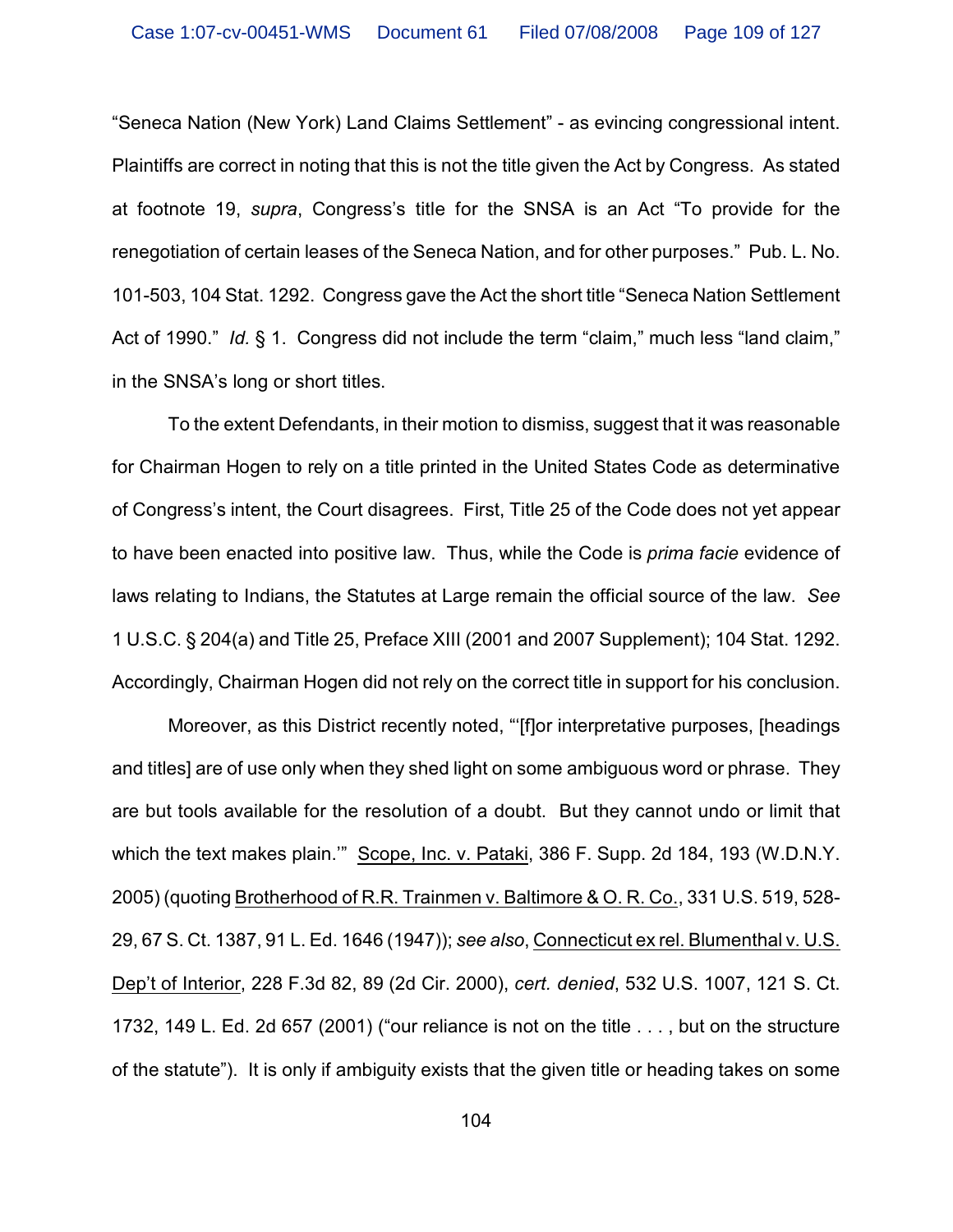significance. Chairman Hogen did not discuss the text of the SNSA at all, much less identify any ambiguity that would justify resort to a title or heading as an interpretive tool.

## *b. The Text of the SNSA*

Here, as with the Indian lands question, Plaintiffs compare the SNSA to other settlement acts codified at Title 25. They correctly point out that in each act, except the SNSA, Congress expressly acknowledged that the subject tribe(s) had filed or asserted claims alleging the wrongful dispossession of their land.<sup>58</sup> In contrast, the SNSA does not refer to any pending or asserted claim by the SNI, nor is there any reference to a dispute over the ownership of SNI land.

In the SNSA's statement of findings, Congress notes only the existence of "[d]isputes concerning leases of tribal lands within the city of Salamanca and the Congressional Villages,<sup>59</sup> New York." 25 U.S.C. § 1774(a)(1). These disputes were between the SNI and its non-Indian lessees, who were parties to land leases that were set

*See* 25 U.S.C. § 1701(a) (Rhode Island - two consolidated actions pending involving claims to <sup>58</sup> land in the town of Charlestown); § 1721(a)(1) (Maine - claims asserted by tribe for possession of lands allegedly transferred in violation of Nonintercourse Act); § 1741(1) (Florida (Miccosukee) - lawsuit pending concerning claim to certain lands); § 1751(a) (Connecticut - tribe had civil action pending in which it claimed lands within the town of Ledyard); § 1771(1) (Massachusetts - pending lawsuit claiming certain lands within the town of Gay Head); § 1772(1) (Florida (Seminole) - pending lawsuit and other claims asserted but not yet filed involving claims to lands); § 1773(2) (W ashington - tribe claimed right to ownership of specific tracts of land and rights-of-way, and disputed intended reservation boundaries); § 1775(a)(5) (Mohegan (Connecticut) - pending lawsuit by tribe relating to ownership of land); § 1776(b) (Crow Boundary - settling a dispute over the tribe's unfavorable reservation boundary resulting from an erroneous survey by the federal government); § 1777(a)(1) (Santo Domingo Pueblo) (pending claims by tribe to lands within its aboriginal use area); § 1778(a) (Torres-Martinez Desert - lawsuits brought by U.S. on behalf of tribe, and by tribe directly, claiming trespass by water districts that had permanently flooded reservation land); §§ 1779(a) (8), (12), (14)-(15) (Cherokee, Choktaw and Chickasaw - tribes filed lawsuits against United States challenging the settlement and use of tribal trust land by non-Indians due to federal government's mistaken belief that land belonged to the state; settlement required that tribes forever disclaim all right, title to and interest in certain lands).

 $^{59}$  The Congressional Villages include the villages of Carrollton, Great Valley, and Vandalia. These villages are located on the Allegany Reservation and the residents there lease land from the SNI. Though the majority of those leases were also due to expire on February 19, 1991, they were not part of the lease negotiations between the SNI and the city of Salamanca.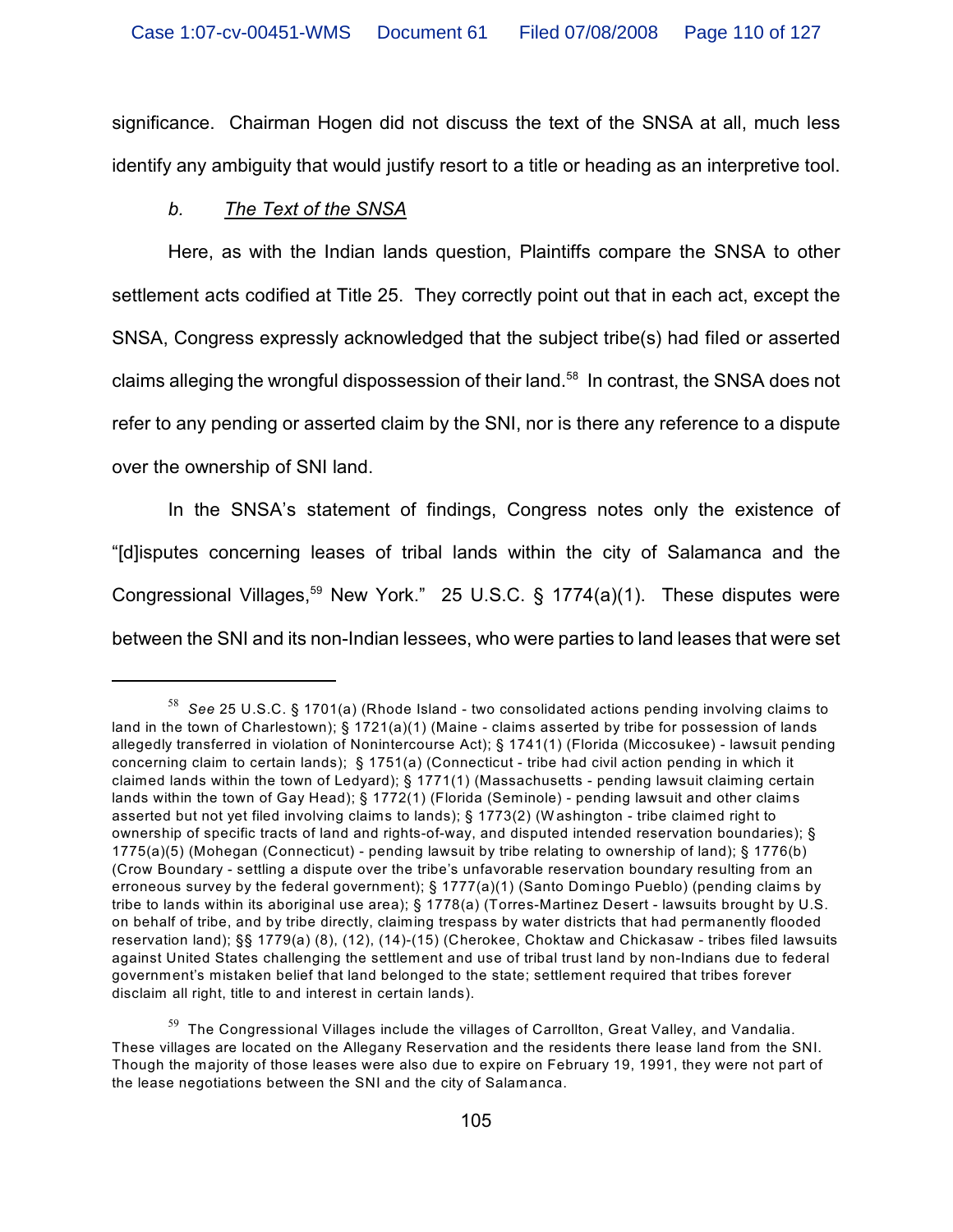to expire on February 19, 1991. *Id.* § 1774(a)(4). The approaching expiration date "created significant uncertainty and concern" on the part of the non-Indian lessees. *Id.* Nonetheless, the SNSA quite clearly states that the United States would not be involved in lease renegotiation, nor would it serve in the capacity to approve lease renewals. *Id.* § 1774c.

While disclaiming any federal involvement in the current "disputes," Congress did find that the United States had "a moral responsibility" to help secure a fair and equitable settlement for past inequities, *Id.* § 1774(a)(6), "involving the 1890 leases"<sup>60</sup> which were about to expire, *Id.* § 1774(b)(2). Congress found that the payments made under those leases "were well below the actual lease value of the property." *Id.* § 1774(a)(3). The SNSA is the only settlement act to employ the term "moral responsibility" and, notably, Congress did not "find" the existence of any legal claim or liability.

Although Congress did not acknowledge any pending or asserted legal claim, it went on to state that one of the SNSA's purposes was to "avoid the potential legal liability *on the part of the United States* that could be a direct consequence of not reaching a settlement." *Id*. at 1774(b)(8) (emphasis added). Congress then directed that the United States provide the SNI with settlement funds "[i]n recognition of the findings and purposes specified in section 1774 of this title." *Id.* § 1774d(a) (emphasis added).

Plaintiffs argue that because the SNI had no legal claim pending at the time of the SNSA's enactment, the SNSA did not settle a claim. Docket No. 36-2 at 45-46.

 $^{60}$  Congress was referring to the 99-year leases authorized by the Act of September 30, 1890, 26 Stat. 558. *See* 25 U.S.C. § 1774a(4) (defining "lessee" as the holder of an 1890 lease which expires in 1991). Those leases actually would have commenced in 1892, following the 5-year lease term and subsequent 12-year lease term authorized by the Act of February 19, 1875, 18 Stat. 330. The 99-year leases were set to expire on February 19, 1991.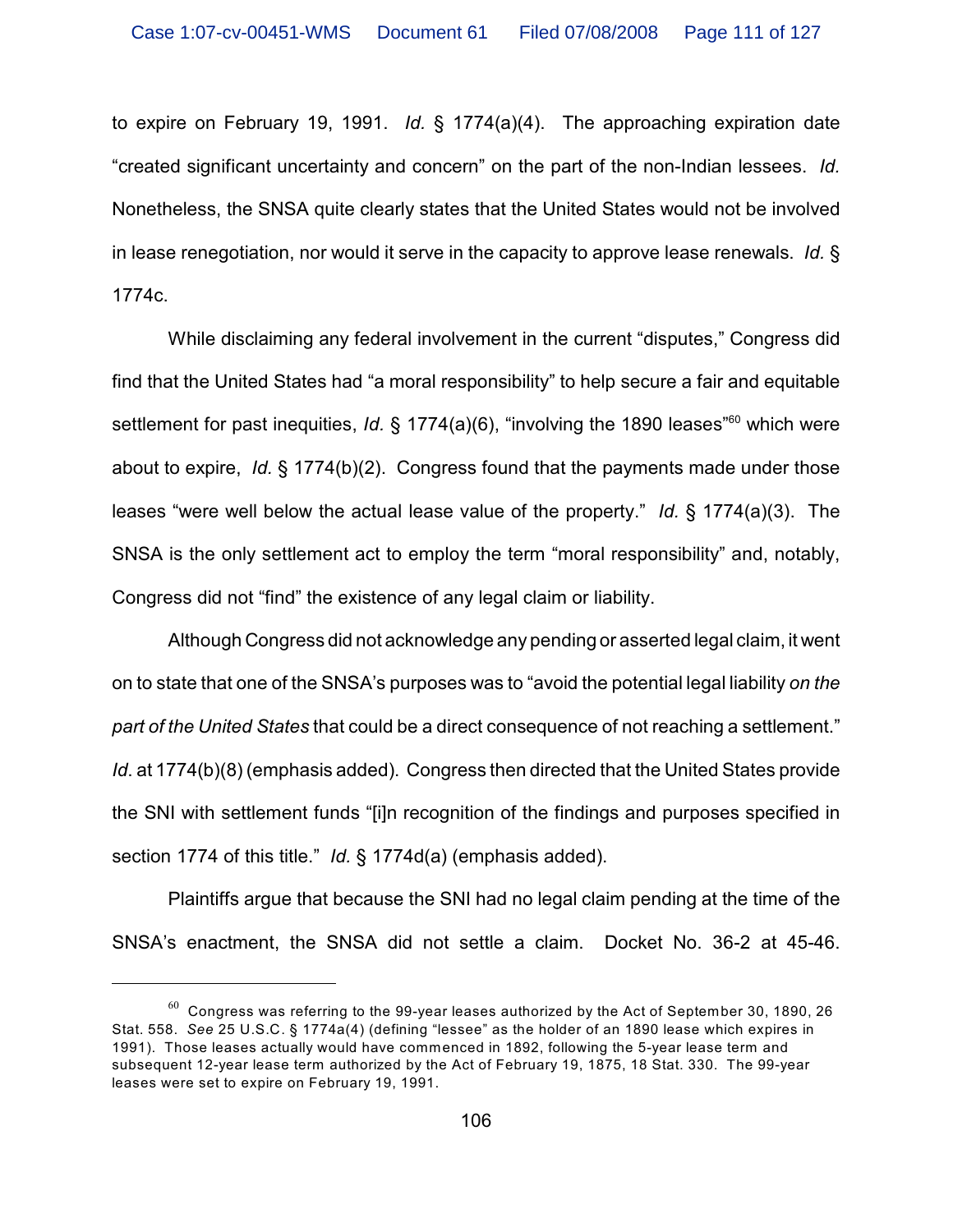Defendants, relying on BLACK's LAW DICTIONARY's definition of "claim,"<sup>61</sup> urge that Congress's decision to enter into a settlement prior to the commencement of suit does not negate the existence of a claim; the definition encompasses any enforceable right to relief, whether or not that right has yet been asserted. Docket Nos. 28-2 at 27-28; 45 at 23. The SNI agrees with Defendants and contends that a formal complaint need not be lodged for a "claim" to exist; it is enough that the SNI possessed a legal claim. Docket No. 58 at 55. Of course, the proper focus here is on the agency's interpretation.

Chairman Hogen stated that "the plain meaning of 'land claim' is an *assertion* of an existing right to the land." AR00013 (emphasis supplied). Because the SNSA, alone among all the settlement acts, does not acknowledge the existence of a pending or asserted claim, accepting Chairman Hogen's definition of "claim" compels the conclusion that there was no claim and, therefore, no settlement of a claim. Nevertheless, for purposes of this analysis, the Court will proceed from the assumption that if, at the time of the SNSA's enactment, the SNI possessed an enforceable right to relief against the United States that Congress purported to settle, then the SNSA settled a claim. The Court has no trouble concluding that this is the minimum definition Congress would have contemplated by its use of the term "claim" when it enacted the IGRA. Applying this most minimal of standards leads to the same conclusion—there was no claim and no settlement of a claim.

 $61$  claim, n. 1. The aggregate of operative facts giving rise to a right enforceable by a court <the plaintiff's short, plain statement about the crash established the claim>. -- Also termed claim for relief. 2. The assertion of an existing right; any right to payment or to an equitable remedy, even if contingent or provisional <the spouse's claim to half the lottery winnings>. 3. A demand for money, property, or a legal remedy to which one asserts a right; esp., the part of a complaint in a civil action specifying what relief the plaintiff asks for. BLACK'S LAW DICTIONARY (8th ed. 2004)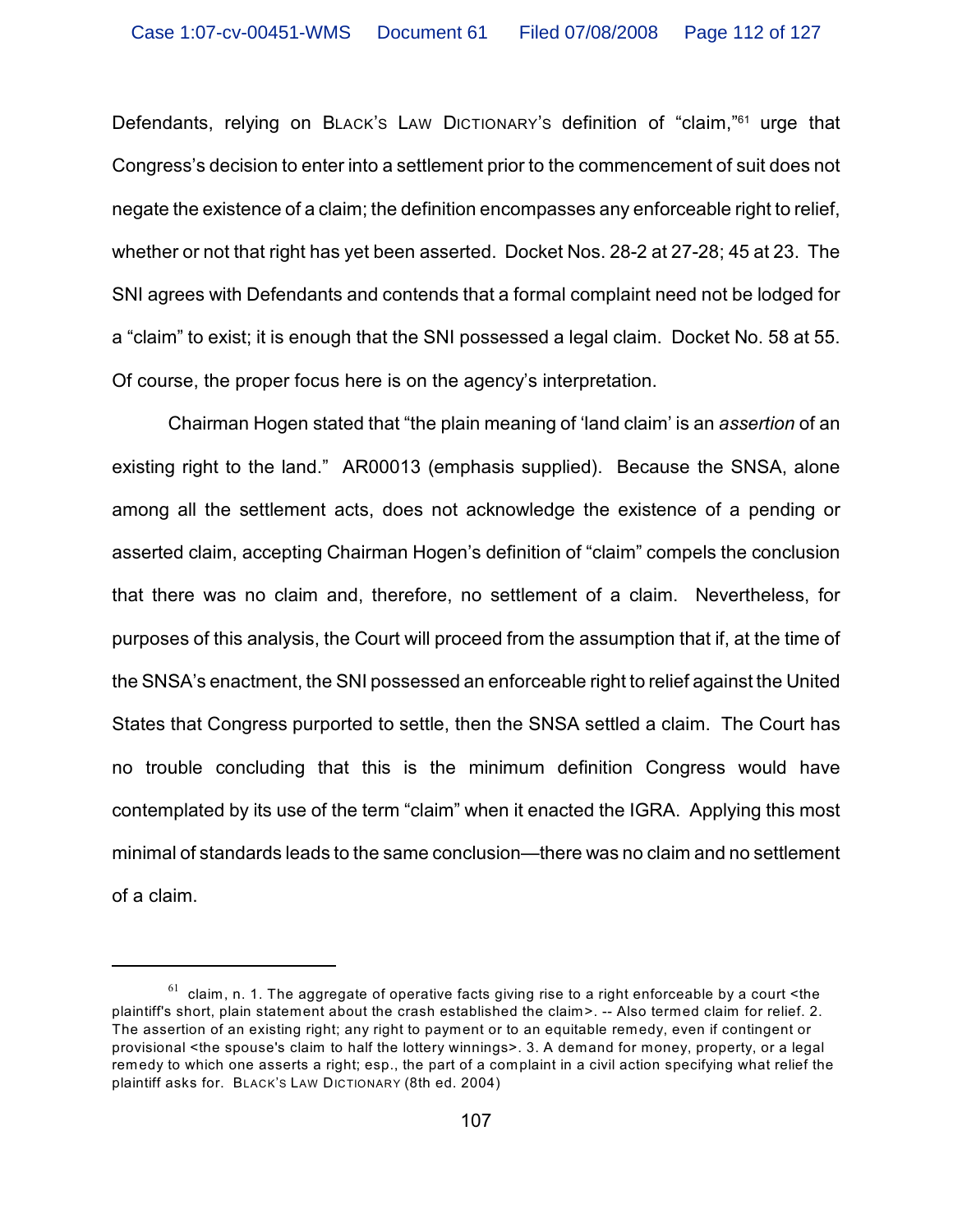## *c. The Nature and Existence of an Enforceable Claim*

Plaintiffs and the SNI contend that the claim Congress settled when it passed the SNSA was for damages relating to the below-market-rate rents the SNI received under its 99-year leases. Docket Nos. 36-2 at 47; 58 at 55-56. In contrast, Defendants urge that the SNSA settled the SNI's claim for "unlawful possession of Nation lands by non-Indians. $^{162}$  They maintain that if Congress had not enacted the SNSA, the SNI would have had an enforceable right to eject hold-over lessees who remained on reservation land. Docket Nos. 28-2 at 27-28; 45 at 23-24. In other words, Defendants appear to be talking about what was then the SNI's prospective right to eject tenants who might unlawfully remain on reservation land after their 99-year leases expired in 1991.

## *i. The Right to Eject Lessees*

The SNSA is predicated on an agreement between the SNI and the city of Salamanca. The purposes of the SNI-city agreement were to: "(1) provide [] City residents with new leases of Nation land; and (2) provide [] the Nation with fair compensation . . . for the impacts on the Nation of the prior lease arrangement" which involved "extremely inadequate rental payments." S. REP. NO. 101-511 at 16. The SNI-city agreement states that the prior leases had been obtained "without Federal authorization and . . . on terms adverse to the Nation." *Id.* The agreement's effectuation was conditioned upon Congress's authorization of a \$35 million payment to the SNI. In effectuating the SNI-city agreement, Congress necessarily acknowledged the agreement's purpose of

 $62$  Again, Defendants' characterization differs from that of Chairman Hogen, who describes the claim as one involving "the Nation's property right to control and define the terms of leases and the use of the land." AR00013.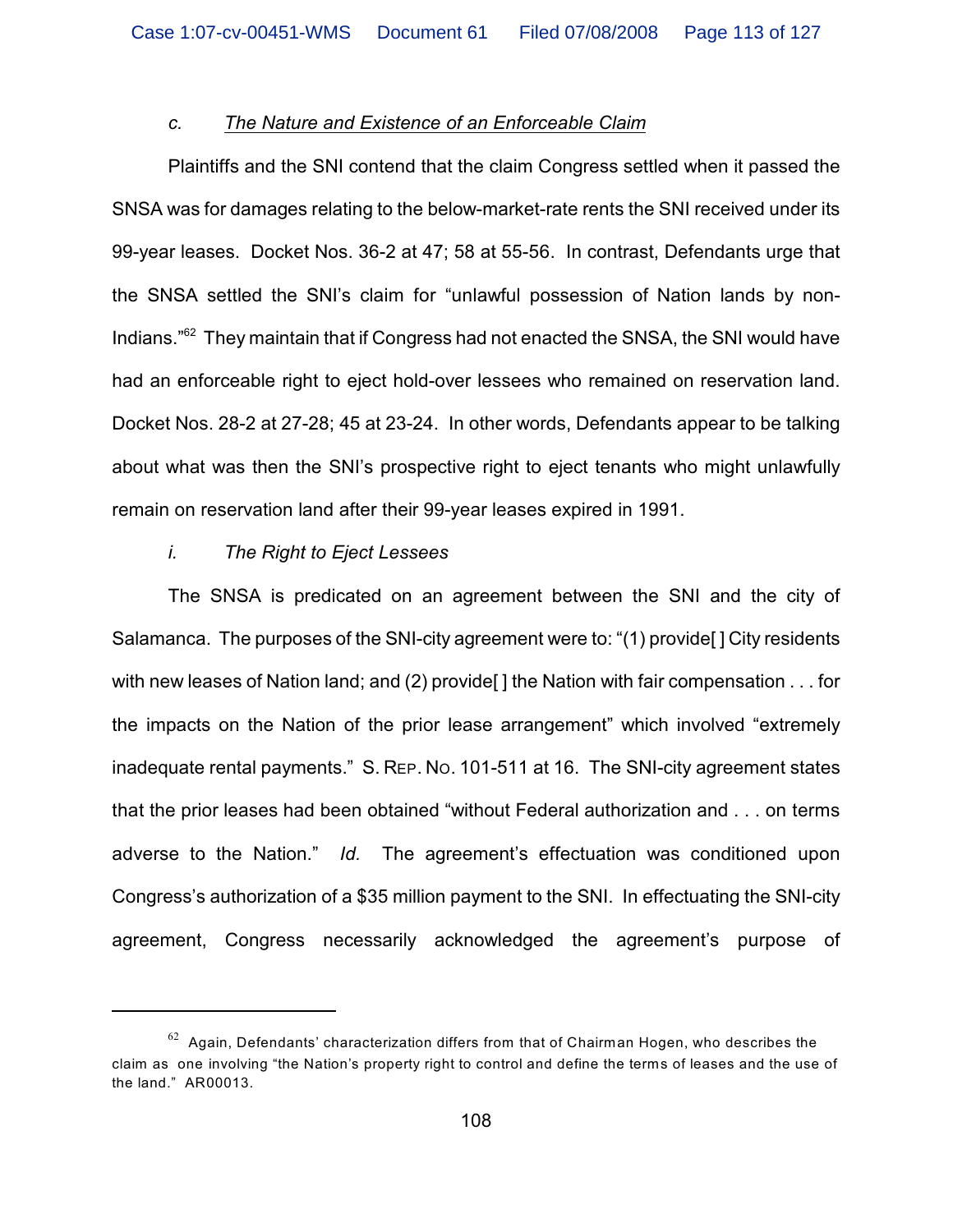compensating the SNI for the below-market rents paid under the prior lease arrangement. The SNSA's "settlement" language is entirely consistent with that purpose. The only "inequity" for which Congress acknowledges "responsibility" involves the 1890 leases. Likewise, the only "claim" that Congress required the SNI to relinquish against the United States, and thus the only potential liability that was settled, was "for payment of annual rents prior to February 20, 1991."<sup>63</sup> *Id.* § 1774b(b).

Defendants' characterization of the SNI's purported claim suggests that the United States agreed to provide a monetary settlement in exchange for the SNI's agreement to relinquish its common law right to eject hold-over lessees. There is no SNSA provision that supports the conclusion that the SNI gave up this or any other of its property rights as owner and lessor. In fact, it is abundantly clear that no such relinquishment occurred. Following the SNSA's enactment and the expiration of the 99-year leases, the SNI, assisted by the United States, successfully ejected hold-over lessees who declined to enter into new leases predicated on the agreement between the SNI and the city. Banner II, 238 F.3d at 1353 (citing United States v. Fluent, 95-CV-0356A(H), slip. op. (W.D.N.Y. Feb. 18, 1997) (adopting Magistrate Report and Recommendation, July 9, 1996)).

Accordingly, the Court finds that Plaintiffs and the SNI have properly characterized the SNI's purported claim as one for damages relating to the below-market-rate rents the SNI received under its 99-year leases.

## *ii. The Right to Damages for Inadequate Rental Rates*

There is one point on which the parties agree—to the extent the SNI had an enforceable right against the United States when the SNSA was enacted, it would have

 $63$  Again, Congress was referring to the 99-year leases entered into in 1892.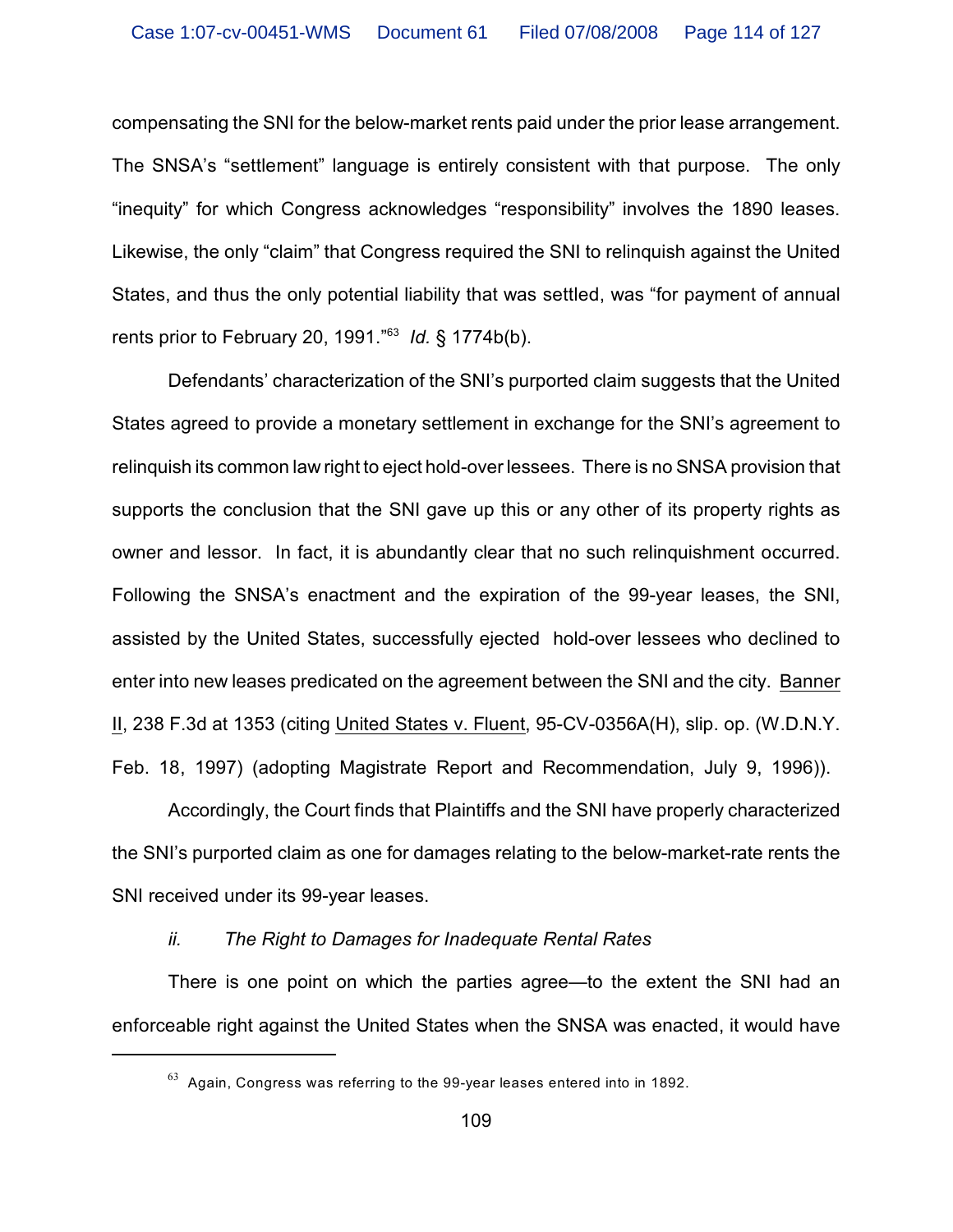arisen from the Nonintercourse Act. Docket Nos. 45 at 24; 52 at 46. However, Plaintiffs contend that Congress expressly confirmed the SNI's 99-year leases by the Act of 1890, thereby satisfying any duty the United States had under the Nonintercourse Act. *Id*. at 46. They urge that absent a legal duty, no enforceable claim existed.

As the Court of Claims held when ruling on prior claims brought by the SNI, the Nonintercourse Act gives rise to a special fiduciary responsibility to protect and guard Indians against unfair treatment in transactions with respect to the disposition of their lands. $64$  Seneca Nation of Indians, 173 Ct. Cl. at 925. Where the Nonintercourse Act applies, it necessarily follows that "the United States is liable . . . for the receipt by the Indians of an unconscionably low consideration." *Id.* at 925-26. This fiduciary responsibility is predicated on the unique trust relationship that arises when the United States enters into treaties or agreements with tribes, or passes legislation relating to Indians. Banner II, 238 F.3d at 1352. It has long been recognized that in carrying out its agreements and promises, the United States is to "be judged by the most exacting fiduciary standards." Seminole Nation v. United States, 316 U.S. 286, 296-97, 62 S. Ct. 1049, 86 L. Ed. 1480 (1942). Thus, the Court rejects Plaintiffs' suggestion that the United States' duty under the Nonintercourse Act is complete once it approves or confirms a land transaction. If the Nonintercourse Act applies, the United States must also ensure that the

 $64$  The Court of Claims expressly rejected the possibility that any course of dealing or treaty with the SNI prior to the Nonintercourse Act's enactment gave rise to a fiduciary or supervisory duty on the part of the United States. Seneca Nation of Indians, 173 Ct. Cl. at 920. Specifically, the Court of Claims found the enemy status of the Senecas, Cayugas, Mohawks and Onondagas during the Revolutionary W ar precluded the inference of a fiduciary relationship with those nations. United States v. Oneida Nation of New York, 217 Ct. Cl. 45, 58-59, 576 F.2d 870 (1978). In contrast, express promises were made to the Oneidas and Tuscaroras, who had remained at peace with the United States during the War, which gave rise to a fiduciary relationship regarding their land. *Id.* at 55-59. In sum, the parties have identified the Nonintercourse Act as the sole source of an enforceable right and the Court finds no indication of any other rule of law or equity that would provide a basis for a claim against the United States.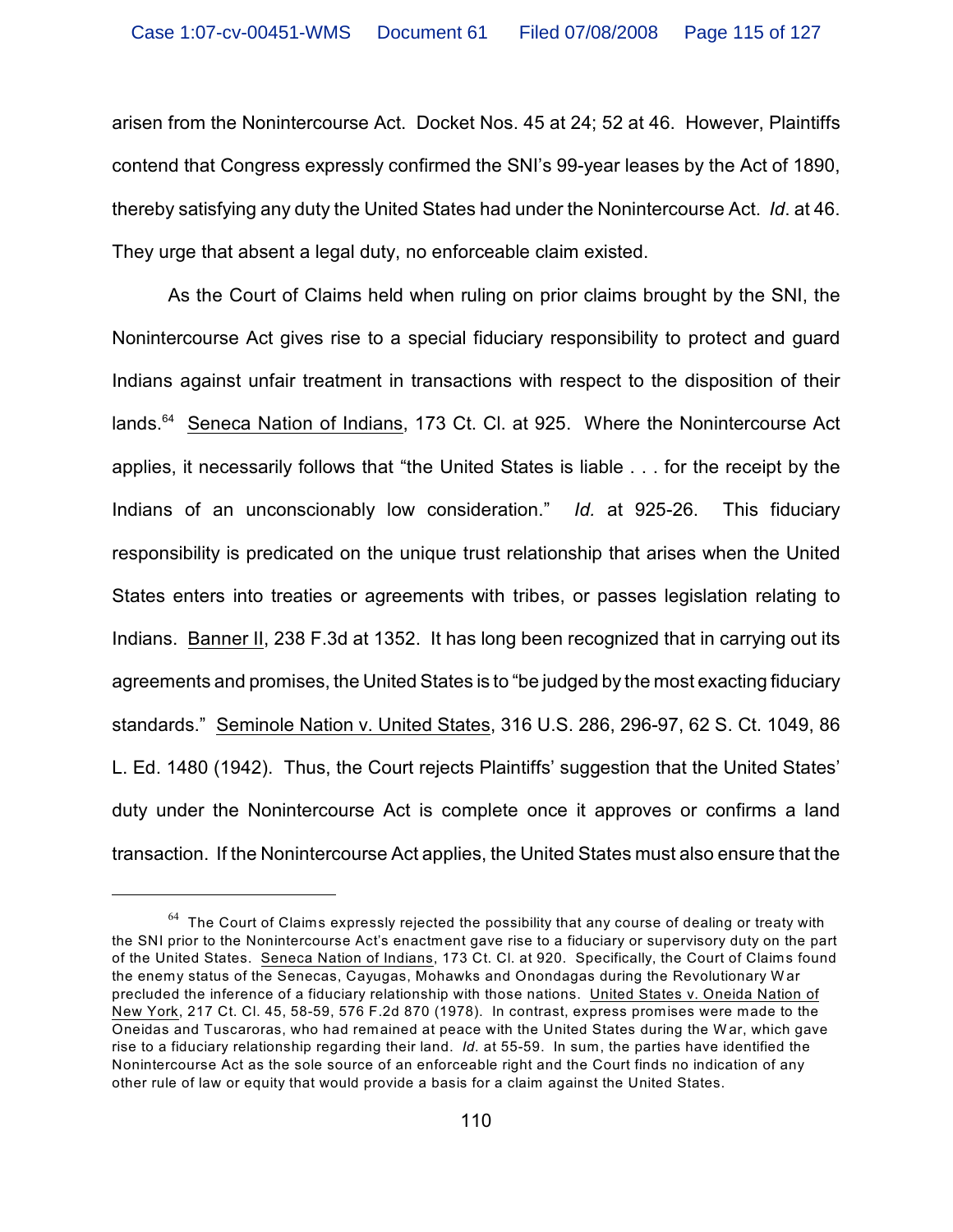transaction is a fair one. *See* Joint Tribal Council of Passamaquoddy Tribe v. Morton, 388 F. Supp. 649, 660 (D. Me.), *aff'd*, 528 F.2d 370 (1st Cir. 1975) ("the Nonintercourse Act imposes a trust or fiduciary obligation on the United States to protect land owned by all Indian tribes covered by the statute").

It is for an entirely different reason, then, that the Court finds the SNI could not have asserted an enforceable right to relief against the United States when the SNSA was enacted. Specifically, this District and other courts repeatedly have held that "Congress . . . authorized the [SNI] to negotiate for the leasing of its land without the need for formal treaty or convention, thereby 'taking Seneca leasing out of 25 U.S.C. § 177 . . . .'" Fluent, 847 F. Supp. 1046, 1052 (W.D.N.Y. 1994) (quoting United States v. Devonian Gas and Oil Co., 424 F.2d 464, 467 n.3 (2d Cir. 1970)). Neither Defendants nor the SNI have identified any basis for imputing a fiduciary duty to the United States with respect to the 99-year leases, outside of the Nonintercourse Act, and the Court can ascertain none.

Congress first permitted the SNI to lease land within its Allegany and Cattaraugus reservations without federal oversight and restriction by the Act of 1875. As noted at Point II(H), *supra*, prior to 1875, the SNI had leased Allegany reservation land to non-Indians without the federal government's consent. Congress remedied that legal deficiency by adopting the Act of 1875 which, among other things, validated the SNI's existing land leases for a five-year period. 18 Stat. 330, § 3. Congress also expressly confirmed that when that five-year period expired, the SNI had title to the leased reservation lands and the power to lease the same for a subsequent period not to exceed twelve years. *Id*. While persons who had erected improvements on leased land were entitled to a lease renewal, no such right was accorded to lessees who had not erected improvements. *Id.* The terms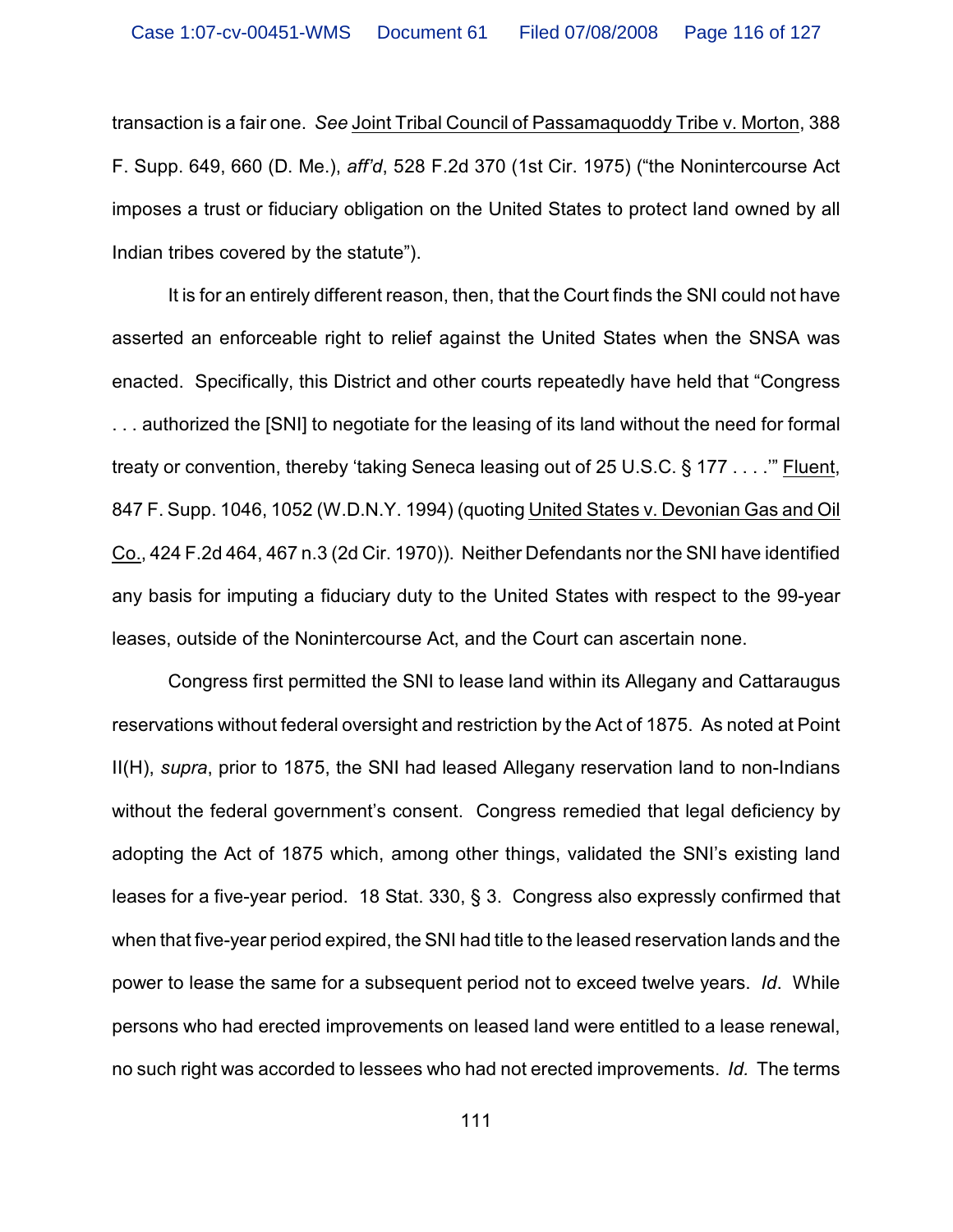of subsequent leases were left solely to the parties, and Congress specified a method for dispute resolution that did not involve the federal government. *Id.*

The state courts were the first to consider the import of the Act of 1875. In Shongo v. Miller, an individual Indian claimed title to a parcel of land on the Allegany reservation that had been leased to a non-Indian. 45 A.D. 339 (4th Dep't 1899). The question before the court was whether the Indian plaintiff could assert a right to possession over a non-Indian lessee who had received a 99-year lease from the SNI's council. The Fourth Department first acknowledged the purpose of the Nonintercourse Act as inhibiting the conveyance of Indian lands to whites. In the Fourth Department's view, however, the SNI had disregarded the protections of the Act when it voluntarily entered into leases of its Allegany reservation land. *Id.* at 343. By the time Congress was confronted with the leasing situation, whites had established villages on the reservation and made substantial improvements on the land. As the Fourth Department noted, the Act of 1875 "did not create any leases. It [simply] gave vitality by congressional approval to what had already received the indorsement of the Seneca Nation." *Id*. at 344 (alteration added). *See also*, Fluent v. Salamanca Indian Lease Auth., 928 F.2d 542, 546 (1991) ("[The 1875 Act] simply proposes that the leases which have been made by these Indians themselves, by their own consent, shall be ratified and confirmed, and held to be valid and binding upon the parties who have voluntarily made these contracts.") (quoting Senator Ingalls, a proponent of the bill, 3 Cong. Rec. 909-10 (1875)).

After carefully examining each section of the Act, the Fourth Department found that "[t]he act is very specific in providing that the title [to reservation land] is to vest in the nation," not in individual Senecas. 45 A.D. at 345. The court went on to uphold the validity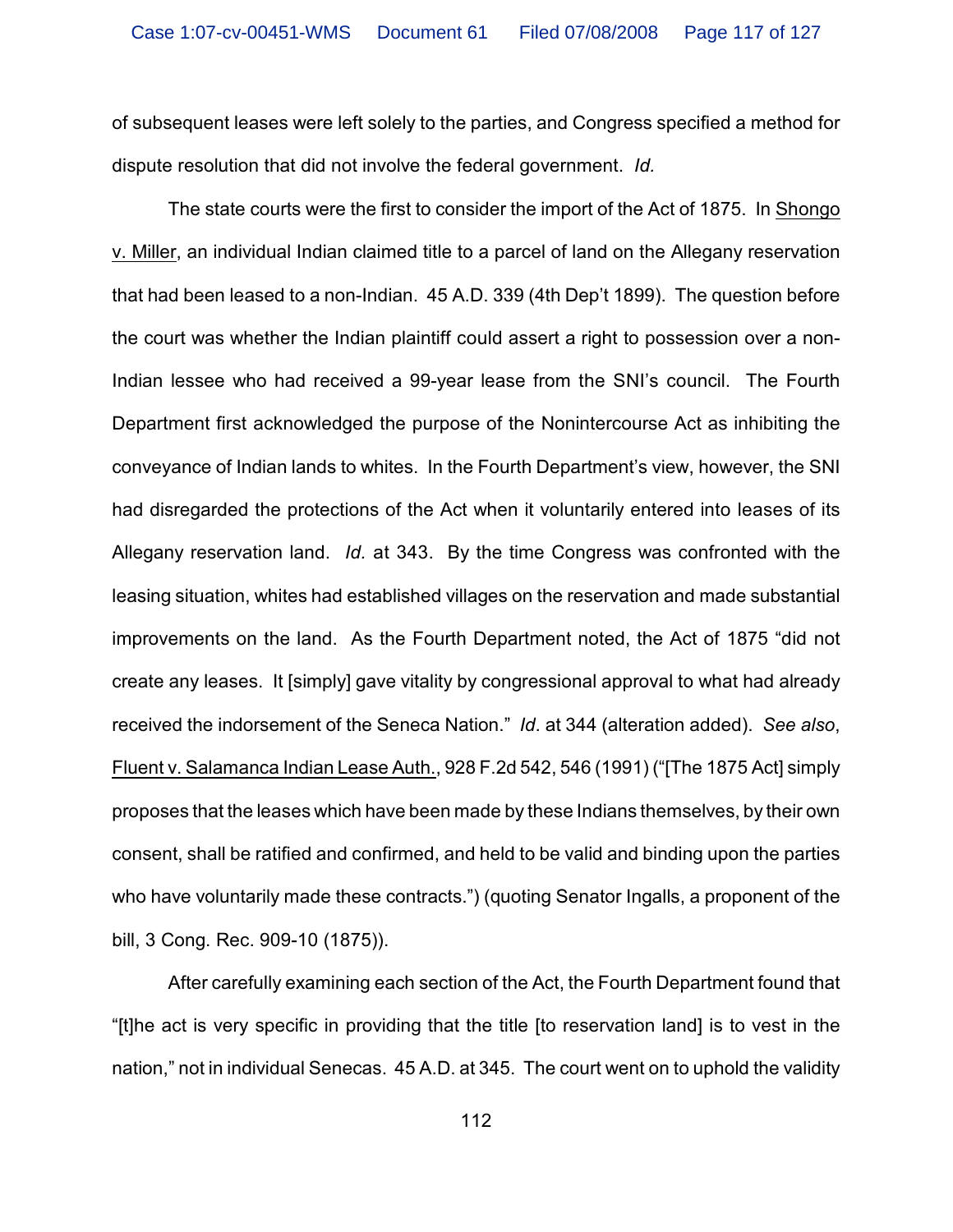of the SNI council's issuance of a lease over the individual Indian's claim to possession. *Id.* at 348. In reaching its determination, the Fourth Department also rejected the plaintiff's argument that the at-issue lease was invalid because the Act of 1875 required lease renewals to be made at the expiration of an original lease, and there had been more than a one-month lapse between expiration of the at-issue lease and the council's issuance of a renewal. *Id.* The Fourth Department found that if the SNI had the power to lease, it could also waive this provision, and "a fair construction of the act requires that the conduct of the parties in making the renewal be upheld by the court." *Id*. In short, the state court recognized the SNI's power to enter into leases and establish lease terms without the federal oversight contemplated by the Nonintercourse Act's "treaty or convention" language.

Congress's intent that the SNI be solely responsible for the leasing it had voluntarily entered into is confirmed in the Act of 1875's legislative history. That history was briefly recounted in the Committee Report to the Senate recommending passage of the SNSA. The Committee noted that Congress had rejected a proposed amendment to the Act of 1875 that would have required the review and approval of leases by the Secretary of the Interior. S. REP. NO. 101-511 at 10. And when "a question was raised whether the bill contained any requirement for an escalation clause in the leases[,] [t]he answer was that it did not, but inclusion of such a provision should be left to the contracting parties." *Id.*

It is equally clear that no federal oversight was contemplated by the subsequent Act of 1890. That Act extended the term of lease renewals to 99 years, but incorporated all other terms and conditions of the Act of 1875. 26 Stat. 558. When the SNI's right to enforce its 99-year leases was challenged by a lessee, the Second Circuit upheld the SNI's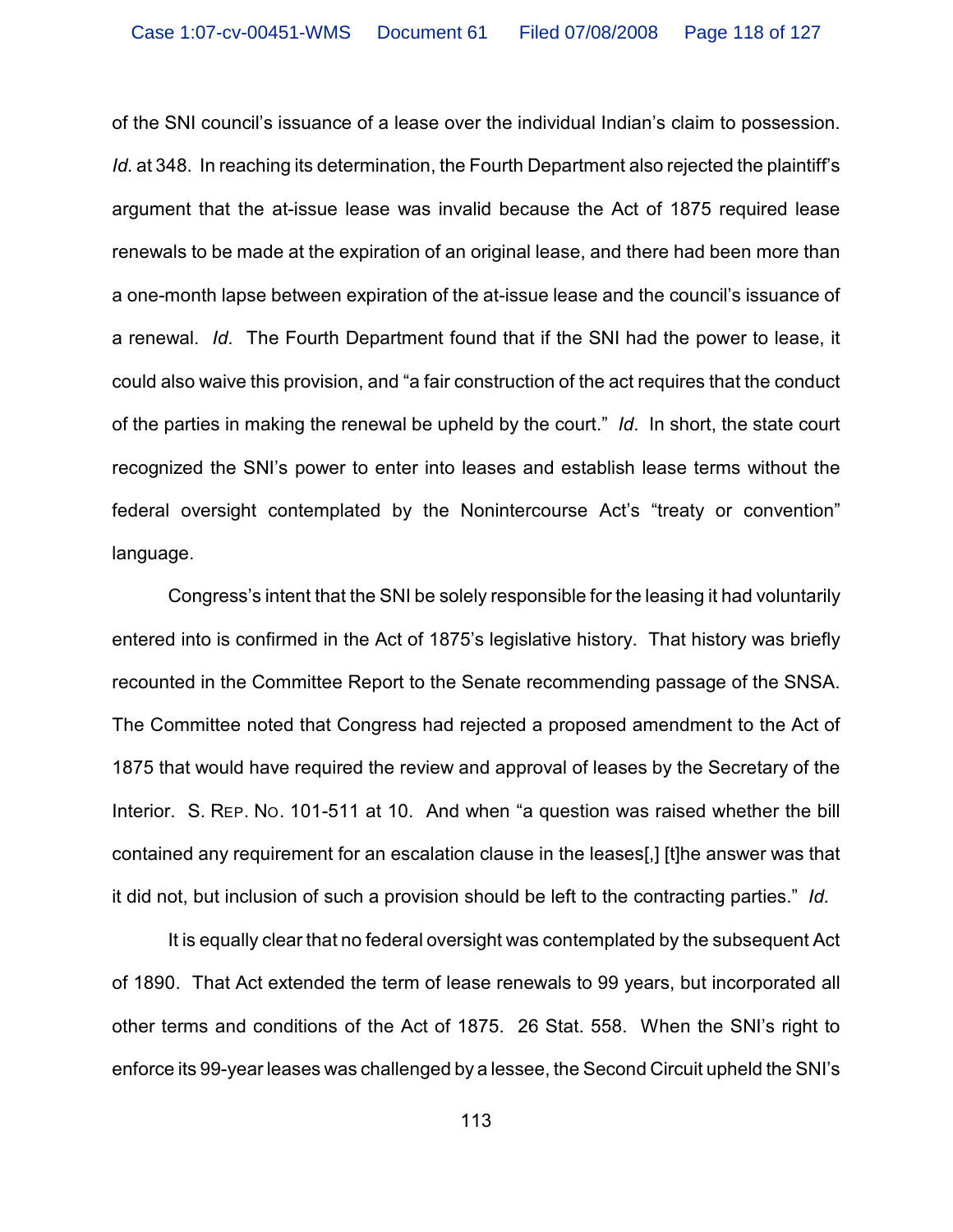unilateral right to cancel leases for nonpayment. United States v. Forness, 125 F.2d 928 (2d Cir.), *cert. denied*, 316 U.S. 694, 62 S. Ct. 1293, 86 L. Ed. 1764 (1942). While only one cancelled lease was then before the Forness court, the SNI had contemporaneously cancelled hundreds of leases in arrears and the case had broad implications. *Id.* at 930- 31. By rejecting the defaulting lessee's argument that the federal government's Indian Agent could waive the SNI's lease cancellation, the Second Circuit implicitly recognized the SNI's independent power to make and cancel leases. *Id*. at 932-33. The Second Circuit was not at all troubled by the fact that the SNI, after cancelling the lease at issue, offered to enter into a new lease with the defaulting party for almost thirty times the annual rent due under the defaulted lease, and found that the SNI was well within its right to do so. *Id.* at 941.

Sixty years after the Act of 1890, Congress again addressed the leasing of SNI land.

In enacting the Seneca Leasing Act of 1950, Congress provided, in relevant part, that:

In addition to the authority now conferred by law on the Seneca Nation of Indians to lease lands within the Cattaraugus, Allegany, and Oil Springs Reservations to railroads and to lease lands within the limits of the villages established under authority of the Act of February 19, 1875 (18 Stat. 330), the Seneca Nation of Indians, through its council, is authorized to lease lands within the Cattaraugus, Allegany, and Oil Springs Reservations, outside the limits of such villages, for such purposes and such periods as may be permitted by the laws of the State of New York.

660 Stat. 442, ch. 707, § 5. The express language of § 5 indicates that Congress granted the SNI the same authority to lease reservation lands outside the city of Salamanca and Congressional Villages that it had previously granted by the Acts of 1875 and 1890 for lands within city and village limits—*i.e.*, the right to lease land unhindered by the strictures

of the Nonintercourse Act.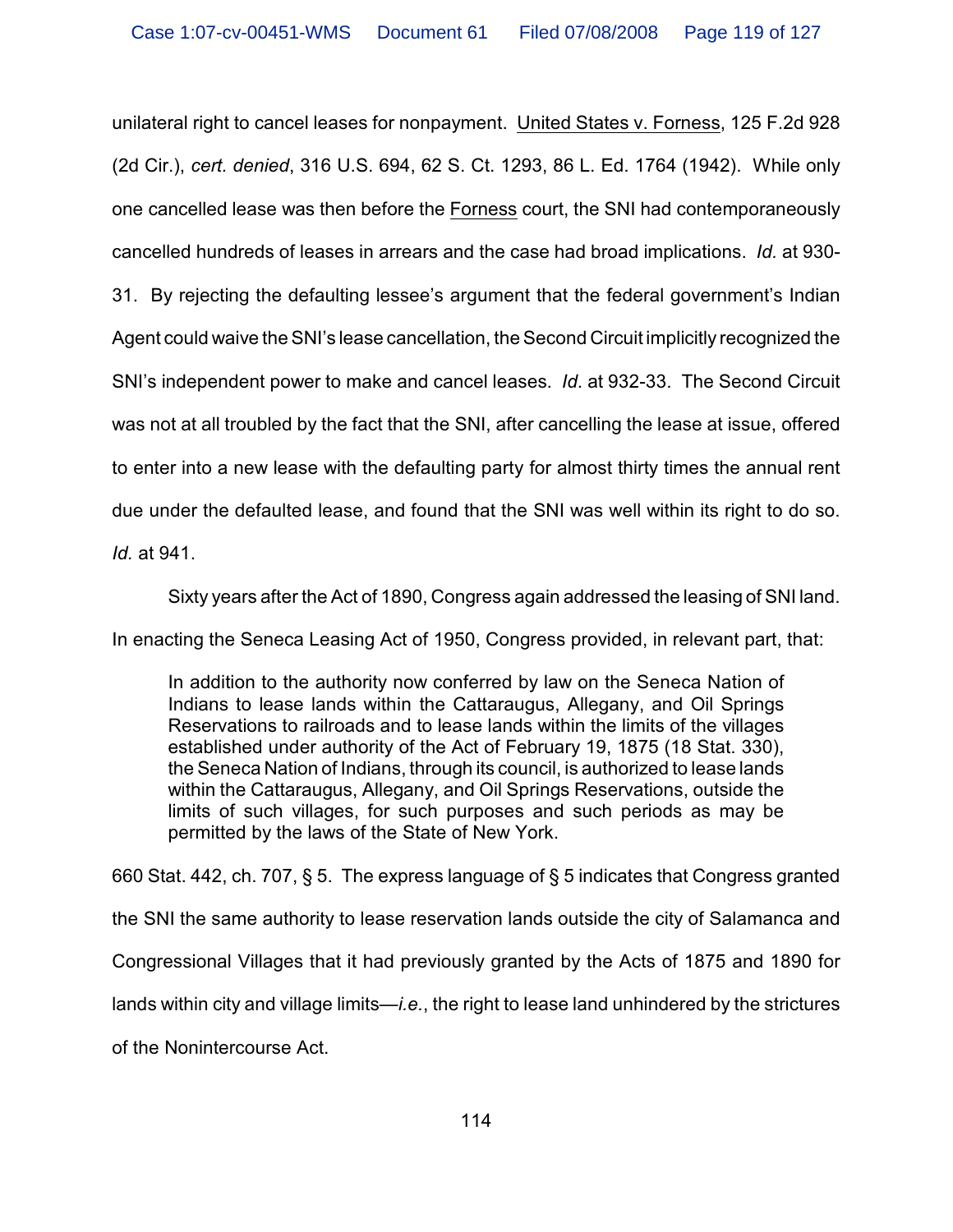Section 5 was the subject of the Second Circuit's decision in Devonian Gas, a case involving oil and gas leases the defendants and the SNI entered into in 1955. 424 F.2d at 466. The United States filed suit, in 1963, for the taking of property for the Allegany River Reservoir (Kinzua Dam) project and sought to invalidate the defendants' leases on the ground that § 5 required specific permission from New York State by way of implementing legislation as a condition precedent to leasing. *Id.* at 466-67, 470. The district court granted the government's motion for summary judgment and the defendants appealed. *Id.* at 466.

The Second Circuit reversed, finding that the purpose of the 1950 Act was to expand upon the Nation's existing authority to lease its land without federal control, although not to such a degree that the SNI would be placed in a better position than other New York citizens. *Id*. at 467, 470. In other words, while leases were not subject to federal oversight, the 1950 act permitted New York control over SNI leasing to the same extent the state regulated leasing for its citizenry generally. *Id.* at 471. In reaching its decision, the Circuit Court engaged in statutory interpretation, reviewed legislative history, and considered the Bureau of Indian Affairs' construction of the 1950 Act. The Second Circuit noted two instances where the BIA had "disclaimed any power with respect to leases by the Senecas and said that these were handled directly by representatives of the Nation." *Id.* at 468. The Circuit Court found it was completely clear that "federal control of leasing was withdrawn." *Id.* at 467.

Finally, there is the SNSA. In a case brought in 1990 to challenge the validity of the agreement between the SNI and the city of Salamanca, and SILA's role in facilitating the negotiations, this District held as follows: "it is apparent that the Acts of 1875, 1890, 1950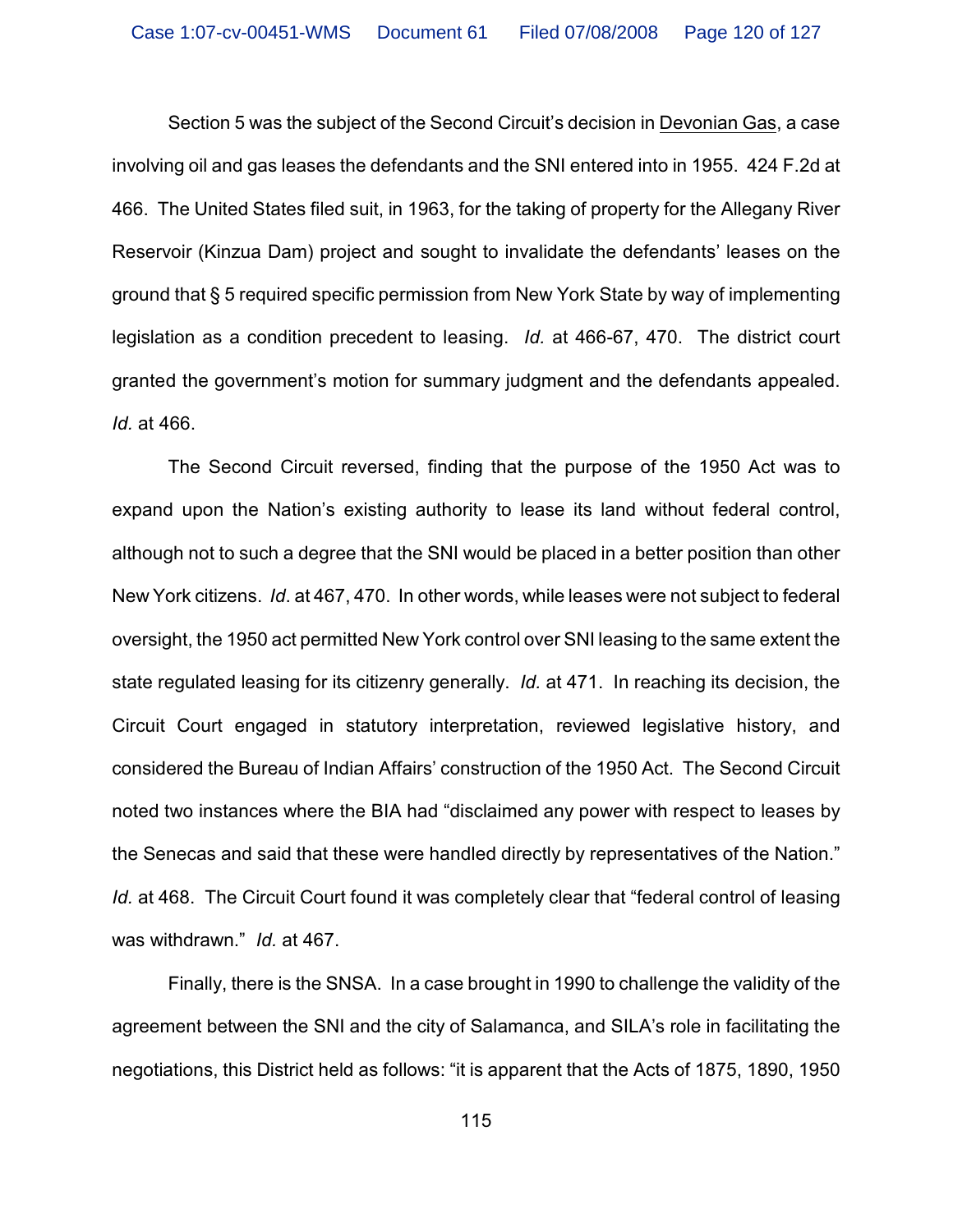and 1990 [the SNSA] specifically address and progressively recognize the authority of the Seneca Nation to lease its land without Congressional approval." Fluent, 847 F. Supp. at 1053 (alteration added). The Fluent plaintiffs, representing hundreds of Allegany reservation lessees, declined to execute leases under the terms agreed to between the SNI and the city and, purporting to rely on provisions in the Acts of 1875 and 1890, sought to compel the SNI to renew leases for up to 99 years. *Id.* at 1048, 1050. This District found that the clear purpose of the Acts of 1875, 1890 and 1950 "was to allow the [SNI] to lease its land without concern for the strictures of the 'treaty or convention' requirements of the Nonintercourse Act." *Id.* at 1052. In holding that this was also the clear purpose of the SNSA, the District Court noted that Congress: expressly recognized the validity of the SNI-city agreement, 25 U.S.C. § 1774(b)(1), confirmed that the SNI was solely responsible "for the negotiation of the leases" in its own interest,  $\S$  1774 $c(a)$ , found there was no impediment to lessees negotiating directly with the SNI, § 1774c(b)(2), and stated that there was no requirement for "approval of any such lease by the United States," § 1774c(a). 847 F. Supp. at 1053. This District concluded that the Nonintercourse Act did not supersede or preclude SILA's authority to facilitate the renegotiation of leases between the SNI and the city because the Nonintercourse Act did not apply to the leases at all. *Id.* at 1053. The Acts of 1875, 1890, 1950 and 1990, which took SNI leasing out of the Nonintercourse Act and reaffirmed the withdrawal of federal oversight over the course of more than a century, were found to be express and controlling. *Id.* 

Based on the foregoing, this Court finds that the United States took SNI leasing out of the Nonintercourse Act in 1875 and never reassumed any obligations in that regard. Because the United States did not have a trust or fiduciary duty relative to the 99-year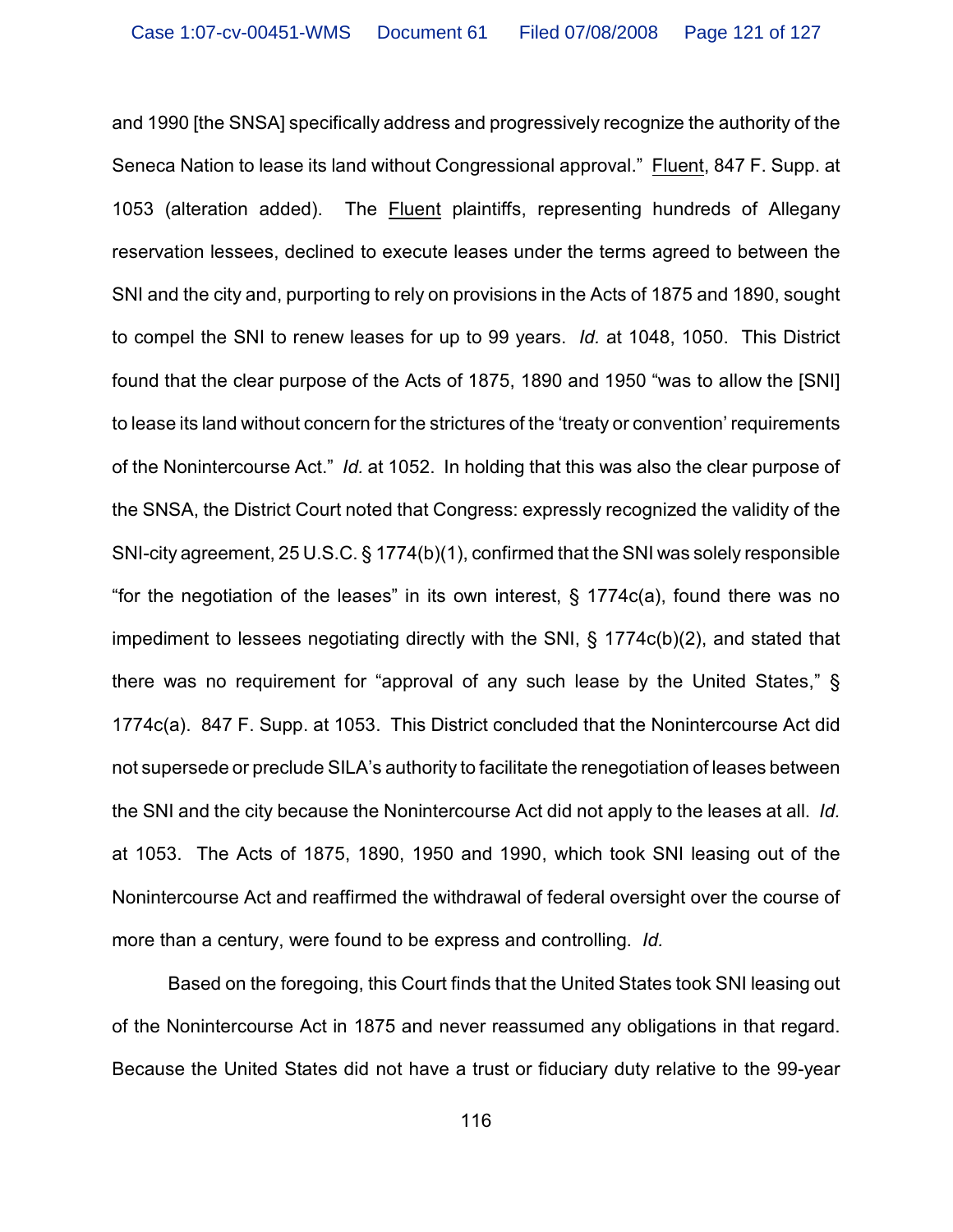leases the Nation entered into in 1892, the SNI had no enforceable right against the United States based on its agreements to lease reservation land for amounts "well below the actual lease value of the property." 25 U.S.C. § 1774(a)(3). Thus, while the SNSA clearly succeeded in effectuating the SNI-city agreement, it did not settle any existing or potential enforceable claim against the United States. $65$  The most that can be said is that the agreement, as effectuated by the SNSA, remedied an acknowledged unfairness.

The parties dispute a number of additional points in their respective memoranda, including whether a claim for insufficient rental rates is a "land claim" and whether the Buffalo Parcel was acquired "as part of a settlement" by virtue of the use of SNSA funds.<sup>66</sup> However, in light of the Court's determination that the SNSA did not settle a claim against the United States because the SNI did not posses an enforceable right to relief relative to the matter purportedly settled, there is no need to proceed to a determination on those additional points.

## **3.** *The Agency Action and APA Review*

In determining that land purchased with SNSA funds is acquired as part of the settlement of a land claim and is therefore gaming-eligible, the Secretary and the NIGC Chairman make no reference whatsoever to the IGRA's or the SNSA's text. Neither

 $65$  The Court resolves this question on the basis of considerations not expressly raised in the parties' or the SNI's briefs. But the question of the existence of a claim against the United States is inextricably linked to the issue of whether the United States resolved "legal liability on the part of the United States that could be a direct consequence of not reaching a settlement," 25 U.S.C. § 1774(b)(8), thereby settling a "claim" for purposes of the section 20 exception, 25 U.S.C. § 2719(b)(1)(B)(i). Thus, the issue is necessarily included within the question presented. *See* City of Sherrill, 544 U.S. at 214 n.8. Moreover, where the parties have each requested a determination as a matter of law, the Court cannot ignore a century's worth of congressional and decisional law directly relevant to the question presented.

 $66$  The Court reviewed them in their entirety, and acknowledges the significant time and effort the parties and *amicus* put into briefing these issues.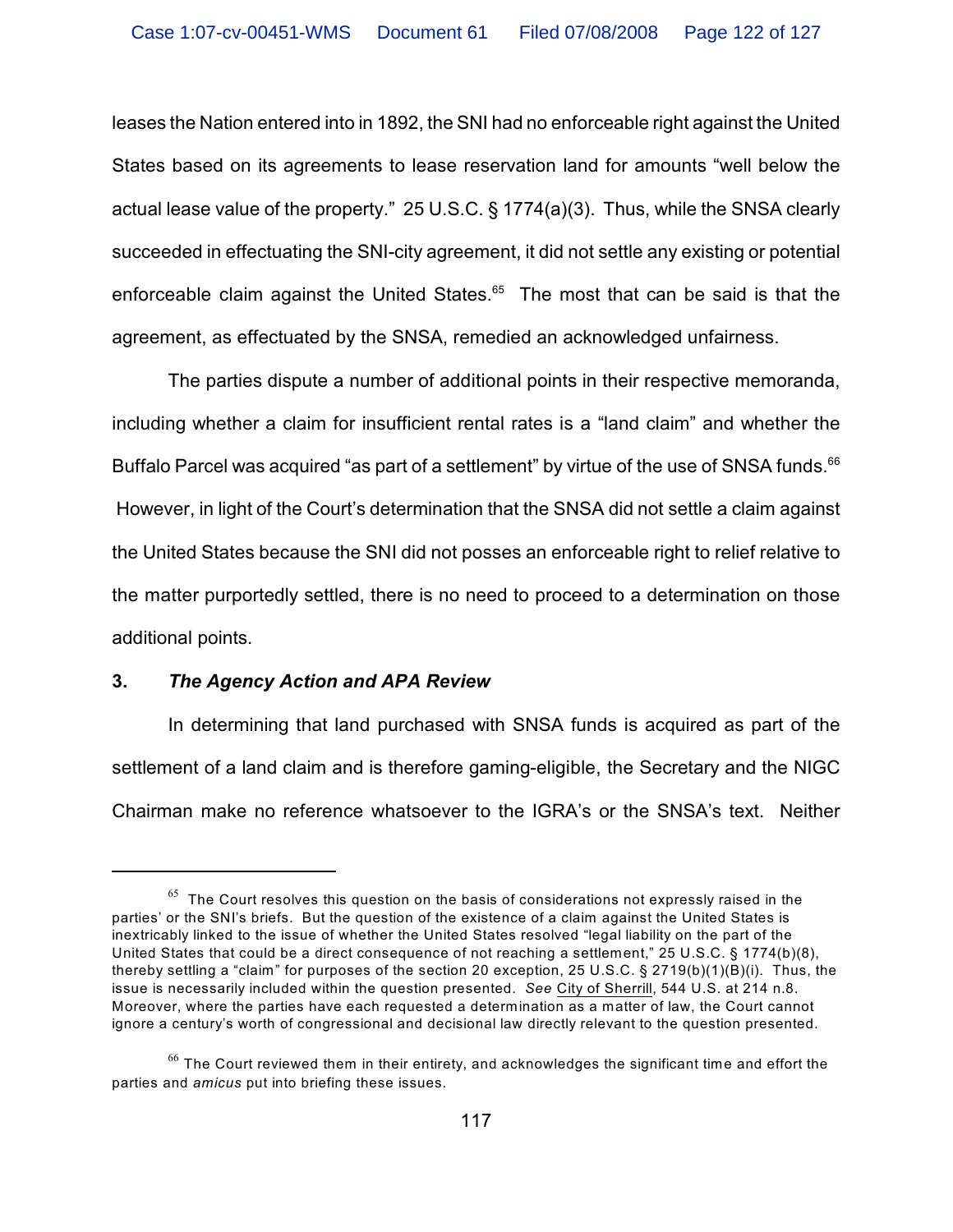discussed the meaning of the phrase "as part of a settlement of a land claim," which is not defined in the IGRA. $67$  Neither looked to the SNSA's text to ascertain whether it purported to settle a claim at all, nor whether any such claim could properly be characterized as a "land claim." The Secretary engaged in a one-sentence analysis that makes an uncited reference to legislative history. That history includes the DOI's strong opposition to the SNSA on the ground that "the bill incorrectly states that the U.S. risks liability if [the SNSA] is not enacted" and "it is not clear that the Federal government is liable under the terms of the lease arrangement." S. REP. NO. 101-511 at 39. In her opinion letter, the Secretary made no attempt to explain her departure from the agency's prior position that the United States had no potential liability with regard to SNI leases.

Despite the Secretary's dearth of explanation or consistency, the NIGC Chairman accepted the one-sentence analysis and found "[t]he Secretary's interpretation is reasonable." AR00013. To buttress the Secretary's analysis, Chairman Hogen relied on an incorrect recitation of the SNSA's title as evincing congressional intent. Though the Chairman did cite to one district court decision for an interpretation of the term "land claim," he went on to incorrectly identify the claim purportedly settled by the SNSA.

The NIGC Chairman's deference to the Secretary's opinion that the SNSA settled unspecified "land claim issues" is entitled to respect only to the extent that through thoroughness, logic, expertise, consideration of prior interpretations and the like, the combined documents have the power to persuade. Mead Corp., 533 U.S. at 235. They do not. Because Chairman Hogen and the Secretary failed to consider factors relevant to the settlement of a land claim determination, and failed to provide any statutory

 $^{67}$  No interpretive regulations have been issued relative to the section 20 exceptions, either.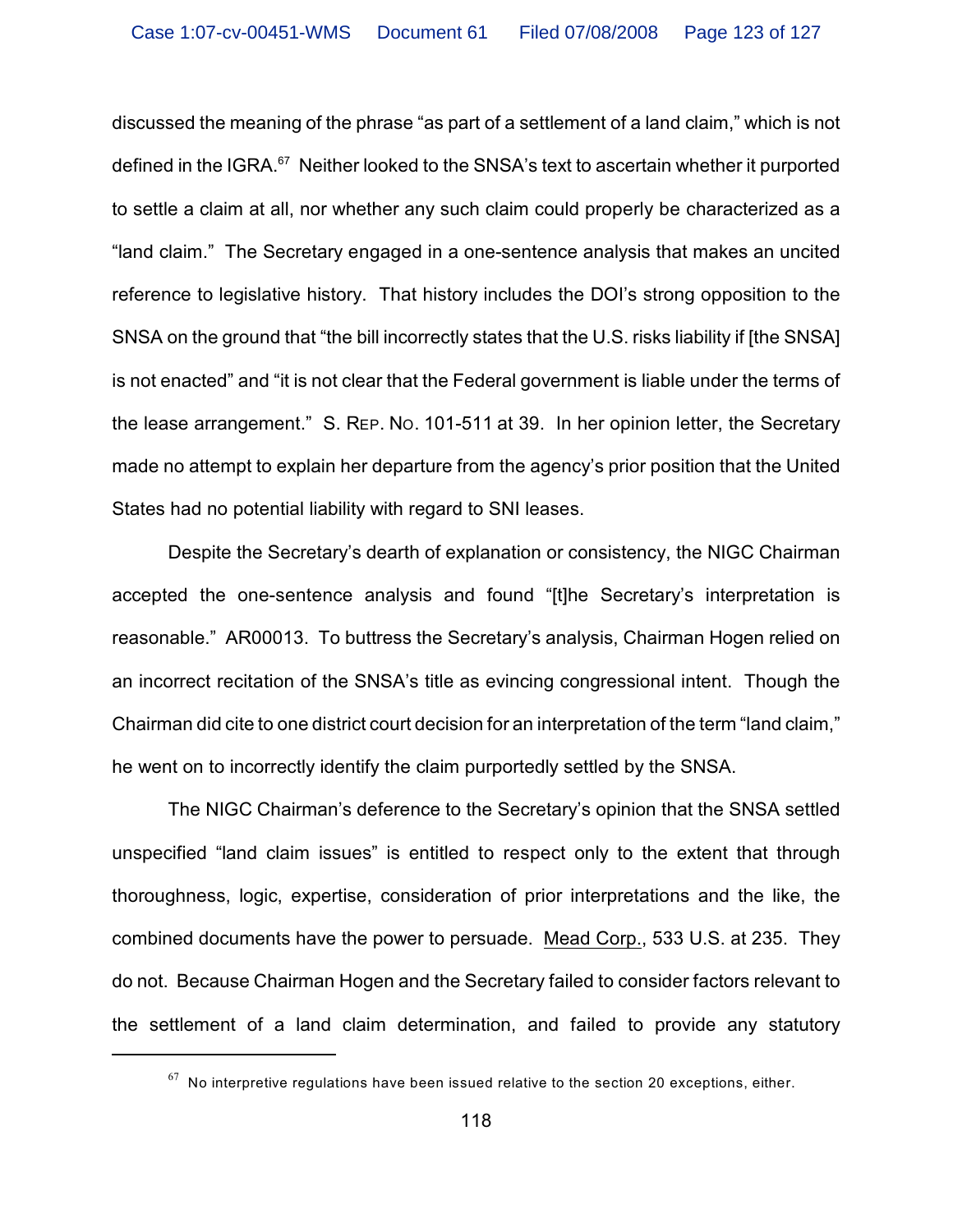interpretation or explanation in support of their conclusions, the determination is arbitrary and capricious.

In addition, both the NIGC's determination and the Secretary's opinion are at odds with the text of four successive congressional acts relating to SNI leasing, a significant body of decisional authority relative to those four acts, and the DOI's own stated objections to the SNSA. In other words, they are contrary to more than a century of law and agency action.

#### **D. Defendants' Motion to Dismiss all Claims against the DOI and its Secretary**

Defendants seek dismissal of all claims against the DOI and its Secretary on the ground that the Secretary did not take any final agency action relating to the SNI's gaming ordinance that is subject to review in this case.

There is no dispute that Chairman Hogen's Ordinance approval is a reviewable final agency action. 25 U.S.C. §§ 2710, 2714. As is alleged in the Amended Complaint and evidenced in Chairman Hogen's approval letter, the Chairman relied on then-Secretary Norton's November 12, 2002 opinion letter to find that land purchased with SNSA funds and held in restricted fee is "Indian lands" within the meaning of the IGRA and is gamingeligible land under the settlement of a land claim exception to the general prohibition against gaming on after-acquired lands. Am. Compl. ¶¶ 37, 42, 57, 72; AR00009-13. This Court noted in CACGEC I that the Secretary's opinion letter was an intermediate step in a process that ultimately would result in final agency action. Now that final agency action has occurred, the Secretary's letter is reviewable under the APA. 471 F. Supp. 2d at 322 (citing 5 U.S.C. § 704 and Miami Tribe of Oklahoma v. United States, 198 Fed. Appx. 686, 690 (10th Cir. 2006) (unpublished opinion)). Accordingly, Defendants' motion to dismiss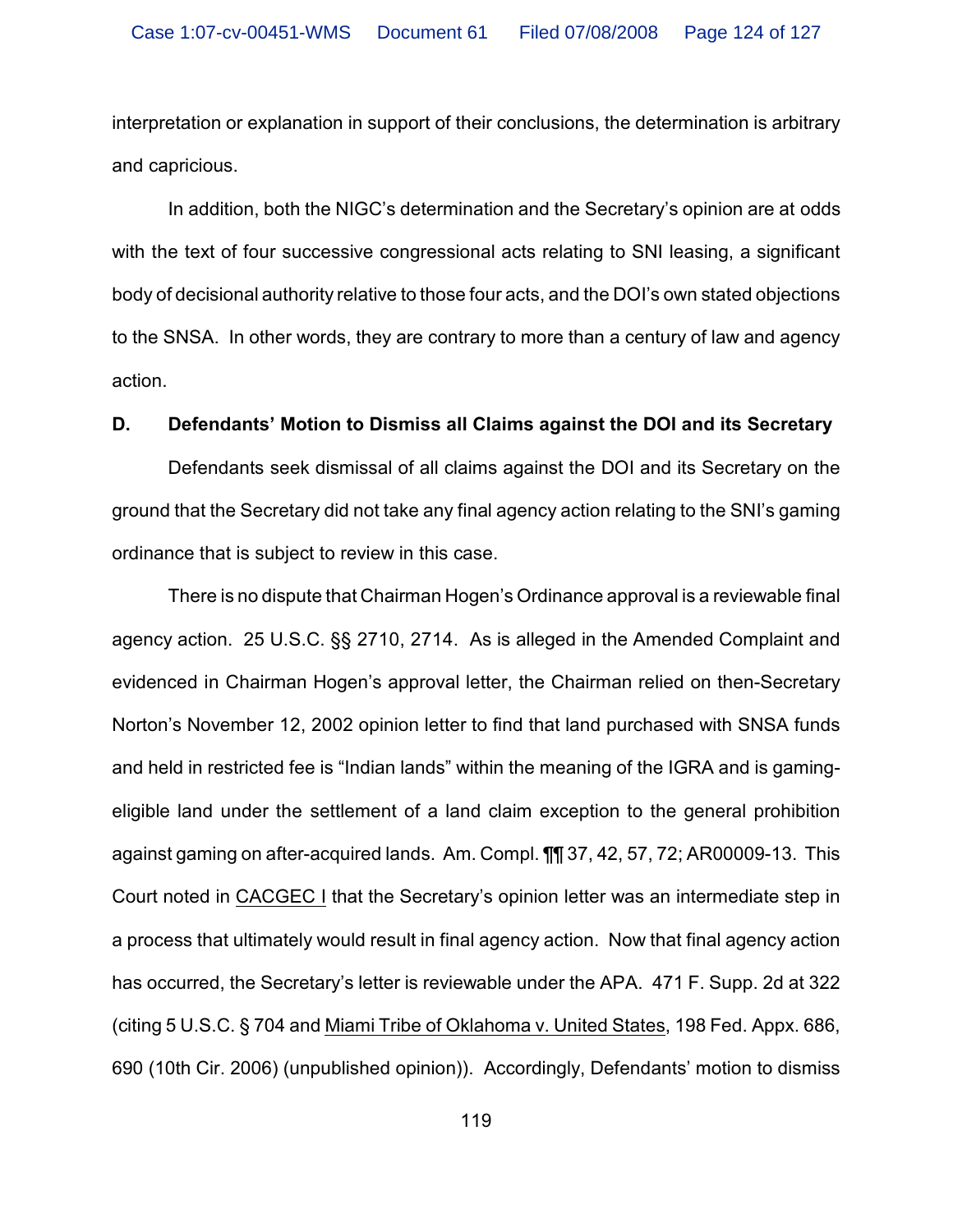the DOI and the Secretary of the Interior is denied.

### **E. Plaintiffs' Motion to Supplement the Record**

On January 10, 2008, Plaintiffs moved to supplement the record to include a DOI Memorandum to Bureau of Indian Affairs Regional Directors, dated January 3, 2008, and a DOI letter to the St. Regis Mohawk Tribe, dated January 4, 2008. The purpose of the memorandum is to provide guidance for the taking of off-reservation land into trust, pursuant to 25 C.F.R. § 151.11, particularly where the land will be used for gaming. The letter applies that guidance to a trust acquisition application submitted to the Bureau of Indian Affairs by the St. Regis Mohawk Tribe. According to Plaintiffs, these documents are significant "because they reflect the 'policy' of the Interior Department, and that policy is antagonistic to off-reservation gambling." Docket No. 56-2 at 4.

Plaintiffs' motion to supplement the record with these documents is denied for two reasons. The first and most obvious is that the agency action challenged here—the NIGC's ordinance approval—was taken on July 2, 2007. Plaintiffs have not attempted to explain how any document that post-dates Chairman Hogen's determination by six months could have been relevant to that challenged decisionmaking process. Second, the DOI's guidance relates to the IRA's off-reservation trust acquisition regulations. This Court has determined that those regulations do not apply to the Secretary's consideration of whether land purchased with SNSA funds should be subject to the provisions of the Nonintercourse Act and held in restricted fee status. Furthermore, the guidance itself is directed only toward pending and future applications to take off-reservation land into trust for gaming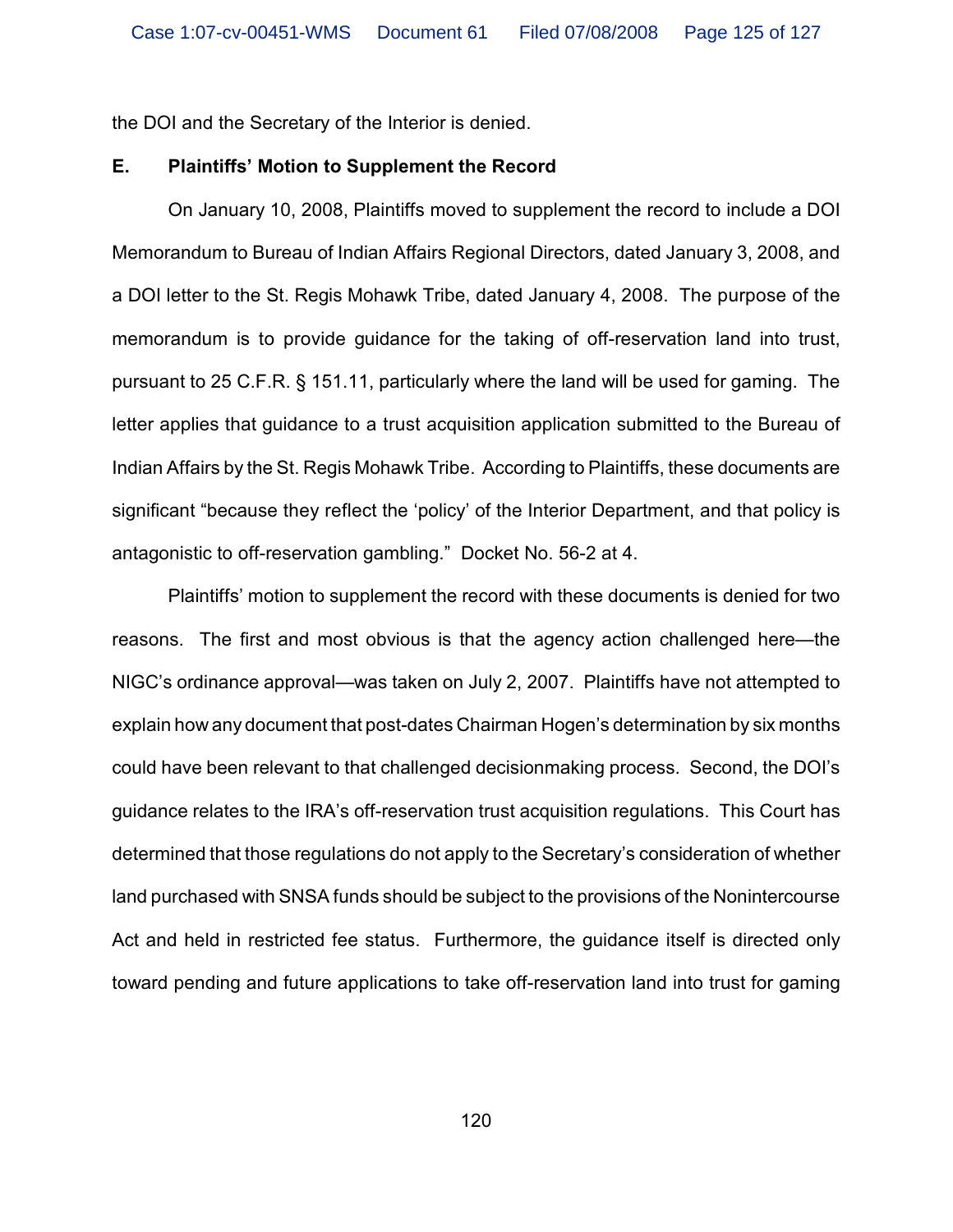purposes as part of the 25 U.S.C. § 2719(b)(1)(A) two-part determination.<sup>68</sup> Docket No. 56-3, Ex. A at 1-2. The instant case does not involve trust land or a decision made pursuant to 25 U.S.C. § 2719(b)(1)(A). Accordingly, Plaintiffs' motion to supplement the record is denied.

## **V. CONCLUSION**

For the reasons fully stated above, the Court finds that, as a matter of law, the NIGC's determination that the Buffalo Parcel is "Indian country" over which the Seneca Nation of Indians has jurisdiction is in accord with Congress's intent in enacting the SNSA. Therefore, Plaintiffs' motion for summary judgment on its first claim for relief is denied and Defendants' motion to dismiss the first claim is granted.

However, the Court finds that the NIGC's July 2, 2007 determination that the Buffalo Parcel is gaming-eligible land pursuant to the IGRA's settlement of a land claim exception is arbitrary, capricious, and not in accordance with the law. When the SNSA was enacted, the SNI did not possess an enforceable claim against the United States relating to its 99 year leases. Because no claim existed, no claim was settled. Accordingly, the Court grants Plaintiffs' motion for summary judgment as to its second claim, and denies Defendants' motion to dismiss the second claim. Because gaming cannot lawfully occur on the Buffalo Parcel under the settlement of a land claim exception, the Court vacates the NIGC's approval of the SNI's Class III Gaming Ordinance which was based on that

 $^{68}$  Plaintiffs' only assertion with respect to 25 U.S.C. § 2719(b)(1)(A) relates to their argument that the "settlement of a land claim" exception does not apply to exempt the Buffalo Parcel from the general prohibition against gaming on land acquired after October 17, 1988. Plaintiffs allege that § 2719(b)(1)(A) is the only exception potentially applicable to the Buffalo Parcel and that "[n]either the Secretary nor the NIGC . . . attempt[ed] in any way to comply with the provisions of that section." Am. Compl. ¶¶ 71-72. In short, Plaintiffs allegations relate to the failure to make this decision at all, not to any purported failure to follow requisite guidelines or procedures in the decisionmaking process.